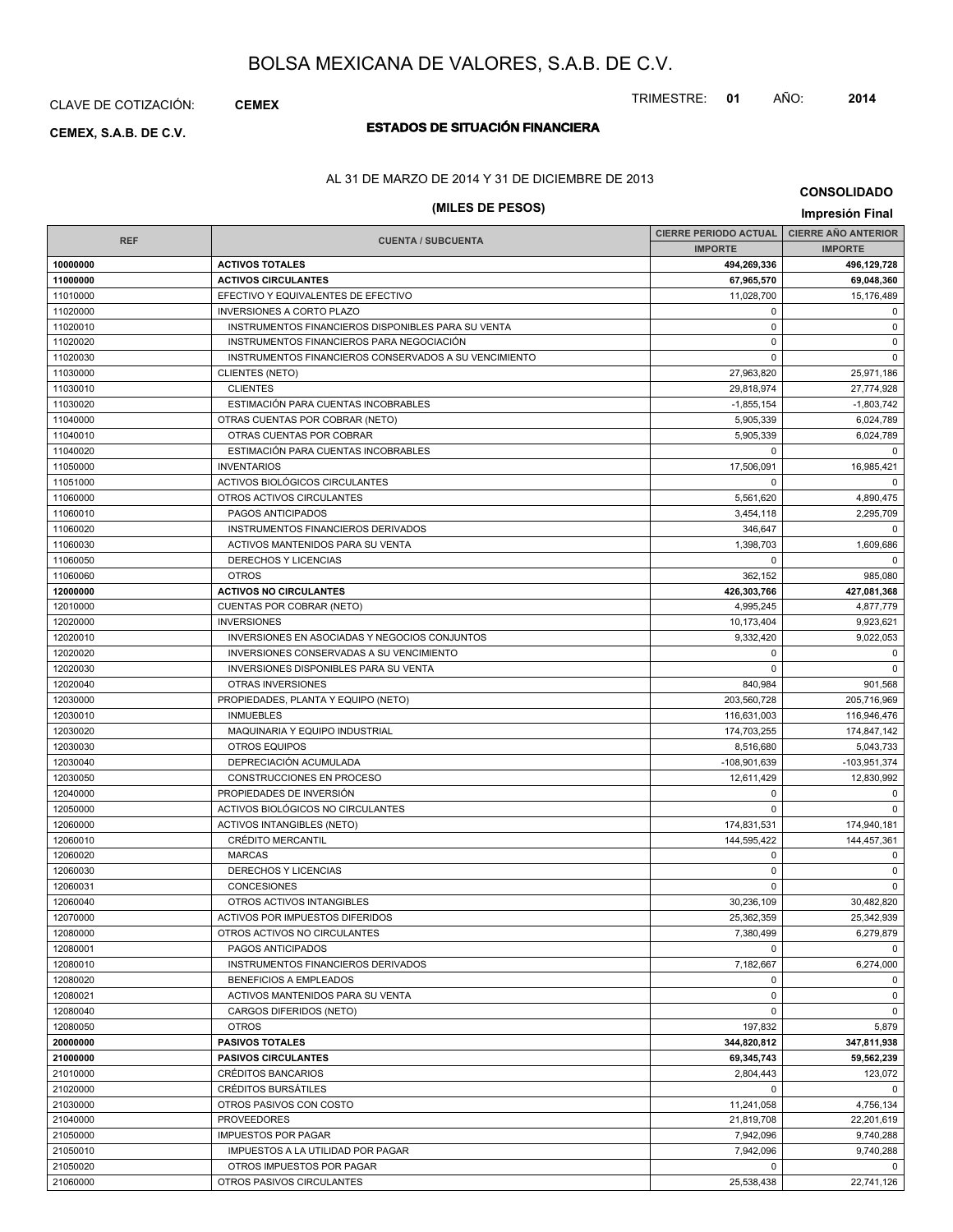CLAVE DE COTIZACIÓN: **CEMEX**

# **ESTADOS DE SITUACIÓN FINANCIERA CEMEX, S.A.B. DE C.V.**

### AL 31 DE MARZO DE 2014 Y 31 DE DICIEMBRE DE 2013

# **(MILES DE PESOS) Impresión Final**

| <b>CONSOLIDADO</b> |  |
|--------------------|--|
|--------------------|--|

|            |                                                                                          | <b>CIERRE PERIODO ACTUAL</b> | <b>CIERRE AÑO ANTERIOR</b> |
|------------|------------------------------------------------------------------------------------------|------------------------------|----------------------------|
| <b>REF</b> | <b>CUENTA / SUBCUENTA</b>                                                                | <b>IMPORTE</b>               | <b>IMPORTE</b>             |
| 21060010   | <b>INTERESES POR PAGAR</b>                                                               | 3,572,784                    | 3,007,378                  |
| 21060020   | INSTRUMENTOS FINANCIEROS DERIVADOS                                                       | 183,774                      | $\mathbf 0$                |
| 21060030   | <b>INGRESOS DIFERIDOS</b>                                                                | $\Omega$                     | $\Omega$                   |
| 21060050   | <b>BENEFICIOS A EMPLEADOS</b>                                                            | 4,251,536                    | 3,526,548                  |
| 21060060   | <b>PROVISIONES</b>                                                                       | 7,865,244                    | 8,026,896                  |
| 21060061   | PASIVOS RELACIONADOS CON ACTIVOS MANTENIDOS PARA SU VENTA CIRCULANTES                    | $\Omega$                     | $\Omega$                   |
| 21060080   | <b>OTROS</b>                                                                             | 9.665.100                    | 8.180.304                  |
| 22000000   | <b>PASIVOS NO CIRCULANTES</b>                                                            | 275,475,069                  | 288,249,699                |
| 22010000   | <b>CRÉDITOS BANCARIOS</b>                                                                | 54,584,287                   | 54, 387, 714               |
| 22020000   | <b>CRÉDITOS BURSÁTILES</b>                                                               | $\Omega$                     | $\Omega$                   |
| 22030000   | OTROS PASIVOS CON COSTO                                                                  | 149,379,337                  | 162,491,078                |
| 22040000   | PASIVOS POR IMPUESTOS DIFERIDOS                                                          | 18,720,770                   | 18,314,941                 |
| 22050000   | OTROS PASIVOS NO CIRCULANTES                                                             | 52,790,675                   | 53,055,966                 |
| 22050010   | INSTRUMENTOS FINANCIEROS DERIVADOS                                                       | 584,340                      | 508,000                    |
| 22050020   | <b>INGRESOS DIFERIDOS</b>                                                                | 482,602                      | 564,005                    |
| 22050040   | <b>BENEFICIOS A EMPLEADOS</b>                                                            | 14,506,793                   | 14,073,154                 |
| 22050050   | <b>PROVISIONES</b>                                                                       | $\Omega$                     | $\Omega$                   |
| 22050051   | PASIVOS RELACIONADOS CON ACTIVOS MANTENIDOS PARA SU VENTA NO CIRCULANTES                 | $\Omega$                     | $\Omega$                   |
| 22050070   | <b>OTROS</b>                                                                             | 37,216,940                   | 37,910,807                 |
| 30000000   | <b>CAPITAL CONTABLE</b>                                                                  | 149,448,524                  | 148,317,790                |
| 30010000   | CAPITAL CONTABLE DE LA PARTICIPACIÓN CONTROLADORA                                        | 134,270,420                  | 133,378,911                |
| 30030000   | <b>CAPITAL SOCIAL</b>                                                                    | 4,148,119                    | 4,142,845                  |
| 30040000   | <b>ACCIONES RECOMPRADAS</b>                                                              | $\Omega$                     | $\Omega$                   |
| 30050000   | PRIMA EN EMISIÓN DE ACCIONES                                                             | 89,316,733                   | 84,800,214                 |
| 30060000   | APORTACIONES PARA FUTUROS AUMENTOS DE CAPITAL                                            | $\Omega$                     | $\Omega$                   |
| 30070000   | OTRO CAPITAL CONTRIBUIDO                                                                 | $\Omega$                     | $\Omega$                   |
| 30080000   | UTILIDADES RETENIDAS (PERDIDAS ACUMULADAS)                                               | 25,524,366                   | 29.399.123                 |
| 30080010   | <b>RESERVA LEGAL</b>                                                                     | 1,804,124                    | 1,804,124                  |
| 30080020   | <b>OTRAS RESERVAS</b>                                                                    | $\Omega$                     | $\Omega$                   |
| 30080030   | RESULTADOS DE EJERCICIOS ANTERIORES                                                      | 27,591,999                   | 38,428,834                 |
| 30080040   | RESULTADO DEL EJERCICIO                                                                  | $-3,871,757$                 | $-10,833,835$              |
| 30080050   | <b>OTROS</b>                                                                             | $\mathbf 0$                  | $\mathbf 0$                |
| 30090000   | OTROS RESULTADOS INTEGRALES ACUMULADOS (NETOS DE IMPUESTOS)                              | 15,281,202                   | 15,036,729                 |
| 30090010   | GANANCIAS POR REVALUACIÓN DE PROPIEDADES                                                 | $\Omega$                     | $\Omega$                   |
| 30090020   | GANANCIAS (PERDIDAS) ACTUARIALES POR OBLIGACIONES LABORALES                              | $-3,379,000$                 | $-3,379,000$               |
| 30090030   | RESULTADO POR CONVERSIÓN DE MONEDAS EXTRANJERAS                                          | 9,623,748                    | 9,149,506                  |
| 30090040   | CAMBIOS EN LA VALUACIÓN DE ACTIVOS FINANCIEROS DISPONIBLES PARA SU VENTA                 | $-22.000$                    | $-22,000$                  |
| 30090050   | CAMBIOS EN LA VALUACIÓN DE INSTRUMENTOS FINANCIEROS DERIVADOS                            | $\mathbf 0$                  | $\mathbf 0$                |
| 30090060   | CAMBIOS EN EL VALOR RAZONABLE DE OTROS ACTIVOS                                           | $\mathbf 0$                  | $\Omega$                   |
| 30090070   | PARTICIPACIÓN EN OTROS RESULTADOS INTEGRALES DE ASOCIADAS Y NEGOCIOS<br><b>CONJUNTOS</b> | $\Omega$                     | $\mathbf 0$                |
| 30090080   | OTROS RESULTADOS INTEGRALES                                                              | 9,058,454                    | 9,288,223                  |
| 30020000   | CAPITAL CONTABLE DE LA PARTICIPACIÓN NO CONTROLADORA                                     | 15,178,104                   | 14,938,879                 |

### TRIMESTRE: **01** AÑO: **2014**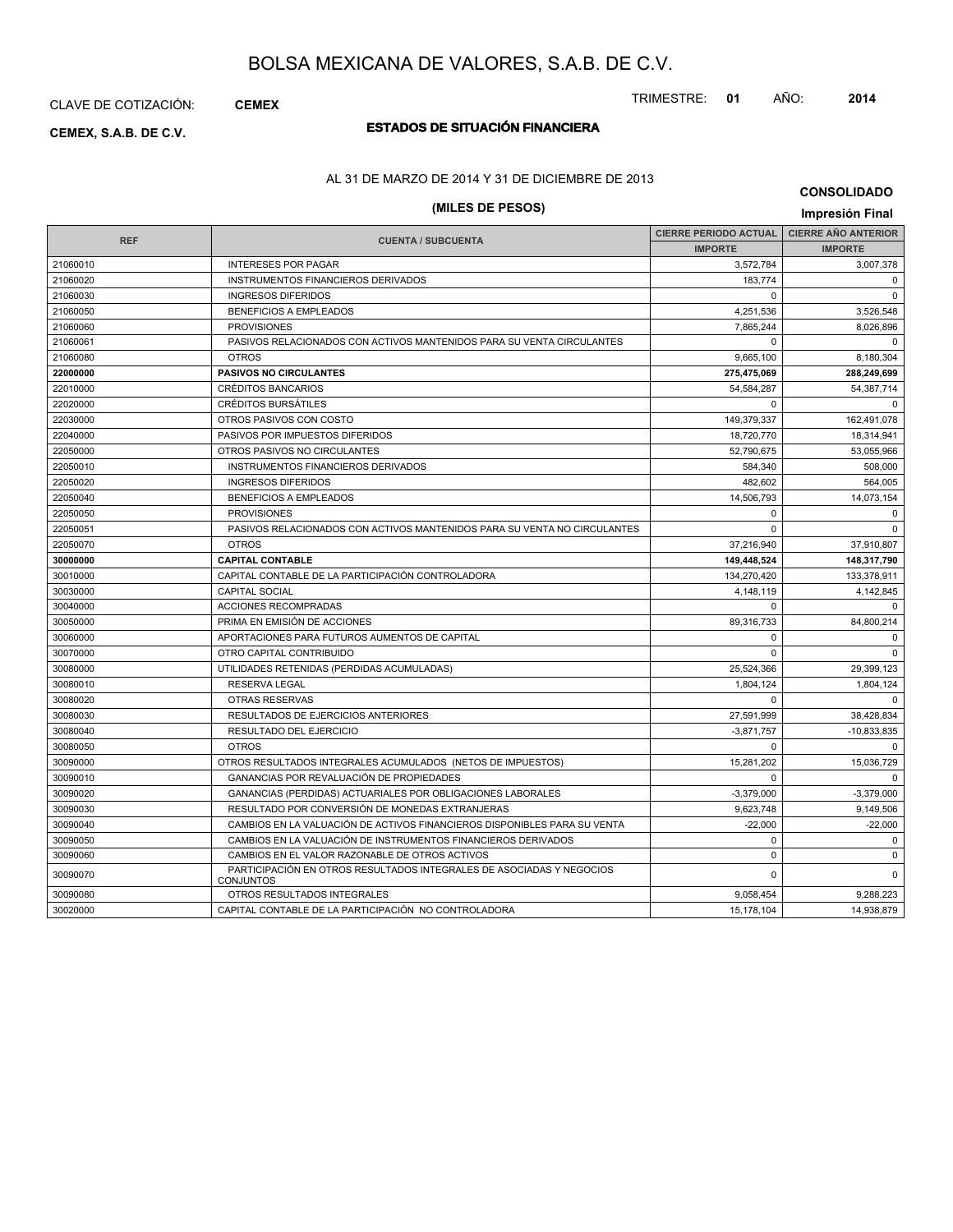TRIMESTRE: **01** AÑO: **2014**

CLAVE DE COTIZACIÓN: **CEMEX**

### **ESTADOS DE SITUACIÓN FINANCIERA CEMEX, S.A.B. DE C.V. DATOS INFORMATIVOS**

AL 31 DE MARZO DE 2014 Y 31 DE DICIEMBRE DE 2013

# **(MILES DE PESOS) Impresión Final**

**CONSOLIDADO**

| <b>REF</b> | <b>CONCEPTOS</b>                            | <b>CIERRE PERIODO ACTUAL</b> | <b>CIERRE AÑO ANTERIOR</b> |
|------------|---------------------------------------------|------------------------------|----------------------------|
|            |                                             | <b>IMPORTE</b>               | <b>IMPORTE</b>             |
| 91000010   | PASIVOS MONEDA EXTRANJERA CORTO PLAZO       | 53,259,266                   | 43,614,047                 |
| 91000020   | PASIVOS MONEDA EXTRANJERA LARGO PLAZO       | 237,156,936                  | 264,546,320                |
| 91000030   | CAPITAL SOCIAL NOMINAL                      | 97,466                       | 95,156                     |
| 91000040   | CAPITAL SOCIAL POR ACTUALIZACIÓN            | 4,047,486                    | 4,047,486                  |
| 91000050   | FONDOS PARA PENSIONES Y PRIMA DE ANTIGÜEDAD | 14,506,793                   | 14,073,154                 |
| 91000060   | NUMERO DE FUNCIONARIOS (*)                  | 10                           | 10                         |
| 91000070   | NUMERO DE EMPLEADOS (*)                     | 19,055                       | 18,853                     |
| 91000080   | NUMERO DE OBREROS (*)                       | 24,080                       | 24,224                     |
| 91000090   | NUMERO DE ACCIONES EN CIRCULACIÓN (*)       | 35,102,480,661               | 34,270,594,791             |
| 91000100   | NUMERO DE ACCIONES RECOMPRADAS (*)          |                              | 0                          |
| 91000110   | EFECTIVO RESTRINGIDO (1)                    | ŋ                            | 3,734,000                  |
| 91000120   | DEUDA DE ASOCIADAS GARANTIZADA              |                              | 0                          |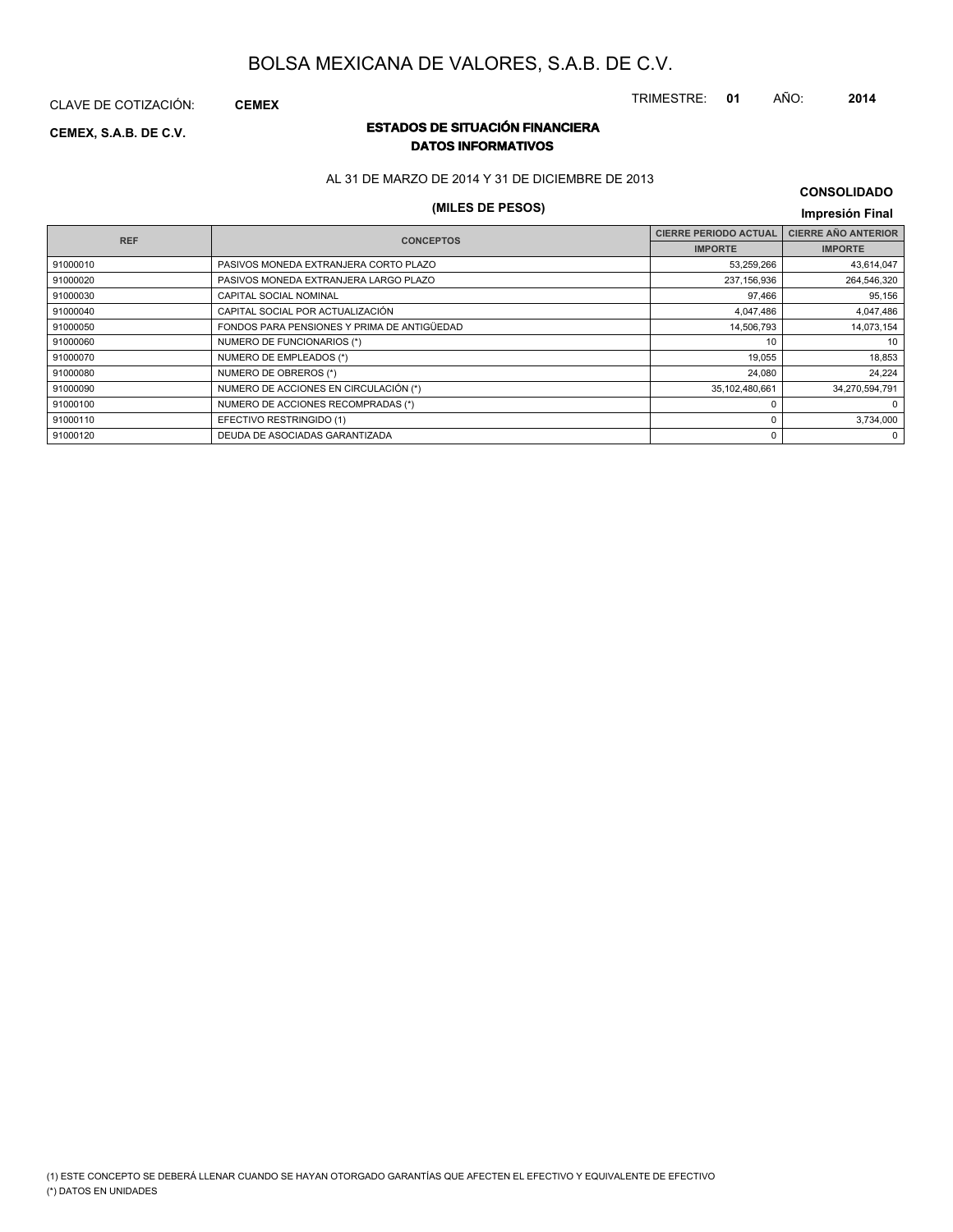**CEMEX, S.A.B. DE C.V.** CLAVE DE COTIZACIÓN: **CEMEX** TRIMESTRE: **01** AÑO: **2014**

### **ESTADOS DE RESULTADOS**

#### **CONSOLIDADO**

#### POR LOS PERIODOS DE TRES MESES TERMINADOS AL 31 DE MARZO DE 2014 Y 2013

| (MILES DE PESOS) |                                                                               |                   |                  |                     | Impresión Final  |  |
|------------------|-------------------------------------------------------------------------------|-------------------|------------------|---------------------|------------------|--|
|                  |                                                                               | <b>AÑO ACTUAL</b> |                  | <b>AÑO ANTERIOR</b> |                  |  |
| <b>REF</b>       | <b>CUENTA / SUBCUENTA</b>                                                     | <b>ACUMULADO</b>  | <b>TRIMESTRE</b> | <b>ACUMULADO</b>    | <b>TRIMESTRE</b> |  |
| 40010000         | <b>INGRESOS NETOS</b>                                                         | 47,468,416        | 47,468,416       | 41,847,765          | 41,847,765       |  |
| 40010010         | <b>SERVICIOS</b>                                                              | $\Omega$          | $\Omega$         | $\mathbf 0$         | $\Omega$         |  |
| 40010020         | <b>VENTA DE BIENES</b>                                                        | 47,468,416        | 47,468,416       | 41,847,765          | 41,847,765       |  |
| 40010030         | <b>INTERESES</b>                                                              | $\mathbf 0$       | $\Omega$         | 0                   | $\mathbf 0$      |  |
| 40010040         | <b>REGALIAS</b>                                                               | $\pmb{0}$         | $\mathbf 0$      | $\pmb{0}$           | $\mathsf 0$      |  |
| 40010050         | <b>DIVIDENDOS</b>                                                             | $\mathbf 0$       | $\Omega$         | $\mathbf 0$         | $\mathbf 0$      |  |
| 40010060         | ARRENDAMIENTO                                                                 | $\pmb{0}$         | $\mathbf 0$      | $\pmb{0}$           | $\mathsf 0$      |  |
| 40010061         | CONSTRUCCIÓN                                                                  | $\mathbf 0$       | $\Omega$         | $\mathbf 0$         | $\mathbf 0$      |  |
| 40010070         | <b>OTROS</b>                                                                  | $\pmb{0}$         | 0                | 0                   | $\mathbf 0$      |  |
| 40020000         | <b>COSTO DE VENTAS</b>                                                        | 34,436,217        | 34,436,217       | 30,390,337          | 30,390,337       |  |
| 40021000         | UTILIDAD (PÉRDIDA) BRUTA                                                      | 13,032,199        | 13,032,199       | 11,457,428          | 11,457,428       |  |
| 40030000         | <b>GASTOS GENERALES</b>                                                       | 9,493,078         | 9,493,078        | 8,441,798           | 8,441,798        |  |
| 40040000         | UTILIDAD (PÉRDIDA) ANTES DE OTROS INGRESOS Y GASTOS, NETO                     | 3,539,121         | 3,539,121        | 3,015,630           | 3,015,630        |  |
| 40050000         | OTROS INGRESOS Y (GASTOS), NETO                                               | $-500.574$        | $-500.574$       | $-246,536$          | $-246,536$       |  |
| 40060000         | UTILIDAD (PÉRDIDA) DE OPERACIÓN (*)                                           | 3,038,547         | 3,038,547        | 2,769,094           | 2,769,094        |  |
| 40070000         | <b>INGRESOS FINANCIEROS</b>                                                   |                   | 684,959          | 1,652,578           | 1,652,578        |  |
| 40070010         | <b>INTERESES GANADOS</b>                                                      | 36,194            | 36,194           | 31,929              | 31,929           |  |
| 40070020         | UTILIDAD POR FLUCTUACIÓN CAMBIARIA, NETO                                      |                   | $\Omega$         | $\mathbf 0$         | $\Omega$         |  |
| 40070030         | UTILIDAD POR DERIVADOS, NETO                                                  | $\mathbf 0$       | $\Omega$         | $\mathbf 0$         | $\mathbf 0$      |  |
| 40070040         | UTILIDAD POR CAMBIOS EN VALOR RAZONABLE DE INSTRUMENTOS<br><b>FINANCIEROS</b> | 582,524           | 582.524          | 1,552,844           | 1,552,844        |  |
| 40070050         | OTROS INGRESOS FINANCIEROS                                                    | 66,241            | 66,241           | 67,805              | 67,805           |  |
| 40080000         | <b>GASTOS FINANCIEROS</b>                                                     | 5,938,207         | 5,938,207        | 6,263,675           | 6,263,675        |  |
| 40080010         | INTERESES DEVENGADOS A CARGO                                                  | 4,149,993         | 4,149,993        | 3,941,484           | 3,941,484        |  |
| 40080020         | PÉRDIDA POR FLUCTUACIÓN CAMBIARIA, NETO                                       | 340,523           | 340,523          | 1,488,702           | 1,488,702        |  |
| 40080030         | PÉRDIDA POR DERIVADOS, NETO                                                   | $\mathbf 0$       | $\mathbf 0$      | $\mathbf 0$         | $\mathbf 0$      |  |
| 40080050         | PÉRDIDA POR CAMBIOS EN VALOR RAZONABLE DE INSTRUMENTOS<br><b>FINANCIEROS</b>  |                   | $\Omega$         | $\Omega$            | $\Omega$         |  |
| 40080060         | OTROS GASTOS FINANCIEROS                                                      | 1,447,691         | 1.447.691        | 833.489             | 833.489          |  |
| 40090000         | <b>INGRESOS (GASTOS) FINANCIEROS NETO</b>                                     | $-5,253,248$      | $-5,253,248$     | -4,611,097          | $-4,611,097$     |  |
| 40100000         | PARTICIPACIÓN EN LOS RESULTADOS DE ASOCIADAS Y NEGOCIOS<br><b>CONJUNTOS</b>   | $-4,682$          | $-4,682$         | $-60,432$           | $-60,432$        |  |
| 40110000         | UTILIDAD (PÉRDIDA) ANTES DE IMPUESTOS A LA UTILIDAD                           | $-2,219,383$      | $-2,219,383$     | $-1,902,435$        | 1,902,435        |  |
| 40120000         | <b>IMPUESTOS A LA UTILIDAD</b>                                                | 1,433,845         | 1,433,845        | 1,443,786           | 1,443,786        |  |
| 40120010         | <b>IMPUESTO CAUSADO</b>                                                       | 1,037,145         | 1,037,145        | 1,956,822           | 1,956,822        |  |
| 40120020         | <b>IMPUESTO DIFERIDO</b>                                                      |                   | 396.700          | $-513.036$          | $-513.036$       |  |
| 40130000         | UTILIDAD (PÉRDIDA) DE LAS OPERACIONES CONTINUAS                               |                   | $-3,653,228$     | $-3,346,221$        | $-3,346,221$     |  |
| 40140000         | UTILIDAD (PÉRDIDA) DE LAS OPERACIONES DISCONTINUAS, NETO                      | $\mathbf 0$       | $\Omega$         | $\mathbf 0$         | $\Omega$         |  |
| 40150000         | UTILIDAD (PÉRDIDA) NETA                                                       | $-3,653,228$      | $-3,653,228$     | $-3,346,221$        | $-3,346,221$     |  |
| 40160000         | PARTICIPACIÓN NO CONTROLADORA EN LA UTILIDAD (PÉRDIDA) NETA                   | 218,529           | 218.529          | 192,908             | 192,908          |  |
| 40170000         | PARTICIPACIÓN CONTROLADORA EN LA UTILIDAD (PÉRDIDA) NETA                      | $-3,871,757$      | $-3,871,757$     | $-3,539,129$        | $-3,539,129$     |  |
|                  |                                                                               |                   |                  |                     |                  |  |
| 40180000         | UTILIDAD (PÉRDIDA) NETA BÁSICA POR ACCIÓN                                     | $-0.10$           | $-0.10$          | $-0.10$             | $-0.10$          |  |
| 40190000         | UTILIDAD (PÉRDIDA) NETA POR ACCIÓN DILUIDA                                    | $-0.10$           | $-0.10$          | $-0.10$             | $-0.10$          |  |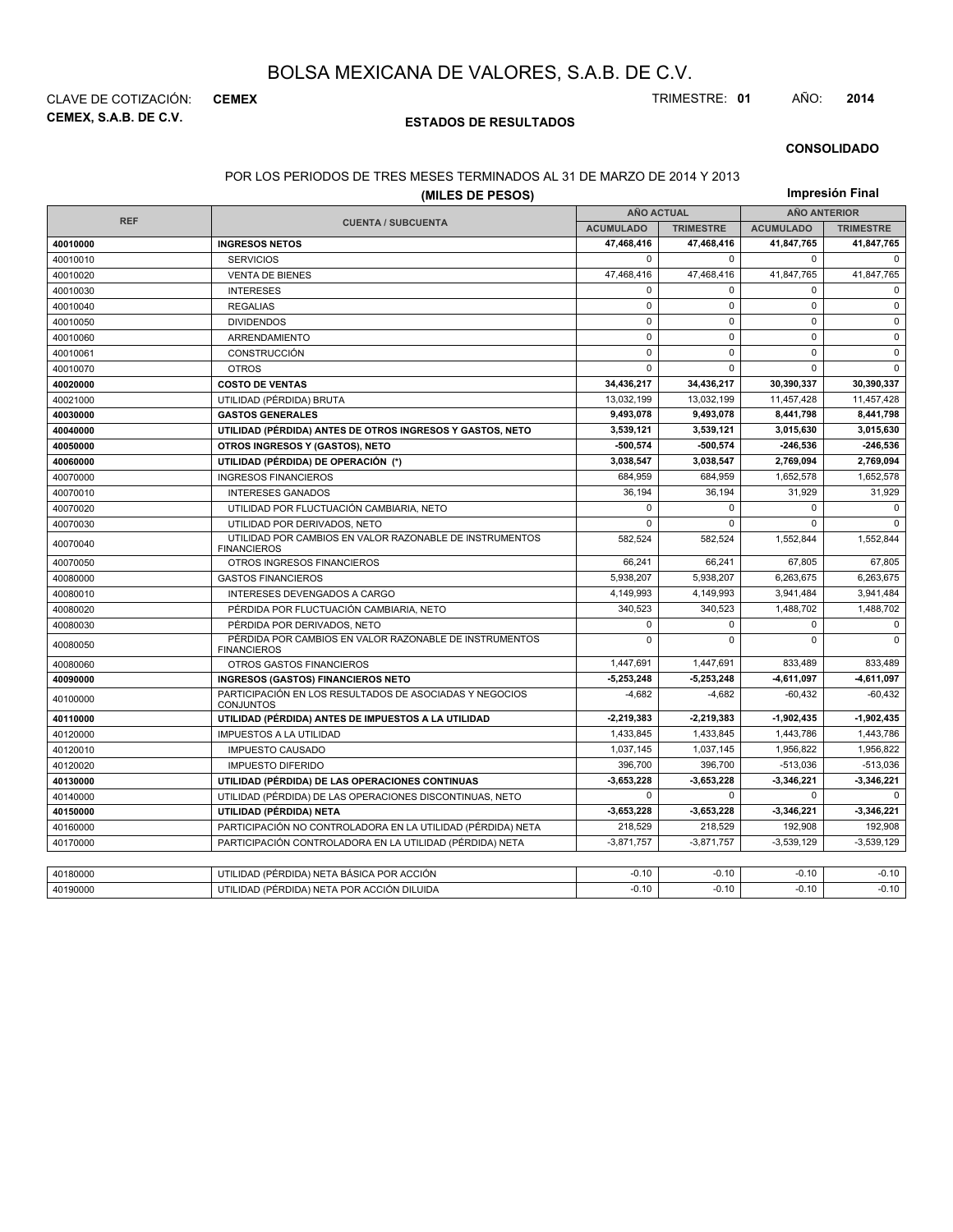**CEMEX, S.A.B. DE C.V.** CLAVE DE COTIZACIÓN: **CEMEX** TRIMESTRE: **01** AÑO: **2014**

### **ESTADOS DEL RESULTADO INTEGRAL (NETOS DE IMPUESTOS)**

#### **CONSOLIDADO**

#### POR LOS PERIODOS DE TRES MESES TERMINADOS AL 31 DE MARZO DE 2014 Y 2013

### **(MILES DE PESOS)**

**Impresión Final**

-3,397,515 -3,397,515 -3,328,596 -3,328,596

| (MILES DE PESOS)<br>III |                                                                                                 |                   |                  |                     |                  |
|-------------------------|-------------------------------------------------------------------------------------------------|-------------------|------------------|---------------------|------------------|
| <b>REF</b>              |                                                                                                 | <b>AÑO ACTUAL</b> |                  | <b>AÑO ANTERIOR</b> |                  |
|                         | <b>CUENTA / SUBCUENTA</b>                                                                       | <b>ACUMULADO</b>  | <b>TRIMESTRE</b> | <b>ACUMULADO</b>    | <b>TRIMESTRE</b> |
| 40200000                | UTILIDAD (PÉRDIDA) NETA                                                                         | $-3.653.228$      | $-3.653.228$     | -3.346.221          | 3,346,221        |
|                         | PARTIDAS QUE NO SERAN RECLASIFICADAS A RESULTADOS                                               |                   |                  |                     |                  |
| 40210000                | GANANCIAS POR REVALUACIÓN DE PROPIEDADES                                                        | $\Omega$          | $\Omega$         | $\Omega$            | $\Omega$         |
| 40220000                | GANANCIAS (PÉRDIDAS) ACTUARIALES POR OBLIGACIONES LABORALES                                     | U                 | O                |                     | $\Omega$         |
| 40220100                | PARTICIPACIÓN EN RESULTADOS POR REVALUACIÓN DE PROPIEDADES DE<br>ASOCIADAS Y NEGOCIOS CONJUNTOS | $\Omega$          | $\Omega$         | $\Omega$            | $\Omega$         |
|                         | <b>PARTIDAS QUE PUEDEN SER RECLASIFICADAS SUBSECUENTEMENTE A</b><br><b>RESULTADOS</b>           |                   |                  |                     |                  |
| 40230000                | RESULTADO POR CONVERSIÓN DE MONEDAS EXTRANJERAS                                                 | 275,586           | 275.586          | 210.533             | 210,533          |
| 40240000                | CAMBIOS EN LA VALUACIÓN DE ACTIVOS FINANCIEROS DISPONIBLES PARA<br><b>SU VENTA</b>              | 0                 | n                |                     | $\Omega$         |
| 40250000                | CAMBIOS EN LA VALUACIÓN DE INSTRUMENTOS FINANCIEROS DERIVADOS                                   | $\Omega$          | 0                | $\Omega$            | $\Omega$         |
| 40260000                | CAMBIOS EN EL VALOR RAZONABLE DE OTROS ACTIVOS                                                  | 0                 | $\Omega$         | O                   | $\Omega$         |
| 40270000                | PARTICIPACIÓN EN OTROS RESULTADOS INTEGRALES DE ASOCIADAS Y<br>NEGOCIOS CONJUNTOS               |                   | ŋ                | O                   | $\Omega$         |
| 40280000                | OTROS RESULTADOS INTEGRALES                                                                     | 198,656           | 198,656          | 0                   | $\Omega$         |
| 40290000                | TOTAL DE OTROS RESULTADOS INTEGRALES                                                            | 474,242           | 474.242          | 210,533             | 210,533          |
|                         |                                                                                                 |                   |                  |                     |                  |
| 40300000                | UTILIDAD (PÉRDIDA) INTEGRAL                                                                     | 3,178,986         | -3,178,986       | -3,135,688          | $-3,135,688$     |
| 40320000                | UTILIDAD (PÉRDIDA) INTEGRAL ATRIBUIBLE A LA PARTICIPACIÓN NO<br><b>CONTROLADORA</b>             | 218,529           | 218.529          | 192,908             | 192,908          |

<sup>40310000</sup> UTILIDAD (PÉRDIDA) INTEGRAL ATRIBUIBLE A LA PARTICIPACIÓN CONTROLADORA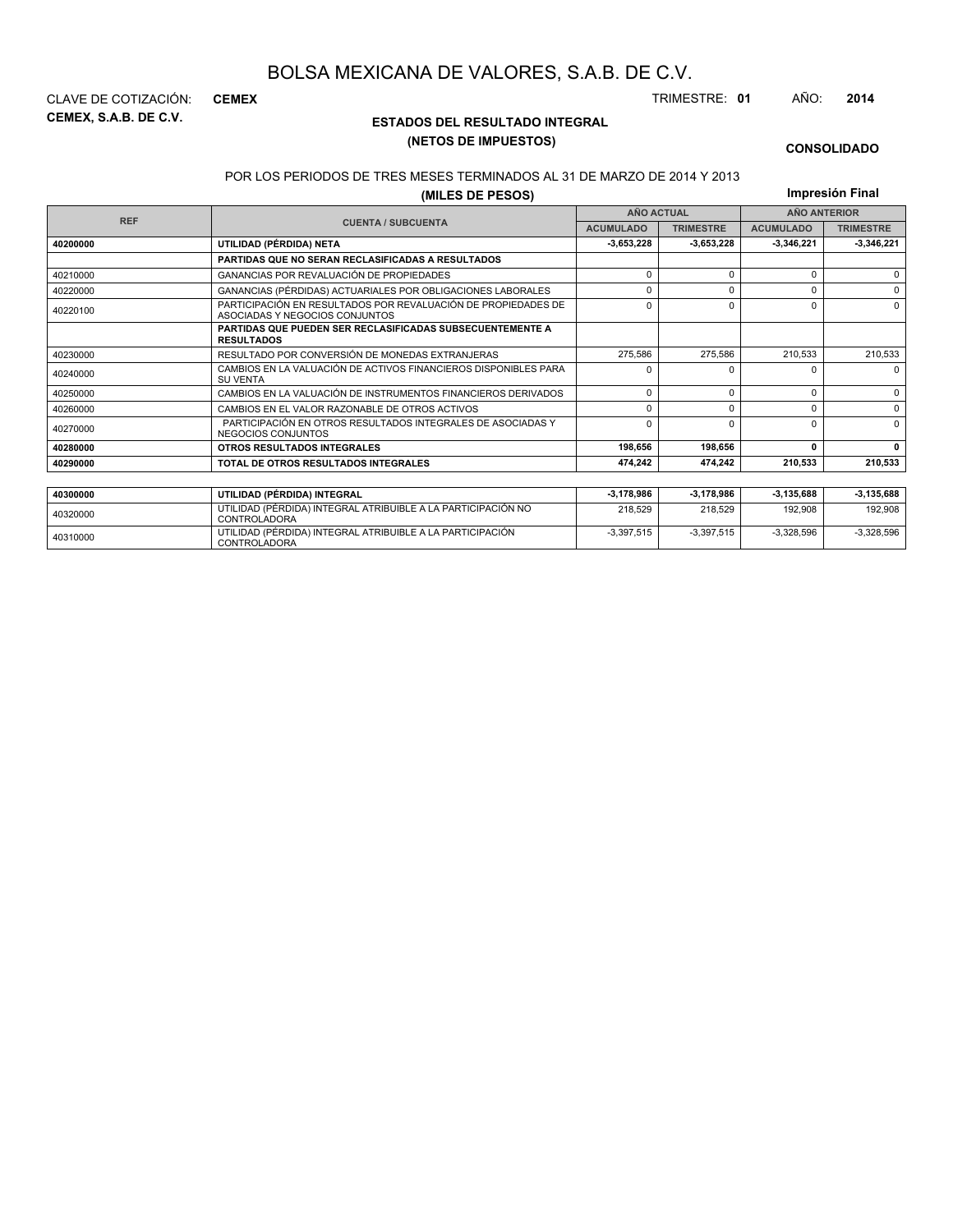**CEMEX, S.A.B. DE C.V.** CLAVE DE COTIZACIÓN: **CEMEX** TRIMESTRE: **01** AÑO: **2014**

# **ESTADOS DE RESULTADOS DATOS INFORMATIVOS**

# **CONSOLIDADO**

**Impresión Final**

#### POR LOS PERIODOS DE TRES MESES TERMINADOS AL 31 DE MARZO DE 2014 Y 2013

### **(MILES DE PESOS)**

| <b>REF</b> |                                       |                  | <b>ANO ACTUAL</b> |                  | <b>ANO ANTERIOR</b> |  |  |
|------------|---------------------------------------|------------------|-------------------|------------------|---------------------|--|--|
|            | <b>CUENTA / SUBCUENTA</b>             | <b>ACUMULADO</b> | <b>TRIMESTRE</b>  | <b>ACUMULADO</b> | <b>TRIMESTRE</b>    |  |  |
| 92000010   | DEPRECIACIÓN Y AMORTIZACIÓN OPERATIVA | 3,533,268        | 3,533,268         | 3,555,892        | 3,555,892           |  |  |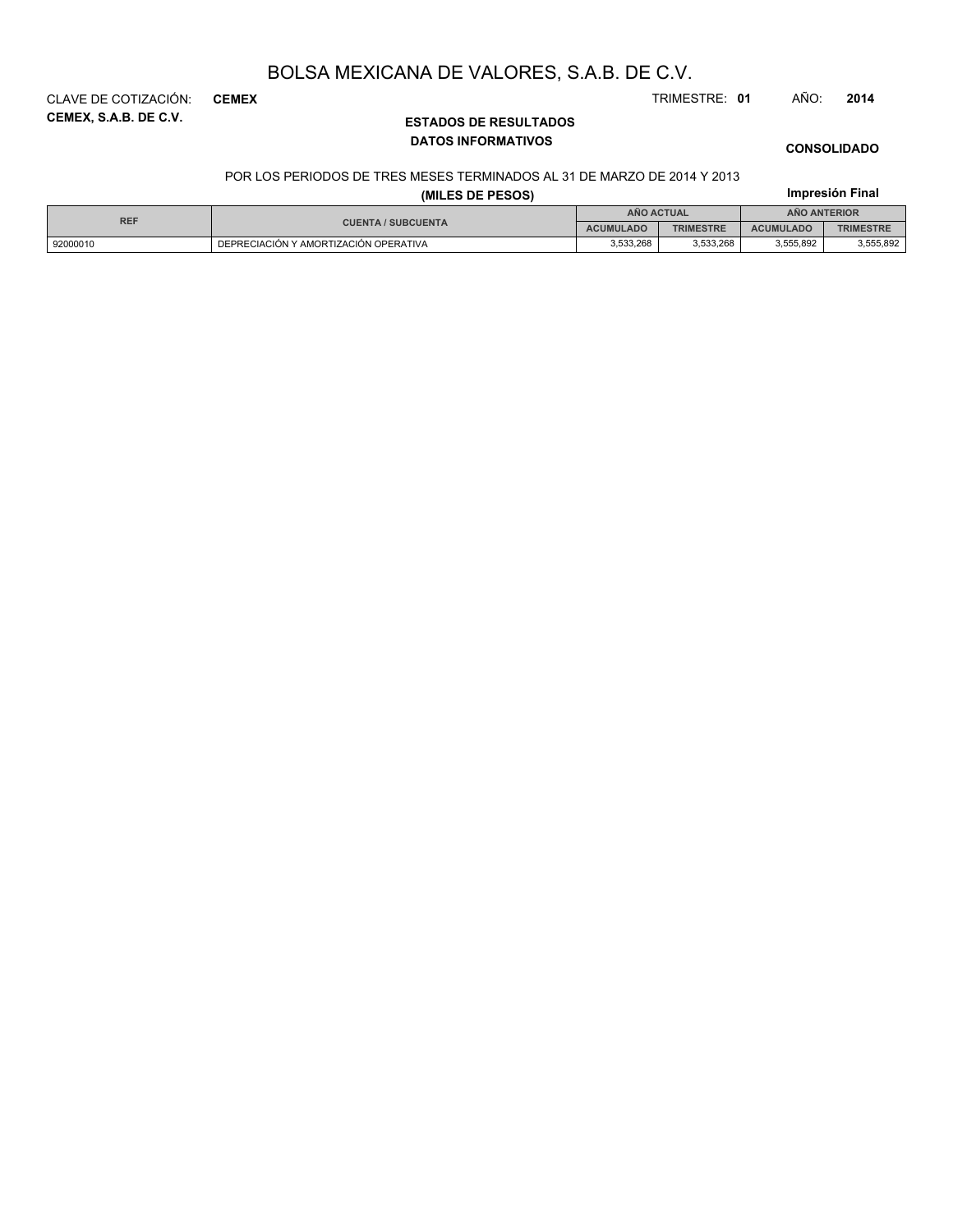**CEMEX, S.A.B. DE C.V.** CLAVE DE COTIZACIÓN: **CEMEX** TRIMESTRE: **01** AÑO: **2014**

### **ESTADOS DE RESULTADOS DATOS INFORMATIVOS (12 MESES)**

**CONSOLIDADO**

#### POR LOS PERIODOS DE DOCE MESES TERMINADOS EL 31 DE MARZO DE 2014 Y 2013

### **(MILES DE PESOS)**

**Impresión Final**

| <b>REF</b> |                                                              | <b>AÑO</b>    |                 |
|------------|--------------------------------------------------------------|---------------|-----------------|
|            | <b>CUENTA / SUBCUENTA</b>                                    | <b>ACTUAL</b> | <b>ANTERIOR</b> |
| 92000030   | INGRESOS NETOS (**)                                          | 201.281.798   | 193,666,199     |
| 92000040   | UTILIDAD (PÉRDIDA) DE OPERACIÓN (**)                         | 14.870.585    | 11,388,727      |
| 92000060   | UTILIDAD (PÉRDIDA) NETA (**)                                 | $-9.918.025$  | $-14,365,586$   |
| 92000050   | PARTICIPACIÓN CONTROLADORA EN LA UTILIDAD (PÉRDIDA) NETA(**) | $-11.166.463$ | $-15,223,015$   |
| 92000070   | DEPRECIACIÓN Y AMORTIZACIÓN OPERATIVA (**)                   | 14,436,299    | 16,520,277      |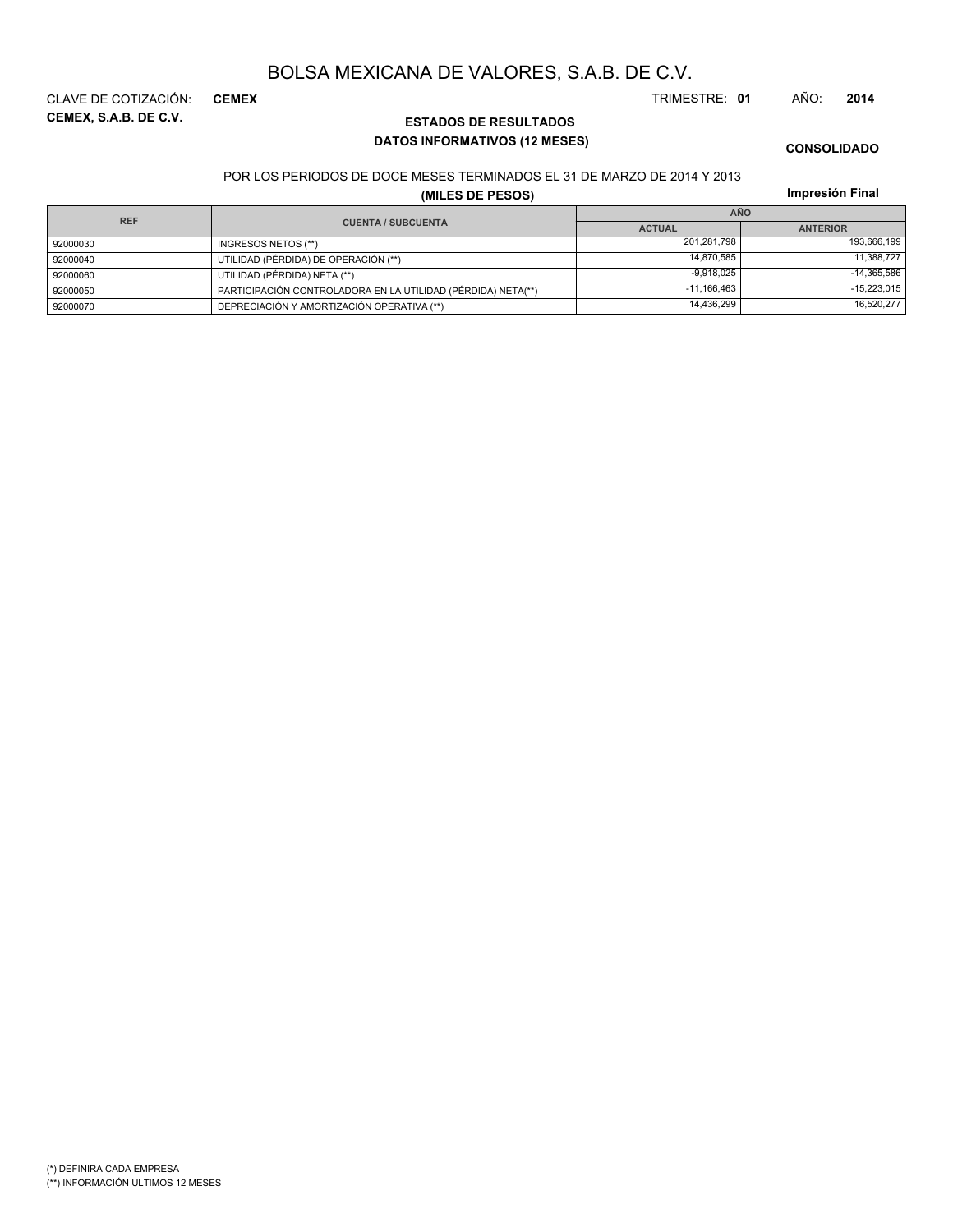**CEMEX, S.A.B. DE C.V.**CLAVE DE COTIZACIÓN:**CEMEX**: **CEMEX** TRIMESTRE:

#### TRIMESTRE: 01 AÑO: **<sup>2014</sup>**

### **ESTADOS DE CAMBIOS EN EL CAPITALCONTABLE(MILES DE PESOS)**

### **CONSOLIDADO**

**Impresión Final**

|                                                                     |                       |                                       |                                                         | <b>APORTACIONES</b>                                         |                                           |                 | UTILIDADES O PÉRDIDAS<br><b>ACUMULADAS</b>                               | <b>OTROS</b><br><b>RESULTADOS</b>                                        |                                             |                                                          |                                            |
|---------------------------------------------------------------------|-----------------------|---------------------------------------|---------------------------------------------------------|-------------------------------------------------------------|-------------------------------------------|-----------------|--------------------------------------------------------------------------|--------------------------------------------------------------------------|---------------------------------------------|----------------------------------------------------------|--------------------------------------------|
| <b>CONCEPTOS</b>                                                    | <b>CAPITAL SOCIAL</b> | <b>ACCIONES</b><br><b>RECOMPRADAS</b> | <b>PRIMA EN</b><br><b>EMISIÓN DE</b><br><b>ACCIONES</b> | <b>PARA FUTUROS</b><br><b>AUMENTOS DE</b><br><b>CAPITAL</b> | <b>OTRO CAPITAL</b><br><b>CONTRIBUIDO</b> | <b>RESERVAS</b> | <b>UTILIDADES</b><br><b>RETENIDAS</b><br>(PÉRDIDAS<br><b>ACUMULADAS)</b> | <b>INTEGRALES</b><br><b>ACUMULADOS</b><br>(NETOS DE<br><b>IMPUESTOS)</b> | <b>PARTICIPACIÓN</b><br><b>CONTROLADORA</b> | <b>PARTICIPACIÓN</b><br><b>NO</b><br><b>CONTROLADORA</b> | <b>TOTAL DE CAPITAL</b><br><b>CONTABLE</b> |
| SALDO INICIAL AL 1 DE ENERO DEL 2013                                | 4,139,201             |                                       | 113,929,110                                             |                                                             |                                           | C               | 10,655,922                                                               | 12,205,113                                                               | 140,929,346                                 | 14,487,785                                               | 155,417,131                                |
| AJUSTES RETROSPECTIVOS                                              |                       |                                       |                                                         |                                                             |                                           |                 |                                                                          |                                                                          | $\Omega$                                    | $\Omega$                                                 |                                            |
| APLICACIÓN DE OTROS RESULTADOS<br>INTEGRALES A UTILIDADES RETENIDAS |                       |                                       |                                                         |                                                             |                                           |                 |                                                                          |                                                                          | $\Omega$                                    |                                                          |                                            |
| CONSTITUCIÓN DE RESERVAS                                            |                       |                                       |                                                         |                                                             |                                           |                 |                                                                          |                                                                          | $\Omega$                                    | $\Omega$                                                 |                                            |
| DIVIDENDOS DECRETADOS                                               |                       |                                       |                                                         |                                                             |                                           |                 |                                                                          |                                                                          | $\Omega$                                    |                                                          |                                            |
| (DISMINUCIÓN) AUMENTOS DE CAPITAL                                   | 3,037                 |                                       |                                                         |                                                             |                                           |                 | $-3,037$                                                                 |                                                                          | $\Omega$                                    |                                                          |                                            |
| RECOMPRA DE ACCIONES                                                |                       |                                       |                                                         |                                                             |                                           |                 |                                                                          |                                                                          | $\Omega$                                    |                                                          |                                            |
| (DISMINUCIÓN) AUMENTO EN PRIMA EN<br><b>EMISIÓN DE ACCIONES</b>     |                       |                                       |                                                         |                                                             |                                           |                 |                                                                          |                                                                          | $\Omega$                                    |                                                          |                                            |
| (DISMINUCIÓN) AUMENTO DE LA<br>PARTICIPACIÓN NO CONTROLADORA        |                       |                                       |                                                         |                                                             |                                           |                 |                                                                          |                                                                          |                                             |                                                          |                                            |
| OTROS MOVIMIENTOS                                                   |                       |                                       |                                                         |                                                             |                                           |                 |                                                                          | $-108,243$                                                               | $-108,243$                                  | $-369,096$                                               | -477,339                                   |
| <b>RESULTADO INTEGRAL</b>                                           |                       |                                       |                                                         |                                                             |                                           |                 | $-3,539,128$                                                             | 210,532                                                                  | $-3,328,596$                                | 192,908                                                  | $-3,135,688$                               |
| SALDO FINAL AL 31 DE MARZO DEL 2013                                 | 4,142,238             |                                       | 113,929,110                                             | $\mathbf{r}$                                                | $\mathbf{0}$                              | $\mathbf{0}$    | 7,113,757                                                                | 12,307,402                                                               | 137,492,507                                 | 14,311,597                                               | 151,804,104                                |
| SALDO INICIAL AL 1 DE ENERO DEL 2014                                | 4,142,845             |                                       | 84,800,214                                              |                                                             |                                           |                 | 29,399,123                                                               | 15,036,729                                                               | 133,378,911                                 | 14,938,879                                               | 148,317,790                                |
| AJUSTES RETROSPECTIVOS                                              |                       |                                       |                                                         |                                                             |                                           |                 |                                                                          |                                                                          | $\Omega$                                    | $\Omega$                                                 | $\Omega$                                   |
| APLICACIÓN DE OTROS RESULTADOS<br>INTEGRALES A UTILIDADES RETENIDAS |                       |                                       |                                                         |                                                             |                                           |                 |                                                                          |                                                                          | $\Omega$                                    | $\Omega$                                                 |                                            |
| CONSTITUCIÓN DE RESERVAS                                            |                       |                                       |                                                         |                                                             |                                           |                 |                                                                          |                                                                          | $\Omega$                                    |                                                          |                                            |
| DIVIDENDOS DECRETADOS                                               |                       |                                       |                                                         |                                                             |                                           |                 |                                                                          |                                                                          | $\mathbf 0$                                 |                                                          |                                            |
| (DISMINUCIÓN) AUMENTOS DE CAPITAL                                   | 5,274                 |                                       | 4,516,519                                               |                                                             |                                           |                 | $-3,000$                                                                 | $-125,478$                                                               | 4,393,315                                   |                                                          | 4,393,315                                  |
| RECOMPRA DE ACCIONES                                                |                       |                                       |                                                         |                                                             |                                           |                 |                                                                          |                                                                          |                                             |                                                          |                                            |
| (DISMINUCIÓN) AUMENTO EN PRIMA EN<br><b>EMISIÓN DE ACCIONES</b>     |                       |                                       |                                                         |                                                             |                                           |                 |                                                                          |                                                                          | -C                                          |                                                          |                                            |
| (DISMINUCIÓN) AUMENTO DE LA<br>PARTICIPACIÓN NO CONTROLADORA        |                       |                                       |                                                         |                                                             |                                           |                 |                                                                          | $-104,291$                                                               | $-104,291$                                  | 6,192                                                    | $-98,099$                                  |
| OTROS MOVIMIENTOS                                                   |                       |                                       |                                                         |                                                             |                                           |                 |                                                                          |                                                                          | $^{\circ}$                                  | 14,504                                                   | 14,504                                     |
| RESULTADO INTEGRAL                                                  |                       |                                       |                                                         |                                                             |                                           |                 | $-3,871,757$                                                             | 474,242                                                                  | $-3,397,515$                                | 218,529                                                  | $-3,178,986$                               |
| SALDO FINAL AL 31 DE MARZO DEL 2014                                 | 4,148,119             |                                       | 89,316,733                                              |                                                             |                                           |                 | 25,524,366                                                               | 15,281,202                                                               | 134,270,420                                 | 15,178,104                                               | 149,448,524                                |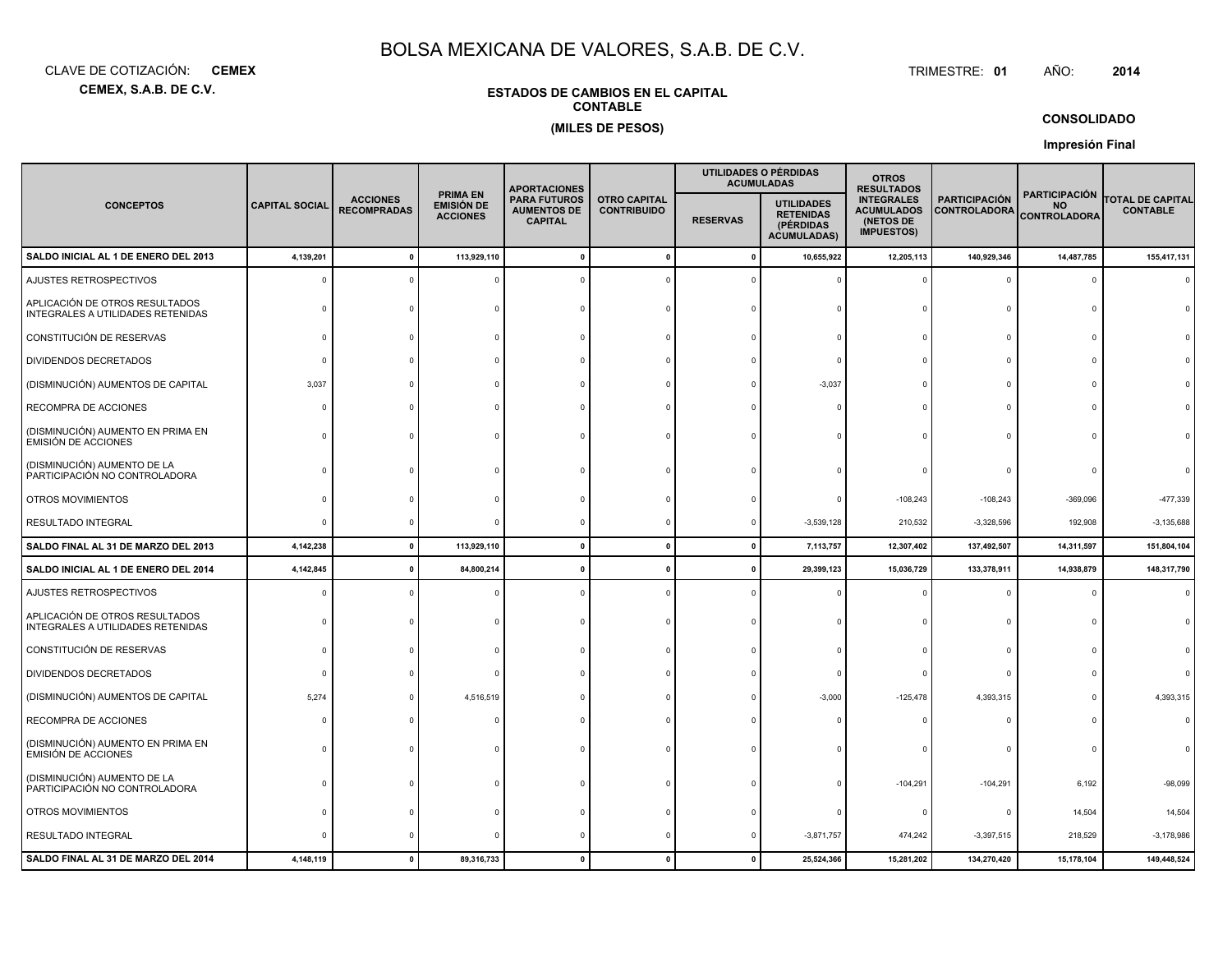CLAVE DE COTIZACIÓN: **CEMEX**

### **INDIRECTO) CEMEX, S.A.B. DE C.V.**

TRIMESTRE: **01** AÑO: **2014**

# **ESTADOS DE FLUJOS DE EFECTIVO (METODO**

POR LOS PERIODOS DE TRES MESES TERMINADOS EL 31 DE MARZO DE 2014 Y

2013

**CONSOLIDADO**

# **(MILES DE PESOS) Impresión Final**

|                                      |                                                                           | <b>AÑO ACTUAL</b> | AÑO ANTERIOR   |
|--------------------------------------|---------------------------------------------------------------------------|-------------------|----------------|
| <b>REF</b>                           | <b>CUENTA/SUBCUENTA</b>                                                   | <b>IMPORTE</b>    | <b>IMPORTE</b> |
| <b>ACTIVIDADES DE OPERACIÓN</b>      |                                                                           |                   |                |
| 50010000                             | UTILIDAD (PÉRDIDA) NETA ANTES DE IMPUESTOS A LA UTILIDAD                  | $-2,219,383$      | $-1,902,435$   |
| 50020000                             | +(-) PARTIDAS SIN IMPACTO EN EL EFECTIVO                                  | 493               | 490            |
| 50020010                             | + ESTIMACIÓN DEL PERIODO                                                  | $\mathbf 0$       | $\pmb{0}$      |
| 50020020                             | +PROVISIÓN DEL PERIODO                                                    | $\mathbf 0$       | $\mathsf 0$    |
| 50020030                             | + (-) OTRAS PARTIDAS NO REALIZADAS                                        | 493               | 490            |
| 50030000                             | +(-) PARTIDAS RELACIONADAS CON ACTIVIDADES DE INVERSIÓN                   | 3,708,143         | 3,499,692      |
| 50030010                             | + DEPRECIACIÓN Y AMORTIZACIÓN DEL PERIODO                                 |                   | 3,555,892      |
|                                      |                                                                           | 3,533,268         |                |
| 50030020                             | (-) + UTILIDAD O PERDIDA EN VENTA DE PROPIEDADES PLANTA Y EQUIPO          | 169,444           | $-56, 132$     |
| 50030030                             | +(-) PÉRDIDA (REVERSIÓN) POR DETERIORO                                    | 104.822           | 47,807         |
| 50030040                             | (-)+PARTICIPACIÓN EN ASOCIADAS Y NEGOCIOS CONJUNTOS                       | 4,682             | 60,432         |
| 50030050                             | (-)DIVIDENDOS COBRADOS                                                    | $-1,639$          | $-8,573$       |
| 50030060                             | (-)INTERESES A FAVOR                                                      | $-102,434$        | $-99,734$      |
| 50030070                             | (-)FLUCTUACIÓN CAMBIARIA                                                  | $\mathbf 0$       | $\mathbf 0$    |
| 50030080                             | (-) +OTRAS PARTIDAS                                                       | 0                 | $\mathbf 0$    |
| 50040000                             | +(-) PARTIDAS RELACIONADAS CON ACTIVIDADES DE FINANCIAMIENTO              | 5,355,683         | 4,710,831      |
| 50040010                             | (+)INTERESES DEVENGADOS A CARGO                                           | 5,597,684         | 4,774,973      |
| 50040020                             | (+)FLUCTUACIÓN CAMBIARIA                                                  | 340,523           | 1,488,702      |
| 50040030                             | (+)OPERACIONES FINANCIERAS DE DERIVADOS                                   | $-582.524$        | $-1,552,844$   |
| 50040040                             | + (-) OTRAS PARTIDAS                                                      | $\mathbf 0$       | $\mathbf 0$    |
| 50050000                             | FLUJO DERIVADO DEL RESULTADO ANTES DE IMPUESTOS A LA UTILIDAD             | 6,844,936         | 6,308,578      |
| 50060000                             | FLUJOS GENERADOS O UTILIZADOS EN LA OPERACIÓN                             | $-6,218,020$      | $-6,652,634$   |
| 50060010                             | + (-) DECREMENTO (INCREMENTO) EN CLIENTES                                 | $-2,023,997$      | $-342,488$     |
| 50060020                             | + (-) DECREMENTO (INCREMENTO) EN INVENTARIOS                              | $-546,793$        | 93,408         |
| 50060030                             | + (-) DECREMENTO (INCREMENTO) EN OTRAS CUENTAS POR COBRAR Y OTROS ACTIVOS | $-1,208,490$      | $-1,021,191$   |
| 50060040                             | <b>CIRCULANTES</b><br>+ (-) INCREMENTO (DECREMENTO) EN PROVEEDORES        | $-306,213$        | $-1,404,228$   |
| 50060050                             | + (-) INCREMENTO (DECREMENTO) EN OTROS PASIVOS                            | 931,115           | $-486,594$     |
| 50060060                             | + (-)IMPUESTOS A LA UTILIDAD PAGADOS O DEVUELTOS                          | $-3,063,642$      | $-3,491,541$   |
| 50070000                             | FLUJOS NETOS DE EFECTIVO DE ACTIVIDADES DE OPERACIÓN                      | 626,916           | $-344,056$     |
|                                      |                                                                           |                   |                |
| <b>ACTIVIDADES DE INVERSIÓN</b>      |                                                                           |                   |                |
| 50080000                             | FLUJOS NETOS DE EFECTIVO DE ACTIVIDADES DE INVERSIÓN                      | $-1,393,241$      | $-539,374$     |
| 50080010                             | (-)INVERSIONES CON CARÁCTER PERMANENTE                                    | 0                 | $\mathbf 0$    |
| 50080020                             | +DISPOSICIONES DE INVERSIONES CON CARÁCTER PERMANENTE                     | 166,857           | 199,524        |
| 50080030                             | (-)INVERSION EN PROPIEDADES, PLANTA Y EQUIPO                              | $-1,219,890$      | $-953,391$     |
| 50080040                             | +VENTA DE PROPIEDADES, PLANTA Y EQUIPO                                    | 148,264           | 555,812        |
| 50080050                             | (-) INVERSIONES TEMPORALES                                                | $-65, 110$        | $-27,765$      |
| 50080060                             | +DISPOSICION DE INVERSIONES TEMPORALES                                    | $\mathbf 0$       | 0              |
| 50080070                             | (-)INVERSION EN ACTIVOS INTANGIBLES                                       | $-519,800$        | $-108,727$     |
| 50080080                             | +DISPOSICION DE ACTIVOS INTANGIBLES                                       | $\mathbf 0$       | $\mathbf 0$    |
| 50080090                             | (-)ADQUISICIONES DE NEGOCIOS                                              | 0                 | 0              |
| 50080100                             | +DISPOSICIONES DE NEGOCIOS                                                | $\mathbf 0$       | $\mathsf 0$    |
| 50080110                             | +DIVIDENDOS COBRADOS                                                      | 1,639             | 8,573          |
| 50080120                             | +INTERESES COBRADOS                                                       | 97,101            | 93,929         |
| 50080130                             | +(-) DECREMENTO (INCREMENTO) ANTICIPOS Y PRESTAMOS A TERCEROS             | $-2,302$          | $-307,329$     |
| 50080140                             | + (-) OTRAS PARTIDAS                                                      | 0                 | $\mathbf{0}$   |
| <b>ACTIVIDADES DE FINANCIAMIENTO</b> |                                                                           |                   |                |
| 50090000                             | FLUJOS NETOS DE EFECTIVO DE ACTIVIDADES DE FINANCIAMIENTO                 | $-3,381,464$      | $-1,511,827$   |
| 50090010                             | + FINANCIAMIENTOS BANCARIOS                                               | $-948,165$        | 4,330,042      |
| 50090020                             | + FINANCIAMIENTOS BURSÁTILES                                              | $\mathbf 0$       | $\mathbf 0$    |
|                                      | + OTROS FINANCIAMIENTOS                                                   |                   |                |
| 50090030                             |                                                                           | 2,286,243         | $-334,856$     |
| 50090040                             | (-) AMORTIZACIÓN DE FINANCIAMIENTOS BANCARIOS                             | 0                 | $\mathbf{0}$   |
| 50090050                             | (-) AMORTIZACIÓN DE FINANCIAMIENTOS BURSÁTILES                            | 0                 | $\mathbf{0}$   |
| 50090060                             | (-) AMORTIZACIÓN DE OTROS FINANCIAMIENTOS                                 | 0                 | $\mathbf 0$    |
| 50090070                             | + (-) INCREMENTO (DECREMENTO) EN EL CAPITAL SOCIAL                        | $\mathbf 0$       | $\mathbf 0$    |
| 50090080                             | (-) DIVIDENDOS PAGADOS                                                    | 0                 | $\mathbf 0$    |
| 50090090                             | + PRIMA EN EMISIÓN DE ACCIONES                                            | 0                 | $\mathbf 0$    |
| 50090100                             | + APORTACIONES PARA FUTUROS AUMENTOS DE CAPITAL                           | $\mathbf 0$       | $\mathbf 0$    |
| 50090110                             | (-)INTERESES PAGADOS                                                      | $-3,806,222$      | -4,601,714     |
| 50090120                             | (-)RECOMPRA DE ACCIONES                                                   | 0                 | $\mathbf{0}$   |
| 50090130                             | + (-) OTRAS PARTIDAS                                                      | $-913,320$        | -905,299       |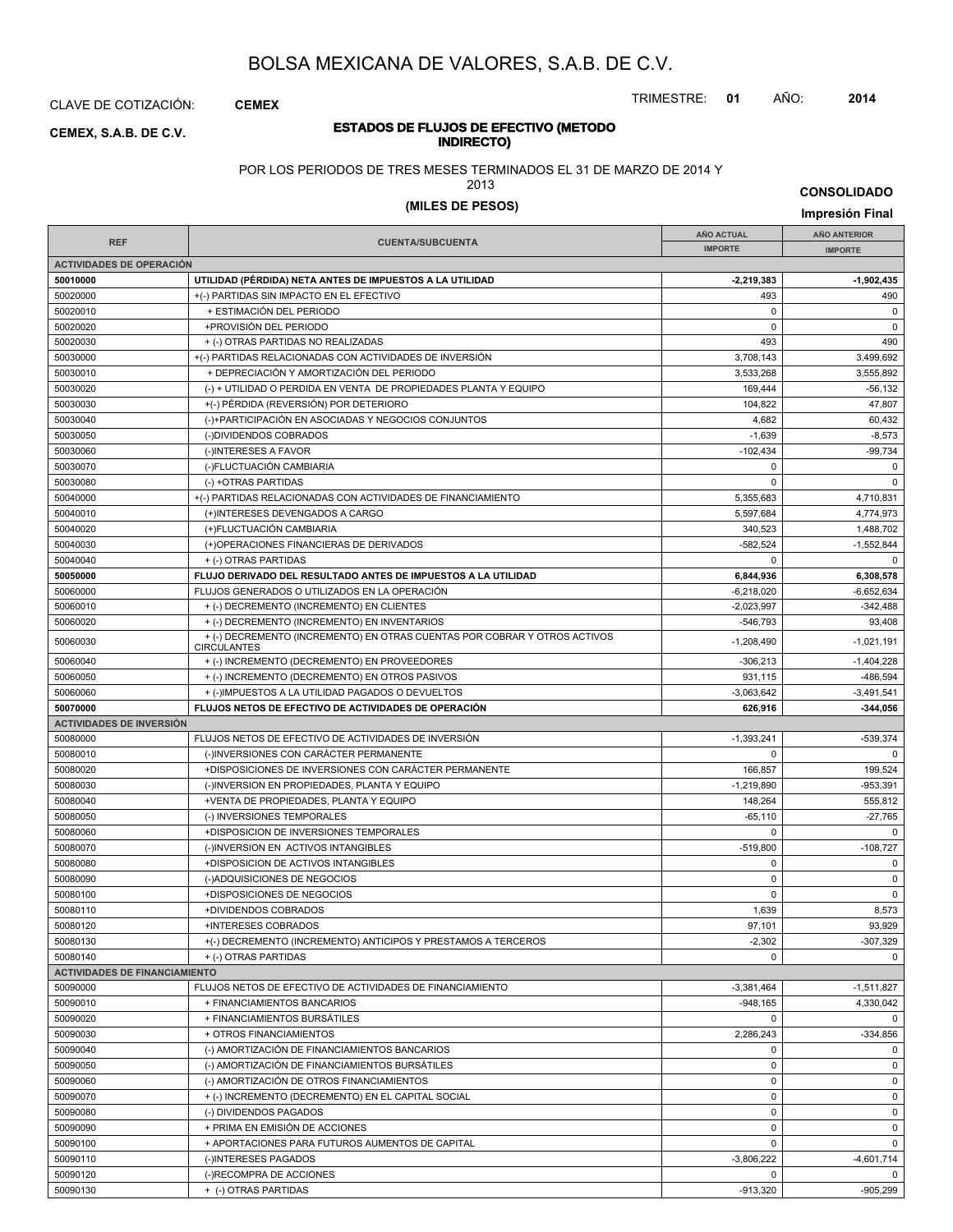CLAVE DE COTIZACIÓN: **CEMEX**

### **INDIRECTO) CEMEX, S.A.B. DE C.V.**

# **ESTADOS DE FLUJOS DE EFECTIVO (METODO**

POR LOS PERIODOS DE TRES MESES TERMINADOS EL 31 DE MARZO DE 2014 Y

2013

# **(MILES DE PESOS) Impresión Final**

**IMPRESIÓN FINAL EN EN ENCLORED EN EL ENCLORED EN EL ENCLORED EN EL ENCLORED EN EL ENCLORED EN EL ENCLORED EN EL ENCLORED EN EL ENCLORED EN EL ENCLORED EN EL ENCLORED EN EL ENCLORED EN EL ENCLORED EN EL ENCLORED EN EL ENCL AÑO ACTUAL IMPORTE IMPORTE REF AÑO ANTERIOR IMPORTE 50100000 INCREMENTO (DISMINUCION) DE EFECTIVO Y EQUIVALENTES DE EFECTIVO 1999 100000 -4,147,789** -2,395,257 **50110000 CAMBIOS EN EL VALOR DEL EFECTIVO Y EQUIVALENTES DE EFECTIVO 0 0** 50120000 EFECTIVO Y EQUIVALENTES DE EFECTIVO AL PRINCIPIO DEL PERIODO 16 16,176,489 15,176,489 12,477,709 12,477,709 **50130000 EFECTIVO Y EQUIVALENTES DE EFECTIVO AL FINAL DEL PERIODO 11,028,700 10,082,452**

#### **CONSOLIDADO**

TRIMESTRE: **01** AÑO: **2014**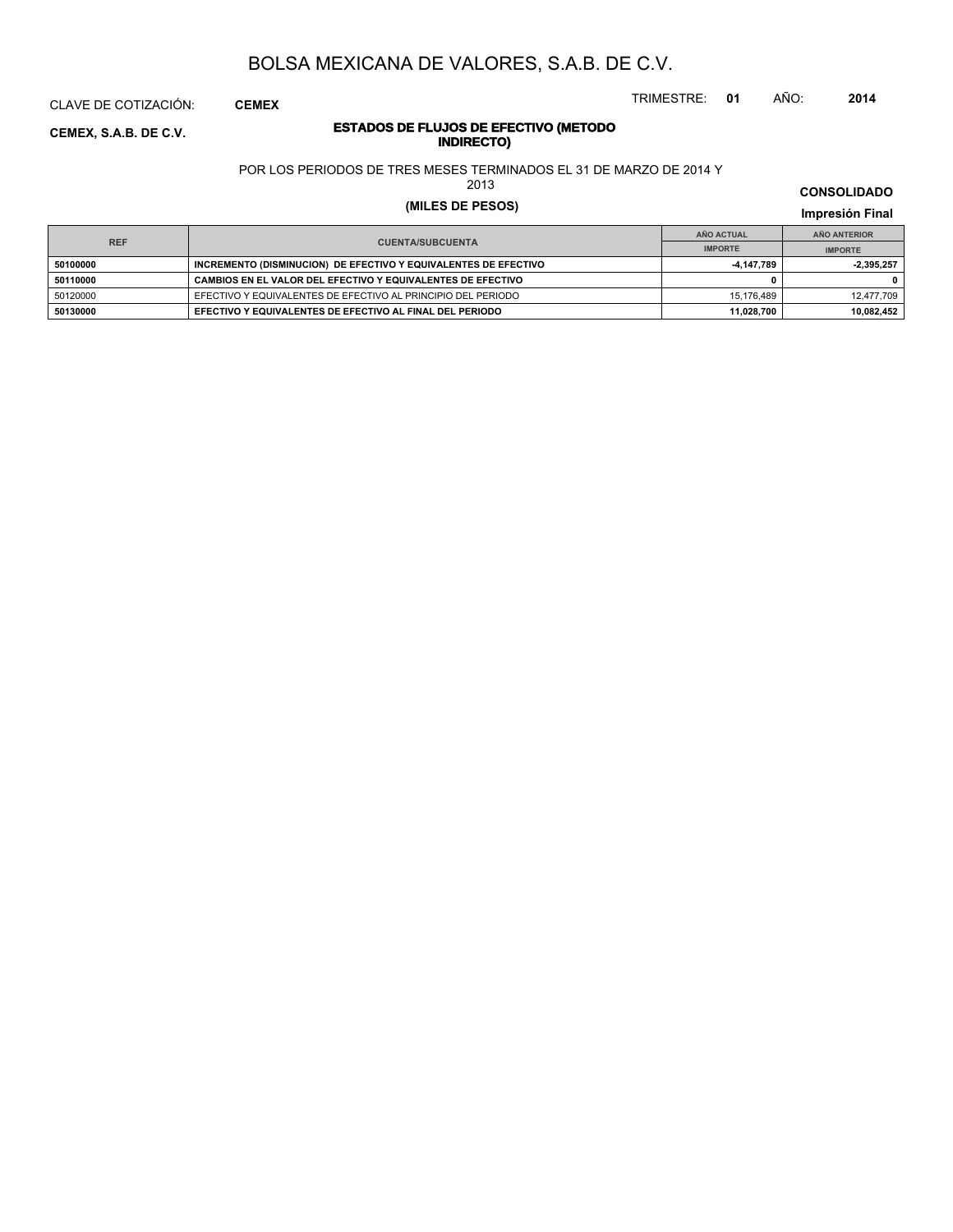CLAVE DE COTIZACIÓN: **CEMEX**

**CEMEX, S.A.B. DE C.V.**

#### **COMENTARIOS Y ANALISIS DE LA ADMINISTRACIÓN SOBRE LOS RESULTADOS DE OPERACIÓN Y SITUACIÓN FINANCIERA DE LA COMPAÑÍA**

TRIMESTRE: **01** AÑO: **2014**

 $1/11$ **CONSOLIDADO Impresión Final PAGINA** 

2014 RESULTADOS DEL PRIMER TRIMESTRE

RESULTADOS OPERATIVOS Y FINANCIEROS DESTACADOS

LAS VENTAS NETAS CONSOLIDADAS DURANTE EL PRIMER TRIMESTRE DE 2014 AUMENTARON EN 8% RESPECTO AL PRIMER TRIMESTRE DE 2013, ALCANZANDO 3,591 MILLONES DE DÓLARES. AJUSTANDO POR LA MAYOR CANTIDAD DE DÍAS HÁBILES EN NUESTRAS OPERACIONES EN EL TRIMESTRE, EL INCREMENTO EN VENTAS NETAS FUE DE 7%. EL AUMENTO EN LAS VENTAS NETAS CONSOLIDADAS FUE RESULTADO DE MEJORES PRECIOS EN MONEDA LOCAL PARA NUESTROS PRODUCTOS EN LA MAYORÍA DE NUESTRAS OPERACIONES ASÍ COMO MAYORES VOLÚMENES EN TODAS NUESTRAS REGIONES. EL COSTO DE VENTAS COMO PORCENTAJE DE VENTAS NETAS DISMINUYÓ EN 0.1PP DURANTE EL PRIMER TRIMESTRE DE 2014 COMPARADO CON EL MISMO PERIODO DEL AÑO ANTERIOR. LA DISMINUCIÓN INCLUYE UNA REDUCCIÓN EN EL PERSONAL EN RELACIÓN CON NUESTRAS INICIATIVAS DE REDUCCIÓN DE COSTOS, PARCIALMENTE MITIGADA POR MAYOR COSTO DE MANTENIMIENTO EN NUESTRAS PLANTAS DE CEMENTO. GASTOS DE OPERACIÓN COMO PORCENTAJE DE VENTAS NETAS DISMINUYERON EN 0.2PP DURANTE EL PRIMER TRIMESTRE DEL 2014 EN RELACIÓN AL MISMO PERIODO DEL AÑO ANTERIOR, DE 20.2% A 20.0%. LA DISMINUCIÓN INCLUYE UNA REDUCCIÓN EN EL PERSONAL EN RELACIÓN CON NUESTRAS INICIATIVAS DE REDUCCIÓN DE COSTOS. EL FLUJO DE OPERACIÓN (OPERATING EBITDA) AUMENTÓ EN 3% DURANTE EL PRIMER TRIMESTRE DE 2014 EN COMPARACIÓN CON EL MISMO PERIODO DEL AÑO ANTERIOR, LLEGANDO A LOS 535 MILLONES DE DÓLARES. EL AUMENTO SE DEBE A UNA MAYOR CONTRIBUCIÓN DE ESTADOS UNIDOS ASÍ COMO DE NUESTRAS REGIONES DE NORTE DE EUROPA, EL MEDITERRÁNEO Y ASIA. DURANTE EL TRIMESTRE, LA MAYOR ACTIVIDAD DE MANTENIMIENTO Y LA REDUCCIÓN DE INVENTARIO AFECTARON NEGATIVAMENTE NUESTRO FLUJO DE OPERACIÓN. AJUSTANDO POR ESTOS EFECTOS Y POR LA MAYOR CANTIDAD DE DÍAS HÁBILES EN NUESTRAS OPERACIONES EN EL TRIMESTRE, EL FLUJO DE OPERACIÓN EN TÉRMINOS COMPARABLES AUMENTÓ EN 15% CON RESPECTO AL AÑO ANTERIOR. EL MARGEN DE FLUJO DE OPERACIÓN DISMINUYÓ EN 0.8PP, DE 15.7% EN EL PRIMER TRIMESTRE DE 2013 A 14.9% ESTE TRIMESTRE. EL MARGEN DE FLUJO DE OPERACIÓN, EN TÉRMINOS COMPARABLES, AJUSTADO POR LA MAYOR ACTIVIDAD DE MANTENIMIENTO, LA REDUCCIÓN DE INVENTARIO Y LA MAYOR CANTIDAD DE DÍAS HÁBILES EN NUESTRAS OPERACIONES EN EL TRIMESTRE AUMENTÓ EN 0.8PP. OTROS GASTOS, NETOS PARA EL TRIMESTRE FUERON 38 MILLONES DE DÓLARES LOS CUALES INCLUYEN PRINCIPALMENTE GASTOS POR INDEMNIZACIONES Y PÉRDIDAS EN LA VENTA DE ACTIVOS FIJOS. LA GANANCIA (PÉRDIDA) EN INSTRUMENTOS FINANCIEROS PARA EL TRIMESTRE RESULTÓ EN UNA GANANCIA DE 44 MILLONES DE DÓLARES, DEBIDA PRINCIPALMENTE A NUESTROS DERIVADOS SOBRE LAS ACCIONES DE CEMEX. EL RESULTADO POR FLUCTUACIÓN CAMBIARIA PARA EL TRIMESTRE FUE UNA PÉRDIDA DE 26 MILLONES DE DÓLARES A CAUSA DE LA FLUCTUACIÓN DEL PESO MEXICANO RESPECTO AL DÓLAR. LA UTILIDAD (PÉRDIDA) NETA DE LA PARTICIPACIÓN CONTROLADORA REGISTRÓ UNA PÉRDIDA DE 293 MILLONES DE DÓLARES EN EL PRIMER TRIMESTRE DE 2014 COMPARADA CON UNA PÉRDIDA DE 281 MILLONES DE DÓLARES EN EL MISMO TRIMESTRE DE 2013. LA MAYOR PÉRDIDA TRIMESTRAL REFLEJA PRINCIPALMENTE UNA MENOR GANANCIA EN INSTRUMENTOS FINANCIEROS, UN MAYOR GASTO FINANCIERO Y MAYORES OTROS GASTOS, NETO, PARCIALMENTE MITIGADOS POR UN MEJOR RESULTADO DE OPERACIÓN ANTES DE OTROS GASTOS, NETO, Y UNA MENOR PÉRDIDA POR FLUCTUACIÓN CAMBIARIA. LA DEUDA TOTAL MÁS NOTAS PERPETUAS DISMINUYÓ 300 MILLONES DE DÓLARES DURANTE EL TRIMESTRE.

RESULTADOS OPERATIVOS MÉXICO

LOS VOLÚMENES DE CEMENTO GRIS DOMÉSTICO PARA NUESTRAS OPERACIONES EN MÉXICO AUMENTARON EN 1% DURANTE EL TRIMESTRE RESPECTO AL MISMO PERIODO DEL AÑO ANTERIOR, MIENTRAS QUE EL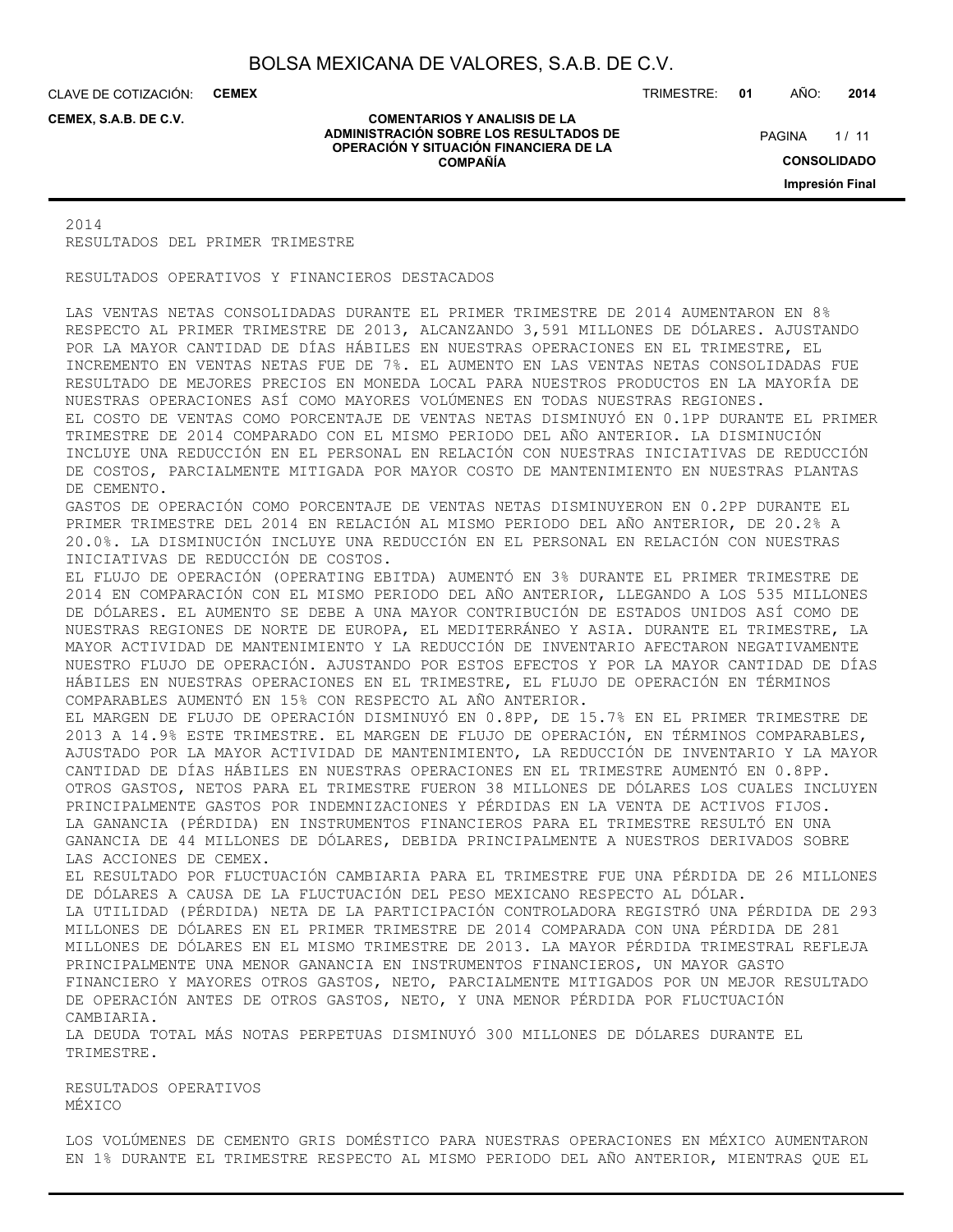CLAVE DE COTIZACIÓN: **CEMEX**

**CEMEX, S.A.B. DE C.V.**

#### **COMENTARIOS Y ANALISIS DE LA ADMINISTRACIÓN SOBRE LOS RESULTADOS DE OPERACIÓN Y SITUACIÓN FINANCIERA DE LA COMPAÑÍA**

TRIMESTRE: **01** AÑO: **2014**

 $2/11$ **PAGINA** 

**CONSOLIDADO**

**Impresión Final**

VOLUMEN DE CONCRETO AUMENTÓ EN 4% EN EL MISMO PERIODO. LOS VOLÚMENES EN EL TRIMESTRE FUERON BENEFICIADOS POR DÍAS HÁBILES ADICIONALES EN COMPARACIÓN CON EL MISMO TRIMESTRE DEL AÑO ANTERIOR DEBIDO A LA SEMANA SANTA. AJUSTANDO POR LA MAYOR CANTIDAD DE DÍAS HÁBILES EN EL TRIMESTRE, LOS VOLÚMENES DISMINUYERON EN 1% PARA CEMENTO GRIS DOMÉSTICO Y EN 1% PARA CONCRETO. DURANTE EL TRIMESTRE, LAS VENTAS DE CEMENTO A GRANEL TUVIERON UN DESEMPEÑO POSITIVO MIENTRAS QUE LAS VENTAS DE CEMENTO EN SACO PERMANECIERON CONSTANTES. LA DEMANDA POR NUESTROS PRODUCTOS FUE IMPULSADA POR UNA MAYOR ACTIVIDAD EN EL SECTOR INFRAESTRUCTURA Y EN EL SECTOR RESIDENCIAL FORMAL. EL SECTOR AUTOCONSTRUCCIÓN PERMANECIÓ RELATIVAMENTE ESTABLE DURANTE EL TRIMESTRE IMPULSADO, ENTRE OTROS FACTORES, POR EL CRECIMIENTO CONTINUO PERO MODERADO EN EMPLEO Y LAS REMESAS POSITIVAS.

ESTADOS UNIDOS

LOS VOLÚMENES DE CEMENTO GRIS DOMÉSTICO PARA LAS OPERACIONES DE CEMEX EN ESTADOS UNIDOS AUMENTARON EN 9% DURANTE EL PRIMER TRIMESTRE DE 2014 CON RESPECTO AL MISMO PERIODO DEL AÑO PASADO Y LOS VOLÚMENES DE CONCRETO PERMANECIERON CONSTANTES. DE FORMA COMPARABLE, AJUSTANDO POR LA TRANSFERENCIA DE NUESTROS ACTIVOS CONCRETEROS EN LAS CAROLINAS HACIA LA ALIANZA ESTRATÉGICA RECIENTEMENTE ESTABLECIDA CON CONCRETE SUPPLY, LOS VOLÚMENES DE CONCRETO AUMENTARON EN 5%. LOS VOLÚMENES DE AGREGADOS DISMINUYERON EN 6% DURANTE EL MISMO PERIODO DEBIDO PRINCIPALMENTE POR LA TERMINACIÓN DEL PROYECTO DEL AEROPUERTO EN FT. LAUDERDALE, FLORIDA.

LOS VOLÚMENES DE VENTA DURANTE EL TRIMESTRE REFLEJAN UNA MEJORA EN LA DEMANDA EN LA MAYORÍA DE NUESTROS MERCADOS A PESAR DE CONDICIONES CLIMATOLÓGICAS DESFAVORABLES. LOS SECTORES RESIDENCIAL E INDUSTRIAL Y COMERCIAL IMPULSARON EL DESEMPEÑO DE NUESTROS VOLÚMENES. DURANTE EL TRIMESTRE, LA ACTIVIDAD EN EL SECTOR INFRAESTRUCTURA SE TORNÓ POSITIVA DEBIDO EN PARTE POR LA MEJORA CONTINUA EN LA SITUACIÓN FISCAL DE LOS ESTADOS. EL CRECIMIENTO EN EL FLUJO DE OPERACIÓN DURANTE EL TRIMESTRE FUE PARCIALMENTE MITIGADO POR LA ANTICIPACIÓN DE TRABAJOS DE MANTENIMIENTO PARA APROVECHAR LAS CONDICIONES CLIMATOLÓGICAS ADVERSAS Y EL EFECTO NEGATIVO POR LA DISMINUCIÓN DE INVENTARIO. NORTE DE EUROPA

NUESTROS VOLÚMENES DE CEMENTO GRIS DOMÉSTICO EN LA REGIÓN NORTE DE EUROPA AUMENTARON EN 22% PARA EL PRIMER TRIMESTRE DEL 2014 EN RELACIÓN AL MISMO PERIODO DEL 2013. LA MEJORA EN LAS CONDICIONES MACROECONÓMICAS Y CLIMA FAVORABLE EN LA MAYORÍA DE NUESTROS PAÍSES DE LA REGIÓN CONTRIBUYERON POSITIVAMENTE EN NUESTROS VOLÚMENES. EN ALEMANIA, NUESTROS VOLÚMENES DE CEMENTO GRIS DOMÉSTICO AUMENTARON EN 30% DURANTE EL PRIMER TRIMESTRE DE 2014 CON RESPECTO AL MISMO PERIODO DEL AÑO ANTERIOR. EL SECTOR RESIDENCIAL CONTINÚA SIENDO EL PRINCIPAL IMPULSOR DE LA DEMANDA PARA NUESTROS PRODUCTOS DURANTE EL TRIMESTRE APOYADO POR BAJAS TASAS HIPOTECARIAS Y BAJAS TASAS DE DESEMPLEO, ASÍ COMO SUELDOS Y SALARIOS MÁS ALTOS. LOS SECTORES DE INFRAESTRUCTURA E INDUSTRIAL Y COMERCIAL EXPERIMENTARON UN INCREMENTO MODERADO EN ACTIVIDAD DURANTE EL TRIMESTRE. EL VOLUMEN DE CEMENTO GRIS DOMÉSTICO PARA NUESTRAS OPERACIONES EN POLONIA AUMENTÓ EN 38% DURANTE EL TRIMESTRE CON RESPECTO AL MISMO PERIODO DEL AÑO ANTERIOR. MEJORES CONDICIONES CLIMATOLÓGICAS CON RESPECTO AL PRIMER TRIMESTRE DE 2013 CONTRIBUYERON AL INCREMENTO EN LA ACTIVIDAD DE CONSTRUCCIÓN. ADICIONALMENTE, EL AUMENTO EN VOLÚMENES FUER EL RESULTADO DEL SECTOR INFRAESTRUCTURA PROVENIENTE DE UNA BASE BAJA EN EL 2013, LA MEJORA EN EL SECTOR RESIDENCIAL Y EN MENOR MEDIDA POR LA ACTIVIDAD EN EL SECTOR INDUSTRIAL Y COMERCIAL. PARA LAS OPERACIONES DE CEMEX EN FRANCIA, NUESTROS VOLÚMENES DOMÉSTICOS DE CONCRETO AUMENTARON EN 12% Y LOS VOLÚMENES DE AGREGADOS REGISTRARON UN AUMENTO EN 13% DURANTE EL PRIMER TRIMESTRE DE 2014 CON RESPECTO AL PERIODO COMPARABLE DEL AÑO ANTERIOR. LOS VOLÚMENES DURANTE EL TRIMESTRE REFLEJAN UN EFECTO BASE FAVORABLE DEBIDO A LAS CONDICIONES CLIMATOLÓGICAS ADVERSAS VISTAS EL AÑO ANTERIOR. LA ACTIVIDAD DE

INFRAESTRUCTURA FUE SOPORTADA POR PROYECTOS CARRETEROS Y VÍAS FERROVIARIAS DE ALTA VELOCIDAD QUE INICIARON DURANTE EL 2012. ALTOS NIVELES DE DESEMPLEO, UN PROGRAMA MENOS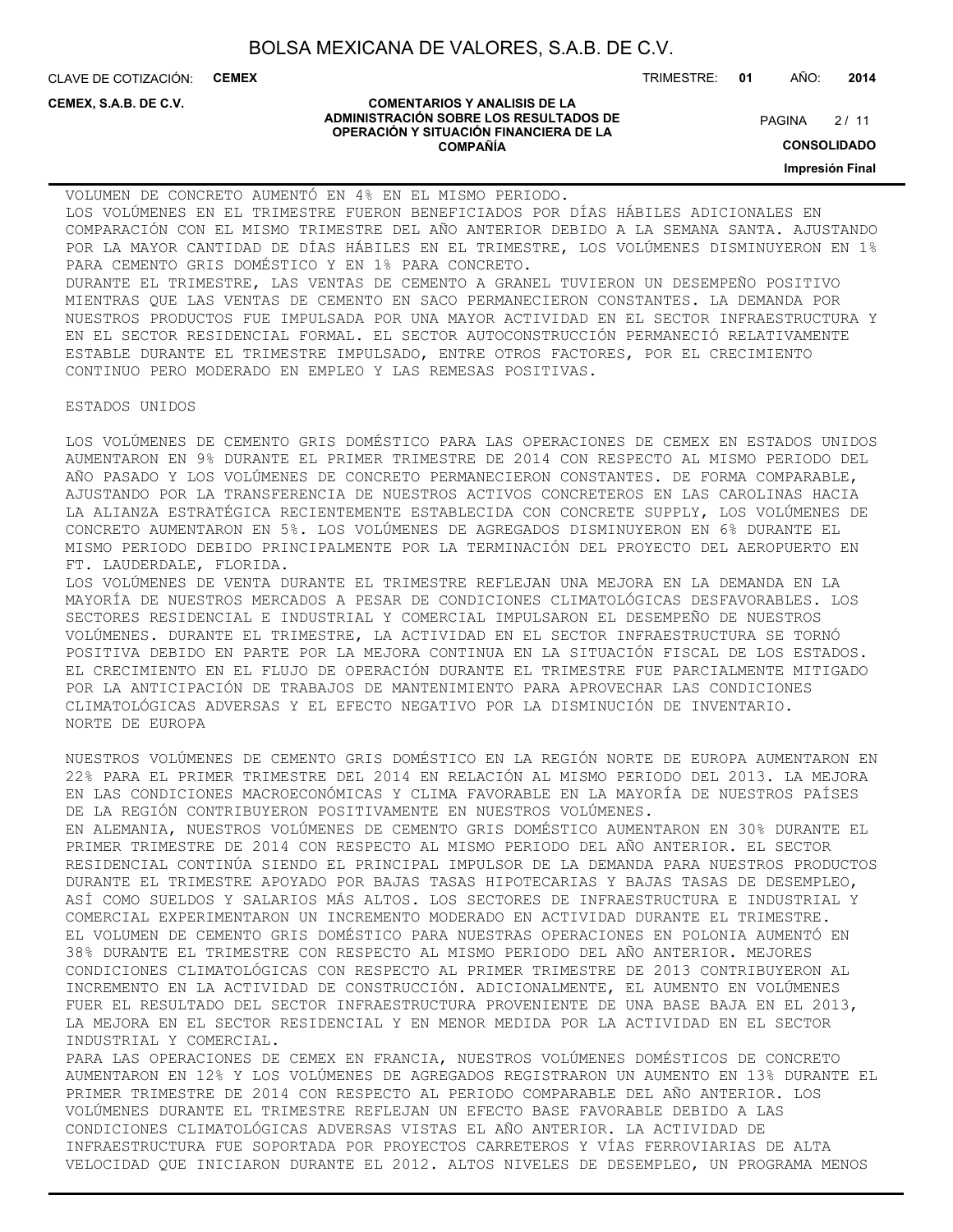**COMENTARIOS Y ANALISIS DE LA ADMINISTRACIÓN SOBRE LOS RESULTADOS DE OPERACIÓN Y SITUACIÓN FINANCIERA DE LA COMPAÑÍA**

CLAVE DE COTIZACIÓN: **CEMEX**

**CEMEX, S.A.B. DE C.V.**

#### TRIMESTRE: **01** AÑO: **2014**

 $3/11$ **PAGINA** 

**CONSOLIDADO**

**Impresión Final**

ATRACTIVO PARA LA COMPRA-RENTA DE VIVIENDAS Y ACCESO LIMITADO AL CRÉDITO AFECTÓ EL DESEMPEÑO DEL SECTOR RESIDENCIAL LOS VOLÚMENES DE CEMENTO GRIS DOMÉSTICO PARA NUESTRAS OPERACIONES EN EL REINO UNIDO REGISTRARON UN AUMENTO DE 2%, POR SU PARTE NUESTROS VOLÚMENES DE CONCRETO AUMENTARON EN 7% MIENTRAS QUE LOS VOLÚMENES DE AGREGADOS AUMENTARON EN 16% DURANTE EL PRIMER TRIMESTRE DEL 2014 EN COMPARACIÓN CON EL MISMO PERIODO DEL 2013. EL SECTOR RESIDENCIAL CONTINÚA IMPULSANDO LA DEMANDA POR NUESTROS PRODUCTOS. LA ACTIVIDAD RESIDENCIAL ESTUVO APOYADA POR LA MEJORA EN EL PANORAMA ECONÓMICO, EL CRECIMIENTO EN EL EMPLEO, MENORES TASAS DE INTERÉS Y LOS INCENTIVOS DE GOBIERNO PARA PROMOVER LA ADQUISICIÓN DE VIVIENDA. EL SECTOR INFRAESTRUCTURA EXPERIMENTÓ CRECIMIENTO EN VOLÚMENES EN PROYECTOS FERROVIARIOS Y CARRETEROS. LA ACTIVIDAD EN EL SECTOR INDUSTRIAL Y COMERCIAL SE BENEFICIÓ DE LA MEJORA EN LAS CONDICIONES CREDITICIAS. MEDITERRÁNEO

NUESTROS VOLÚMENES DE CEMENTO GRIS DOMÉSTICO EN LA REGIÓN MEDITERRÁNEO AUMENTARON EN 2% PARA EL PRIMER TRIMESTRE DEL 2014 CON RESPECTO AL MISMO PERIODO DEL 2013. LOS VOLÚMENES DE CEMENTO GRIS DOMÉSTICO PARA NUESTRAS OPERACIONES EN ESPAÑA DISMINUYERON EN 5% Y NUESTROS VOLÚMENES DE CONCRETO DISMINUYERON EN 3% EN EL PRIMER TRIMESTRE DE 2014 CONTRA EL AÑO ANTERIOR. LA SITUACIÓN MACROECONÓMICA EN EL PAÍS REFLEJÓ UNA LIGERA MEJORÍA. EN EL SECTOR RESIDENCIAL, LOS PERMISOS Y VENTAS DE VIVIENDA PERMANECEN EN NIVELES MÍNIMOS. LOS INVENTARIOS DE VIVIENDA CONTINÚAN CON SU GRADUAL REDUCCIÓN, MIENTRAS QUE LOS PRECIOS DE LAS VIVIENDAS HAN CONTINUADO CON UNA DISMINUCIÓN MODERADA. DURANTE LOS ÚLTIMOS MESES, HA EXISTIDO UN FUERTE INCREMENTO EN LAS LICITACIONES PÚBLICAS, DE UNA BASE BAJA, CONFORME LAS PRESIONES PARA IMPLEMENTAR MEDIDAS DE AUSTERIDAD FISCAL DISMINUYEN Y SE APROXIMAN LAS ELECCIONES LOCALES. EN EGIPTO, LOS VOLÚMENES DE CEMENTO GRIS DOMÉSTICO DISMINUYERON EN 3% DURANTE EL PRIMER TRIMESTRE DEL 2014 CON RESPECTO AL MISMO PERIODO DEL AÑO ANTERIOR. EL SECTOR RESIDENCIAL INFORMAL CONTINÚA SIENDO EL PRINCIPAL IMPULSOR DEL CONSUMO DE CEMENTO DURANTE EL TRIMESTRE APOYADO POR NUESTRA ESTRATEGIA DE COMBUSTIBLES ALTERNOS. EL SECTOR RESIDENCIAL FORMAL CONTINÚA MOSTRANDO SIGNOS DE REACTIVACIÓN. AMÉRICA CENTRAL, DEL SUR Y EL CARIBE NUESTROS VOLÚMENES DE CEMENTO GRIS DOMÉSTICO EN LA REGIÓN AUMENTARON EN 16% DURANTE EL PRIMER TRIMESTRE DE 2014 CON RESPECTO AL PERIODO COMPARABLE DEL AÑO ANTERIOR. EL DESEMPEÑO DE NUESTROS VOLÚMENES EN LA REGIÓN FUE IMPULSADO POR UNA FUERTE ACTIVIDAD DE CONSTRUCCIÓN EN DIVERSOS MERCADOS. EN COLOMBIA, NUESTROS VOLÚMENES DE CEMENTO, CONCRETO Y AGREGADOS AUMENTARON EN 34%, 23% Y 38%, RESPECTIVAMENTE, DURANTE EL PRIMER TRIMESTRE EN COMPARACIÓN CON EL MISMO PERIODO DEL AÑO ANTERIOR. LA ACTIVIDAD DE CONSTRUCCIÓN EN EL PRIMER TRIMESTRE FUE IMPULSADA POR LA VIVIENDA FORMAL, BENEFICIÁNDOSE DEL PROGRAMA DE SUBSIDIOS PATROCINADO POR EL GOBIERNO PARA LA VIVIENDA DE INGRESO MEDIO Y EL PROGRAMA DE LAS 100 MIL VIVIENDAS GRATUITAS. INFRAESTRUCTURA TAMBIÉN FUE UN IMPORTANTE IMPULSOR DE LA DEMANDA DE NUESTROS PRODUCTOS CON VARIOS PROYECTOS EN CURSO QUE SE HAN ADJUDICADO EN AÑOS ANTERIORES. ASIA

NUESTRO VOLUMEN DE CEMENTO GRIS DOMÉSTICO PARA LA REGIÓN DE ASIA AUMENTÓ EN 10% DURANTE EL PRIMER TRIMESTRE DEL 2014 CON RESPECTO AL PERIODO COMPARABLE DEL AÑO ANTERIOR. EN LAS FILIPINAS, NUESTRO VOLUMEN DE CEMENTO GRIS DOMÉSTICO AUMENTÓ EN 13% DURANTE EL PRIMER TRIMESTRE EN RELACIÓN AL PERIODO COMPARABLE DEL AÑO ANTERIOR. EL INCREMENTO EN VOLÚMENES DURANTE EL TRIMESTRE REFLEJA UNA DEMANDA DE MERCADO FUERTE. LA ESTABILIDAD EN LOS NIVELES DE INFLACIÓN Y EN LAS TASAS HIPOTECARIAS ASÍ COMO UN FLUJO SALUDABLE DE REMESAS DURANTE EL TRIMESTRE CONTRIBUYERON AL CRECIMIENTO EN EL SECTOR RESIDENCIAL, EL CUAL CONTINÚA IMPULSADO EL CONSUMO DE CEMENTO. EL SECTOR INFRAESTRUCTURA TUVO UN DESEMPEÑO POSITIVO DURANTE EL TRIMESTRE Y SE ESTÁ BENEFICIANDO DEL INCREMENTO EN EL GASTO DE GOBIERNO. LA ACTIVIDAD EN EL SECTOR INDUSTRIAL Y COMERCIAL MANTUVO SU DESEMPEÑO FAVORABLE.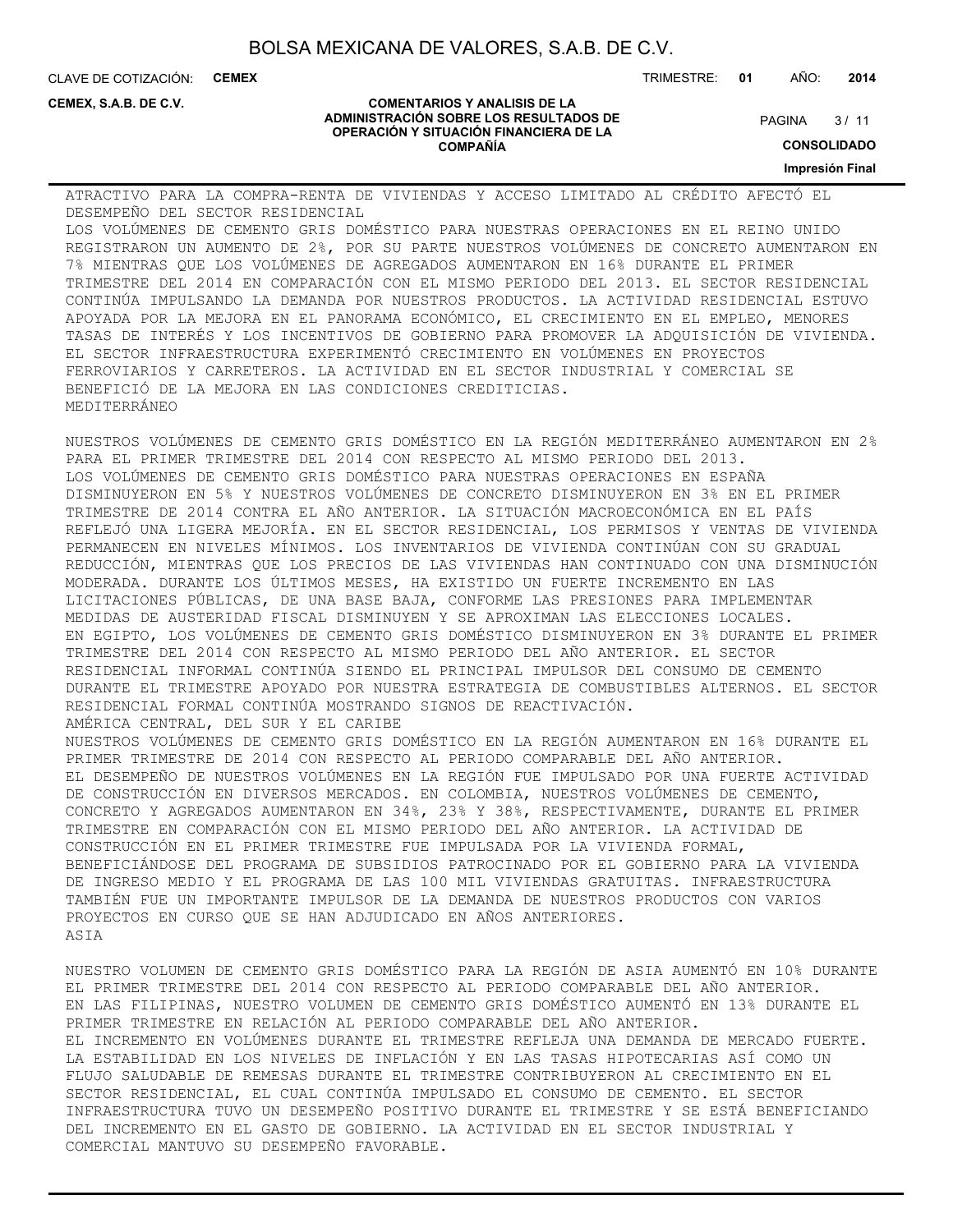CLAVE DE COTIZACIÓN: **CEMEX**

TRIMESTRE: **01** AÑO: **2014**

**CEMEX, S.A.B. DE C.V.**

#### **COMENTARIOS Y ANALISIS DE LA ADMINISTRACIÓN SOBRE LOS RESULTADOS DE OPERACIÓN Y SITUACIÓN FINANCIERA DE LA COMPAÑÍA**

 $4/11$ **PAGINA** 

**CONSOLIDADO**

**Impresión Final**

FLUJO DE OPERACIÓN, FLUJO DE EFECTIVO LIBRE E INFORMACIÓN SOBRE DEUDA

FLUJO DE OPERACIÓN Y FLUJO DE EFECTIVO LIBRE EL FLUJO DE EFECTIVO LIBRE NEGATIVO DURANTE EL TRIMESTRE FUE CUBIERTO CON UNA DISMINUCIÓN EN NUESTRO SALDO DE EFECTIVO, ASÍ COMO CON UN INCREMENTO EN LA UTILIZACIÓN DE NUESTROS PROGRAMAS DE TITULIZACIÓN. NUESTRA DEUDA DURANTE EL TRIMESTRE REFLEJA LA CONVERSIÓN DE UNA PORCIÓN DE NUESTROS CONVERTIBLES 2015 EN ADSS (UN ADS EQUIVALE A 10 CPOS) ASÍ COMO UN EFECTO NEGATIVO DE CONVERSIÓN DE TIPO DE CAMBIO DE 4 MILLONES DE DÓLARES.

INFORMACIÓN SOBRE DEUDA Y NOTAS PERPETUAS

(1) INCLUYE CONVERTIBLES Y ARRENDAMIENTOS FINANCIEROS, DE ACUERDO A LAS NORMAS INTERNACIONALES DE INFORMACIÓN FINANCIERA (NIIF). (2) LA DEUDA CONSOLIDADA FONDEADA AL 31 DE MARZO DE 2014 ES DE 14,706 MILLONES DE DÓLARES DE ACUERDO A NUESTRAS OBLIGACIONES CONTRACTUALES DEL CONTRATO DE FINANCIAMIENTO. (3) FLUJO DE OPERACIÓN CALCULADO DE ACUERDO A NIIF. (4) GASTO POR INTERÉS CALCULADO DE ACUERDO A NUESTRAS OBLIGACIONES CONTRACTUALES DEL CONTRATO DE FINANCIAMIENTO.

INFORMACIÓN SOBRE CAPITAL E INSTRUMENTOS DERIVADOS

INFORMACIÓN SOBRE CAPITAL

LAS ACCIONES EN CIRCULACIÓN EQUIVALEN AL TOTAL DE ACCIONES EMITIDAS POR CEMEX MENOS LAS ACCIONES EN SUBSIDIARIAS, LAS CUALES AL 31 DE MARZO DE 2014 ERAN 17,558,782. CEMEX TIENE VIGENTE OBLIGACIONES FORZOSAMENTE CONVERTIBLES QUE, AL MOMENTO DE CONVERSIÓN, INCREMENTARÁN EL NÚMERO DE CPOS EN CIRCULACIÓN EN APROXIMADAMENTE 202 MILLONES, SUJETO A AJUSTES ANTIDILUCIÓN.

### PLANES DE COMPENSACIÓN A LARGO PLAZO PARA EJECUTIVOS

AL 31 DE MARZO DE 2014, EJECUTIVOS Y EMPLEADOS TENÍAN OPCIONES SOBRE UN TOTAL DE 4,720,450 CPOS, CON UN PRECIO DE EJERCICIO PROMEDIO DE 1.55 DÓLARES POR CPO. EN EL 2005, CEMEX COMENZÓ A OFRECER A SUS EJECUTIVOS UN NUEVO PROGRAMA DE COMPENSACIÓN EN BASE A ACCIONES. AL 31 DE MARZO DE 2014, LOS EJECUTIVOS EN ESTOS PROGRAMAS TENÍAN UN TOTAL DE 24,309,383 CPOS RESTRINGIDOS, REPRESENTANDO EL 0.2% DEL TOTAL DE CPOS EN CIRCULACIÓN A DICHA FECHA.

#### INSTRUMENTOS DERIVADOS

EL VALOR DE MERCADO ESTIMADO DE LOS INSTRUMENTOS DERIVADOS ARRIBA MENCIONADOS REPRESENTA EL VALOR ESTIMADO DE LIQUIDACIÓN DE DICHOS INSTRUMENTOS A LA FECHA DE VALUACIÓN. DICHA VALUACIÓN ESTÁ DETERMINADA POR MEDIO DEL RESULTADO ESTIMADO DE LIQUIDACIÓN O MEDIANTE COTIZACIÓN DE PRECIOS DE MERCADO, LOS CUALES PUEDEN FLUCTUAR EN EL TIEMPO. LOS VALORES DE MERCADO Y MONTOS NOMINALES DE LOS INSTRUMENTOS DERIVADOS NO REPRESENTAN CANTIDADES DE EFECTIVO INTERCAMBIADAS POR LAS PARTES INVOLUCRADAS; LAS CANTIDADES EN EFECTIVO SE DETERMINARÁN AL TERMINAR LOS CONTRATOS CONSIDERANDO LOS VALORES NOMINALES DE LOS MISMOS, ASÍ COMO LOS DEMÁS TÉRMINOS DE LOS INSTRUMENTOS DERIVADOS. LOS VALORES DE MERCADO NO DEBEN SER VISTOS EN FORMA AISLADA SINO QUE DEBEN SER ANALIZADOS CON RELACIÓN AL VALOR DE MERCADO DE LOS INSTRUMENTOS DE LOS CUALES SE ORIGINAN Y DE LA REDUCCIÓN TOTAL EN EL RIESGO DE CEMEX. NOTA: DE ACUERDO CON LAS NIIF, LAS COMPAÑÍAS DEBEN RECONOCER TODOS LOS INSTRUMENTOS FINANCIEROS DERIVADOS EN EL BALANCE GENERAL COMO ACTIVOS O PASIVOS, A SU VALOR DE

MERCADO ESTIMADO, CON LOS CAMBIOS EN DICHO VALOR RECONOCIDOS EN EL ESTADO DE RESULTADOS DEL PERIODO EN QUE OCURREN, EXCEPTO CUANDO DICHAS OPERACIONES SON CONTRATADAS CON FINES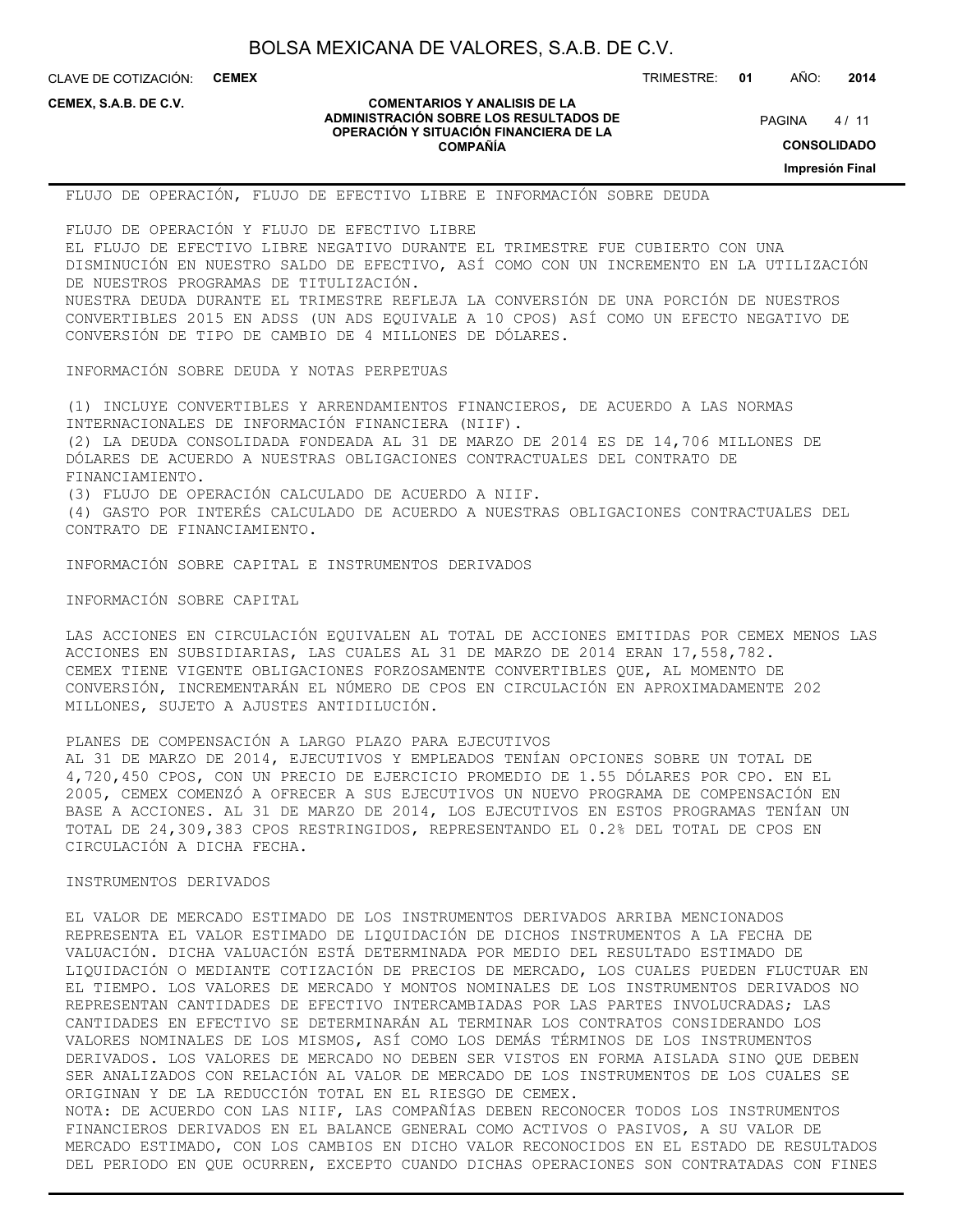CLAVE DE COTIZACIÓN: **CEMEX**

**CEMEX, S.A.B. DE C.V.**

TRIMESTRE: **01** AÑO: **2014**

 $5/11$ **PAGINA** 

#### **COMENTARIOS Y ANALISIS DE LA ADMINISTRACIÓN SOBRE LOS RESULTADOS DE OPERACIÓN Y SITUACIÓN FINANCIERA DE LA COMPAÑÍA**

**CONSOLIDADO**

#### **Impresión Final**

DE COBERTURA, EN CUYO CASO LOS CAMBIOS DEL VALOR DE MERCADO ESTIMADO DE DICHOS INSTRUMENTOS DERIVADOS RELACIONADOS SON RECONOCIDOS TEMPORALMENTE EN EL CAPITAL Y LUEGO RECLASIFICADOS AL ESTADO DE RESULTADOS COMPENSANDO LOS EFECTOS DEL INSTRUMENTO CUBIERTO CONFORME LOS EFECTOS DE DICHO INSTRUMENTO SON RECONOCIDOS EN EL ESTADO DE RESULTADOS. AL 31 DE MARZO DE 2014, EN RELACIÓN AL RECONOCIMIENTO DEL VALOR RAZONABLE ESTIMADO DE SU PORTAFOLIO DE DERIVADOS, CEMEX RECONOCIÓ INCREMENTOS EN SUS ACTIVOS Y PASIVOS, LOS CUALES RESULTARON EN UN ACTIVO NETO DE 487 MILLONES DE DÓLARES, INCLUYENDO UN PASIVO POR 44 MILLONES DE DÓLARES CORRESPONDIENTES A UN DERIVADO IMPLÍCITO RELACIONADO CON NUESTRAS OBLIGACIONES FORZOSAMENTE CONVERTIBLES, QUE EN FUNCIÓN DE NUESTROS ACUERDOS DE DEUDA, SON PRESENTADOS NETOS DEL ACTIVO ASOCIADO CON LOS INSTRUMENTOS FINANCIEROS DERIVADOS. LOS MONTOS NOMINALES DE LOS INSTRUMENTOS DERIVADOS CORRESPONDEN EN GRAN MEDIDA A LOS MONTOS DE LOS ACTIVOS, PASIVOS O TRANSACCIONES DE CAPITAL QUE DICHOS DERIVADOS CUBREN.

(1) EXCLUYE UN CONTRATO DE INTERCAMBIO ("SWAP") DE TASAS DE INTERÉS RELACIONADO A NUESTROS CONTRATOS DE ENERGÍA A LARGO PLAZO. AL 31 DE MARZO DE 2014, EL MONTO NOCIONAL DE DICHO CONTRATO DE INTERCAMBIO ERA DE 174 MILLONES DE DÓLARES Y TENÍA UN VALOR DE MERCADO POSITIVO DE APROXIMADAMENTE 35 MILLONES DE DÓLARES.

(2) EXCLUYE CIERTOS DERIVADOS POR TIPO DE CAMBIO, AL 31 DE MARZO DE 2014, EL MONTO NOCIONAL DE LOS DERIVADOS POR TIPO DE CAMBIO ERA DE 195 MILLONES DE DÓLARES Y TENÍA UN VALOR DE MERCADO POSITIVO DE APROXIMADAMENTE MENOR A 1 MILLÓN DE DÓLARES. (3) AL 31 DE MARZO DE 2013 INCLUYE UN MONTO NOCIONAL DE 13 MILLONES DE DÓLARES

RELACIONADO CON UNA GARANTÍA OTORGADA POR CEMEX BAJO UNA TRANSACCIÓN RELACIONADA AL FONDO DE PENSIÓN DE SUS EMPLEADOS. AL 31 DE MARZO DE 2013 EL VALOR DE MERCADO DE ESTA GARANTÍA FINANCIERA REPRESENTÓ UN ACTIVO DE 14 MILLONES DE DÓLARES. AL 31 DE MARZO DE 2014, NO HAY GARANTÍA.

(4) NETO DE EFECTIVO DEPOSITADO COMO GARANTÍA EN NUESTRAS POSICIONES ABIERTAS. LOS DEPÓSITOS EN GARANTÍA FUERON DE 7 MILLONES DE DÓLARES AL 31 DE MARZO DE 2014. (5) SEGÚN REQUIERE LAS NIIF, EL VALOR DE MERCADO ESTIMADO AL 31 DE MARZO DE 2014 Y 2013 INCLUYE UN PASIVO DE 44 MILLONES DE DÓLARES Y 43 MILLONES DE DÓLARES, RESPECTIVAMENTE, RELACIONADO A UN DERIVADO IMPLÍCITO EN LAS OBLIGACIONES FORZOSAMENTE CONVERTIBLES DE CEMEX.

#### OTRAS ACTIVIDADES

CEMEX ANUNCIA VALOR DE SUSCRIPCIÓN DE NUEVOS CPOS EL 24 DE ABRIL DE 2014 ANUNCIÓ QUE, COMO RESULTADO DE LA APLICACIÓN DE LAS UTILIDADES RETENIDAS AL INCREMENTO DE CAPITAL APROBADO EN LA ASAMBLEA GENERAL ORDINARIA DE ACCIONISTAS DE CEMEX CELEBRADA EL PASADO 20 DE MARZO DE 2014, LOS ACCIONISTAS DE CEMEX RECIBIERON NUEVAS ACCIONES DE LA SIGUIENTE MANERA: • 1 CEMEX CPO NUEVO POR CADA 25 CPOS DE LOS QUE SEA TITULAR O, EN SU CASO, 3 ACCIONES NUEVAS EMITIDAS POR CADA 75 ACCIONES DE LAS ACTUALMENTE EN CIRCULACIÓN. • TENEDORES DE AMERICAN DEPOSITARY SHARES (ADSS) DE CEMEX RECIBIERON 1 CEMEX ADS NUEVO POR CADA 25 ADSS DE LOS QUE SEA TITULAR. • NO SE HIZO ENTREGA DE EFECTIVO EN NINGÚN CASO, NI TRATÁNDOSE DE FRACCIONES RESPECTO DE LAS CUALES NO SE PUDIERON EMITIR ACCIONES NUEVAS. LA ENTREGA DE LOS NUEVOS CPOS O DE LAS ACCIONES, SEGÚN CORRESPONDA, SE REALIZÓ A PARTIR DEL 25 DE ABRIL DE 2014. SÓLO TENEDORES DE ACCIONES, CPOS O ADSS REGISTRADOS AL 24 DE ABRIL DE 2014 (FECHA DE REGISTRO) RECIBIERON NUEVAS ACCIONES COMO RESULTADO DEL INCREMENTO DE CAPITAL. LOS NUEVOS ADSS ENTREGADOS FUERON DISTRIBUIDOS EL O ALREDEDOR DEL 29 DE ABRIL DE 2014. CADA ADS REPRESENTA 10 CPOS. EL VALOR DE SUSCRIPCIÓN FUE DE \$16.2763 PESOS POR CEMEX CPO. LAS ACCIONES FUERON SUSCRITAS Y EXHIBIDAS A UN VALOR APROXIMADO DE \$5.4254 PESOS POR ACCIÓN, DE LOS CUALES \$0.00277661 PESOS FUE AL CAPITAL SOCIAL Y EL RESTO A PRIMA POR SUSCRIPCIÓN DE CAPITAL, Y QUEDARON PAGADAS ÍNTEGRAMENTE MEDIANTE AFECTACIÓN DE LA CUENTA DE UTILIDADES RETENIDAS. LOS ACCIONISTAS DE CEMEX NO TUVIERON QUE HACER NINGÚN PAGO RESPECTO A LA EMISIÓN DE LAS ACCIONES NUEVAS. CEMEX ANUNCIA CIERRE DE FINANCIAMIENTO DE UNO DE LOS MAYORES PROYECTOS EÓLICOS EN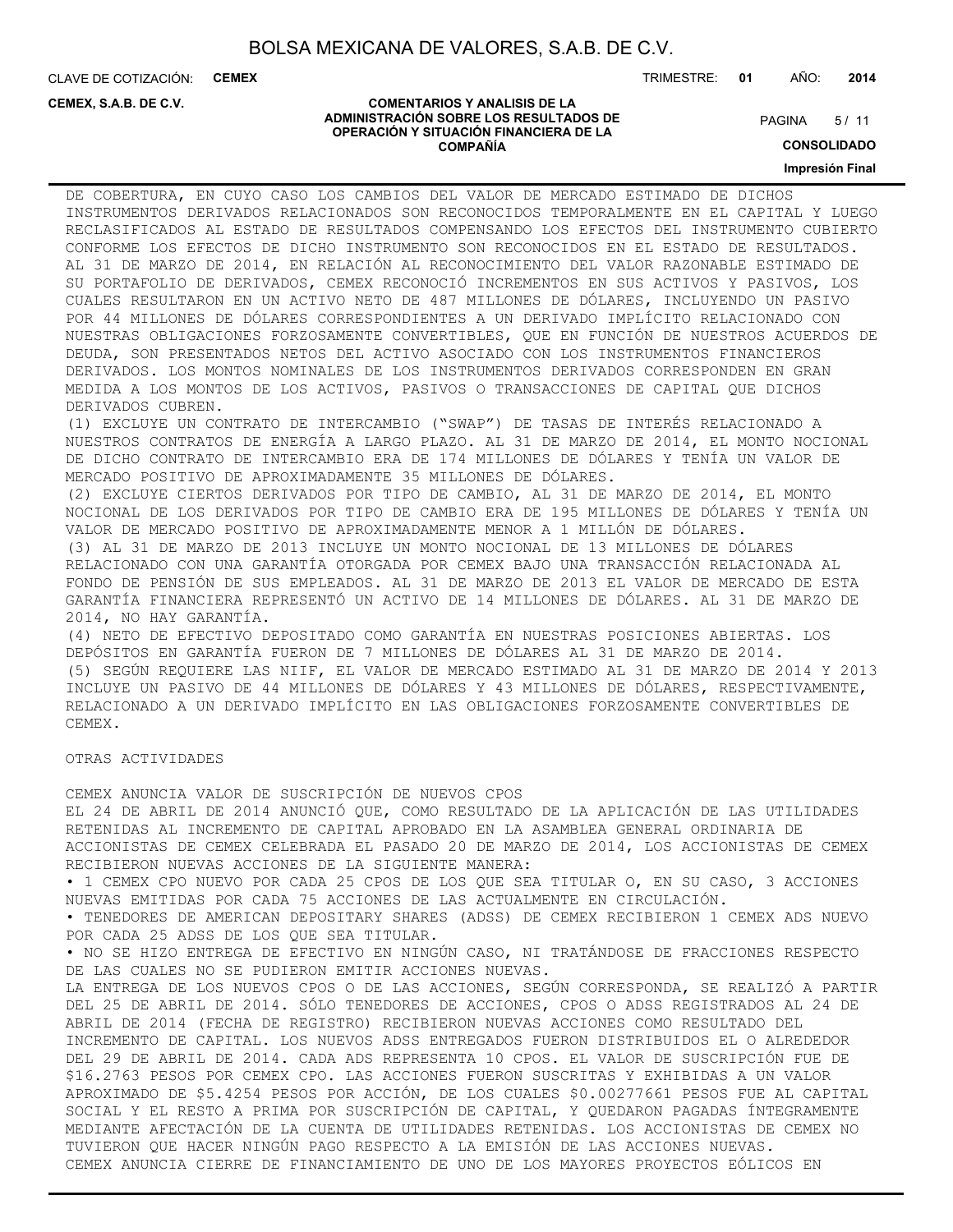CLAVE DE COTIZACIÓN: **CEMEX**

**CEMEX, S.A.B. DE C.V.**

TRIMESTRE: **01** AÑO: **2014**

 $6/11$ **PAGINA** 

**ADMINISTRACIÓN SOBRE LOS RESULTADOS DE OPERACIÓN Y SITUACIÓN FINANCIERA DE LA COMPAÑÍA**

**COMENTARIOS Y ANALISIS DE LA**

**CONSOLIDADO Impresión Final**

LATINOAMÉRICA

EL 10 DE ABRIL DE 2014, CEMEX ANUNCIÓ QUE HA COMPLETADO EXITOSAMENTE EL FINANCIAMIENTO DE VENTIKA, UN PROYECTO QUE COMPRENDE LA CONSTRUCCIÓN DE DOS PARQUES EÓLICOS DE 126 MW CADA UNO, PARA UNA CAPACIDAD NOMINAL TOTAL DE 252 MW, QUE SE UBICARÁ EN GENERAL BRAVO, N.L. MÉXICO. LA INVERSIÓN DEL PROYECTO ES DE APROXIMADAMENTE \$650 MILLONES DE DÓLARES Y SE ESTRUCTURÓ BAJO UN ESQUEMA DE 75% DEUDA Y 25% INVERSIÓN DE CAPITAL. LOS PARTICIPANTES EN EL FINANCIAMIENTO DE DEUDA SON BANCO DE DESARROLLO DE AMÉRICA DEL NORTE, BANOBRAS, NAFIN, BANCOMEXT Y SANTANDER. LOS SOCIOS INVERSIONISTAS SON FISTERRA ENERGY, UNA COMPAÑÍA CONTROLADA POR FONDOS GESTIONADOS POR BLACKSTONE; CEMEX E INVERSIONISTAS PRIVADOS. CEMEX FUNGIÓ COMO DESARROLLADOR DEL PROYECTO, APORTANDO SU EXPERIENCIA Y CAPACIDAD TÉCNICA LÍDER EN EL SECTOR DE ENERGÍAS LIMPIAS. ADICIONALMENTE, CEMEX SUPERVISARÁ LA CONSTRUCCIÓN Y UNA VEZ QUE ENTREN EN OPERACIÓN COMERCIAL, ADMINISTRARÁ LOS PARQUES SIN EJERCER CONTROL Y CON UNA PARTICIPACIÓN MINORITARIA DEL 5% DE LA INVERSIÓN DE CAPITAL DEL PROYECTO, POR LO TANTO, EL PROYECTO NO SE CONSOLIDARÁ EN EL BALANCE GENERAL DE CEMEX Y LA DEUDA DEL PROYECTO NO TENDRÁ RECURSO CONTRA CEMEX. LOS PARQUES EÓLICOS ABASTECERÁN ENERGÍA RENOVABLE A INSTALACIONES DE FEMSA, DEACERO, TECNOLÓGICO DE MONTERREY Y CEMEX, BAJO EL ESQUEMA DE AUTOABASTECIMIENTO APROBADO POR LA COMISIÓN REGULADORA DE ENERGÍA DE MÉXICO. ADEMÁS, EXISTE LA OPCIÓN DE QUE EN EL FUTURO SE SUMINISTRE ENERGÍA A CONSUMIDORES ADICIONALES. LA CONSTRUCCIÓN INICIARÁ DURANTE EL SEGUNDO TRIMESTRE DE 2014 Y SE ESPERA EL INICIO DE OPERACIÓN COMERCIAL EN EL SEGUNDO TRIMESTRE DE 2016. ACCIONA ENERGÍA FUE SELECCIONADA COMO PROVEEDOR DE INGENIERÍA, ABASTO Y CONSTRUCCIÓN, ASÍ COMO CONTRATISTA DE OPERACIÓN Y MANTENIMIENTO. TODOS LOS CONTRATOS CON LAS AUTORIDADES Y PERMISOS NECESARIOS PARA CONSTRUIR, OPERAR Y COMERCIALIZAR ESTOS PARQUES HAN SIDO OBTENIDOS. EVERCORE FUE EL ASESOR FINANCIERO DE CEMEX, SANTANDER FUE EL COORDINADOR DEL FINANCIAMIENTO Y BANAMEX ACTUÓ COMO FIDUCIARIO. CEMEX ANUNCIA OFERTA, RESULTADOS DE LA OFERTA TEMPRANA POR CIERTAS NOTAS SENIOR GARANTIZADAS Y LIQUIDACIÓN TEMPRANA DE LA OFERTA EL 25 DE MARZO DE 2014, CEMEX ANUNCIÓ QUE CEMEX FINANCE LLC ("CEMEX FINANCE"), UNA SUBSIDIARIA INDIRECTA DE CEMEX, INICIÓ UNA OFERTA (LA "OFERTA") PARA COMPRAR HASTA 1,080 MILLONES DE DÓLARES (EL "MONTO AGREGADO MÁXIMO OFERTADO") DE LAS NOTAS SENIOR GARANTIZADAS EN CIRCULACIÓN CON CUPÓN DE 9.250% CON VENCIMIENTO EN 2020 (LAS "NOTAS 2020") EMITIDAS POR CEMEX ESPAÑA, S.A., ACTUANDO A TRAVÉS DE SU SUCURSAL EN LUXEMBURGO, Y DE LAS NOTAS SENIOR GARANTIZADAS EN CIRCULACIÓN CON CUPÓN DE 9.000% CON VENCIMIENTO EN 2018 (LAS "NOTAS 2018" Y, EN CONJUNTO CON LAS NOTAS 2020, LAS "NOTAS") EMITIDAS POR CEMEX. EL 8 DE ABRIL DE 2014, CEMEX ANUNCIÓ QUE TENEDORES DE 597,153,000 DÓLARES DE LAS NOTAS 2020 EMITIDAS POR CEMEX ESPAÑA, S.A. ACTUANDO A TRAVÉS DE SU SUCURSAL EN LUXEMBURGO, Y 602,580,000 DÓLARES DE LAS NOTAS 2018 EMITIDAS POR CEMEX OFRECIERON SUS NOTAS ANTES DEL PLAZO LÍMITE DE LAS 5:00 P.M. HORA DE NUEVA YORK, DEL 7 DE ABRIL DE 2014 (LA "FECHA DE OFERTA TEMPRANA") CONFORME A LA OFERTA POR CEMEX FINANCE DE COMPRAR HASTA EL MONTO AGREGADO MÁXIMO OFERTADO DE LAS NOTAS EN CIRCULACIÓN. LA OFERTA SE REALIZÓ CONFORME A LA OFERTA DE COMPRA CON FECHA DEL 25 DE MARZO DE 2014 Y LA CARTA DE TRANSMISIÓN CORRESPONDIENTE. DEBIDO A QUE EN O ANTES DE LA FECHA DE OFERTA TEMPRANA SE OFRECIERON DE FORMA VÁLIDA NOTAS EN EXCESO AL MONTO AGREGADO MÁXIMO OFERTADO EN LA OFERTA, CEMEX FINANCE ACEPTÓ COMPRAR EN SU TOTALIDAD LOS 597,153,000 DÓLARES DE LAS NOTAS 2020 OFRECIDAS Y SOLAMENTE 482,847,000 DÓLARES DE LAS NOTAS 2018 OFRECIDAS, CEMEX FINANCE PAGÓ A LOS TENEDORES DE LAS NOTAS 2018 OFRECIDAS EN O ANTES DE LA FECHA DE OFERTA TEMPRANA DE FORMA PRO RATA CONFORME A LOS PROCEDIMIENTOS DE PRORRATEO DESCRITOS EN LA OFERTA DE COMPRA. LA FECHA DE LIQUIDACIÓN TEMPRANA EN LA QUE CEMEX FINANCE REALIZÓ EL PAGO DE LAS NOTAS 2020 Y LAS NOTAS 2018 ACEPTADAS EN LA OFERTA FUE EL 9 DE ABRIL DE 2014 (LA "FECHA DE LIQUIDACIÓN TEMPRANA"). TENEDORES DE NOTAS QUE OFRECIERON DE FORMA VÁLIDA EN O ANTES DE LA FECHA DE OFERTA TEMPRANA Y CUYAS NOTAS FUERON ACEPTADAS PARA COMPRA (DESPUÉS DE APLICAR EL FACTOR DE PRORRATEO EN EL CASO DE LAS NOTAS 2018) RECIBIERON 1,102.50 DÓLARES POR CADA 1,000 DÓLARES DE MONTO PRINCIPAL DE LAS NOTAS 2020 Y 1,092.50 DÓLARES POR CADA 1,000 DÓLARES DE MONTO PRINCIPAL DE LAS NOTAS 2018 ACEPTADOS PARA COMPRA, LOS CUALES INCLUYEN, EN CADA CASO, UN PAGO POR OFERTA TEMPRANA EQUIVALENTE A 30 DÓLARES POR CADA 1,000 DÓLARES DE PRINCIPAL DE NOTAS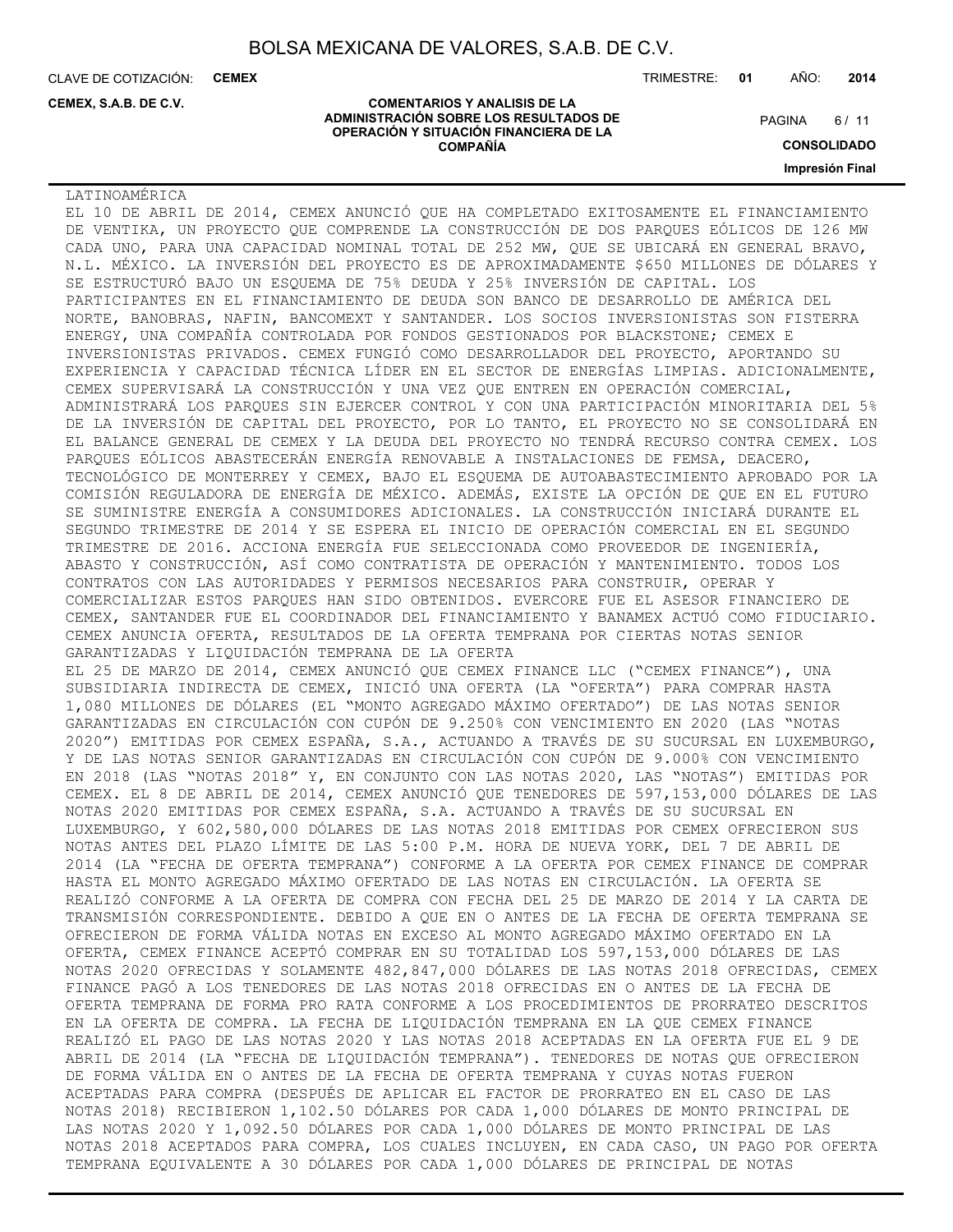CLAVE DE COTIZACIÓN: **CEMEX**

TRIMESTRE: **01** AÑO: **2014**

**CEMEX, S.A.B. DE C.V.**

#### **COMENTARIOS Y ANALISIS DE LA ADMINISTRACIÓN SOBRE LOS RESULTADOS DE OPERACIÓN Y SITUACIÓN FINANCIERA DE LA COMPAÑÍA**

 $7/11$ **PAGINA** 

**CONSOLIDADO**

**Impresión Final**

ACEPTADAS PARA COMPRA. TENEDORES QUE OFRECIERON DE FORMA VÁLIDA EN O ANTES DE LA FECHA DE OFERTA TEMPRANA Y CUYAS NOTAS FUERON ACEPTADAS PARA COMPRA TAMBIÉN RECIBIERON EL INTERÉS DEVENGADO Y NO PAGADO DE SUS NOTAS ACEPTADAS A PARTIR DE LA ÚLTIMA FECHA DE PAGO DE INTERESES HASTA, PERO SIN INCLUIR, LA FECHA DE LIQUIDACIÓN TEMPRANA. EL PAGO TOTAL EN EFECTIVO PARA LA COMPRA DE LAS NOTAS ACEPTADAS FUE APROXIMADAMENTE 1,220 MILLONES DE DÓLARES. CEMEX FIJA EL PRECIO PARA SUS NOTAS SENIOR GARANTIZADAS DE 400 MILLONES DE EUROS Y 1,000 MILLONES DE DÓLARES EL 25 DE MARZO DE 2014, CEMEX ANUNCIÓ QUE SU SUBSIDIARIA INDIRECTA CEMEX FINANCE LLC (EL "EMISOR") EMITIÓ 400,000,000 DE EUROS EN NOTAS SENIOR GARANTIZADAS CON CUPÓN DE 5.250% CON VENCIMIENTO EN 2021 DENOMINADAS EN EUROS (LAS "NOTAS EN EUROS") Y 1,000,000,000 DE DÓLARES EN NOTAS SENIOR GARANTIZADAS CON CUPÓN DE 6.000% CON VENCIMIENTO EN 2024 DENOMINADAS EN DÓLARES (LAS "NOTAS EN DÓLARES"). LAS NOTAS EN EUROS TIENEN UNA TASA DE INTERÉS ANUAL DE 5.250% CON VENCIMIENTO EL 1 DE ABRIL DE 2021. LAS NOTAS EN EUROS FUERON EMITIDAS A SU VALOR NOMINAL Y CON OPCIÓN A RECOMPRARSE A PARTIR DEL 1 DE ABRIL DE 2017. LAS NOTAS EN DÓLARES TIENEN UNA TASA DE INTERÉS ANUAL DE 6.000% CON VENCIMIENTO EL 1 DE ABRIL DE 2024. LAS NOTAS EN DÓLARES FUERON EMITIDAS A SU VALOR NOMINAL Y CON OPCIÓN A RECOMPRARSE A PARTIR DEL 1 DE ABRIL DE 2019. EL CIERRE DE LAS OFERTAS OCURRIÓ EL 1 DE ABRIL DE 2014. LAS NOTAS EN EUROS Y LAS NOTAS EN DÓLARES COMPARTEN LA GARANTÍA OTORGADA A LOS ACREEDORES DEL CONTRATO DE FINANCIAMIENTO DE CEMEX CON FECHA 17 DE SEPTIEMBRE DE 2012, ENMENDADO DE TIEMPO EN TIEMPO, Y A OTROS INSTRUMENTOS DE DEUDA SENIOR QUE TIENEN LOS BENEFICIOS DE DICHA GARANTÍA, Y ESTÁN GARANTIZADAS POR CEMEX, CEMEX MÉXICO, S.A. DE C.V., CEMEX CONCRETOS, S.A. DE C.V., EMPRESAS TOLTECA DE MÉXICO, S.A. DE C.V., NEW SUNWARD HOLDING B.V., CEMEX ESPAÑA, S.A., CEMEX ASIA B.V., CEMEX CORP., CEMEX EGYPTIAN INVESTMENTS B.V., CEMEX EGYPTIAN INVESTMENTS II B.V., CEMEX FRANCE GESTION (S.A.S.), CEMEX RESEARCH GROUP AG, CEMEX SHIPPING B.V. Y CEMEX UK. CEMEX ANUNCIA CONVERSIONES DE APROXIMADAMENTE 280 MILLONES DE DÓLARES DE SUS OBLIGACIONES CONVERTIBLES SUBORDINADAS CON CUPÓN DE 4.875% CON VENCIMIENTO EN 2015 EL 28 DE FEBRERO DE 2014, CEMEX ANUNCIÓ QUE CIERTOS TENEDORES INSTITUCIONALES DE OBLIGACIONES CONVERTIBLES SUBORDINADAS DE CEMEX CON CUPÓN DE 4.875% CON VENCIMIENTO EN 2015 (LAS "OBLIGACIONES") CONVIRTIERON APROXIMADAMENTE 280 MILLONES DE DÓLARES DEL MONTO PRINCIPAL AGREGADO DE LAS OBLIGACIONES, EN INTERCAMBIO POR UN NÚMERO DE AMERICAN DEPOSITARY SHARES DE CEMEX ("ADSS") ESTIMADO DE 27.6 MILLONES (CADA ADS EQUIVALE A 10 CERTIFICADOS DE PARTICIPACIÓN ORDINARIA). CEMEX NO HIZO PAGO ALGUNO DE DINERO A ESTOS TENEDORES EN RELACIÓN A LAS CONVERSIONES. POSTERIOR A LOS CIERRES DE ESTAS TRANSACCIONES, APROXIMADAMENTE 435 MILLONES DEL MONTO PRINCIPAL AGREGADO DE LAS OBLIGACIONES PERMANECIÓ EN CIRCULACIÓN. LAS OBLIGACIONES NO SON REDIMIBLES ANTES DE SU VENCIMIENTO EN MARZO DE 2015. LOS ADSS SERÁN EMITIDOS CONFORME A ACUERDOS PRIVADOS DE CONVERSIÓN Y LA EMISIÓN DE LOS ADSS ESTÁ EXENTA DE REGISTRO CONFORME A LA SECCIÓN 3(A)(9) DE LA LEY DE VALORES DE 1933 DE ESTADOS UNIDOS, SEGÚN MODIFICADA. OTRA INFORMACIÓN

INTEGRACIÓN DE NEGOCIOS Y ACTIVIDADES OPERATIVAS EN MÉXICO

HISTÓRICAMENTE, EL NEGOCIO DE CEMEX EN MÉXICO HABÍA SIDO OPERADO POR TRES SUBSIDIARIAS, CEMEX MÉXICO, S.A. DE C.V. ("CEMEX MÉXICO"), CEMEX CONCRETOS, S.A. DE C.V. ("CEMEX CONCRETOS") Y CEMEX AGREGADOS, S.A. DE C.V. ("CEMEX AGREGADOS"). EN FORMA CONSISTENTE CON LA INTENCIÓN DE AUMENTAR LA EFICIENCIA OPERATIVA, A PARTIR DEL PRIMER TRIMESTRE DEL 2014, CEMEX LANZÓ UNA INICIATIVA DENTRO DE SU NEGOCIO EN MÉXICO LA CUAL INVOLUCRÓ A LA CONCENTRACIÓN DE LA MAYORÍA DE LAS OPERACIONES DEL NEGOCIO EN MÉXICO BAJO UNA SOLA ENTIDAD. BAJO LA ACTUAL ESTRUCTURA DE NEGOCIOS MEXICANA, DISTINTAS ENTIDADES DE CEMEX DABAN SERVICIO A DIFERENTES GIROS DE NEGOCIO (POR EJEMPLO, CEMENTO, CONCRETO Y AGREGADOS). CEMEX HA INICIADO LA INTEGRACIÓN DE ESTOS GIROS DE NEGOCIO (POR EJEMPLO, LAS ACTIVIDADES DE PRODUCCIÓN, COMERCIALES Y ADMINISTRATIVAS RELACIONADAS CON LA VENTA DEL CEMENTO, CONCRETO PREMEZCLADO, AGREGADOS Y OTROS MATERIALES DE CONSTRUCCIÓN EN MÉXICO) EN UNA SOLA ENTIDAD, CEMEX, S.A.B. DE C.V. ESTA ENTIDAD ÚNICA TIENE LA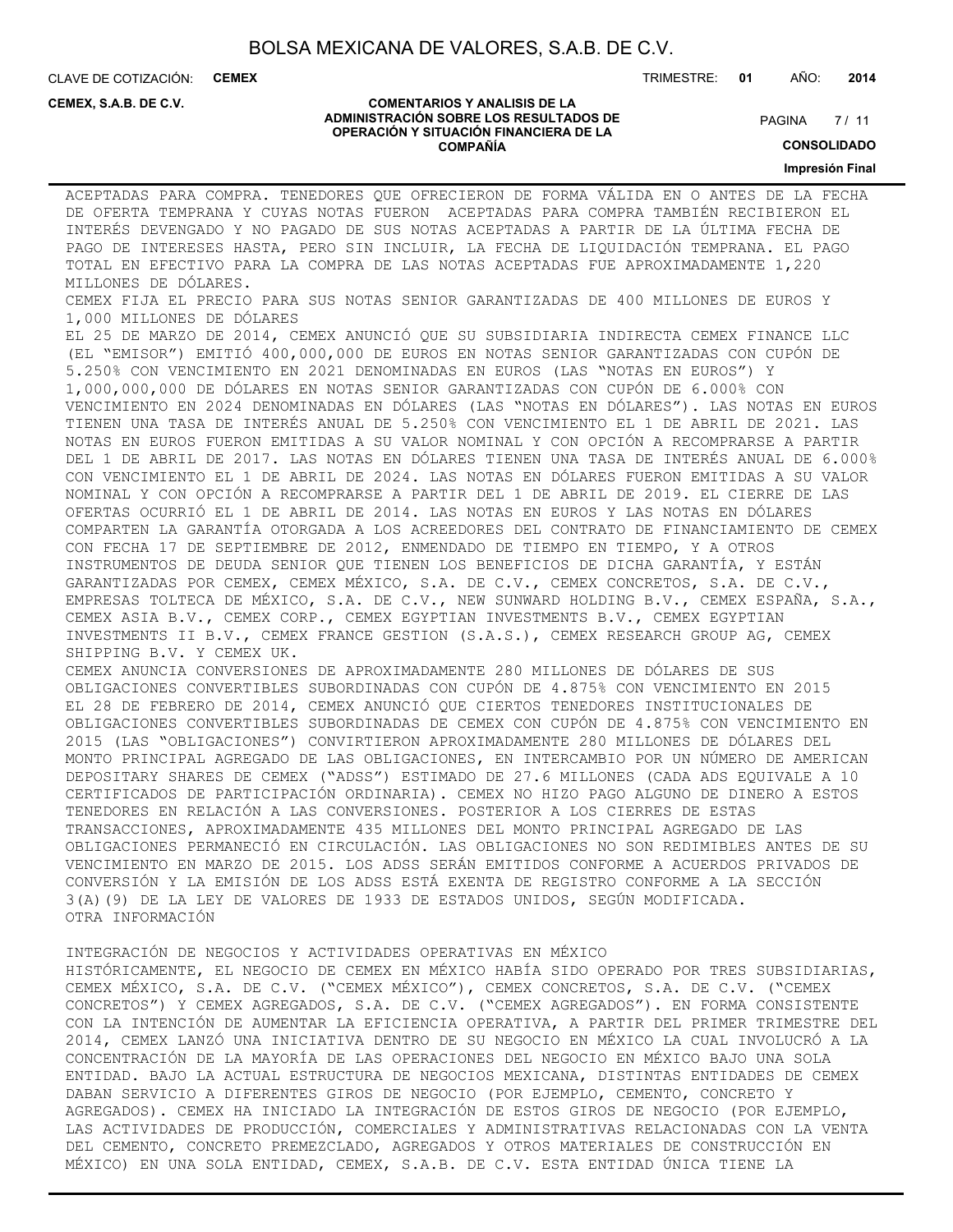**COMENTARIOS Y ANALISIS DE LA ADMINISTRACIÓN SOBRE LOS RESULTADOS DE OPERACIÓN Y SITUACIÓN FINANCIERA DE LA COMPAÑÍA**

CLAVE DE COTIZACIÓN: **CEMEX**

**CEMEX, S.A.B. DE C.V.**

TRIMESTRE: **01** AÑO: **2014**

 $8/11$ **PAGINA** 

**CONSOLIDADO**

**Impresión Final**

CAPACIDAD DE PROPORCIONAR A SUS CLIENTES DE TODOS LOS SEGMENTOS (INCLUYENDO DISTRIBUIDORES, CONSTRUCTORES Y PRODUCTORES) CON UNA PLATAFORMA DE SERVICIO TOTAL EN MÉXICO. COMO RESULTADO DE LO ANTERIOR, CEMEX, S.A.B. DE C.V. SERÁ LA ÚNICA ENTIDAD BAJO LA CUAL SERÁ OPERADO EL NEGOCIO EN MÉXICO, PRINCIPALMENTE A TRAVÉS DEL ARRENDAMIENTO DE ACTIVOS EN MÉXICO (INCLUYENDO LAS PROPIEDADES, PLANTAS Y EQUIPOS RELEVANTES) PRINCIPALMENTE CON CEMEX MÉXICO, CEMEX CONCRETOS Y CEMEX AGREGADOS. UN FIDEICOMISO DE ADMINISTRACIÓN CONSTITUIDO CONFORME A LAS LEYES DE MÉXICO SERÁ EL ENCARGADO DE MANEJAR LOS PAGOS DE RENTAS Y LLEVAR A CABO OTRAS ACTIVIDADES SEGÚN SEA PERMITIDO POR LAS LEYES MEXICANAS Y NUESTROS CONTRATOS DE DEUDA. CEMEX, S.A.B. DE C.V. SEGUIRÁ CONSOLIDANDO A TODAS NUESTRAS COMPAÑÍAS. LAS APROBACIONES REQUERIDAS POR PARTE DE LOS ACCIONISTAS Y ACREEDORES HAN SIDO OBTENIDAS. REFORMA FISCAL 2010 Y 2014 EN MÉXICO EN NOVIEMBRE DE 2009, SE APROBARON REFORMAS EN MATERIA DE IMPUESTO SOBRE LA RENTA EN MÉXICO EFECTIVAS A PARTIR DEL 1 DE ENERO DE 2010 , QUE ENTRE OTRAS COSAS, MODIFICARON EL RÉGIMEN DE CONSOLIDACIÓN FISCAL REQUIRIENDO A LAS EMPRESAS DE DETERMINAR LOS IMPUESTOS A LA UTILIDAD A PARTIR DE 1999 COMO SI LA CONSOLIDACIÓN FISCAL NO HUBIERA EXISTIDO, ESPECÍFICAMENTE DETERMINANDO GRAVAMEN SOBRE: A) LA DIFERENCIA ENTRE LA SUMA DEL CAPITAL FISCAL DE LAS CONTROLADAS Y EL CAPITAL FISCAL DEL CONSOLIDADO; B) LOS DIVIDENDOS DE LAS CONTROLADAS A CEMEX, S.A.B. DE C.V.; Y C) OTRAS TRANSACCIONES QUE REPRESENTARON TRANSFERENCIAS DE RECURSOS ENTRE LAS EMPRESAS DEL CONSOLIDADO. EN DICIEMBRE DE 2010, MEDIANTE RESOLUCIÓN MISCELÁNEA, LA AUTORIDAD FISCAL OTORGÓ LA OPCIÓN DE DIFERIR LA DETERMINACIÓN Y PAGO DEL IMPUESTO SOBRE LA DIFERENCIA EN EL CAPITAL MENCIONADA ANTERIORMENTE, HASTA LA DESINCORPORACIÓN DE LA CONTROLADA O CEMEX, S.A.B. DE C.V. ELIMINE LA CONSOLIDACIÓN FISCAL. LOS PASIVOS POR IMPUESTOS A LA UTILIDAD ASOCIADOS A LAS PÉRDIDAS FISCALES APROVECHADAS EN LA CONSOLIDACIÓN DE LAS CONTROLADAS EN MÉXICO NO SE COMPENSAN EN EL BALANCE GENERAL CON LOS ACTIVOS POR IMPUESTOS A LA UTILIDAD DIFERIDOS. LA REALIZACIÓN DE LOS ACTIVOS ESTÁ SUJETA A LA GENERACIÓN DE RENTA GRAVABLE EN LAS ENTIDADES CONTROLADAS QUE GENERARON LAS PÉRDIDAS EN EL PASADO. ADICIONALMENTE, EN DICIEMBRE 2013 SE APROBARON NUEVAS REFORMAS EN MATERIA DE IMPUESTO SOBRE LA RENTA EN MÉXICO EFECTIVAS A PARTIR DEL 1 DE ENERO DE 2014, QUE ENTRE OTRAS COSAS, REEMPLAZARON AL RÉGIMEN DE CONSOLIDACIÓN FISCAL CON UN NUEVO RÉGIMEN DE INTEGRACIÓN FISCAL AL CUAL CEMEX S.A.B. DE C.V. NO ACCEDERÁ. EN CONSECUENCIA, A PARTIR DE 2014 CADA ENTIDAD MEXICANA DETERMINARÁ SUS IMPUESTOS EN BASE A SUS RESULTADOS INDIVIDUALES MIENTRAS QUE EL PASIVO POR LA SALIDA DEL RÉGIMEN DE CONSOLIDACIÓN FISCAL AL 31 DE DICIEMBRE DE 2013 SE PAGARÁ EN UN PERIODO DE 10 AÑOS. EL PASIVO POR LA SALIDA DEL RÉGIMEN DE CONSOLIDACIÓN FISCAL ES DE \$1,901 MILLONES DE DÓLARES Y SE DESCRIBE EN LA SIGUIENTE TABLA. LOS CAMBIOS EN EL PASIVO DE CEMEX, S.A.B. DE C.V. POR LA CONSOLIDACIÓN FISCAL EN MÉXICO EN 2013 SON COMO SIGUE (MILLONES DE DÓLARES APROXIMADOS):

 2013 SALDO AL INICIO DEL AÑO \$1,115 IMPUESTO A LA UTILIDAD RECIBIDO DE CONTROLADAS \$138 ACTUALIZACIÓN DEL PERIODO \$95 PAGOS DURANTE EL PERIODO (\$156) EFECTOS POR DESCONSOLIDACIÓN FISCAL \$709 SALDO AL FINAL DEL AÑO \$1,901 AL 31 DE DICIEMBRE DE 2013, LA AMORTIZACIÓN ESTIMADA DEL PASIVO POR IMPUESTOS POR PAGAR RESULTANTE DE ESTOS CAMBIOS EN LA CONSOLIDACIÓN FISCAL EN MÉXICO ES (MONTOS EN MILLONES DE DÓLARES APROXIMADOS):

2014 \$328\* 2015 \$380 2016 \$317 2017 \$316 2018 EN ADELANTE \$560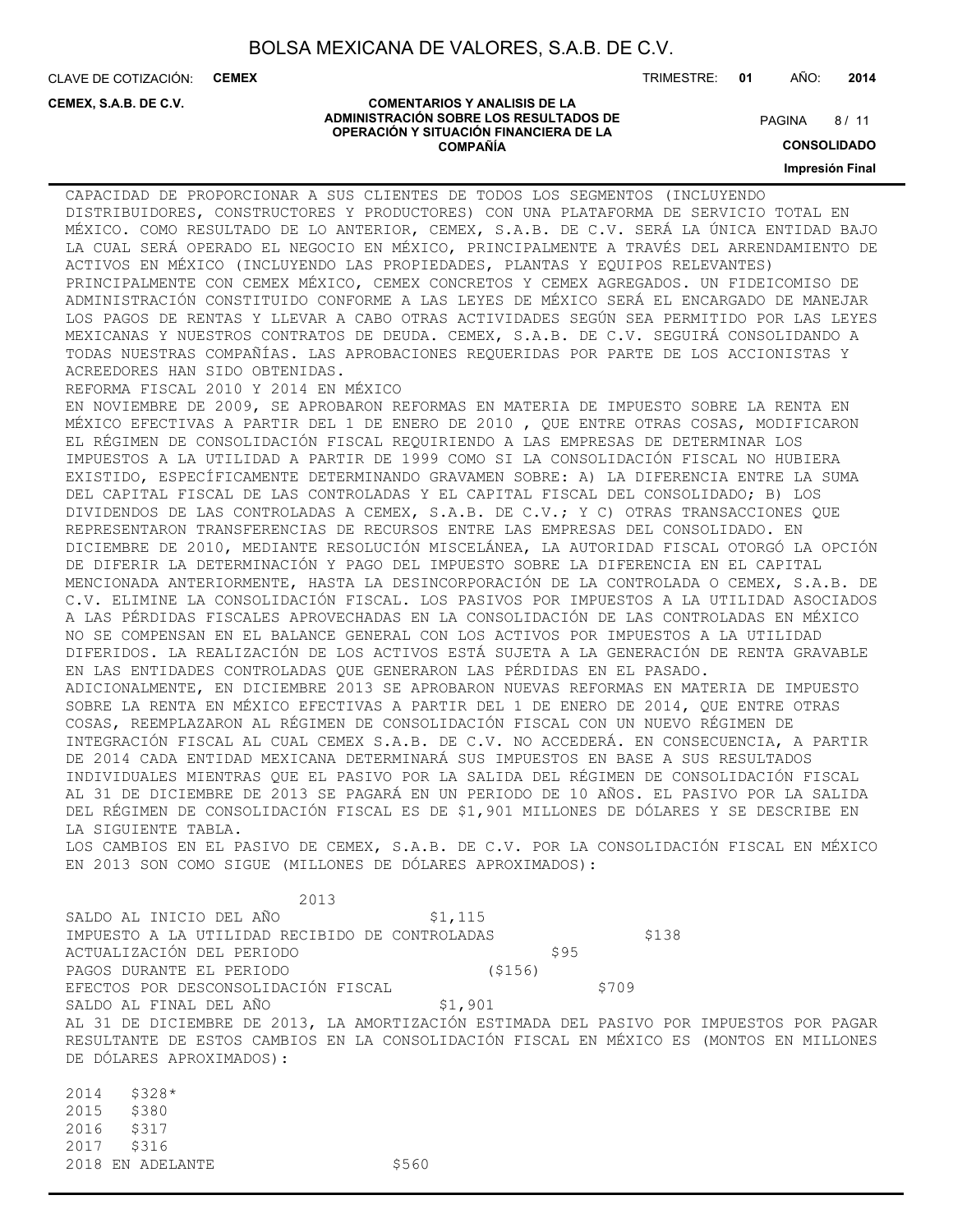**COMENTARIOS Y ANALISIS DE LA ADMINISTRACIÓN SOBRE LOS RESULTADOS DE OPERACIÓN Y SITUACIÓN FINANCIERA DE LA COMPAÑÍA**

CLAVE DE COTIZACIÓN: **CEMEX**

**CEMEX, S.A.B. DE C.V.**

TRIMESTRE: **01** AÑO: **2014**

 $9/11$ **PAGINA** 

**CONSOLIDADO**

**Impresión Final**

#### \$1,901

\* EN MARZO 2014, SE PAGARON \$154 MILLONES DE ESTE IMPORTE. EL RESTO SE PAGARÁ EN ABRIL 2014.

ASUNTOS FISCALES – ESPAÑA

EN RELACIÓN A UN PROCESO DE AUDITORÍA FISCAL CON RESPECTO A LOS EJERCICIOS FISCALES DE E INCLUYENDO 2006 A 2009, EL 4 DE ABRIL DE 2014 CEMEX INFORMÓ QUE LAS AUTORIDADES FISCALES ESPAÑOLAS LE HABÍAN NOTIFICADO A CEMEX ESPAÑA DE SANCIONES POR UN MONTO TOTAL AGREGADO DE APROXIMADAMENTE €456 MILLONES (APROXIMADAMENTE U.S.\$625.69 MILLONES AL 3 DE ABRIL DEL 2014, BASADO EN UN TIPO DE CAMBIO DE €0.7288 POR U.S.\$1.00). LA LEGISLACIÓN ESPAÑOLA ESTABLECE QUE DICHAS SANCIONES PUEDEN SER OBJETO DE RECURSOS O RECLAMACIONES ADMINISTRATIVAS SIN QUE CEMEX ESPAÑA TENGA QUE HACER PAGO ALGUNO SINO HASTA QUE TODOS LOS RECURSOS O RECLAMACIONES INTERPUESTOS SEAN FINALMENTE RESUELTOS. CEMEX ESPAÑA TIENE LA INTENCIÓN DE RECURRIR LA IMPOSICIÓN DE DICHAS SANCIONES.

CONTRATO DE COMPRAVENTA DE ACCIONES DE EGIPTO

EN RELACIÓN CON ESTE ASUNTO, LA AUDIENCIA ANTE LA CORTE ADMINISTRATIVA EN ASSIUT, EGIPTO (LA "CORTE ADMINISTRATIVA") HA SIDO REPROGRAMADA PARA EL 17 DE MAYO DE 2014 DADO QUE EL EXPEDIENTE DEL CASO NO FUE ENTREGADO EN FORMA OPORTUNA A LA CORTE ADMINISTRATIVA. EL 22 DE ABRIL DE 2014, EL DECRETO PRESIDENCIAL SOBRE LA LEY NO.32 DEL 2014 (LA "LEY 32/2014"), QUE REGULA LAS ACCIONES LEGALES PARA IMPUGNAR CONTRATOS CELEBRADOS POR EL ESTADO DE EGIPTO (INCLUYENDO SUS MINISTERIOS, DEPARTAMENTOS, ÓRGANOS CON PRESUPUESTO ESPECIAL, UNIDADES ADMINISTRATIVAS LOCALES, AUTORIDADES Y COMPAÑÍAS PARTICIPADAS POR EL ESTADO) CON TERCEROS, SE PUBLICÓ EN LA GACETA OFICIAL, ENTRANDO EN VIGOR EL 23 DE ABRIL DE 2014, PERO SUJETA A QUE SEA PRESENTADA, DISCUTIDA Y RATIFICADA POR EL PARLAMENTO EGIPCIO UNA VEZ QUE ÉSTE SEA ELECTO. SEGÚN LAS DISPOSICIONES DE LA LEY 32/2014, Y CONSIDERANDO CIERTAS EXCEPCIONES, SÓLO LAS PARTES EN ESTOS CONTRATOS TIENEN DERECHO A IMPUGNAR LA VALIDEZ DE UN CONTRATO. ACTUALMENTE ESTAMOS ANALIZANDO LOS EFECTOS DE LA LEY 32/2014, LOS CUALES ESPERAMOS RESULTEN EN EL DESHECHAMIENTO DE ESTOS PROCEDIMIENTOS EN FAVOR DE ACC, SIN LA NULIFICACIÓN DEL CONTRATO DE COMPRAVENTA DE ACCIONES.

#### DEFINICIONES Y OTROS PROCEDIMIENTOS

METODOLOGÍA DE CONVERSIÓN, CONSOLIDACIÓN Y PRESENTACIÓN DE RESULTADOS DE ACUERDO CON LAS NIIF, A PARTIR DEL 1 DE ENERO DE 2008, CEMEX CONVIERTE LOS ESTADOS FINANCIEROS DE SUBSIDIARIAS EN EL EXTRANJERO UTILIZANDO LOS TIPOS DE CAMBIO A LA FECHA DE REPORTE PARA LAS CUENTAS DEL BALANCE GENERAL, Y LOS TIPOS DE CAMBIO DE CADA MES PARA LAS CUENTAS DEL ESTADO DE RESULTADOS. CEMEX REPORTA SUS RESULTADOS CONSOLIDADOS EN PESOS MEXICANOS.

PARA CONVENIENCIA DEL LECTOR, A PARTIR DEL 30 DE JUNIO DE 2008 LAS CANTIDADES EN DÓLARES DE LOS ESTADOS FINANCIEROS CONSOLIDADOS SE DETERMINARON CONVIRTIENDO LOS MONTOS EN PESOS NOMINALES AL CIERRE DE CADA TRIMESTRE UTILIZANDO EL TIPO DE CAMBIO PROMEDIO PESO / DÓLAR PARA CADA TRIMESTRE. LOS TIPOS DE CAMBIO UTILIZADOS PARA CONVERTIR LOS RESULTADOS DEL PRIMER TRIMESTRE DE 2014 Y DEL PRIMER TRIMESTRE DE 2013 FUERON DE 13.22 Y 12.61 PESOS POR DÓLAR, RESPECTIVAMENTE.

LAS CANTIDADES POR PAÍS SON PRESENTADAS EN DÓLARES PARA CONVENIENCIA DEL LECTOR. LAS CANTIDADES EN DÓLARES PARA MÉXICO, AL 31 DE MARZO DE 2014 Y AL 31 DE MARZO DE 2013 PUEDEN SER RECONVERTIDAS A SU MONEDA LOCAL MULTIPLICANDO LAS CANTIDADES EN DÓLARES POR LOS TIPOS DE CAMBIO PROMEDIO CORRESPONDIENTES PARA 2014 Y 2013 MOSTRADOS EN LA TABLA PRESENTADA ABAJO.

#### INTEGRACIÓN DE REGIONES

LA REGIÓN NORTE DE EUROPA INCLUYE LAS OPERACIONES EN AUSTRIA, REPÚBLICA CHECA, FRANCIA, ALEMANIA, HUNGRÍA, IRLANDA, LETONIA, POLONIA, Y EL REINO UNIDO, ASÍ COMO OPERACIONES DE TRADING EN VARIOS PAÍSES NÓRDICOS.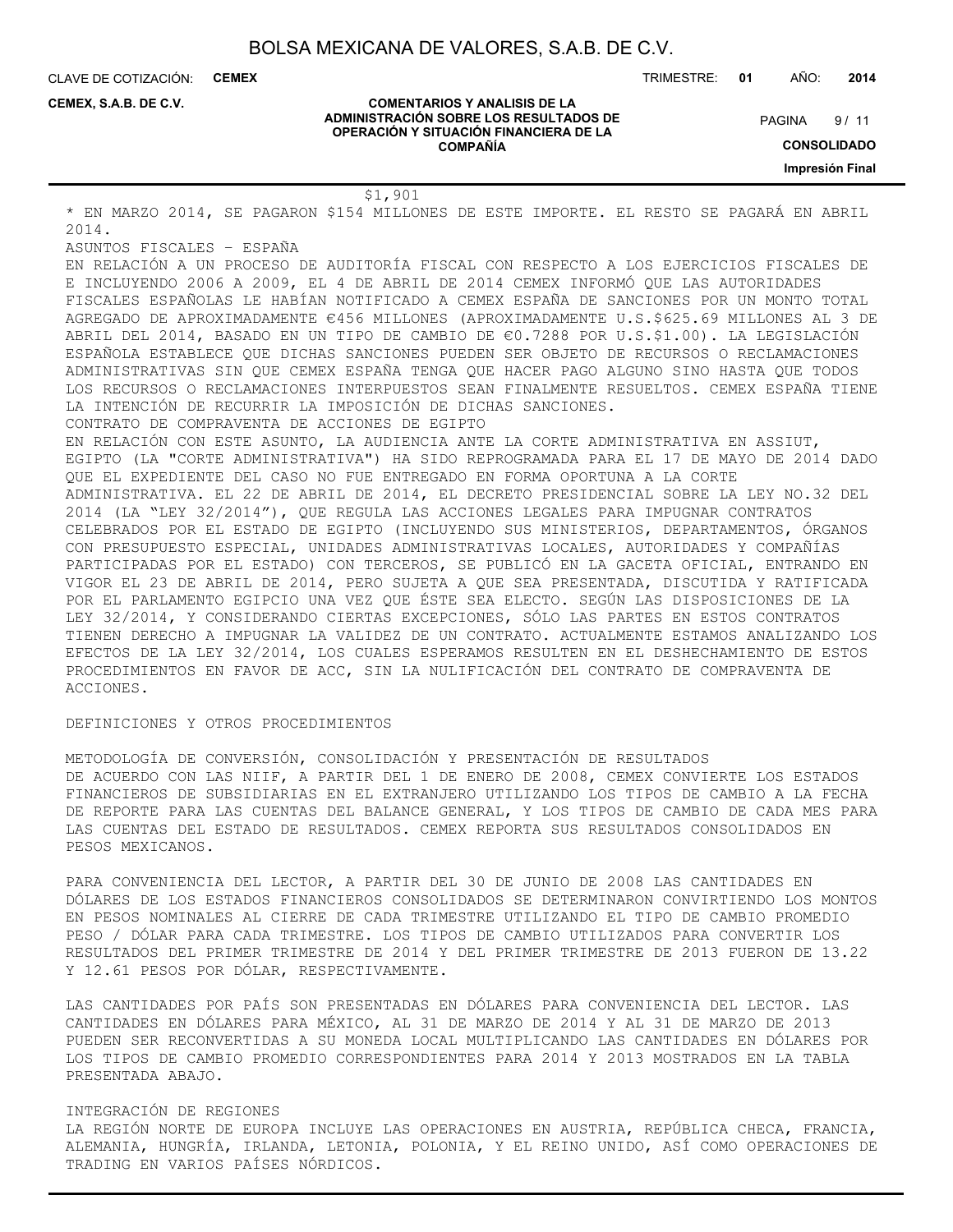CLAVE DE COTIZACIÓN: **CEMEX**

TRIMESTRE: **01** AÑO: **2014**

**CEMEX, S.A.B. DE C.V.**

#### **COMENTARIOS Y ANALISIS DE LA ADMINISTRACIÓN SOBRE LOS RESULTADOS DE OPERACIÓN Y SITUACIÓN FINANCIERA DE LA COMPAÑÍA**

PAGINA 10 / 11

**CONSOLIDADO**

**Impresión Final**

LA REGIÓN MEDITERRÁNEO INCLUYE LAS OPERACIONES EN CROACIA, EGIPTO, ISRAEL, ESPAÑA Y LOS EMIRATOS ÁRABES UNIDOS. LA REGIÓN AMÉRICA CENTRAL, DEL SUR Y EL CARIBE INCLUYE LAS OPERACIONES DE CEMEX EN ARGENTINA, BAHAMAS, BRASIL, COLOMBIA, COSTA RICA, REPÚBLICA DOMINICANA, EL SALVADOR, GUATEMALA, HAITÍ, JAMAICA, NICARAGUA, PANAMÁ, PERÚ Y PUERTO RICO, ASÍ COMO NUESTRAS OPERACIONES DE TRADING EN EL CARIBE. LA REGIÓN ASIA INCLUYE LAS OPERACIONES EN BANGLADESH, CHINA, MALASIA, FILIPINAS, TAIWÁN Y TAILANDIA. DEFINICIONES CAPITAL DE TRABAJO EQUIVALE A CUENTAS POR COBRAR OPERATIVAS (INCLUYENDO OTROS ACTIVOS CIRCULANTES RECIBIDOS COMO PAGO EN ESPECIE) MÁS INVENTARIOS HISTÓRICOS MENOS CUENTAS POR PAGAR OPERATIVAS. DEUDA NETA EQUIVALE A LA DEUDA TOTAL (DEUDA TOTAL MÁS BONOS CONVERTIBLES Y ARRENDAMIENTOS FINANCIEROS) MENOS EFECTIVO E INVERSIONES TEMPORALES. FLUJO DE OPERACIÓN EQUIVALE AL RESULTADO DE OPERACIÓN ANTES DE OTROS GASTOS, NETO, MÁS DEPRECIACIÓN Y AMORTIZACIÓN OPERATIVA. FLUJO DE EFECTIVO LIBRE SE CALCULA COMO FLUJO DE OPERACIÓN MENOS GASTO POR INTERÉS NETO, INVERSIONES EN ACTIVO FIJO DE MANTENIMIENTO Y ESTRATÉGICAS, CAMBIO EN CAPITAL DE TRABAJO, IMPUESTOS PAGADOS, Y OTRAS PARTIDAS EN EFECTIVO (OTROS GASTOS NETOS MENOS VENTA DE ACTIVOS NO OPERATIVOS OBSOLETOS Y/O SUSTANCIALMENTE DEPRECIADOS EL PAGO DE CUPONES DE NUESTROS INSTRUMENTOS PERPETUOS). INVERSIONES EN ACTIVO FIJO ESTRATÉGICO INVERSIONES REALIZADAS CON EL PROPÓSITO DE INCREMENTAR LA RENTABILIDAD DE LA COMPAÑÍA. ESTAS INVERSIONES INCLUYEN ACTIVO FIJO DE EXPANSIÓN, LAS CUALES ESTÁN DISEÑADAS PARA MEJORAR LA RENTABILIDAD DE LA EMPRESA POR MEDIO DE INCREMENTO DE CAPACIDAD, ASÍ COMO INVERSIONES EN ACTIVO FIJO PARA MEJORAR EL MARGEN DE OPERACIÓN, LAS CUALES SE ENFOCAN A LA REDUCCIÓN DE COSTOS. INVERSIONES EN ACTIVO FIJO DE MANTENIMIENTO INVERSIONES LLEVADAS A CABO CON EL PROPÓSITO DE ASEGURAR LA CONTINUIDAD OPERATIVA DE LA COMPAÑÍA. ESTAS INCLUYEN INVERSIONES EN ACTIVO FIJO, LAS CUALES SE REQUIEREN PARA REEMPLAZAR ACTIVOS OBSOLETOS O MANTENER LOS NIVELES ACTUALES DE OPERACIÓN, ASÍ COMO INVERSIONES EN ACTIVO FIJO, LAS CUALES SE REQUIEREN PARA CUMPLIR CON REGULACIONES GUBERNAMENTALES O POLÍTICAS DE LA EMPRESA. PP EQUIVALE A PUNTOS PORCENTUALES PRECIOS TODAS LAS REFERENCIAS A INICIATIVAS DE PRECIOS, INCREMENTO DE PRECIOS O DISMINUCIONES SE REFIEREN A NUESTROS PRECIOS PARA NUESTROS PRODUCTOS. UTILIDAD POR CPO PARA EL CÁLCULO DE UTILIDAD POR CPO, EL NÚMERO PROMEDIO DE CPOS UTILIZADO FUE DE 12,293 MILLONES PARA EL PRIMER TRIMESTRE DE 2014; 12,293 MILLONES PARA LOS PRIMEROS TRES MESES DEL 2014; 12,136 MILLONES PARA EL PRIMER TRIMESTRE DE 2013 Y 12,136 MILLONES PARA LOS PRIMEROS TRES MESES DEL 2013. DE ACUERDO A LA NIC 33 UTILIDAD POR ACCIÓN, EL PROMEDIO PONDERADO DE ACCIONES EN CIRCULACIÓN SE DETERMINÓ CONSIDERANDO EL NÚMERO DE DÍAS DENTRO DEL PERIODO CONTABLE EN QUE ESTUVIERON EN CIRCULACIÓN LAS ACCIONES, INCLUYENDO LAS QUE SE DERIVARON DE EVENTOS CORPORATIVOS QUE MODIFICARON LA ESTRUCTURA DE CAPITAL DURANTE EL PERIODO, TALES COMO AUMENTO EN EL NÚMERO DE ACCIONES QUE INTEGRAN EL CAPITAL SOCIAL POR OFERTA PÚBLICA Y DIVIDENDOS EN ACCIONES O CAPITALIZACIÓN DE UTILIDADES ACUMULADAS ASÍ COMO LAS ACCIONES POTENCIALMENTE DILUTIVAS (DERIVADAS DE OPCIONES DE COMPRA, OPCIONES RESTRINGIDAS DE

COMPRA Y LAS ACCIONES DEL BONO CONVERTIBLE MANDATORIO). LAS ACCIONES EMITIDAS COMO RESULTADO DE DIVIDENDOS EN ACCIONES, CAPITALIZACIÓN DE UTILIDADES Y ACCIONES DILUTIVAS SON CONSIDERADAS COMO SI SE HUBIERAN EMITIDO AL PRINCIPIO DEL PERIODO.

CASAS DE BOLSA O INSTITUCIONES DE CRÉDITO QUE DAN COBERTURA DE ANÁLISIS A LOS VALORES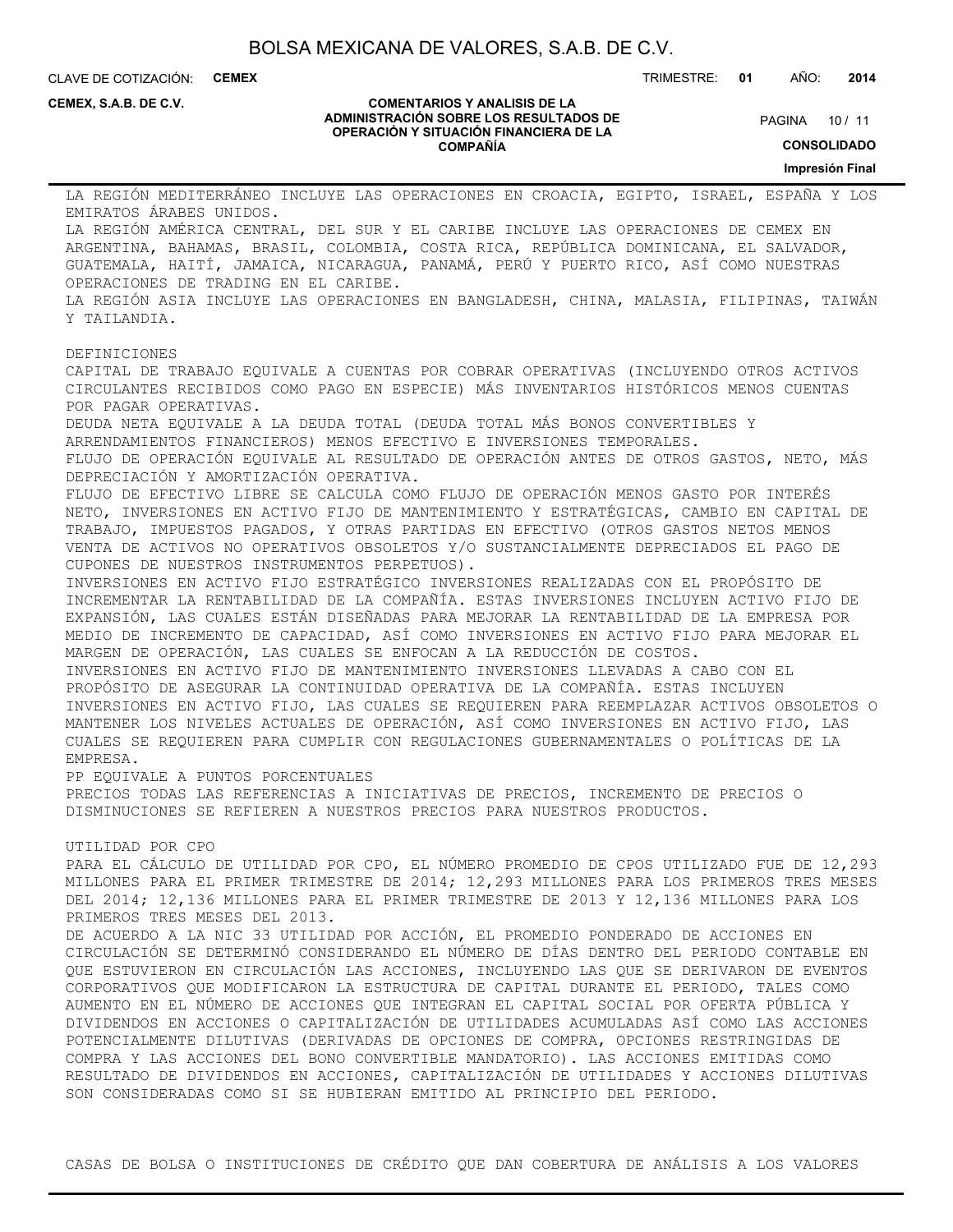CLAVE DE COTIZACIÓN: **CEMEX** TRIMESTRE: **01** AÑO: **2014**

**CEMEX, S.A.B. DE C.V.**

**COMENTARIOS Y ANALISIS DE LA ADMINISTRACIÓN SOBRE LOS RESULTADOS DE OPERACIÓN Y SITUACIÓN FINANCIERA DE LA COMPAÑÍA**

PAGINA 11 / 11

**CONSOLIDADO**

**Impresión Final**

BARCLAYS CAPITAL BENJAMIN THEURER BB&T JACK F. KASPRZAK, JR. BOFA - MERRILL LYNCH CARLOS PEYRELONGUE BTG PACTUAL GORDON LEE CITIGROUP DAN MCGOEY CREDIT SUISSE VANESSA QUIROGA DEUTSCHE BANK ESTEBAN POLIDURA JP MORGAN ADRIAN HUERTA MORGAN STANLEY NIKOLAJ LIPPMANN UBS MARIMAR TORREBLANCA ACTINVER RAMON ORTIZ BANORTE - IXE JOSÉ ITZAMNA ESPITIA BBVA RESEARCH FRANCISCO CHÁVEZ BNP PARIBAS YASSINE TOUAHRI GBM LILIAN OCHOA HSBC JONATHAN BRANDT ITAU MARCOS ASSUMPCAO INTERCAM ENRIQUE MENDOZA INVEX JOSÉ LUIS CUENCA GONZÁLEZ LONGBOW GARIK SHMOIS MONEX FERNANDO BOLAÑOS STERNE AGEE TODD VENCIL VECTOR JORGE PLACIDO

EMITIDOS POR CEMEX, S.A.B. DE C.V.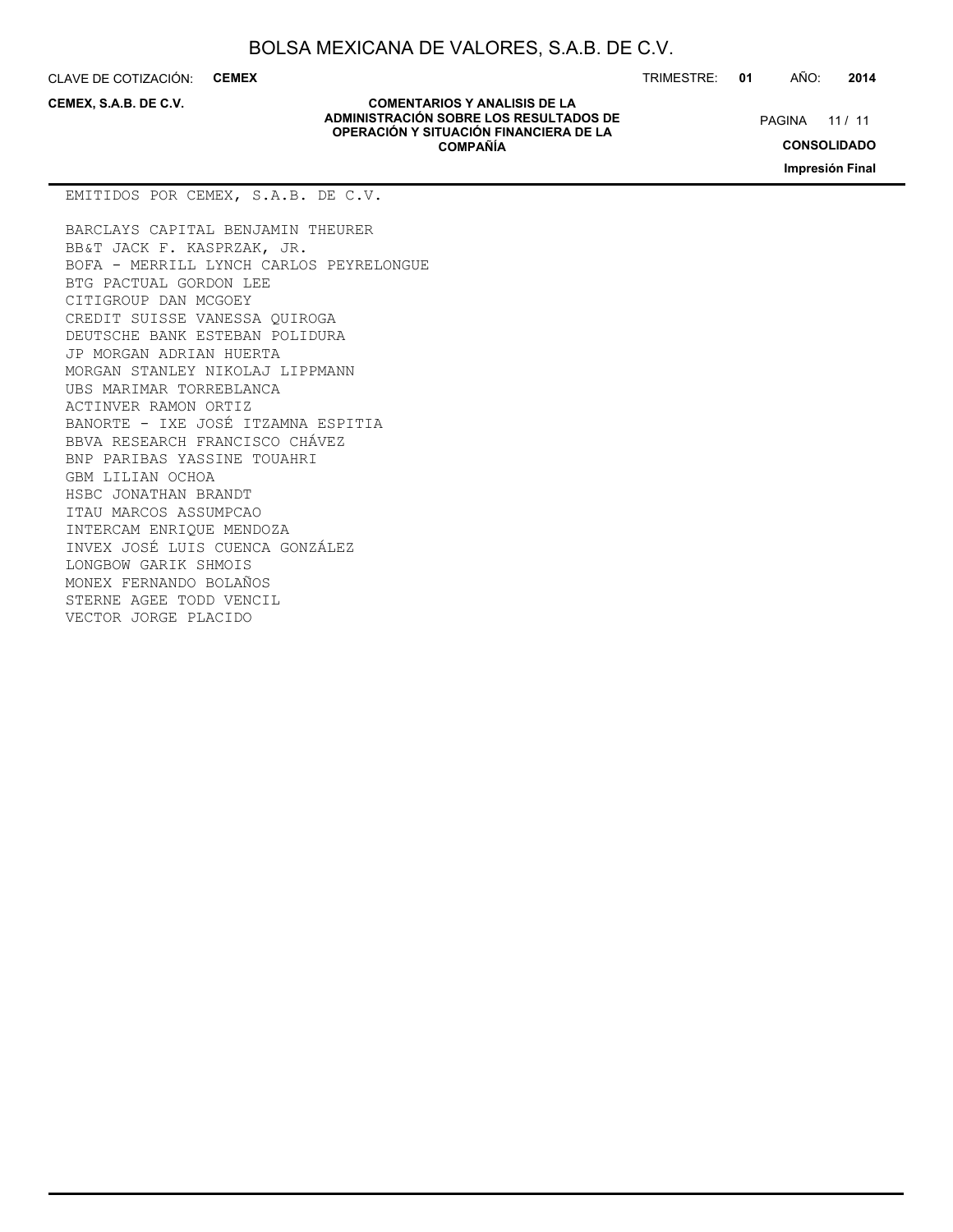**CEMEX**

**CEMEX, S.A.B. DE C.V.**

| NOTAS COMPLEMENTARIAS A LA INFORMACIÓN |  |
|----------------------------------------|--|
| <b>FINANCIERA</b>                      |  |

CLAVE DE COTIZACIÓN: TRIMESTRE: **01** AÑO: **2014**

PAGINA 1/20

**CONSOLIDADO**

**Impresión Final**

#### DESCRIPCIÓN DE LA EMPRESA

CEMEX, S.A.B. DE C.V., SOCIEDAD ANÓNIMA BURSÁTIL DE CAPITAL VARIABLE (S.A.B. DE C.V.) ORGANIZADA BAJO LAS LEYES DE LOS ESTADOS UNIDOS MEXICANOS, O MÉXICO, ES ACTUALMENTE UNA CONTROLADORA DE COMPAÑÍAS CUYAS ACTIVIDADES PRINCIPALES SE ORIENTAN A LA INDUSTRIA DE LA CONSTRUCCIÓN, MEDIANTE LA PRODUCCIÓN, COMERCIALIZACIÓN, DISTRIBUCIÓN Y VENTA DE CEMENTO, CONCRETO, AGREGADOS Y OTROS MATERIALES PARA LA CONSTRUCCIÓN. CEMEX, S.A.B. DE C.V. FUE FUNDADA EN 1906 Y SE REGISTRÓ EN EL REGISTRO PÚBLICO DE LA PROPIEDAD Y COMERCIO EN MONTERREY, N.L., MÉXICO EN 1920 POR UN PERIODO DE 99 AÑOS. EN 2002, ESTE PERIODO SE EXTENDIÓ HASTA EL AÑO 2100. LAS ACCIONES DE CEMEX, S.A.B. DE C.V. ESTÁN LISTADAS EN LA BOLSA MEXICANA DE VALORES ("BMV") Y SE COTIZAN EN FORMA DE CERTIFICADOS DE PARTICIPACIÓN ORDINARIA ("CPOS"). CADA CPO REPRESENTA DOS ACCIONES SERIE "A" Y UNA ACCIÓN SERIE "B", REPRESENTATIVAS DEL CAPITAL SOCIAL. ASIMISMO, LAS ACCIONES DE CEMEX, S.A.B. DE C.V. SE INTERCAMBIAN EN LA BOLSA DE VALORES DE NUEVA YORK ("NYSE") EN LA FORMA DE AMERICAN DEPOSITARY SHARES ("ADS") BAJO EL SÍMBOLO "CX". CADA ADS REPRESENTA DIEZ CPOS.

CUANDO SE UTILIZAN LOS TÉRMINOS "CEMEX, S.A.B. DE C.V." Y/O "LA CONTROLADORA", SE REFIERE A CEMEX, S.A.B. DE C.V. SIN SUS SUBSIDIARIAS CONSOLIDADAS. CUANDO SE UTILIZAN LOS TÉRMINOS "LA COMPAÑÍA" O "CEMEX", SE ESTÁ HACIENDO REFERENCIA A CEMEX, S.A.B. DE C.V. EN CONJUNTO CON SUS SUBSIDIARIAS CONSOLIDADAS.

PRINCIPALES POLÍTICAS CONTABLES

BASES DE PRESENTACIÓN Y REVELACIÓN

EN NOVIEMBRE DE 2008, LA COMISIÓN NACIONAL BANCARIA Y DE VALORES ("CNBV") REQUIRIÓ A LAS EMPRESAS LISTADAS EN LA BMV, PREPARAR SUS ESTADOS FINANCIEROS CONSOLIDADOS DE ACUERDO CON LAS NORMAS INTERNACIONALES DE INFORMACIÓN FINANCIERA ("IFRS" POR SUS SIGLAS EN INGLÉS), TAL COMO LAS EMITE EL CONSEJO INTERNACIONAL DE NORMAS DE CONTABILIDAD ("IASB" POR SUS SIGLAS EN INGLÉS), A MÁS TARDAR A PARTIR DEL 1 DE ENERO DE 2012 Y DISCONTINUAR EL USO DE LAS NORMAS DE INFORMACIÓN FINANCIERA MEXICANAS ("NIF"). LOS ESTADOS FINANCIEROS CONSOLIDADOS AL 31 DE DICIEMBRE DE 2013 Y 2012 Y POR LOS AÑOS TERMINADOS AL 31 DE DICIEMBRE DE 2013, 2012 Y 2011, FUERON PREPARADOS DE ACUERDO CON LAS IFRS, TAL COMO LAS EMITE EL IASB.

CEMEX EMITIÓ EL 26 DE ENERO DE 2012 SUS ÚLTIMOS ESTADOS FINANCIEROS PREPARADOS BAJO NIF AL 31 DE DICIEMBRE DE 2011 Y 2010 Y POR LOS AÑOS 2011, 2010 Y 2009, LOS CUALES UTILIZÓ PARA CUMPLIR CON REQUERIMIENTOS DE INFORMACIÓN FINANCIERA ANTES DE LA EMISIÓN EL 8 DE ABRIL DE 2012, DE SU INFORME ANUAL DE 2011 ANTE LA CNBV, Y SU INFORME ANUAL DE 2011 EN FORMA 20-F ANTE LA COMISIÓN DE VALORES DE LOS ESTADOS UNIDOS (SECURITIES AND EXCHANGE COMMISSION O "SEC"). EN ADICIÓN, PARA FINES DE LA ENTREGA DE SUS INFORMES ANUALES DEL 2012 ANTES LA CNBV Y LA SEC, EL 27 DE ABRIL DE 2012, CEMEX TAMBIÉN EMITIÓ SUS PRIMEROS ESTADOS FINANCIEROS BAJO LAS IFRS AL 31 DE DICIEMBRE DE 2011 Y 2010 Y AL 1 DE ENERO DE 2010, Y POR LOS AÑOS TERMINADOS AL 31 DE DICIEMBRE DE 2011 Y 2010 (NO INCLUIDOS EN ESTE REPORTE), EN LOS QUE CEMEX DETALLA LAS OPCIONES SELECCIONADAS EN LA MIGRACIÓN A LOS IFRS Y LOS EFECTOS QUE DICHA MIGRACIÓN TUVO EN (I) EL BALANCE INICIAL BAJO IFRS AL 1 DE ENERO DE 2010, CON BASE EN LA IFRS 1, PRIMERA ADOPCIÓN DE LOS IFRS ("IFRS 1"), (II) LOS BALANCES DE CEMEX AL 31 DE DICIEMBRE DE 2011 Y 2010, Y (III) LOS ESTADOS DE RESULTADOS, LOS ESTADOS DE PÉRDIDA INTEGRAL Y LOS ESTADOS DE FLUJOS DE EFECTIVO POR LOS AÑOS TERMINADOS EL 31 DE DICIEMBRE DE 2011 Y 2010, EN CADA CASO, EN COMPARACIÓN CON LAS CIFRAS PREVIAMENTE REPORTADAS BAJO NIF.

### ESTADOS DE RESULTADOS

EN LOS ESTADOS DE RESULTADOS DE CEMEX AL 31 DE MARZO DE 2014 Y 2013, EL RENGLÓN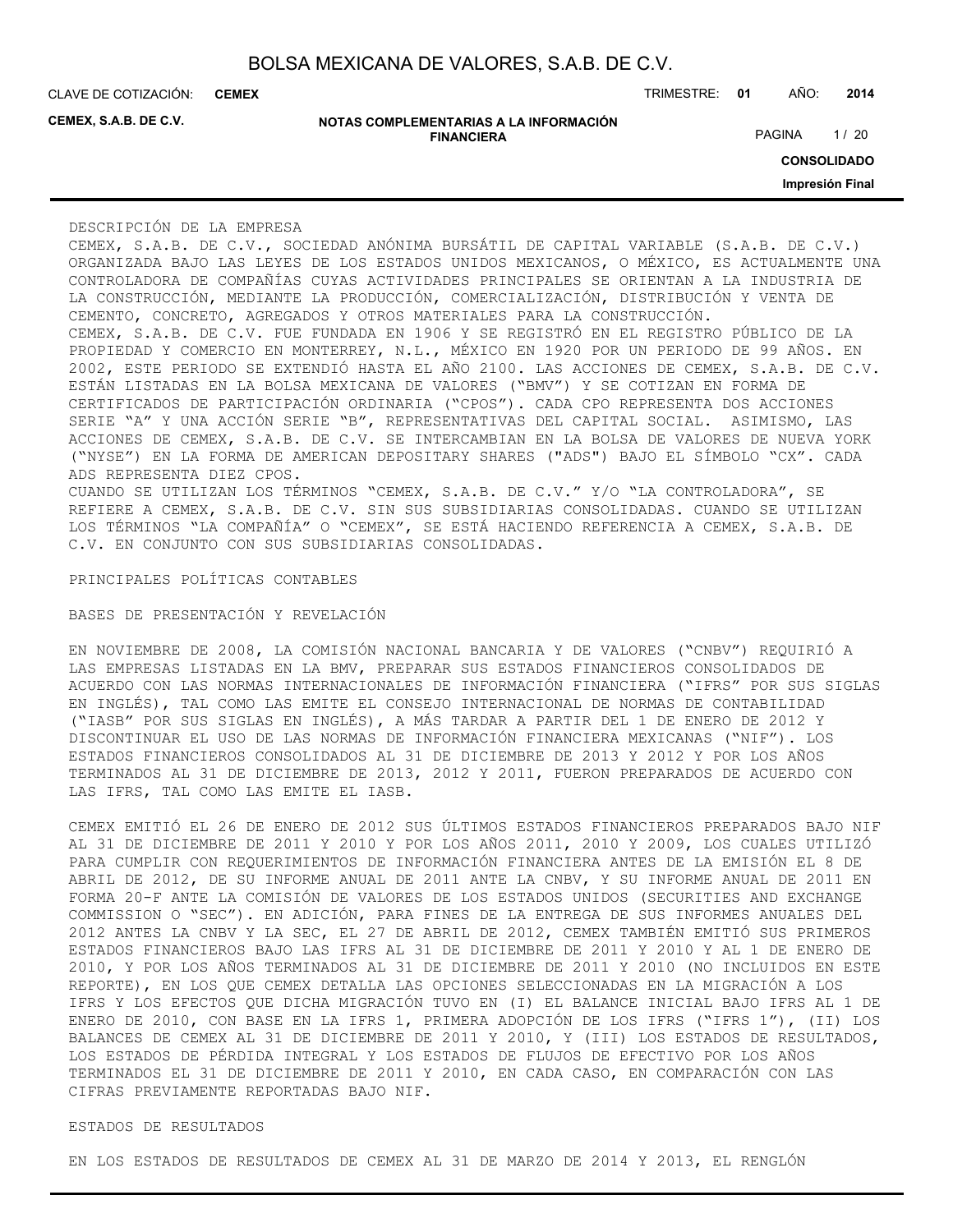CLAVE DE COTIZACIÓN: TRIMESTRE: **01** AÑO: **2014 CEMEX**

**CEMEX, S.A.B. DE C.V.**

#### **NOTAS COMPLEMENTARIAS A LA INFORMACIÓN FINANCIERA**

PAGINA 2/20

**CONSOLIDADO**

### **Impresión Final**

TITULADO "RESULTADO DE OPERACIÓN ANTES DE OTROS GASTOS, NETO" SE DENOMINABA HASTA EL 31 DE DICIEMBRE DE 2011 "UTILIDAD DE OPERACIÓN", Y EL RENGLÓN TITULADO "RESULTADO DE OPERACIÓN", ERA DENOMINADO HASTA EL 31 DE DICIEMBRE DE 2011 "UTILIDAD DE OPERACIÓN DESPUÉS DE OTROS GASTOS, NETO". CEMEX EFECTUÓ ESTOS CAMBIOS PARA CUMPLIR CON LA PRÁCTICA DE LA INDUSTRIA AL REPORTAR ESTADOS FINANCIEROS BAJO LAS IFRS ANTE LA SEC CON BASE EN LA GUÍA PROPORCIONADA POR EL PÁRRAFO 56 DE LAS BASES DE CONCLUSIÓN DE LA IAS 1, PRESENTACIÓN DE LOS ESTADOS FINANCIEROS ("IAS 1"). NO OBSTANTE, DICHOS CAMBIOS EN LOS TÍTULOS DE LOS RENGLONES NO REPRESENTAN NINGÚN CAMBIO EN LAS PRÁCTICAS, POLÍTICAS O METODOLOGÍAS CONTABLES BAJO LAS IFRS EN COMPARACIÓN CON AÑOS ANTERIORES PREVIOS A 2011. POR LO ANTERIOR, EL RENGLÓN DE "RESULTADO DE OPERACIÓN ANTES DE OTROS GASTOS, NETO" Y DE "RESULTADO DE OPERACIÓN", SON DIRECTAMENTE COMPARABLES CON LOS RENGLONES DE "UTILIDAD DE OPERACIÓN" Y DE "UTILIDAD DE OPERACIÓN DESPUÉS DE OTROS GASTOS, NETO", RESPECTIVAMENTE, PRESENTADOS EN ESTADOS FINANCIEROS EMITIDOS HASTA EL 31 DE DICIEMBRE DE 2011.

#### ESTADOS DE RESULTADOS – CONTINÚA

EL RENGLÓN DE "OTROS GASTOS, NETO" EN LOS ESTADOS DE RESULTADOS SE INTEGRA PRINCIPALMENTE POR INGRESOS Y GASTOS QUE NO ESTÁN DIRECTAMENTE RELACIONADOS CON LAS ACTIVIDADES PRINCIPALES DE CEMEX, O BIEN QUE SON DE NATURALEZA INUSUAL Y/O NO RECURRENTE, COMO SON LAS PÉRDIDAS POR DETERIORO DE ACTIVOS DE LARGA VIDA, LOS RESULTADOS EN VENTA DE ACTIVO Y LOS COSTOS POR REESTRUCTURA, ENTRE OTROS.

#### ESTADOS DE UTILIDAD (PÉRDIDA) INTEGRAL

CON BASE EN LA IAS 1, CEMEX PRESENTA LOS CONCEPTOS DE LA UTILIDAD (PÉRDIDA) INTEGRAL DEL PERIODO, AGRUPADOS EN AQUELLOS QUE, DE ACUERDO CON OTRAS IFRS: A) NO SERÁN RECLASIFICADOS POSTERIORMENTE AL ESTADO DE RESULTADOS; Y B) SERÁN RECLASIFICADOS POSTERIORMENTE AL ESTADO DE RESULTADOS AL CUMPLIRSE CON LAS CONDICIONES ESPECÍFICAS.

#### BASES DE CONSOLIDACIÓN

A PARTIR DEL 1 DE ENERO DE 2013, LA IFRS 10, ESTADOS FINANCIEROS CONSOLIDADOS ("IFRS 10"), LA CUAL ESTABLECE EL CONCEPTO DE CONTROL COMO EL DETONADOR PARA DETERMINAR CUÁNDO UNA ENTIDAD DEBE INCLUIRSE EN LOS ESTADOS FINANCIEROS CONSOLIDADOS, REEMPLAZÓ LOS REQUERIMIENTOS DE CONSOLIDACIÓN DE LA IAS 27, ESTADOS FINANCIEROS CONSOLIDADOS E INDIVIDUALES, Y DE LA SIC 12, CONSOLIDACIÓN — ENTIDADES DE PROPÓSITO ESPECIAL. CON BASE EN LA IFRS 10, LOS ESTADOS FINANCIEROS CONSOLIDADOS INCLUYEN LOS DE CEMEX, S.A.B. DE C.V. Y AQUELLOS DE LAS ENTIDADES, INCLUYENDO VEHÍCULOS PARA PROPÓSITOS ESPACIALES ("VPES"), EN QUE LA CONTROLADORA EJERCE CONTROL, POR MEDIO DEL CUAL, LA TENEDORA ESTÁ EXPUESTA, O TIENE DERECHOS, A RENDIMIENTOS VARIABLES DE SU RELACIÓN CON LA ENTIDAD, Y ESTÁ EN POSICIÓN DE AFECTAR DICHOS RENDIMIENTOS A TRAVÉS DE SU PODER SOBRE LA ENTIDAD. ENTRE OTROS FACTORES, EL CONTROL SE EVIDENCIA CUANDO LA TENEDORA: A) TIENE DIRECTAMENTE O A TRAVÉS DE SUBSIDIARIAS, MÁS DEL 50% DEL CAPITAL SOCIAL DE LA ENTIDAD; B) TIENE EL PODER, DIRECTA O INDIRECTAMENTE, PARA GOBERNAR LAS POLÍTICAS ADMINISTRATIVAS, FINANCIERAS Y DE OPERACIÓN DE UNA ENTIDAD; O C) ES EL PRINCIPAL RECEPTOR DE LOS RIESGOS Y BENEFICIOS DE UNA VPE. LA ADOPCIÓN DE LA IFRS 10 NO TUVO NINGÚN EFECTO SIGNIFICATIVO EN LOS ESTADOS FINANCIEROS CONSOLIDADOS DE CEMEX. LOS SALDOS Y OPERACIONES ENTRE PARTES RELACIONADAS SE ELIMINARON EN LA CONSOLIDACIÓN.

CON BASE EN LA IAS 28, INVERSIONES EN ASOCIADAS Y NEGOCIOS CONJUNTOS ("IAS 28"), LAS INVERSIONES EN ASOCIADAS SE RECONOCEN INICIALMENTE AL COSTO, Y SE VALÚAN POR EL MÉTODO DE PARTICIPACIÓN CUANDO CEMEX EJERCE INFLUENCIA SIGNIFICATIVA, LA CUAL SE PRESUME GENERALMENTE CON UNA PARTICIPACIÓN MÍNIMA DE 20%, A MENOS QUE SE DEMUESTRE EN CASOS INUSUALES QUE CON UN PORCENTAJE MENOR SE TIENE INFLUENCIA SIGNIFICATIVA. EL MÉTODO DE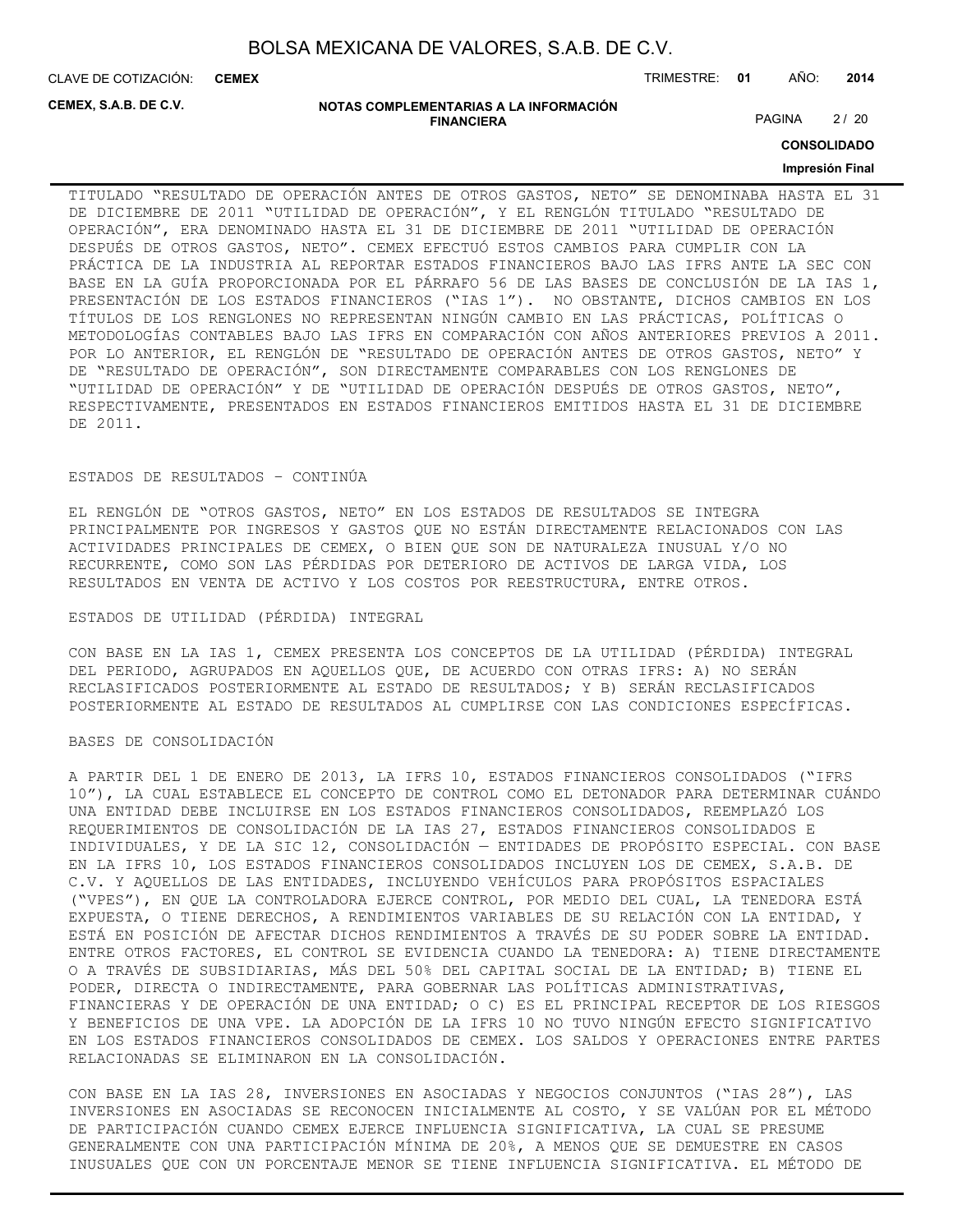CLAVE DE COTIZACIÓN: TRIMESTRE: **01** AÑO: **2014 CEMEX**

**CEMEX, S.A.B. DE C.V.**

#### **NOTAS COMPLEMENTARIAS A LA INFORMACIÓN FINANCIERA**

PAGINA 3/20

**CONSOLIDADO**

### **Impresión Final**

PARTICIPACIÓN ADICIONA AL COSTO DE ADQUISICIÓN, LA PROPORCIÓN QUE LE CORRESPONDE A LA CONTROLADORA EN EL CAPITAL, LOS RESULTADOS Y, EN SU CASO, LOS EFECTOS DE INFLACIÓN DE LA EMISORA, POSTERIORES A SU FECHA DE COMPRA. A PARTIR DEL 1 DE ENERO DE 2013, LA IFRS 11, ACUERDOS CONJUNTOS ("IFRS 11"), LA CUAL BASA LA CLASIFICACIÓN DE UN ACUERDO CONJUNTO POR LA EVALUACIÓN DE SUS DERECHOS Y OBLIGACIONES RESULTANTES, REEMPLAZÓ LAS REGLAS CONTENIDAS PARA ESTE TIPO DE ACUERDOS EN LA IAS 28. DE ACUERDO CON LA IFRS 11, LOS ESTADOS FINANCIEROS DE NEGOCIOS CONJUNTOS, QUE SON LOS ACUERDOS CONJUNTOS EN LOS QUE CEMEX Y OTROS ACCIONISTAS EJERCEN EL CONTROL CONJUNTAMENTE, Y TIENEN DERECHOS SOBRE LOS ACTIVOS NETOS DEL MISMO, SON RECONOCIDOS POR EL MÉTODO DE PARTICIPACIÓN, EN TANTO QUE, LOS ESTADOS FINANCIEROS DE LAS OPERACIONES CONJUNTAS, EN LAS QUE, LAS PARTES QUE EJERCEN CONTROL COMÚN EN EL ACUERDO TIENEN DERECHOS SOBRE LOS ACTIVOS, Y OBLIGACIONES POR LOS PASIVOS DEL ACUERDO, SON CONSOLIDADOS LÍNEA POR LÍNEA PROPORCIONALMENTE. LA ADOPCIÓN DE LA IFRS 11 NO TUVO NINGÚN EFECTO SIGNIFICATIVO EN LOS ESTADOS FINANCIEROS CONSOLIDADOS DE CEMEX. EL MÉTODO DE PARTICIPACIÓN SE SUSPENDE CUANDO EL VALOR EN LIBROS DE LA INVERSIÓN, INCLUYENDO ALGÚN INTERÉS DE LARGO PLAZO EN LA ASOCIADA O NEGOCIO CONJUNTO, LLEGA A CERO, A MENOS QUE CEMEX HUBIERA INCURRIDO O GARANTIZADO OBLIGACIONES ADICIONALES DE LA ASOCIADA O NEGOCIO CONJUNTO.

OTRAS INVERSIONES DE NATURALEZA PERMANENTE DONDE CEMEX TIENE UNA PARTICIPACIÓN MENOR AL 20% Y/O NO SE TIENE INFLUENCIA SIGNIFICATIVA SON RECONOCIDAS A SU COSTO HISTÓRICO.

USO DE ESTIMACIONES Y SUPUESTOS CRITICOS

LA PREPARACIÓN DE LOS ESTADOS FINANCIEROS DE ACUERDO CON LAS IFRS REQUIERE QUE LA ADMINISTRACIÓN EFECTÚE ESTIMACIONES Y SUPOSICIONES QUE AFECTAN LOS SALDOS DE ACTIVOS Y PASIVOS Y LA REVELACIÓN DE ACTIVOS Y PASIVOS CONTINGENTES A LA FECHA DE REPORTE, ASÍ COMO LOS INGRESOS Y GASTOS DEL PERIODO. ESTOS SUPUESTOS SON REVISADOS CONTINUAMENTE UTILIZANDO LA INFORMACIÓN DISPONIBLE. LOS RESULTADOS REALES PUEDEN DIFERIR DE ESTAS ESTIMACIONES.

LOS CONCEPTOS PRINCIPALES SUJETOS A ESTIMACIONES Y SUPOSICIONES INCLUYEN, ENTRE OTROS, LOS ANÁLISIS DE DETERIORO DE ACTIVOS DE LARGA VIDA, LAS ESTIMACIONES DE VALUACIÓN DE CUENTAS POR COBRAR E INVENTARIOS, EL RECONOCIMIENTO DE ACTIVOS POR IMPUESTOS A LA UTILIDAD DIFERIDOS, ASÍ COMO LA VALUACIÓN DE INSTRUMENTOS FINANCIEROS Y LOS ACTIVOS Y PASIVOS RELATIVOS A OBLIGACIONES LABORALES. SE REQUIERE UN ALTO JUICIO DE LA ADMINISTRACIÓN PARA VALUAR APROPIADAMENTE ESTOS ACTIVOS Y PASIVOS.

TRANSACCIONES EN MONEDA EXTRANJERA Y CONVERSIÓN DE ESTADOS FINANCIEROS DE EMPRESAS EXTRANJERAS

CON BASE EN LA IAS 21, LOS EFECTOS DE CAMBIOS EN MONEDAS EXTRANJERAS ("IAS 21"), LAS TRANSACCIONES EN MONEDA EXTRANJERA SE REGISTRAN INICIALMENTE EN LA MONEDA FUNCIONAL AL TIPO DE CAMBIO VIGENTE A LA FECHA EN QUE SE EFECTÚAN. LOS ACTIVOS Y PASIVOS MONETARIOS EN MONEDA EXTRANJERA SE CONVIERTEN A LA MONEDA FUNCIONAL AL TIPO DE CAMBIO VIGENTE A LA FECHA DE LOS ESTADOS FINANCIEROS Y LAS FLUCTUACIONES CAMBIARIAS RESULTANTES SE RECONOCEN EN LOS RESULTADOS DEL EJERCICIO, CON EXCEPCIÓN DE LAS FLUCTUACIONES GENERADAS POR: 1) DEUDA EN MONEDA EXTRANJERA IDENTIFICADA CON LA ADQUISICIÓN DE SUBSIDIARIAS EXTRANJERAS; Y 2) SALDOS ENTRE PARTES RELACIONADAS EN MONEDA EXTRANJERA, CUYA LIQUIDACIÓN NO ESTÁ PLANEADA Y NO SE PREVÉ EN EL FUTURO PREVISIBLE, POR LO QUE, DICHOS SALDOS TIENEN CARACTERÍSTICAS DE INVERSIÓN PERMANENTE. ESTAS FLUCTUACIONES CAMBIARIAS SE REGISTRAN DENTRO DE "OTRAS RESERVAS DE CAPITAL" COMO PARTE DEL RESULTADO POR CONVERSIÓN HASTA QUE SE DISPONGA LA INVERSIÓN NETA EN EL EXTRANJERO, EN TAL MOMENTO EL MONTO ACUMULADO SERÁ RECICLADO A TRAVÉS DEL ESTADO DE RESULTADOS COMO PARTE DE LA GANANCIA O PÉRDIDA EN LA VENTA.

LOS ESTADOS FINANCIEROS DE LAS SUBSIDIARIAS EXTRANJERAS, DETERMINADOS EN SU MONEDA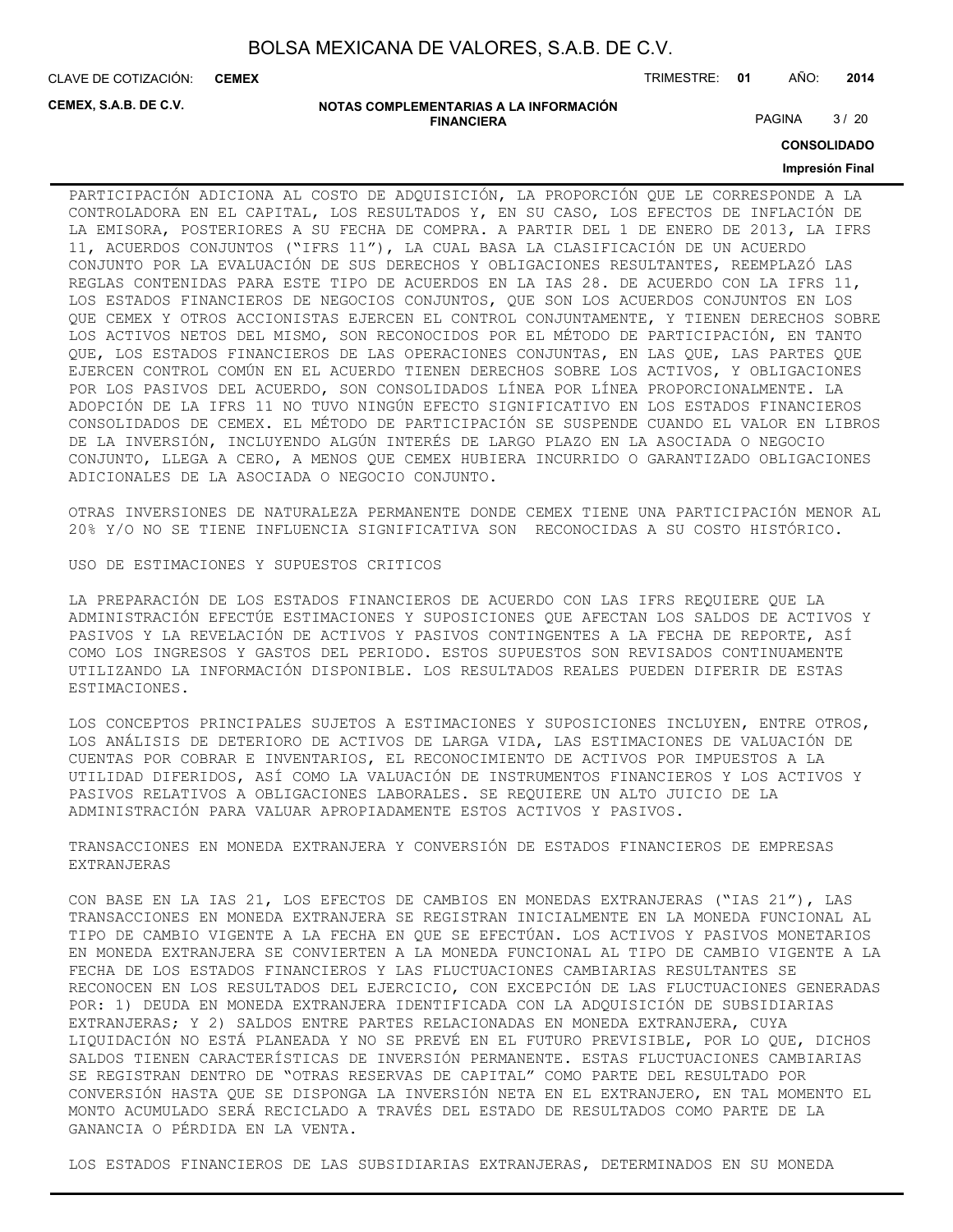**CEMEX**

CLAVE DE COTIZACIÓN: TRIMESTRE: **01** AÑO: **2014**

**CEMEX, S.A.B. DE C.V.**

**NOTAS COMPLEMENTARIAS A LA INFORMACIÓN FINANCIERA**

PAGINA 4/20

**CONSOLIDADO**

### **Impresión Final**

FUNCIONAL, SE CONVIERTEN A PESOS AL TIPO DE CAMBIO DE CIERRE DEL AÑO PARA LAS CUENTAS DE BALANCE, Y A LOS TIPOS DE CAMBIO DE CADA MES DENTRO DEL PERIODO PARA LAS CUENTAS DE RESULTADOS. LA MONEDA FUNCIONAL ES AQUELLA EN LA CUAL CADA ENTIDAD CONSOLIDADA TIENE SU PRINCIPAL GENERACIÓN Y EROGACIÓN DE EFECTIVO. EL CORRESPONDIENTE AJUSTE POR CONVERSIÓN SE INCLUYE DENTRO DE "OTRAS RESERVAS DE CAPITAL" Y SE PRESENTA EN EL ESTADO DE UTILIDAD (PÉRDIDA) INTEGRAL DEL PERIODO COMO PARTE DEL RESULTADO POR CONVERSIÓN HASTA QUE SE DISPONGA LA INVERSIÓN NETA EN EL EXTRANJERO. CON BASE EN LA IFRS 1, EN EL BALANCE INICIAL BAJO LAS IFRS AL 1 DE ENERO DE 2010, CEMEX REDUJO HASTA CERO EL RESULTADO ACUMULADO POR CONVERSIÓN DE SUBSIDIARIAS EXTRANJERAS DETERMINADO BAJO LAS NIF. POR LO ANTERIOR, ANTE LA DISPOSICIÓN DE LA INVERSIÓN NETA EN EL EXTRANJERO, DICHOS EFECTOS GENERADOS ANTES DE LA MIGRACIÓN A LOS IFRS NO FORMARÁN PARTE DE LA DETERMINACIÓN DE LA PÉRDIDA O GANANCIA EN LA DISPOSICIÓN. CON BASE EN LA IAS 21 Y CONSIDERANDO CAMBIOS A PARTIR DEL 1 DE ENERO DE 2013 EN LA POSICIÓN MONETARIA NETA EN MONEDAS EXTRANJERAS DE LA CONTROLADORA, PRINCIPALMENTE: A) UNA DISMINUCIÓN SIGNIFICATIVA EN LOS PASIVOS POR IMPUESTOS DENOMINADOS EN PESOS MEXICANOS; B) UN INCREMENTO SIGNIFICATIVO EN SU DEUDA COMO EN LAS OTRAS OBLIGACIONES FINANCIERAS DENOMINADAS EN DÓLARES Y C) EL INCREMENTO EN LOS GASTOS ADMINISTRATIVOS DENOMINADOS EN DÓLARES CON EMPRESAS DEL GRUPO ASOCIADOS A LA EXTERNALIZACIÓN CON IBM DE LAS PRINCIPALES ACTIVIDADES DE PROCESAMIENTOS DE DATOS, A PARTIR DEL 1 DE ENERO DE 2013, CEMEX, S.A.B DE C.V., LA COMPAÑÍA CONTROLADORA SOBRE BASE INDIVIDUAL, CAMBIÓ PROSPECTIVAMENTE SU MONEDA FUNCIONAL DEL PESO MEXICANO AL DÓLAR DE LOS ESTADOS UNIDOS. EL CAMBIO ANTES MENCIONADO NO TIENE NINGÚN IMPACTO EN LAS MONEDAS FUNCIONALES DEL RESTO DE LAS ENTIDADES CONSOLIDADAS. ASIMISMO, LA MONEDA DE REPORTE DE LOS ESTADOS FINANCIEROS INDIVIDUALES Y CONSOLIDADOS CONTINÚA SIENDO EL PESO MEXICANO. LOS EFECTOS PRINCIPALES DE ESTE CAMBIO EN LOS ESTADOS FINANCIEROS INDIVIDUALES DE LA CONTROLADORA COMENZANDO EL 1 DE ENERO DE 2013 COMPARADO CON AÑOS ANTERIORES SON: I) TODAS LAS TRANSACCIONES, INGRESOS Y GASTOS EN CUALQUIER MONEDA SE RECONOCEN EN DÓLARES A LOS TIPOS DE CAMBIO VIGENTES EN LAS FECHAS DE SU EJECUCIÓN; II) LOS SALDOS MONETARIOS DE CEMEX, S.A.B. DE C.V. DENOMINADOS EN DÓLARES NO GENERARÁN FLUCTUACIONES CAMBIARIAS, MIENTRAS QUE LOS SALDOS EN PESOS, ASÍ COMO LOS SALDOS EN OTRAS MONEDAS DISTINTAS AL DÓLAR GENERAN AHORA FLUCTUACIONES CAMBIARIAS A TRAVÉS DEL ESTADO DE RESULTADOS, Y III) LA OPCIÓN DE CONVERSIÓN IMPLÍCITA EN LAS NOTAS OBLIGATORIAMENTE CONVERTIBLES DE LA CONTROLADORA DENOMINADAS EN PESOS MEXICANOS AHORA ES TRATADA COMO UN INSTRUMENTO DERIVADO INDEPENDIENTE CON CAMBIOS EN EL VALOR DE MERCADO A TRAVÉS DEL ESTADO DE RESULTADOS, LAS OPCIONES DE CONVERSIÓN IMPLÍCITAS EN LAS NOTAS OPCIONALMENTE CONVERTIBLES DE LA CONTROLADORA DENOMINADAS EN DÓLARES DEJARON DE SER TRATADAS COMO INSTRUMENTOS DERIVADOS INDEPENDIENTES, RECONOCIENDO SU VALOR DE MERCADO COMO COMPONENTE DE CAPITAL. CON BASE EN LAS IFRS, LOS ESTADOS FINANCIEROS DE PERIODOS ANTERIORES NO FUERON RECALCULADOS.

DURANTE LOS PERIODOS QUE SE REPORTAN, CEMEX NO TUVO NINGUNA SUBSIDIARIA OPERANDO EN UNA ECONOMÍA HIPERINFLACIONARIA, LA CUAL SE CONSIDERA GENERALMENTE CUANDO LA INFLACIÓN ACUMULADA EN LOS ÚLTIMOS TRES AÑOS SE APROXIMA O SOBREPASA EL 100%. EN UNA ECONOMÍA HIPERINFLACIONARIA, LAS PARTIDAS DEL ESTADO DE RESULTADOS DE LA SUBSIDIARIA SE EXPRESARÍAN A VALORES CONSTANTES A LA FECHA DE REPORTE, EN CUYO CASO, TANTO EL BALANCE GENERAL COMO EL ESTADOS DE RESULTADOS SE CONVERTIRÍAN A PESOS UTILIZANDO LOS TIPOS DE CAMBIO DE CIERRE DEL AÑO.

LOS ESTADOS FINANCIEROS DE SUBSIDIARIAS EXTRANJERAS SE CONVIERTEN DE SU MONEDA FUNCIONAL A DÓLARES Y POSTERIORMENTE A PESOS. EL TIPO DE CAMBIO PESO AL DÓLAR, ES EL PROMEDIO DE LOS TIPOS DE CAMBIO DE MERCADO A LOS QUE ACCEDE CEMEX PARA LA LIQUIDACIÓN DE SUS TRANSACCIONES EN DICHA MONEDA. EN NINGÚN CASO EXISTEN DIFERENCIAS SIGNIFICATIVAS ENTRE LOS TIPOS DE CAMBIO UTILIZADOS POR CEMEX Y AQUELLOS QUE PUBLICA EL BANCO DE MÉXICO.

EFECTIVO Y EQUIVALENTES DE EFECTIVO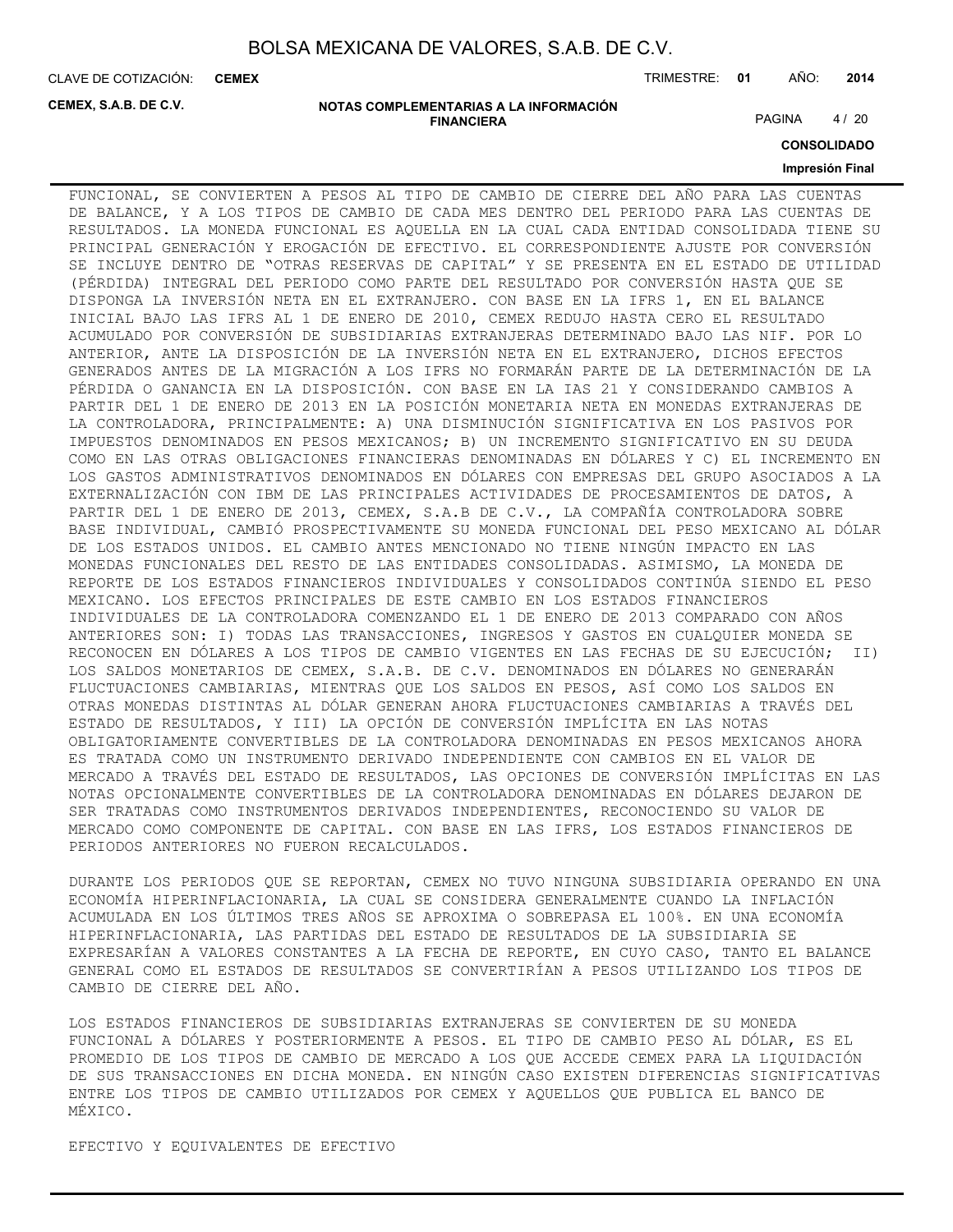CLAVE DE COTIZACIÓN: TRIMESTRE: **01** AÑO: **2014 CEMEX**

**CEMEX, S.A.B. DE C.V.**

#### **NOTAS COMPLEMENTARIAS A LA INFORMACIÓN FINANCIERA**

PAGINA 5/20

**CONSOLIDADO**

#### **Impresión Final**

INCLUYE LOS MONTOS DE EFECTIVO EN CAJA Y LOS EQUIVALENTES DE EFECTIVO, REPRESENTADOS POR INVERSIONES DE CORTO PLAZO, DE GRAN LIQUIDEZ, FÁCILMENTE CONVERTIBLES EN EFECTIVO Y QUE ESTÁN SUJETOS A RIESGOS POCO IMPORTANTES DE CAMBIOS EN SU VALOR, INCLUYENDO INVERSIONES DISPONIBLES A LA VISTA, LAS CUALES GENERAN RENDIMIENTOS Y TIENEN VENCIMIENTOS HASTA DE TRES MESES A PARTIR DE SU FECHA DE ADQUISICIÓN. LAS INVERSIONES QUE DEVENGAN INTERESES SE RECONOCEN AL COSTO MÁS LOS INTERESES ACUMULADOS. OTRAS INVERSIONES FÁCILMENTE CONVERTIBLES EN EFECTIVO SE PRESENTAN A SU VALOR RAZONABLE. LAS PÉRDIDAS O GANANCIAS POR CAMBIOS EN VALUACIÓN Y LOS INTERESES GANADOS SE INCLUYEN EN EL ESTADO DE RESULTADOS COMO PARTE DE OTROS (GASTOS) PRODUCTOS FINANCIEROS, NETO.

EL SALDO DE EFECTIVO Y EQUIVALENTES DE EFECTIVO EN EL BALANCE GENERAL INCLUYE LOS MONTOS DE EFECTIVO O INVERSIONES RESTRINGIDOS, REPRESENTADOS POR DEPÓSITOS EN CUENTAS DE MARGEN QUE GARANTIZAN DIVERSAS OBLIGACIONES DE CEMEX, SIEMPRE Y CUANDO LA RESTRICCIÓN SE LIBERE EN UN PLAZO DE TRES MESES O MENOS A LA FECHA DEL BALANCE GENERAL. CUANDO LA RESTRICCIÓN ES MAYOR A TRES MESES, ESTOS SALDOS DE EFECTIVO Y EQUIVALENTES DE EFECTIVO RESTRINGIDOS NO SE CONSIDERAN EQUIVALENTES DE EFECTIVO Y SE INCLUYEN DENTRO DE "OTRAS CUENTAS POR COBRAR" DE CORTO O LARGO PLAZO, SEGÚN CORRESPONDA. CUANDO EXISTEN ACUERDOS DE COMPENSACIÓN DE SALDOS, ESTOS SALDOS DE EFECTIVO Y EQUIVALENTES DE EFECTIVO RESTRINGIDOS SE PRESENTAN COMPENSANDO LOS PASIVOS DE CEMEX CON LAS CONTRAPARTES.

CLIENTES Y OTRAS CUENTAS POR COBRAR A CORTO PLAZO

DE ACUERDO CON LA IAS 39, INSTRUMENTOS FINANCIEROS: RECONOCIMIENTO Y VALUACIÓN ("IAS 39"), LOS CONCEPTOS DENTRO DE ESTE RUBRO SON CLASIFICADOS COMO DE "PRÉSTAMOS Y CUENTAS POR COBRAR" SIN COSTO EXPLÍCITO, LOS CUALES SE RECONOCEN A SU COSTO AMORTIZADO, ES DECIR, EL VALOR PRESENTE NETO DEL MONTO POR COBRAR O POR PAGAR A LA FECHA DE LA TRANSACCIÓN. POR SU NATURALEZA DE CORTO PLAZO, CEMEX RECONOCE ESTAS CUENTAS INICIALMENTE A SU VALOR ORIGINAL DE FACTURACIÓN MENOS UN ESTIMADO DE CUENTAS INCOBRABLES. LA RESERVA POR CUENTAS INCOBRABLES, ASÍ COMO EL DETERIORO DE OTRAS CUENTAS POR COBRAR DE CORTO PLAZO SE RECONOCEN CON CARGO A LOS GASTOS DE ADMINISTRACIÓN Y VENTA.

LA CARTERA VENDIDA BAJO PROGRAMAS PARA LA MONETIZACIÓN DE CARTERA DE CLIENTES, EN LOS CUALES CEMEX MANTIENE ALGÚN INTERÉS RESIDUAL EN LA CARTERA VENDIDA EN CASO DE FALTA DE COBRO, ASÍ COMO UN ENVOLVIMIENTO CONTINUO CON DICHOS ACTIVOS, NO SE CONSIDERA COMO VENDIDA Y SE MANTIENE EN EL BALANCE GENERAL.

### INVENTARIOS

LOS INVENTARIOS SE VALÚAN A SU COSTO O SU VALOR NETO DE REALIZACIÓN, EL MENOR. EL COSTO DE LOS INVENTARIOS INCLUYE DESEMBOLSOS INCURRIDOS EN LA COMPRA DE LOS MISMOS, COSTOS DE PRODUCCIÓN O CONVERSIÓN Y OTROS COSTOS INCURRIDOS PARA TENERLOS EN SU ACTUAL CONDICIÓN Y UBICACIÓN. LOS INVENTARIOS SE ANALIZAN PARA DETERMINAR SI, POR LA OCURRENCIA DE EVENTOS INTERNOS, COMO PUEDEN SER DAÑOS FÍSICOS, O EXTERNOS, COMO PUEDEN SER CAMBIOS TECNOLÓGICOS O CONDICIONES DE MERCADO, ALGUNA PORCIÓN DEL SALDO HA QUEDADO OBSOLETO O SE HA DETERIORADO. CUANDO SE PRESENTA UN CASO DE DETERIORO, SE DISMINUYE EL SALDO DEL INVENTARIO A SU VALOR NETO DE REALIZACIÓN, EN TANTO QUE, CUANDO SE PRESENTA UNA SITUACIÓN DE OBSOLESCENCIA, SE INCREMENTA LA RESERVA DE VALUACIÓN; EN AMBOS CASOS CONTRA LOS RESULTADOS DEL EJERCICIO. LOS ANTICIPOS A PROVEEDORES DE INVENTARIO SE PRESENTAN DENTRO DE CUENTAS POR COBRAR DE CORTO PLAZO.

OTRAS INVERSIONES Y CUENTAS POR COBRAR A LARGO PLAZO

COMO PARTE DE LA CATEGORÍA DE "PRÉSTAMOS Y CUENTAS POR COBRAR" BAJO IAS 39, LOS SALDOS POR COBRAR DE LARGO PLAZO, ASÍ COMO LAS INVERSIONES CLASIFICADAS COMO CONSERVADAS A VENCIMIENTO SE RECONOCEN INICIALMENTE A SU COSTO AMORTIZADO. LOS CAMBIOS EN EL VALOR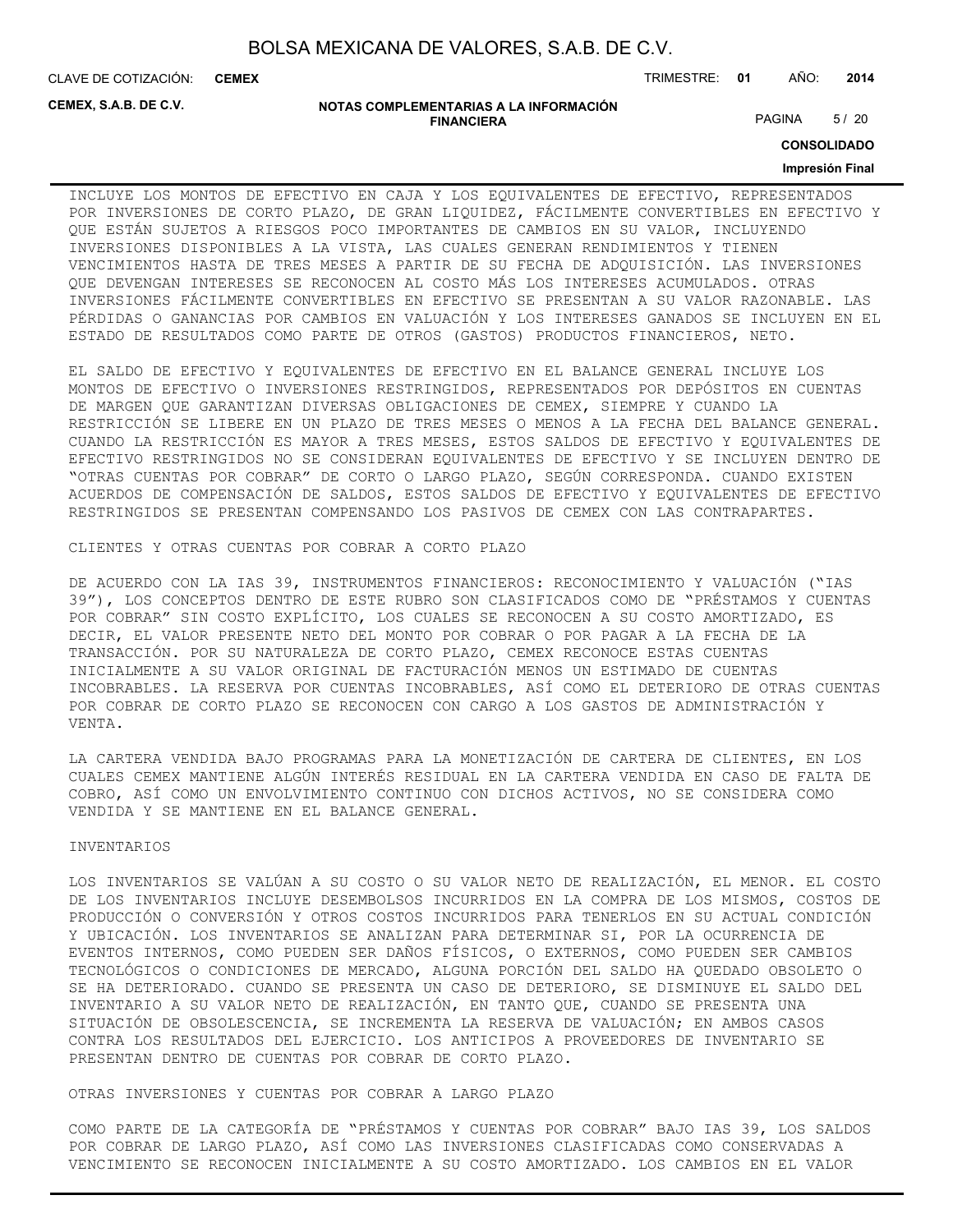CLAVE DE COTIZACIÓN: TRIMESTRE: **01** AÑO: **2014 CEMEX**

**CEMEX, S.A.B. DE C.V.**

#### **NOTAS COMPLEMENTARIAS A LA INFORMACIÓN FINANCIERA**

PAGINA 6 / 20

**CONSOLIDADO**

#### **Impresión Final**

PRESENTE NETO SE RECONOCEN EN EL ESTADO DE RESULTADOS DENTRO DE OTROS INGRESOS (GASTOS) FINANCIEROS, NETO.

LAS INVERSIONES EN INSTRUMENTOS FINANCIEROS CONSERVADOS CON FINES DE NEGOCIACIÓN Y LAS INVERSIONES DISPONIBLES PARA LA VENTA, CLASIFICADAS BAJO IAS 39, SE RECONOCEN A SU VALOR RAZONABLE ESTIMADO, EN EL PRIMER CASO A TRAVÉS DEL ESTADO DE RESULTADOS DENTRO DE OTROS PRODUCTOS (GASTOS) FINANCIEROS, NETO, Y EN EL ÚLTIMO CASO, LOS CAMBIOS EN VALUACIÓN SE RECONOCEN EN LA UTILIDAD (PÉRDIDA) INTEGRAL DEL PERIODO DENTRO DE OTRAS RESERVAS DE CAPITAL HASTA EL MOMENTO DE SU DISPOSICIÓN, EN EL CUAL, EL EFECTO ACUMULADO EN CAPITAL ES RECLASIFICADO A OTROS INGRESOS (GASTOS) FINANCIEROS, NETO. ESTAS INVERSIONES SE EVALÚAN POR DETERIORO ANTE LA OCURRENCIA DE UN CAMBIO ADVERSO SIGNIFICATIVO, O AL MENOS UNA VEZ AL AÑO DURANTE EL ÚLTIMO TRIMESTRE.

### PROPIEDADES, MAQUINARIA Y EQUIPO

LAS PROPIEDADES, MAQUINARIA Y EQUIPO SE RECONOCEN A SU COSTO DE ADQUISICIÓN O CONSTRUCCIÓN, SEGÚN CORRESPONDA, MENOS SU DEPRECIACIÓN ACUMULADA Y PÉRDIDAS POR DETERIORO ACUMULADAS. LA DEPRECIACIÓN DE LOS ACTIVOS FIJOS SE RECONOCE COMO PARTE DE LOS COSTOS Y GASTOS DE OPERACIÓN, Y SE CALCULA POR EL MÉTODO DE LÍNEA RECTA, CON BASE EN LAS VIDAS ÚTILES ESTIMADAS, EXCEPTO POR LAS RESERVAS MINERALES, LAS CUALES SON AGOTADAS CON BASE EN EL MÉTODO DE UNIDADES DE PRODUCCIÓN. CEMEX CAPITALIZA, COMO PARTE DEL COSTO DE LOS ACTIVOS FIJOS, EL GASTO FINANCIERO DE LA DEUDA EXISTENTE DURANTE LA CONSTRUCCIÓN O INSTALACIÓN DE ACTIVOS FIJOS SIGNIFICATIVOS, UTILIZANDO EL SALDO PROMEDIO DE LAS INVERSIONES EN PROCESO EN EL PERIODO Y LA TASA DE INTERÉS CORPORATIVA PROMEDIO DEL PERÍODO.

CON BASE EN LA IFRIC 20, COSTOS DE DESCAPOTE EN LA FASE DE PRODUCCIÓN DE UNA CANTERA ("IFRIC 20"), A PARTIR DEL 1 DE ENERO DE 2013, LOS COSTOS DE REMOCIÓN DE DESPERDICIO O, COSTOS DE DESCAPOTE, QUE SE INCURREN EN UNA CANTERA DURANTE LA FASE DE PRODUCCIÓN QUE RESULTAN EN MEJOR ACCESO A LAS RESERVAS MINERALES SON RECONOCIDOS COMO PARTE DE LOS VALORES EN LIBROS DE LAS CANTERAS CORRESPONDIENTES. LOS MONTOS CAPITALIZADOS SON AMORTIZADOS DURANTE LA VIDA ÚTIL ESTIMADA DE LOS MATERIALES EXPUESTOS CON BASE EN EL MÉTODO DE UNIDADES PRODUCIDAS. HASTA EL 31 DE DICIEMBRE DE 2012, SOLO LOS COSTOS DEL PRIMER DESCAPOTE SE CAPITALIZABAN, EN TANTO QUE, LOS COSTOS DE DESCAPOTE RECURRENTES EN LA MISMA CANTERA SE RECONOCÍAN EN LOS RESULTADOS AL INCURRIRSE. CONFORME AL REQUERIMIENTO, LA IFRIC 20 SE ADOPTÓ RETROSPECTIVAMENTE AL 1 DE ENERO DE 2011, POR LO CUAL, EL BALANCE GENERAL AL 31 DE DICIEMBRE DE 2012 Y LOS ESTADOS DE RESULTADOS POR LOS AÑOS 2012 Y 2011 INCLUIDOS COMO PARTE DE ESTOS ESTADOS FINANCIEROS FUERON REFORMULADOS COMO RESULTADO DE LA ADOPCIÓN DE LA IFRIC 20. LOS EFECTOS NO FUERON SIGNIFICATIVOS. LOS COSTOS INCURRIDOS EN ACTIVOS FIJOS QUE RESULTAN EN BENEFICIOS ECONÓMICOS FUTUROS, COMO INCREMENTAR SU VIDA ÚTIL, CAPACIDAD OPERATIVA O SEGURIDAD, Y LOS COSTOS INCURRIDOS PARA MITIGAR O PREVENIR DAÑOS AL MEDIO AMBIENTE, SE CAPITALIZAN COMO PARTE DEL VALOR EN LIBROS DE LOS ACTIVOS RELACIONADOS. LOS COSTOS CAPITALIZADOS SE DEPRECIAN EN LA VIDA ÚTIL REMANENTE DE DICHOS ACTIVOS. EL MANTENIMIENTO PERIÓDICO DE LOS ACTIVOS FIJOS, SE RECONOCEN EN LOS RESULTADOS CONFORME SE INCURRE. LOS ANTICIPOS A PROVEEDORES DE ACTIVO FIJO SE PRESENTAN DENTRO DE CUENTAS POR COBRAR DE LARGO PLAZO.

ADQUISICIONES DE NEGOCIOS, CRÉDITO MERCANTIL, OTROS ACTIVOS INTANGIBLES Y CARGOS DIFERIDOS

LAS ADQUISICIONES DE NEGOCIOS SE RECONOCEN MEDIANTE EL MÉTODO DE COMPRA, ASIGNANDO EL PRECIO PAGADO PARA TOMAR EL CONTROL DE LA ENTIDAD A LOS ACTIVOS ADQUIRIDOS Y PASIVOS ASUMIDOS CON BASE EN SUS VALORES RAZONABLES A LA FECHA DE ADQUISICIÓN. LOS ACTIVOS INTANGIBLES ADQUIRIDOS SE IDENTIFICAN Y RECONOCEN A SU VALOR RAZONABLE. LA PORCIÓN DEL PRECIO DE COMPRA NO ASIGNADA REPRESENTA EL CRÉDITO MERCANTIL, EL CUAL NO SE AMORTIZA Y QUEDA SUJETO A EVALUACIONES PERIÓDICAS POR DETERIORO, PUEDE AJUSTARSE POR ALGUNA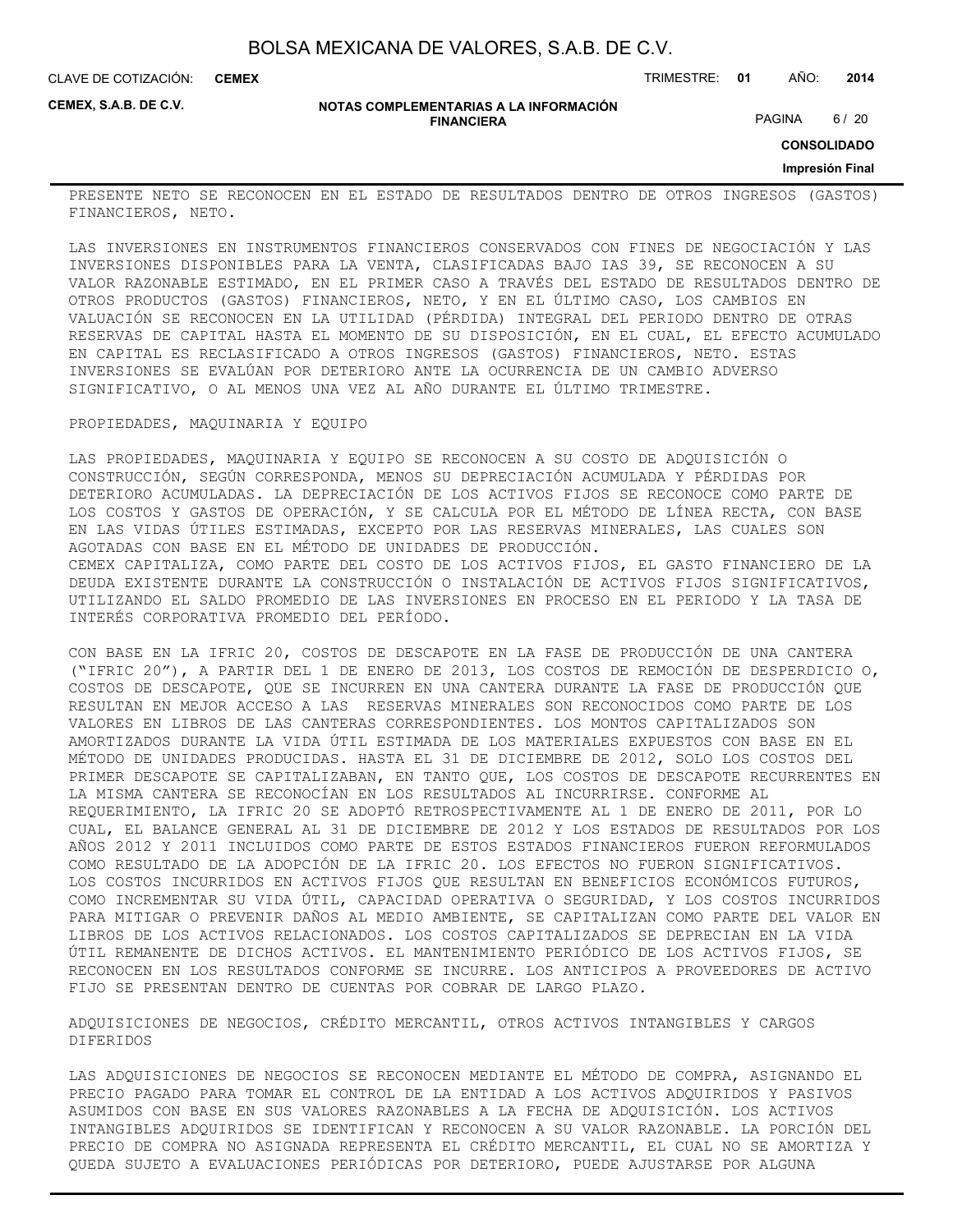| BOLSA MEXICANA DE VALORES, S.A.B. DE C.V. |  |  |
|-------------------------------------------|--|--|
|-------------------------------------------|--|--|

CLAVE DE COTIZACIÓN: TRIMESTRE: **01** AÑO: **2014 CEMEX**

**CEMEX, S.A.B. DE C.V.**

#### **NOTAS COMPLEMENTARIAS A LA INFORMACIÓN FINANCIERA**

PAGINA 7 / 20

**CONSOLIDADO**

#### **Impresión Final**

CORRECCIÓN DEL VALOR DE LOS ACTIVOS ADQUIRIDOS Y/O PASIVOS ASUMIDOS DENTRO DE LOS DOCE MESES POSTERIORES A LA COMPRA. LOS GASTOS ASOCIADOS A LA COMPRA SE RECONOCEN EN EL ESTADO DE RESULTADOS CONFORME SE INCURREN.

CEMEX CAPITALIZA LOS ACTIVOS INTANGIBLES ADQUIRIDOS, ASÍ COMO LOS COSTOS DIRECTOS INCURRIDOS EN EL DESARROLLO DE ACTIVOS INTANGIBLES, CUANDO SE IDENTIFICAN BENEFICIOS FUTUROS ASOCIADOS Y SE TIENE EVIDENCIA DEL CONTROL SOBRE LOS BENEFICIOS. LOS ACTIVOS INTANGIBLES SE RECONOCEN A SU COSTO DE ADQUISICIÓN O DESARROLLO, SEGÚN APLIQUE. DICHOS ACTIVOS SE CLASIFICAN COMO DE VIDA DEFINIDA O COMO DE VIDA INDEFINIDA, ESTOS ÚLTIMOS NO SE AMORTIZAN AL NO PODERSE PRECISAR LA TERMINACIÓN DEL PERIODO DE OBTENCIÓN DE BENEFICIOS. LA AMORTIZACIÓN DE LOS ACTIVOS INTANGIBLES DE VIDA DEFINIDA SE CALCULA CON BASE AL MÉTODO DE LÍNEA RECTA Y SE RECONOCE COMO PARTE DE LOS COSTOS Y GASTOS DE OPERACIÓN.

LOS GASTOS PREOPERATIVOS SE RECONOCEN EN LOS RESULTADOS DEL PERIODO EN QUE SE INCURREN. LOS COSTOS ASOCIADOS CON ACTIVIDADES DE INVESTIGACIÓN Y DESARROLLO ("ACTIVIDADES DE I&D"), ASOCIADAS A LA CREACIÓN DE PRODUCTOS Y SERVICIOS, ASÍ COMO AL DESARROLLO DE PROCESOS, EQUIPOS Y MÉTODOS QUE OPTIMICEN LA EFICIENCIA OPERACIONAL Y REDUZCAN COSTOS, SE RECONOCEN EN LOS RESULTADOS DE OPERACIÓN CONFORME SE INCURREN. LAS ÁREAS DE TECNOLOGÍA Y DE ENERGÍA EN CEMEX LLEVAN A CABO SUBSTANCIALMENTE TODAS LAS ACTIVIDADES DE I&D COMO PARTE DE SUS FUNCIONES COTIDIANAS. LOS COSTOS DE DESARROLLO SE CAPITALIZAN SOLO SI CUMPLEN LA DEFINICIÓN DE ACTIVO INTANGIBLE MENCIONADA ANTERIORMENTE. LOS COSTOS DIRECTOS ASOCIADOS CON LA FASE DE DESARROLLO DE APLICACIONES DE INFORMÁTICA (SOFTWARE) PARA USO INTERNO SE CAPITALIZAN Y SE AMORTIZAN A LOS RESULTADOS DE OPERACIÓN DURANTE LA VIDA ÚTIL DE LAS APLICACIONES, QUE EN PROMEDIO SE ESTIMA EN ALREDEDOR DE 5 AÑOS.

LOS COSTOS DE ACTIVIDADES DE EXPLORACIÓN COMO SON EL PAGO DE DERECHOS PARA EXPLORAR, ESTUDIOS TOPOGRÁFICOS Y GEOLÓGICOS, ASÍ COMO PERFORACIONES, ENTRE OTROS CONCEPTOS INCURRIDOS PARA EVALUAR LA VIABILIDAD TÉCNICA Y COMERCIAL DE EXTRAER RECURSOS MINERALES, LOS CUALES NO SON SIGNIFICATIVOS EN CEMEX, SE CAPITALIZAN CUANDO SE IDENTIFICAN BENEFICIOS ECONÓMICOS FUTUROS ASOCIADOS A DICHAS ACTIVIDADES. CUANDO COMIENZA LA EXTRACCIÓN, ESTOS COSTOS SE AMORTIZAN DURANTE LA VIDA ÚTIL DE LA CANTERA CON BASE EN LAS TONELADAS DE MATERIALES QUE SE ESTIMA EXTRAER. EN CASO DE NO MATERIALIZARSE LOS BENEFICIOS ECONÓMICOS, CUALQUIER COSTO DE EXPLORACIÓN CAPITALIZADO ES SUJETO DE DETERIORO.

LOS PERMISOS Y LICENCIAS DE EXTRACCIÓN TIENEN VIDAS ÚTILES MÁXIMAS ENTRE LOS 30 Y 100 AÑOS. AL 31 DE MARZO DE 2014, EXCEPTO POR LOS PERMISOS Y LICENCIAS Y/O SALVO MENCIÓN EN CONTRARIO, CEMEX AMORTIZA SUS ACTIVOS INTANGIBLES EN LÍNEA RECTA DURANTE SUS VIDAS ÚTILES QUE SE ENCUENTRAN EN UN RANGO DE 3 A 20 AÑOS.

### DETERIORO DE ACTIVOS DE LARGA VIDA

PROPIEDADES, MAQUINARIA Y EQUIPO, ACTIVOS INTANGIBLES DE VIDA DEFINIDA Y OTRAS INVERSIONES

LAS PROPIEDADES, MAQUINARIA Y EQUIPO, LOS ACTIVOS INTANGIBLES DE VIDA DEFINIDA Y LAS INVERSIONES, SE ANALIZAN POR DETERIORO ANTE LA OCURRENCIA DE UN EVENTO ADVERSO SIGNIFICATIVO, CAMBIOS EN EL MEDIO AMBIENTE OPERATIVO DEL NEGOCIO, CAMBIOS EN UTILIZACIÓN O TECNOLOGÍA, ASÍ COMO BAJA EN LAS EXPECTATIVAS DE RESULTADOS DE OPERACIÓN PARA CADA UNIDAD GENERADORA DE EFECTIVO; PARA DETERMINAR SI SU VALOR EN LIBROS NO SERÁ RECUPERADO. EN ESTOS CASOS, SE RECONOCE UNA PÉRDIDA POR DETERIORO EN LOS RESULTADOS DEL PERIODO DENTRO DEL RUBRO DE "OTROS GASTOS, NETO". LA PÉRDIDA POR DETERIORO RESULTA POR EL EXCESO DEL VALOR EN LIBROS DEL ACTIVO SOBRE SU VALOR DE RECUPERACIÓN, REPRESENTADO POR EL MAYOR ENTRE EL VALOR RAZONABLE DEL ACTIVO, MENOS COSTOS DE VENTA, Y SU VALOR DE USO, CORRESPONDIENTE ESTE ÚLTIMO AL VALOR PRESENTE NETO DE LOS FLUJOS DE EFECTIVO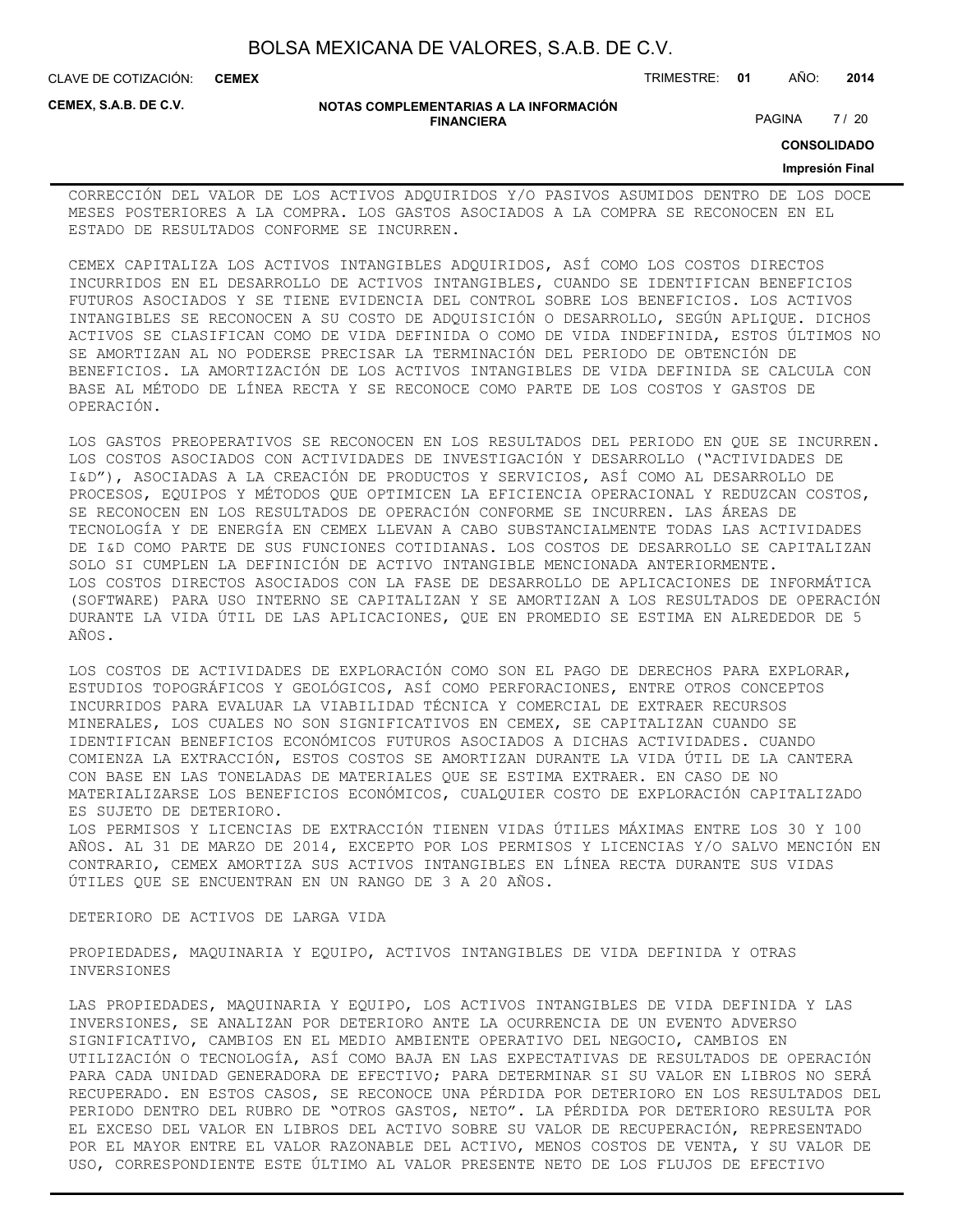**CEMEX**

CLAVE DE COTIZACIÓN: TRIMESTRE: **01** AÑO: **2014**

**CEMEX, S.A.B. DE C.V.**

**NOTAS COMPLEMENTARIAS A LA INFORMACIÓN FINANCIERA**

PAGINA 8 / 20

**CONSOLIDADO**

**Impresión Final**

ESTIMADOS QUE SON RELATIVOS A DICHO ACTIVO POR SU USO O SU EVENTUAL DISPOSICIÓN.

SE REQUIERE UN ALTO JUICIO DE LA ADMINISTRACIÓN PARA DETERMINAR APROPIADAMENTE EL VALOR RAZONABLE DE ESTOS ACTIVOS, LOS SUPUESTOS PRINCIPALES UTILIZADOS PARA DESARROLLAR ESTOS ESTIMADOS SON LA TASA DE DESCUENTO QUE REFLEJA EL RIESGO DE LOS FLUJOS FUTUROS ASOCIADOS CON LOS ACTIVOS Y LA ESTIMACIÓN DE LOS INGRESOS FUTUROS. ESTOS SUPUESTOS SON EVALUADOS PARA SU RAZONABILIDAD COMPARANDO DICHAS TASAS DE DESCUENTO CON LA INFORMACIÓN DE MERCADO DISPONIBLE, ASÍ COMO COMPARANDO CON LAS EXPECTATIVAS DEL CRECIMIENTO DE LA INDUSTRIA EMITIDAS POR TERCEROS COMO AGENCIAS GUBERNAMENTALES, DE LA INDUSTRIA O CÁMARAS DE COMERCIO.

CRÉDITO MERCANTIL Y ACTIVOS INTANGIBLES DE VIDA INDEFINIDA

EL CRÉDITO MERCANTIL Y OTROS ACTIVOS INTANGIBLES DE VIDA INDEFINIDA SE EVALÚAN POR DETERIORO ANTE CAMBIOS ADVERSOS SIGNIFICATIVOS O AL MENOS UNA VEZ AL AÑO DURANTE EL ÚLTIMO TRIMESTRE, CALCULANDO EL VALOR DE RECUPERACIÓN DE LOS GRUPOS DE UNIDADES GENERADORAS DE EFECTIVO ("UGES") A LAS CUALES SE HAN ASIGNADO LOS SALDOS DEL CRÉDITO MERCANTIL, EL CUAL CONSISTE EN EL MAYOR ENTRE EL VALOR RAZONABLE DE DICHO GRUPO DE UGES, MENOS COSTOS DE VENTA, Y SU VALOR EN USO, REPRESENTADO POR EL VALOR PRESENTE DE LOS FLUJOS DE EFECTIVO RELATIVOS A LAS UGES A QUE REFIEREN EL CRÉDITO MERCANTIL ASIGNADO. OTROS ACTIVOS INTANGIBLES DE VIDA INDEFINIDA SE ANALIZAN AL NIVEL DE LA UGE O DEL GRUPO DE UGES, DEPENDIENDO SU ASIGNACIÓN. CEMEX DETERMINA FLUJOS DE EFECTIVO DESCONTADOS GENERALMENTE POR PERIODOS DE 5 AÑOS. EN OCASIONES, CUANDO CON BASE EN LA EXPERIENCIA LOS RESULTADOS ACTUALES DE UNA UNIDAD GENERADORA DE EFECTIVO NO REFLEJAN FIELMENTE SU DESEMPEÑO HISTÓRICO, Y PARA LA CUAL EXISTEN VARIABLES ECONÓMICAS EXTERNAS QUE PERMITEN DETERMINAR RAZONABLEMENTE UNA MEJORA EN SUS RESULTADOS DE OPERACIÓN EN EL MEDIANO PLAZO, LA ADMINISTRACIÓN UTILIZA PROYECCIONES DE FLUJOS DE EFECTIVO POR PERIODOS DE HASTA 10 AÑOS, EN LA MEDIDA, COMO SE INDICÓ, QUE SE CUENTA CON PRONÓSTICOS FINANCIEROS DETALLADOS Y CONFIABLES, Y QUE CEMEX CONFÍA Y PUEDE DEMOSTRAR SU HABILIDAD CON BASE EN LA EXPERIENCIA, QUE PUEDE PROYECTAR FLUJOS DE EFECTIVO CON PRECISIÓN SOBRE UN PERIODO MAYOR. EL NÚMERO DE AÑOS ADICIONALES AL PERIODO GENERAL DE 5 AÑOS DE FLUJOS DE EFECTIVO PROYECTADOS HASTA 10 AÑOS SE DETERMINA EN LA MEDIDA EN QUE EL DESEMPEÑO FUTURO PROMEDIO ASEMEJA EL DESEMPEÑO PROMEDIO HISTÓRICO. SI EL VALOR DE USO EN ALGÚN GRUPO DE UGES A LA CUAL SE HAN ASIGNADO SALDOS DE CRÉDITO MERCANTIL ES INFERIOR A SU VALOR NETO EN LIBROS, CEMEX DETERMINA EL VALOR RAZONABLE DE DICHO GRUPO DE UGES UTILIZANDO ALGÚN MÉTODO AMPLIAMENTE ACEPTADO EN EL MERCADO PARA VALUAR ENTIDADES, COMO SON EL DE MÚLTIPLOS DE FLUJO DE OPERACIÓN Y EL VALOR DE TRANSACCIONES EQUIVALENTES, ENTRE OTROS. SE RECONOCE UNA PÉRDIDA POR DETERIORO DENTRO DE OTROS GASTOS, NETO, CUANDO EL VALOR NETO EN LIBROS DEL GRUPO DE UGES A LA CUAL SE HAN ASIGNADO SALDOS DE CRÉDITO MERCANTIL EXCEDE SU VALOR DE RECUPERACIÓN. LAS PÉRDIDAS POR DETERIORO DEL CRÉDITO MERCANTIL NO SE REVERSAN EN PERIODOS POSTERIORES.

LOS SEGMENTOS GEOGRÁFICOS OPERATIVOS REPORTADOS, REPRESENTAN LOS GRUPOS DE UGES DE CEMEX A LAS CUALES SE HAN ASIGNADO LOS SALDOS DEL CRÉDITO MERCANTIL PARA PROPÓSITO DE LA EVALUACIÓN DE DETERIORO DEL CRÉDITO MERCANTIL. PARA LLEGAR A ESTA CONCLUSIÓN, CEMEX CONSIDERÓ: A) QUE DESPUÉS DE LA ADQUISICIÓN, EL CRÉDITO MERCANTIL SE ASIGNÓ AL NIVEL DEL SEGMENTO GEOGRÁFICO OPERATIVO; B) QUE LOS COMPONENTES OPERATIVOS QUE INTEGRAN EL SEGMENTO REPORTADO TIENEN CARACTERÍSTICAS ECONÓMICAS SIMILARES; C) QUE LOS SEGMENTOS REPORTADOS SON UTILIZADOS EN CEMEX PARA ORGANIZAR Y EVALUAR SUS ACTIVIDADES EN EL SISTEMA DE INFORMACIÓN INTERNO; D) LA NATURALEZA HOMOGÉNEA DE LOS ARTÍCULOS QUE SE PRODUCEN Y COMERCIALIZAN EN CADA COMPONENTE OPERATIVO, LOS CUALES SON TODOS UTILIZADOS POR LA INDUSTRIA DE LA CONSTRUCCIÓN; E) LA INTEGRACIÓN VERTICAL EN LA CADENA DE VALOR DE LOS PRODUCTOS DE CADA COMPONENTE; F) EL TIPO DE CLIENTES, LOS CUALES SON SIMILARES EN TODOS LOS COMPONENTES; G) LA INTEGRACIÓN OPERATIVA DE LOS COMPONENTES; Y H) QUE LA COMPENSACIÓN A EMPLEADOS SE BASA EN LOS RESULTADOS AGREGADOS DEL SEGMENTO GEOGRÁFICO. EN ADICIÓN, EL PAÍS REPRESENTA EL NIVEL MÁS BAJO DENTRO DE CEMEX AL CUAL EL CRÉDITO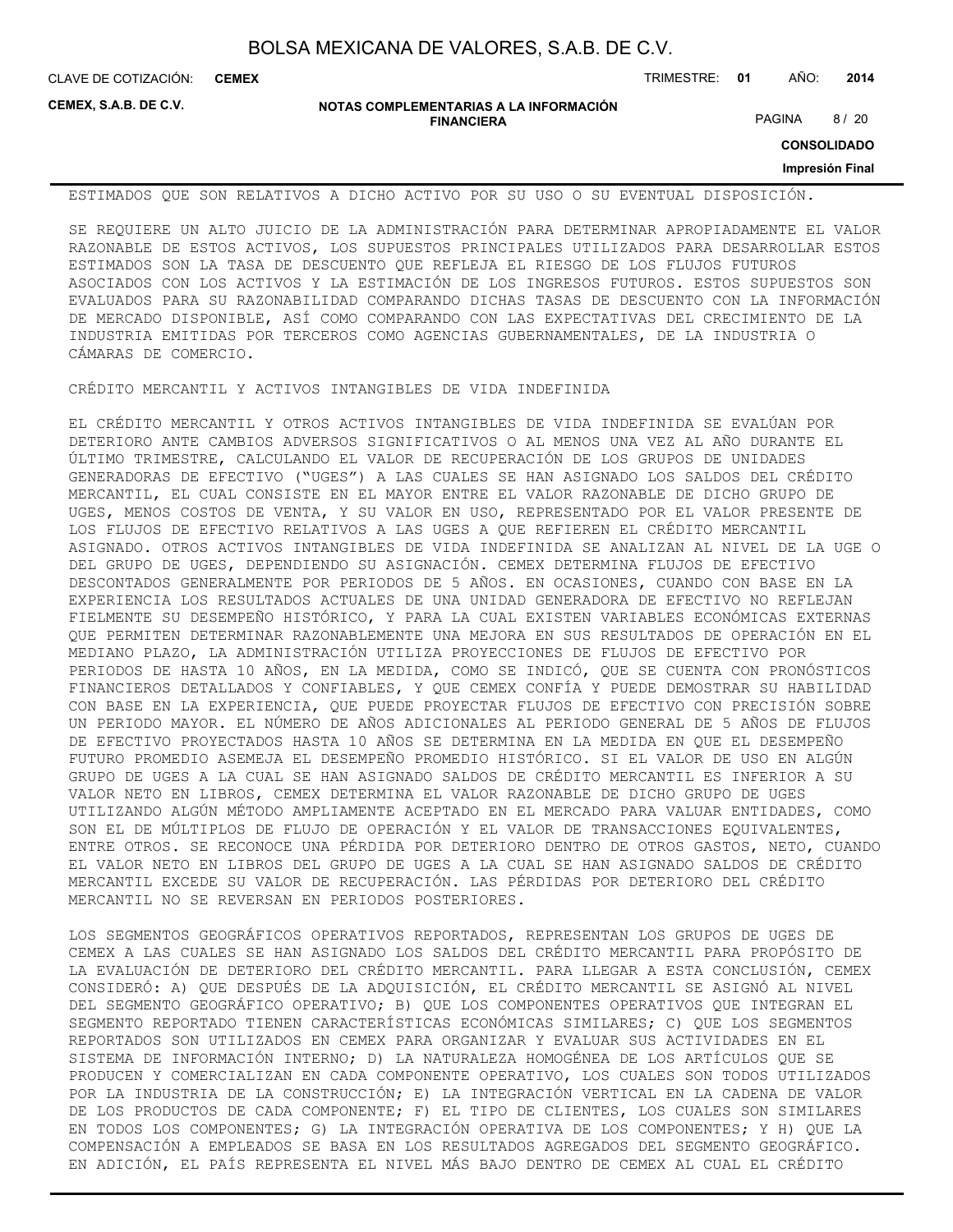**CEMEX**

CLAVE DE COTIZACIÓN: TRIMESTRE: **01** AÑO: **2014**

**CEMEX, S.A.B. DE C.V.**

**NOTAS COMPLEMENTARIAS A LA INFORMACIÓN FINANCIERA**

PAGINA 9/20

**CONSOLIDADO**

**Impresión Final**

MERCANTIL ES MONITOREADO INTERNAMENTE POR LA ADMINISTRACIÓN.

LAS EVALUACIONES DE DETERIORO SON MUY SENSIBLES, ENTRE OTROS FACTORES, A LAS ESTIMACIONES DE LOS PRECIOS FUTUROS DE LOS PRODUCTOS, LA EVOLUCIÓN DE LOS GASTOS DE OPERACIÓN, LAS TENDENCIAS ECONÓMICAS LOCALES E INTERNACIONALES EN LA INDUSTRIA DE LA CONSTRUCCIÓN, LAS EXPECTATIVAS DE CRECIMIENTO DE LARGO PLAZO EN LOS DISTINTOS MERCADOS, ASÍ COMO A LAS TASAS DE DESCUENTO Y DE CRECIMIENTO EN LA PERPETUIDAD UTILIZADAS. PARA FINES DE ESTIMAR LOS PRECIOS FUTUROS, CEMEX UTILIZA, EN LA MEDIDA DE SU DISPONIBILIDAD, DATOS HISTÓRICOS MÁS EL INCREMENTO O DISMINUCIÓN ESPERADA DE ACUERDO CON LA INFORMACIÓN EMITIDA POR FUENTES EXTERNAS CONFIABLES, COMO LAS CÁMARAS DE LA CONSTRUCCIÓN O DE PRODUCTORES DE CEMENTO Y/O EXPECTATIVAS ECONÓMICAS GUBERNAMENTALES. LOS GASTOS DE OPERACIÓN SE MIDEN NORMALMENTE COMO UNA PROPORCIÓN CONSTANTE DE LOS INGRESOS, CON BASE EN LA EXPERIENCIA. NO OBSTANTE, DICHOS GASTOS DE OPERACIÓN SON REVISADOS CONSIDERANDO FUENTES DE INFORMACIÓN EXTERNA CON RELACIÓN A INSUMOS QUE SE COMPORTAN DE ACUERDO CON PRECIOS INTERNACIONALES, COMO GAS Y PETRÓLEO. CEMEX UTILIZA TASAS DE DESCUENTO ANTES DE IMPUESTOS PARA CADA GRUPO DE UGES A LAS QUE SE HA ASIGNADO EL CRÉDITO MERCANTIL, LAS CUALES SE APLICAN PARA DESCONTAR FLUJOS DE EFECTIVO ANTES DE IMPUESTOS. LOS FLUJOS DE EFECTIVO NO DESCONTADOS, SON MUY SENSIBLES A LA TASA DE CRECIMIENTO EN LA PERPETUIDAD UTILIZADA. ASIMISMO, LOS FLUJOS DE EFECTIVO DESCONTADOS SON MUY SENSIBLES A LA TASA DE DESCUENTO UTILIZADA. A MAYOR TASA DE CRECIMIENTO EN LA PERPETUIDAD, MAYORES SON LOS FLUJOS DE EFECTIVO NO DESCONTADOS POR GRUPO DE UGES. POR EL CONTRARIO, A MAYOR TASA DE DESCUENTO UTILIZADA, MENORES SON LOS FLUJOS DE EFECTIVO DESCONTADOS RELACIONADOS.

PASIVOS FINANCIEROS, INSTRUMENTOS FINANCIEROS DERIVADOS Y MEDICIONES DE VALOR RAZONABLE

#### DEUDA

LOS PRÉSTAMOS BANCARIOS Y DOCUMENTOS POR PAGAR SE RECONOCEN A SU COSTO AMORTIZADO. LOS INTERESES DEVENGADOS ASOCIADOS SE RECONOCEN EN EL BALANCE GENERAL DENTRO DE "OTRAS CUENTAS Y GASTOS ACUMULADOS POR PAGAR" CONTRA EL GASTO FINANCIERO. DURANTE LOS AÑOS QUE SE REPORTAN, CEMEX NO MANTUVO PASIVOS FINANCIEROS RECONOCIDOS VOLUNTARIAMENTE A VALOR RAZONABLE O ASOCIADOS A COBERTURAS DE VALOR RAZONABLE CON INSTRUMENTOS FINANCIEROS DERIVADOS. LOS COSTOS DIRECTOS INCURRIDOS EN LA EMISIÓN O CONTRATACIÓN DE DEUDA, ASÍ COMO EN REFINANCIAMIENTOS O MODIFICACIONES NO SUSTANCIALES A CONTRATOS DE CRÉDITO QUE NO REPRESENTAN LA EXTINCIÓN DE LA DEUDA, SE CAPITALIZAN COMO PARTE DE LA DEUDA RELACIONADA Y SE AMORTIZAN AL GASTO FINANCIERO UTILIZANDO LA TASA DE INTERÉS EFECTIVA EN LA VIGENCIA DE CADA TRANSACCIÓN. ESTOS COSTOS INCLUYEN COMISIONES Y HONORARIOS PROFESIONALES. LOS COSTOS INCURRIDOS EN LA EXTINCIÓN DE DEUDA, ASÍ COMO EN REFINANCIAMIENTOS O MODIFICACIONES A CONTRATOS DE CRÉDITO CUANDO EL NUEVO INSTRUMENTO ES SUBSTANCIALMENTE DISTINTO AL ANTERIOR CON BASE EN UN ANÁLISIS CUALITATIVO Y CUANTITATIVO, SE RECONOCEN EN EL GASTO FINANCIERO CONFORME SE INCURREN.

### ARRENDAMIENTOS CAPITALIZABLES

LOS ARRENDAMIENTOS CAPITALIZABLES, EN LOS CUALES CEMEX RETIENE SUSTANCIALMENTE TODOS LOS RIESGOS Y BENEFICIOS ASOCIADOS A LA PROPIEDAD DEL ACTIVO, SE RECONOCEN COMO PASIVOS FINANCIEROS CONTRA UN ACTIVO FIJO RELACIONADO, POR EL MONTO MENOR ENTRE EL VALOR DE MERCADO DEL ACTIVO ARRENDADO Y EL VALOR PRESENTE NETO DE LOS PAGOS MÍNIMOS FUTUROS, USANDO LA TASA DE INTERÉS IMPLÍCITA EN EL CONTRATO CUANDO ES DETERMINABLE, O EN SU LUGAR LA TASA DE INTERÉS INCREMENTAL. ENTRE OTROS ELEMENTOS DE JUICIO, LOS FACTORES PRINCIPALES PARA DETERMINAR UN ARRENDAMIENTO CAPITALIZABLE SON: A) SI LA PROPIEDAD DEL ACTIVO SE TRANSFIERE A CEMEX AL TÉRMINO DEL PLAZO; B) SI CEMEX TIENE LA OPCIÓN PARA ADQUIRIR EL ACTIVO AL TÉRMINO DEL PLAZO A PRECIO MUY REDUCIDO; C) SI EL PLAZO DEL CONTRATO CUBRE LA MAYOR PARTE DE LA VIDA ÚTIL DEL ACTIVO; Y/O D) SI EL VALOR PRESENTE NETO DE LOS PAGOS MÍNIMOS REPRESENTA SUSTANCIALMENTE TODO EL VALOR RAZONABLE DEL ACTIVO AL INICIO DEL ARRENDAMIENTO.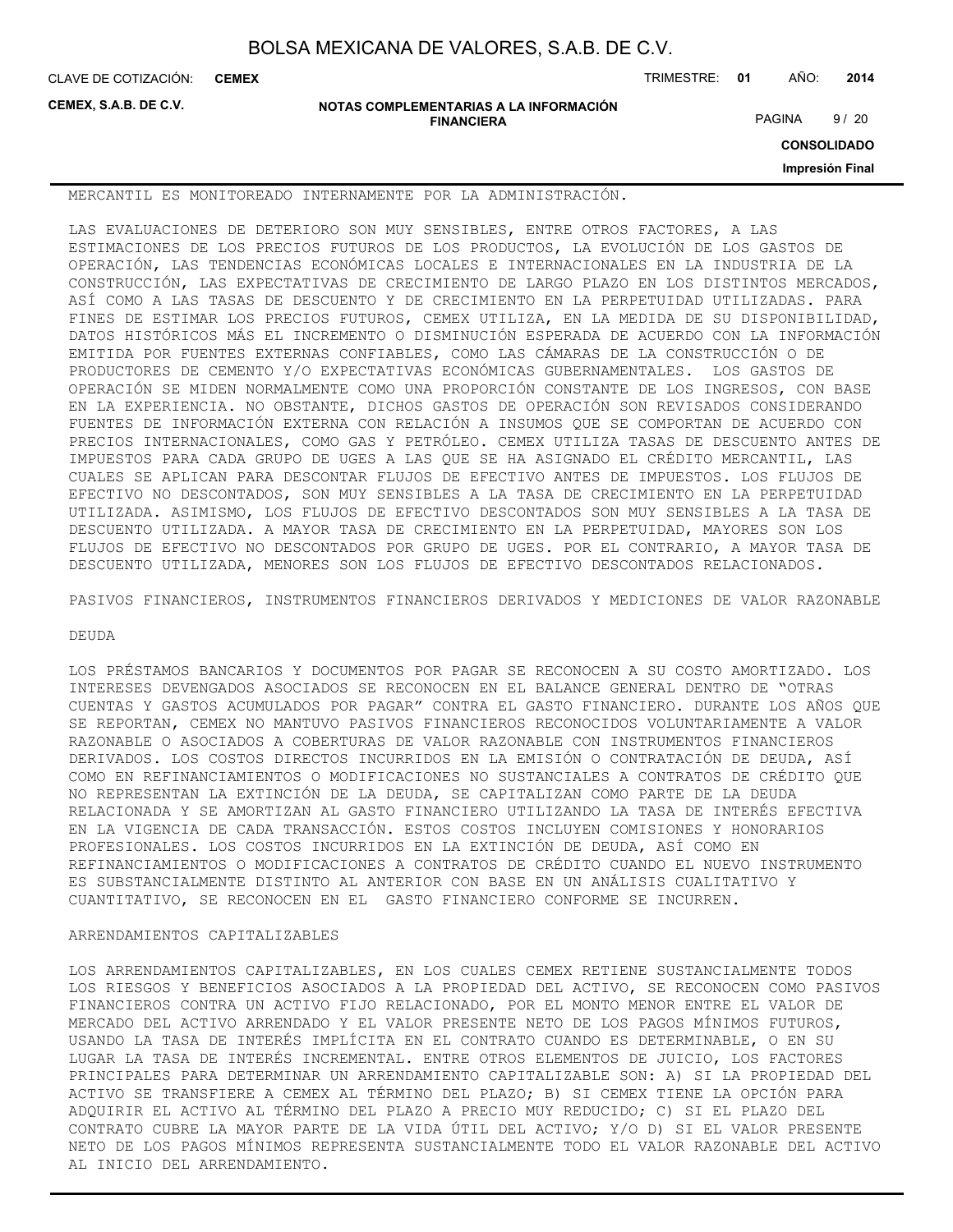CLAVE DE COTIZACIÓN: TRIMESTRE: **01** AÑO: **2014 CEMEX**

**CEMEX, S.A.B. DE C.V.**

#### **NOTAS COMPLEMENTARIAS A LA INFORMACIÓN FINANCIERA**

PAGINA 10 / 20

**CONSOLIDADO**

**Impresión Final**

INSTRUMENTOS FINANCIEROS CON CARACTERÍSTICAS DE PASIVO Y CAPITAL

CON BASE EN LA IAS 32, INSTRUMENTOS FINANCIEROS: PRESENTACIÓN ("IAS 32") Y LA IAS 39, CUANDO UN INSTRUMENTO FINANCIERO CONTIENE COMPONENTES TANTO DE PASIVO COMO DE CAPITAL, COMO EN UNA NOTA CONVERTIBLE A SU VENCIMIENTO EN UN NÚMERO FIJO DE ACCIONES DE CEMEX Y LA MONEDA EN QUE SE DENOMINA EL INSTRUMENTO ES LA MISMA QUE LA MONEDA FUNCIONAL DEL EMISOR, CADA COMPONENTE SE RECONOCE POR SEPARADO EN EL BALANCE GENERAL CON BASE EN LOS ELEMENTOS ESPECÍFICOS DE CADA TRANSACCIÓN. EN EL CASO DE INSTRUMENTOS OBLIGATORIAMENTE CONVERTIBLES EN ACCIONES DEL EMISOR, EL COMPONENTE DE PASIVO REPRESENTA EL VALOR PRESENTE NETO DE LOS PAGOS DE INTERÉS SOBRE EL PRINCIPAL UTILIZANDO UNA TASA DE INTERÉS DE MERCADO, SIN ASUMIR CONVERSIÓN ANTICIPADA, Y SE RECONOCE DENTRO DE "OTRAS OBLIGACIONES FINANCIERAS", EN TANTO QUE EL COMPONENTE DE CAPITAL REPRESENTA LA DIFERENCIA ENTRE EL MONTO DEL PRINCIPAL Y EL COMPONENTE DE PASIVO, Y SE RECONOCE DENTRO DE "OTRAS RESERVAS DE CAPITAL" NETO DE COMISIONES. EN INSTRUMENTOS OPCIONALMENTE CONVERTIBLES POR UN MONTO FIJO DE ACCIONES, EL COMPONENTE DE DEUDA REPRESENTA LA DIFERENCIA EN EL MONTO PRINCIPAL Y EL VALOR RAZONABLE DE LA PRIMA POR LA OPCIÓN DE CONVERSIÓN, LA CUAL REFLEJA EL COMPONENTE DE CAPITAL. CUANDO LA TRANSACCIÓN SE DENOMINA EN UNA MONEDA DISTINTA A LA MONEDA FUNCIONAL DEL EMISOR, LA OPCIÓN DE CONVERSIÓN SE SEPARA DEL INSTRUMENTO CONVERTIBLE Y SE RECONOCE COMO UN INSTRUMENTO FINANCIERO DERIVADO A VALOR RAZONABLE TRAVÉS DEL ESTADO DE RESULTADOS.

#### INSTRUMENTOS FINANCIEROS DERIVADOS

CEMEX RECONOCE TODOS LOS INSTRUMENTOS DERIVADOS COMO ACTIVOS O PASIVOS EN EL BALANCE GENERAL A SU VALOR RAZONABLE ESTIMADO, Y SUS CAMBIOS EN LOS RESULTADOS DEL PERIODO EN QUE OCURREN DENTRO DE "OTROS GASTOS FINANCIEROS, NETO", EXCEPTO POR LOS CAMBIOS EN EL VALOR RAZONABLE DE INSTRUMENTOS DERIVADOS ASOCIADOS A COBERTURAS DE FLUJOS DE EFECTIVO, EN LAS CUALES, DICHOS CAMBIOS EN EL VALOR RAZONABLE SE RECONOCEN EN EL CAPITAL CONTABLE, Y SE RECLASIFICAN A LOS RESULTADOS EN LA MEDIDA EN QUE SE DEVENGAN LOS INTERESES DE LA DEUDA, EN EL CASO DE INSTRUMENTOS DE INTERCAMBIO DE TASAS DE INTERÉS, O CUANDO SE REALIZA EL CONSUMO DEL PRODUCTO SUBYACENTE EN EL CASO DE CONTRATOS PARA LA COMPRA DE INSUMOS. ASIMISMO, EN COBERTURAS DE LA INVERSIÓN NETA EN SUBSIDIARIAS EXTRANJERAS, LOS CAMBIOS EN EL VALOR RAZONABLE SE RECONOCEN EN EL CAPITAL COMO PARTE DEL RESULTADO POR CONVERSIÓN, Y EN LOS RESULTADOS HASTA LA DISPOSICIÓN DE LA INVERSIÓN EN EL EXTRANJERO. DURANTE LOS AÑOS QUE SE REPORTAN, CEMEX NO HA DESIGNADO INSTRUMENTOS DERIVADOS EN COBERTURAS DE VALOR RAZONABLE. LOS INSTRUMENTOS DERIVADOS SE NEGOCIAN CON INSTITUCIONES CON SUFICIENTE CAPACIDAD FINANCIERA, POR LO QUE SE CONSIDERA QUE EL RIESGO DE INCUMPLIMIENTO DE LAS OBLIGACIONES ACORDADAS POR LAS CONTRAPARTES ES MÍNIMO.

LOS INTERESES DEVENGADOS EN INSTRUMENTOS DERIVADOS DE TASAS DE INTERÉS, EN LO APLICABLE, SE RECONOCEN EN EL GASTO FINANCIERO COMO PARTE DE LA TASA DE INTERÉS EFECTIVA DE LA DEUDA RELACIONADA.

CEMEX REVISA SUS DISTINTOS CONTRATOS PARA IDENTIFICAR DERIVADOS IMPLÍCITOS. AQUELLOS QUE SON IDENTIFICADOS SE EVALÚAN PARA DETERMINAR SI REQUIEREN SER SEPARADOS DEL CONTRATO ANFITRIÓN, Y SER RECONOCIDOS EN EL BALANCE GENERAL DE FORMA INDEPENDIENTE, APLICANDO LAS MISMAS REGLAS DE VALUACIÓN QUE A LOS DEMÁS INSTRUMENTOS DERIVADOS.

OPCIONES OTORGADAS PARA LA COMPRA DE PARTICIPACIONES NO CONTROLADORAS Y ASOCIADAS

REPRESENTAN ACUERDOS MEDIANTE LOS CUALES CEMEX SE COMPROMETE A ADQUIRIR EN CASO QUE LA CONTRAPARTE EJERZA SU DERECHO A VENDER, EN UNA FECHA FUTURA MEDIANTE UNA FÓRMULA DE PRECIO PREDETERMINADA O A VALOR DE MERCADO, LAS ACCIONES DE UNA PARTICIPACIÓN NO CONTROLADORA EN UNA SUBSIDIARIA DE CEMEX O DE UNA ASOCIADA. EN EL CASO DE UNA OPCIÓN OTORGADA PARA ADQUIRIR LA PARTICIPACIÓN NO CONTROLADORA EN UNA SUBSIDIARIA, Y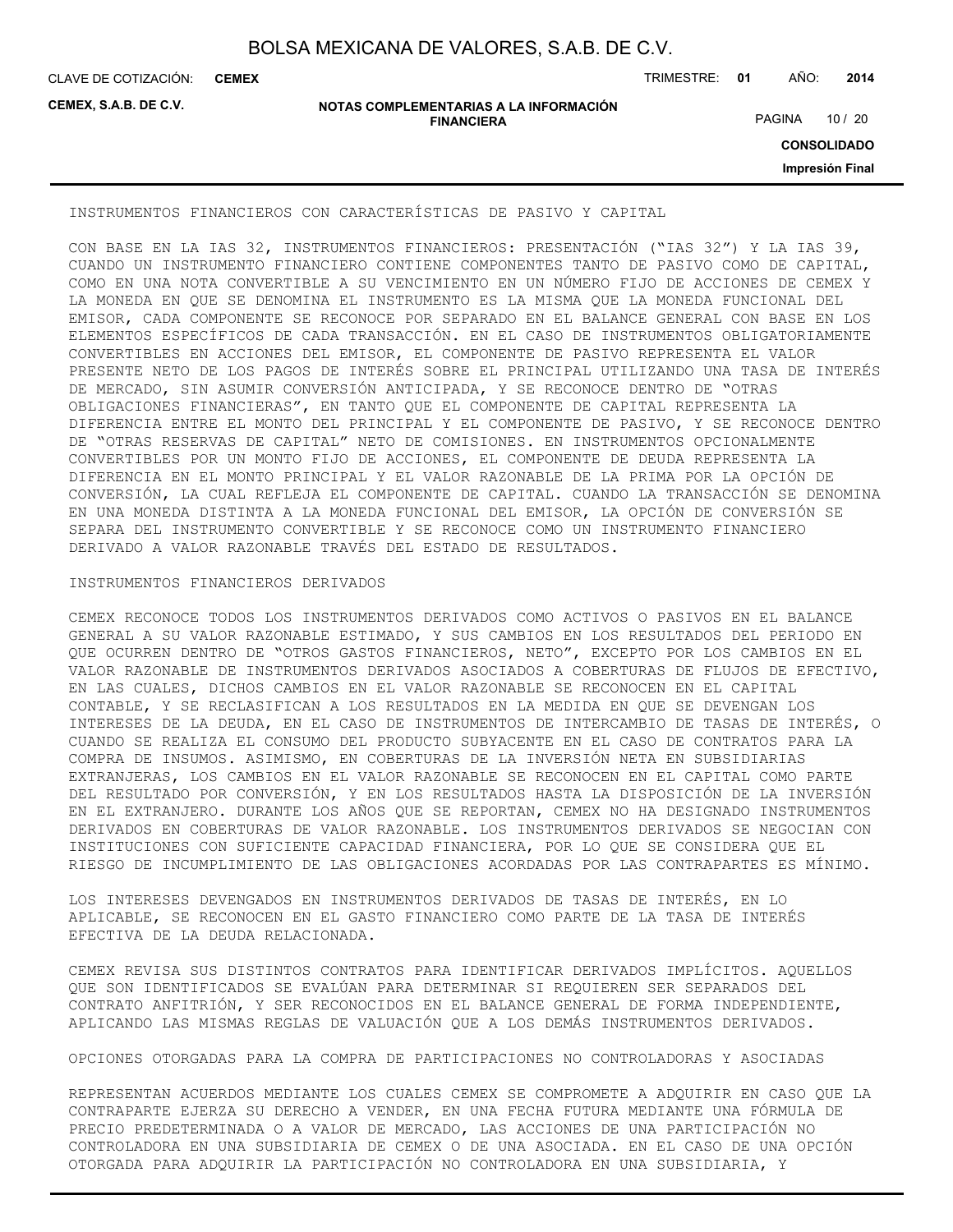CLAVE DE COTIZACIÓN: TRIMESTRE: **01** AÑO: **2014 CEMEX**

**CEMEX, S.A.B. DE C.V.**

#### **NOTAS COMPLEMENTARIAS A LA INFORMACIÓN FINANCIERA**

PAGINA 11 / 20

**CONSOLIDADO**

#### **Impresión Final**

CONSIDERANDO QUE CEMEX TENGA QUE LIQUIDAR LA OBLIGACIÓN EN EFECTIVO O MEDIANTE LA ENTREGA DE OTRO ACTIVO FINANCIERO, CEMEX RECONOCE UN PASIVO POR EL VALOR PRESENTE DEL MONTO DE LIQUIDACIÓN A LA FECHA DE LOS ESTADOS FINANCIEROS CONTRA LA PARTICIPACIÓN CONTROLADORA DENTRO DEL CAPITAL CONTABLE. NO SE RECONOCE UN PASIVO POR UNA OPCIÓN OTORGADA PARA LA COMPRA DE UNA PARTICIPACIÓN NO CONTROLADORA CUANDO EL PRECIO DE LIQUIDACIÓN SE DETERMINA A VALOR DE MERCADO EN LA FECHA DE EJERCICIO Y CEMEX TIENE LA ALTERNATIVA DE LIQUIDAR CON SUS PROPIAS ACCIONES.

OPCIONES OTORGADAS PARA LA COMPRA DE PARTICIPACIONES NO CONTROLADORAS Y ASOCIADAS – CONTINÚA

EN EL CASO DE UNA OPCIÓN OTORGADA PARA ADQUIRIR UNA ASOCIADA, CEMEX RECONOCERÍA UN PASIVO CONTRA UNA PÉRDIDA EN EL ESTADO DE RESULTADOS EN EL MOMENTO EN QUE EL PRECIO DE COMPRA ESTIMADO ESTABLECIDO EN LA OPCIÓN SEA SUPERIOR QUE EL VALOR RAZONABLE DE LOS ACTIVOS NETOS QUE DEBIERAN SER ADQUIRIDOS POR CEMEX SI LA CONTRAPARTE EJERCE SU DERECHO A VENDER.

#### MEDICIONES DE VALOR RAZONABLE

CEMEX APLICA LOS LINEAMIENTOS DE LA IFRS 13, MEDICIÓN DEL VALOR RAZONABLE ("IFRS 13") PARA DETERMINAR EL VALOR RAZONABLE DE ACTIVOS FINANCIEROS Y PASIVOS FINANCIEROS RECONOCIDOS O REVELADOS A VALOR RAZONABLE. LA IFRS 13 NO REQUIERE VALORES RAZONABLES EN ADICIÓN A AQUELLOS YA REQUERIDOS O PERMITIDOS POR OTRAS IFRS, Y NO PRETENDE ESTABLECER NORMAS DE VALUACIÓN O AFECTAR LAS PRÁCTICAS DE VALUACIÓN FUERA DEL REPORTE FINANCIERO. BAJO IFRS 13, EL VALOR RAZONABLE REPRESENTA UN "PRECIO DE VENTA", EL CUAL SE RECIBIRÍA POR VENDER UN ACTIVO O SE PAGARÍA POR TRANSFERIR UN PASIVO EN UNA TRANSACCIÓN ORDENADA ENTRE PARTICIPANTES DEL MERCADO A LA FECHA DE VALUACIÓN, CONSIDERANDO EL RIESGO DE CRÉDITO DE LA CONTRAPARTE EN LA VALUACIÓN.

EL CONCEPTO DE PRECIO DE VENTA SE BASA EN EL SUPUESTO DE QUE HAY UN MERCADO Y PARTICIPANTES EN ESTE PARA EL ACTIVO O PASIVO ESPECÍFICO. CUANDO NO HAY MERCADO Y/O PARTICIPANTES PARA FORMAR EL MERCADO, LA IFRS 13 ESTABLECE UNA JERARQUÍA DE VALOR RAZONABLE QUE JERARQUIZA LOS DATOS DE ENTRADA EN LAS TÉCNICAS DE VALUACIÓN USADAS PARA DETERMINAR EL VALOR RAZONABLE. LA JERARQUÍA DA MAYOR PRIORIDAD A LOS PRECIOS COTIZADOS SIN AJUSTAR EN MERCADOS ACTIVOS PARA ACTIVOS O PASIVOS IDÉNTICOS (MEDICIÓN DE NIVEL 1) Y LA MENOR PRIORIDAD A LOS CÁLCULOS QUE TIENEN QUE VER CON DATOS DE ENTRADA SIGNIFICATIVOS PERO NO OBSERVABLES (MEDICIÓN DE NIVEL 3). LOS TRES NIVELES DE JERARQUIZACIÓN SON COMO SIGUE:

• LOS DATOS DE NIVEL 1 SON PRECIOS COTIZADOS EN MERCADO ACTIVOS (SIN AJUSTAR) PARA ACTIVOS Y PASIVOS IDÉNTICOS, QUE CEMEX TIENE LA HABILIDAD DE NEGOCIAR A LA FECHA DE LA MEDICIÓN. UN PRECIO COTIZADO EN UN MERCADO ACTIVO PROVEE LA EVIDENCIA MÁS CONFIABLE DE VALOR RAZONABLE Y SE UTILIZA SIN AJUSTES PARA DETERMINAR EL VALOR RAZONABLE SIEMPRE QUE ESTÉ DISPONIBLE.

• LOS DATOS DE NIVEL 2 SON DATOS DISTINTOS A PRECIOS COTIZADOS EN MERCADOS ACTIVOS, QUE SON OBSERVABLES DIRECTA O INDIRECTAMENTE PARA EL ACTIVO O PASIVO Y QUE SE UTILIZAN PRINCIPALMENTE PARA DETERMINAR EL VALOR RAZONABLE DE ACCIONES, INVERSIONES Y PRÉSTAMOS QUE NO SE INTERCAMBIAN ACTIVAMENTE. LOS DATOS DE NIVEL 2 INCLUYEN PRECIOS DE ACCIONES, CIERTAS TASAS DE INTERÉS Y CURVAS DE RENDIMIENTO, VOLATILIDAD IMPLÍCITA, MÁRGENES DE CRÉDITO, Y OTROS DATOS OBTENIDOS, INCLUYENDO DATOS EXTRAPOLADOS DE OTROS DATOS OBSERVABLES. EN AUSENCIA DE DATOS DE NIVEL 1, CEMEX DETERMINA VALORES RAZONABLES, MEDIANTE LA INTERACCIÓN DE LOS DATOS DE NIVEL 2 APLICABLES, EL NÚMERO DE INSTRUMENTOS Y/O LOS DEMÁS TÉRMINOS RELEVANTES DE LOS CONTRATOS, SEGÚN APLIQUE.

• LOS DATOS DE NIVEL 3 SON AQUELLOS QUE NO SON OBSERVABLES PARA EL ACTIVO O PASIVO. CEMEX UTILIZA ESTOS DATOS PARA DETERMINAR EL VALOR RAZONABLE, CUANDO NO EXISTEN DATOS DE NIVEL 1 O NIVEL 2, EN MODELOS DE VALUACIÓN COMO EL BLACK-SCHOLES, EL MODELO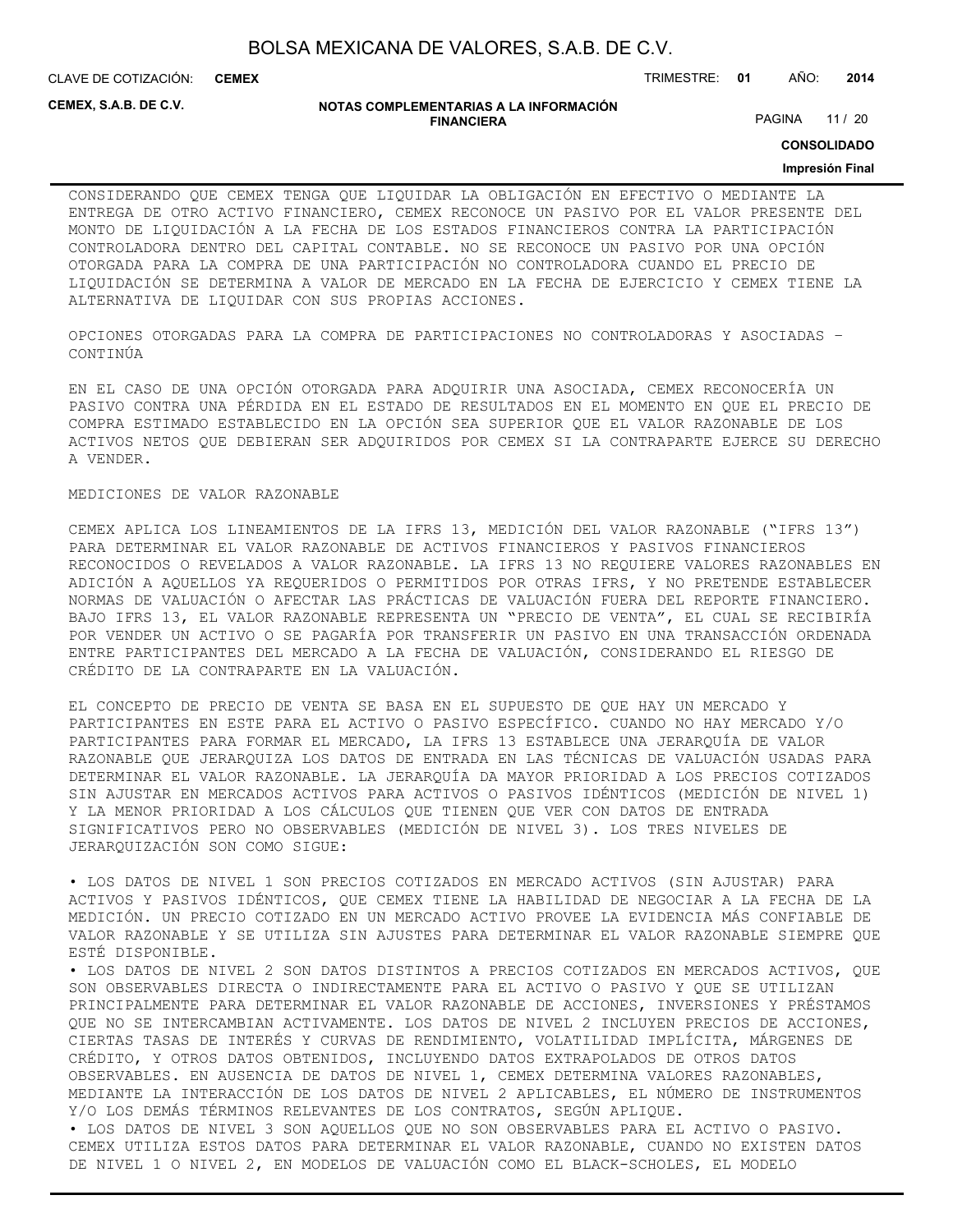CLAVE DE COTIZACIÓN: TRIMESTRE: **01** AÑO: **2014 CEMEX**

**CEMEX, S.A.B. DE C.V.**

#### **NOTAS COMPLEMENTARIAS A LA INFORMACIÓN FINANCIERA**

PAGINA 12 / 20

**CONSOLIDADO**

#### **Impresión Final**

BINOMIAL, LOS FLUJOS DE EFECTIVO DESCONTADOS O LOS MÚLTIPLOS DE FLUJO DE OPERACIÓN, INCLUYENDO VARIABLES DE RIESGO CONSISTENTES CON LAS QUE UTILIZARÍAN LOS PARTICIPANTES DEL MERCADO.

#### PROVISIONES

CEMEX RECONOCE PROVISIONES CUANDO TIENE UNA OBLIGACIÓN LEGAL O ASUMIDA RESULTANTE DE EVENTOS PASADOS, CUYA RESOLUCIÓN PUEDE IMPLICAR LA SALIDA DE EFECTIVO U OTROS RECURSOS. LAS PROVISIONES NO CIRCULANTES INCLUYEN LA MEJOR ESTIMACIÓN DE LOS FLUJOS DE EFECTIVO QUE SE ESPERA LIQUIDAR EN UN PLAZO MAYOR A 12 MESES CUANDO SE HA DETERMINADO UNA RESPONSABILIDAD A CEMEX.

#### REESTRUCTURA

CEMEX RECONOCE PROVISIONES POR REESTRUCTURAS CUANDO LOS PLANES DE LA REESTRUCTURA HAN SIDO APROPIADAMENTE FINALIZADOS Y AUTORIZADOS POR LA ADMINISTRACIÓN, Y HAN SIDO COMUNICADOS A LOS TERCEROS INVOLUCRADOS Y/O AFECTADOS ANTES DE LA FECHA DE LOS ESTADOS FINANCIEROS. ESTAS PROVISIONES PUEDEN INCLUIR COSTOS NO RELACIONADOS CON LAS ACTIVIDADES CONTINUAS DE CEMEX.

#### OBLIGACIONES POR EL RETIRO DE ACTIVOS

LAS OBLIGACIONES INELUDIBLES, LEGALES O ASUMIDAS, PARA RESTAURAR SITIOS OPERATIVOS POR EL RETIRO DE ACTIVOS AL TÉRMINO DE SU VIDA ÚTIL, SE VALÚAN AL VALOR PRESENTE NETO DE LOS FLUJOS DE EFECTIVO QUE SE ESTIMA INCURRIR EN LA RESTAURACIÓN, Y SE RECONOCEN INICIALMENTE COMO PARTE DEL VALOR EN LIBROS DE LOS ACTIVOS RELACIONADOS. EL INCREMENTO EN EL ACTIVO SE DEPRECIA DURANTE SU VIDA ÚTIL REMANENTE. EL INCREMENTO DEL PASIVO POR EL PASO DEL TIEMPO SE RECONOCE EN "OTROS GASTOS FINANCIEROS, NETO". LOS AJUSTES AL PASIVO POR CAMBIOS EN LAS ESTIMACIONES SE RECONOCEN EN EL ACTIVO FIJO Y SE MODIFICA LA DEPRECIACIÓN PROSPECTIVAMENTE. ESTAS OBLIGACIONES SE RELACIONAN PRINCIPALMENTE CON LOS COSTOS FUTUROS DE DEMOLICIÓN, LIMPIEZA Y REFORESTACIÓN, PARA DEJAR EN DETERMINADAS CONDICIONES LAS CANTERAS, LAS TERMINALES MARÍTIMAS, ASÍ COMO OTROS SITIOS PRODUCTIVOS AL TÉRMINO DE SU OPERACIÓN.

### COSTOS RELACIONADOS CON REMEDIACIÓN DEL MEDIO AMBIENTE

LAS PROVISIONES ASOCIADAS CON DAÑOS AL MEDIO AMBIENTE REPRESENTAN EL COSTO ESTIMADO FUTURO DE LA REMEDIACIÓN, LAS CUALES SE RECONOCEN A SU VALOR NOMINAL CUANDO NO SE TIENE CLARIDAD DEL MOMENTO DEL DESEMBOLSO, O CUANDO EL EFECTO ECONÓMICO POR EL PASO DEL TIEMPO NO ES SIGNIFICATIVO, DE OTRA FORMA, SE RECONOCEN A SU VALOR PRESENTE NETO. LOS REEMBOLSOS DE PARTE DE COMPAÑÍAS ASEGURADORAS SE RECONOCEN COMO ACTIVO SÓLO CUANDO SE TIENE TOTAL CERTEZA DE SU RECUPERACIÓN, Y EN SU CASO, DICHO ACTIVO NO SE COMPENSA CON LA PROVISIÓN POR COSTOS DE REMEDIACIÓN.

#### CONTINGENCIAS Y COMPROMISOS

LAS OBLIGACIONES O PÉRDIDAS ASOCIADAS CON CONTINGENCIAS SE RECONOCEN COMO PASIVO CUANDO EXISTE UNA OBLIGACIÓN PRESENTE RESULTANTE DE EVENTOS PASADOS Y ES PROBABLE QUE LOS EFECTOS SE MATERIALICEN Y SE PUEDEN CUANTIFICAR RAZONABLEMENTE; DE OTRA FORMA, SE REVELAN CUALITATIVAMENTE EN LOS ESTADOS FINANCIEROS. LOS EFECTOS DE COMPROMISOS DE LARGO PLAZO ESTABLECIDOS CON TERCEROS, COMO ES EL CASO DE CONTRATOS DE SUMINISTRO CON PROVEEDORES O CLIENTES, SE RECONOCEN EN LOS ESTADOS FINANCIEROS CONSIDERANDO LA SUSTANCIA DE LOS ACUERDOS CON BASE EN LO INCURRIDO O DEVENGADO.

#### BENEFICIOS A LOS EMPLEADOS AL RETIRO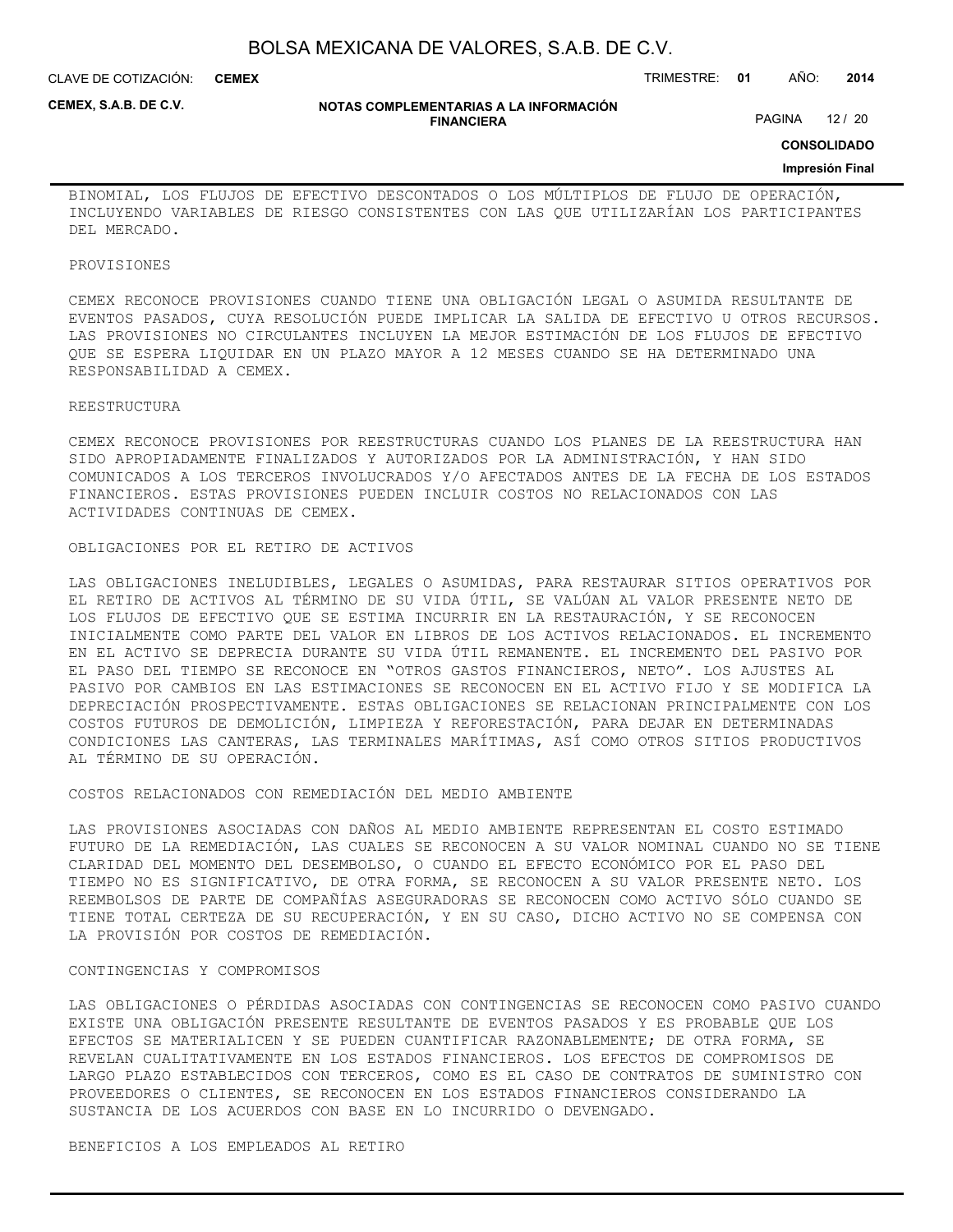**CEMEX**

CLAVE DE COTIZACIÓN: TRIMESTRE: **01** AÑO: **2014**

**CEMEX, S.A.B. DE C.V.**

#### **NOTAS COMPLEMENTARIAS A LA INFORMACIÓN FINANCIERA**

PAGINA 13 / 20

**CONSOLIDADO**

**Impresión Final**

#### PLANES DE PENSIONES DE CONTRIBUCIÓN DEFINIDA

LOS COSTOS DE ESTOS PLANES SE RECONOCEN EN LOS RESULTADOS DE OPERACIÓN EN LA MEDIDA EN QUE SE INCURREN. LOS PASIVOS POR DICHOS PLANES SE LIQUIDAN MEDIANTE APORTACIONES A LAS CUENTAS DE RETIRO DE LOS EMPLEADOS, NO GENERÁNDOSE OBLIGACIONES PROSPECTIVAS.

PLANES DE PENSIONES DE BENEFICIO DEFINIDO, OTROS BENEFICIOS POSTERIORES AL RETIRO Y BENEFICIOS AL TÉRMINO DE LA RELACIÓN LABORAL

CON BASE EN LA IAS 19, BENEFICIOS A LOS EMPLEADOS ("IAS 19"), CEMEX RECONOCE LOS COSTOS DE LOS BENEFICIOS DE LOS EMPLEADOS POR: A) PLANES DE PENSIONES DE BENEFICIO DEFINIDO; Y B) OTROS BENEFICIOS POSTERIORES AL RETIRO, COMO GASTOS MÉDICOS, SEGUROS DE VIDA Y PRIMAS DE ANTIGÜEDAD, TANTO POR LEY COMO POR OFRECIMIENTO DE CEMEX. LOS COSTOS SE RECONOCEN DURANTE LA PRESTACIÓN DE LOS SERVICIOS CON BASE EN CÁLCULOS ACTUARIALES DEL VALOR PRESENTE DE LAS OBLIGACIONES CON LA ASESORÍA DE ACTUARIOS EXTERNOS. LOS SUPUESTOS ACTUARIALES CONSIDERAN EL USO DE TASAS NOMINALES. EN ALGUNOS PLANES DE PENSIONES SE HAN CREADO FONDOS IRREVOCABLES PARA CUBRIR EL PAGO DE LAS OBLIGACIONES ("ACTIVOS DEL PLAN"). ESTOS ACTIVOS DEL PLAN SE VALÚAN A SU VALOR RAZONABLE ESTIMADO A LA FECHA DE LOS ESTADOS FINANCIEROS. A PARTIR DEL 1 DE ENERO DE 2013, CON BASE EN MODIFICACIONES A LA IAS 19: A) SE UTILIZA LA MISMA TASA PARA LA DETERMINACIÓN DEL RETORNO ESPERADO DE LOS ACTIVOS DEL PLAN Y PARA EL DESCUENTO DEL PASIVO POR BENEFICIOS A VALOR PRESENTE; B) SE RECONOCE EL COSTO FINANCIERO NETO SOBRE EL PASIVO NETO POR PENSIONES (PASIVO MENOS ACTIVOS DEL PLAN), EN LUGAR DE UN COSTO FINANCIERO SOBRE EL PASIVO Y UN RETORNO ESPERADO SOBRE LOS ACTIVOS POR SEPARADO, COMO SE DETERMINABA HASTA EL 31 DE DICIEMBRE DE 2012; Y C) SE RECONOCEN LAS GANANCIAS O PÉRDIDAS ACTUARIALES DEL PERIODO DENTRO DE LA UTILIDAD O PÉRDIDA INTEGRAL, ELIMINÁNDOSE LA OPCIÓN DE DIFERIR LAS GANANCIAS Y PÉRDIDAS, CONOCIDO COMO EL "MÉTODO DEL CORREDOR", EL CUAL NO ERA APLICADO POR CEMEX. HASTA EL 31 DE DICIEMBRE DE 2012, LAS TASAS DE RENDIMIENTO ESPERADO DE LOS ACTIVOS DE LOS PLANES SE DETERMINABAN CON BASE EN PRECIOS DE MERCADOS VIGENTES A LA FECHA DEL CÁLCULO, APLICABLES AL PERIODO EN EL QUE SE ESTIMABA PAGAR LA OBLIGACIÓN. COMO RESULTADO DE LA ADOPCIÓN DE LAS MODIFICACIONES A LA IAS 19 AL 1 DE ENERO DE 2013, CEMEX REFORMULÓ EL BALANCE GENERAL CONSOLIDADO AL 31 DE DICIEMBRE DE 2012, ASÍ COMO LOS ESTADOS DE RESULTADOS POR LOS AÑOS TERMINADOS AL 31 DE DICIEMBRE DE 2012 Y 2011. LOS EFECTOS NO FUERON SIGNIFICATIVOS.

LOS BENEFICIOS AL TÉRMINO DE LA RELACIÓN LABORAL, NO ASOCIADOS A UN EVENTO DE REESTRUCTURA, COMO SON LAS INDEMNIZACIONES LEGALES SE RECONOCEN DENTRO DE LOS RESULTADOS DE OPERACIÓN DEL PERÍODO EN QUE SE INCURREN.

EL COSTO LABORAL, RESULTANTE DEL AUMENTO EN LA OBLIGACIÓN POR LOS BENEFICIOS GANADOS POR LOS EMPLEADOS EN EL AÑO, SE RECONOCE EN LOS COSTOS Y GASTOS DE OPERACIÓN. EL COSTO FINANCIERO NETO SE RECONOCE DENTRO DE "OTROS GASTOS FINANCIEROS, NETO".

LAS MODIFICACIONES A LOS PLANES QUE AFECTAN EL COSTO DE SERVICIOS PASADOS, SE RECONOCEN EN LOS RESULTADOS DE OPERACIÓN DURANTE LOS AÑOS DE SERVICIO EN QUE LAS MODIFICACIONES SEAN EFECTIVAS A LOS EMPLEADOS, O EN FORMA INMEDIATA SI LOS CAMBIOS ESTÁN TOTALMENTE LIBERADOS. ASIMISMO, LOS EFECTOS POR EVENTOS DE EXTINCIÓN Y/O LIQUIDACIÓN DE OBLIGACIONES EN EL PERIODO, ASOCIADOS CON MODIFICACIONES QUE REDUCEN SIGNIFICATIVAMENTE EL COSTO DE LOS SERVICIOS FUTUROS Y/O QUE REDUCEN SIGNIFICATIVAMENTE LA POBLACIÓN SUJETA A LOS BENEFICIOS, RESPECTIVAMENTE, SE RECONOCE EN LOS RESULTADOS DE OPERACIÓN.

COMO SE MENCIONÓ ANTERIORMENTE, LAS PÉRDIDAS Y GANANCIAS ACTUARIALES, RESULTANTES DE DIFERENCIAS ENTRE LAS HIPÓTESIS ACTUARIALES PROYECTADAS Y REALES AL FINAL DEL PERIODO, ASÍ COMO LA DIFERENCIA ENTRE EL RENDIMIENTO ESPERADO Y REAL DE LOS ACTIVOS DEL PLAN, SE RECONOCEN EN EL PERIODO EN QUE SE INCURREN COMO PARTE DE LA UTILIDAD O PÉRDIDA INTEGRAL DEL PERIODO DENTRO DEL CAPITAL CONTABLE.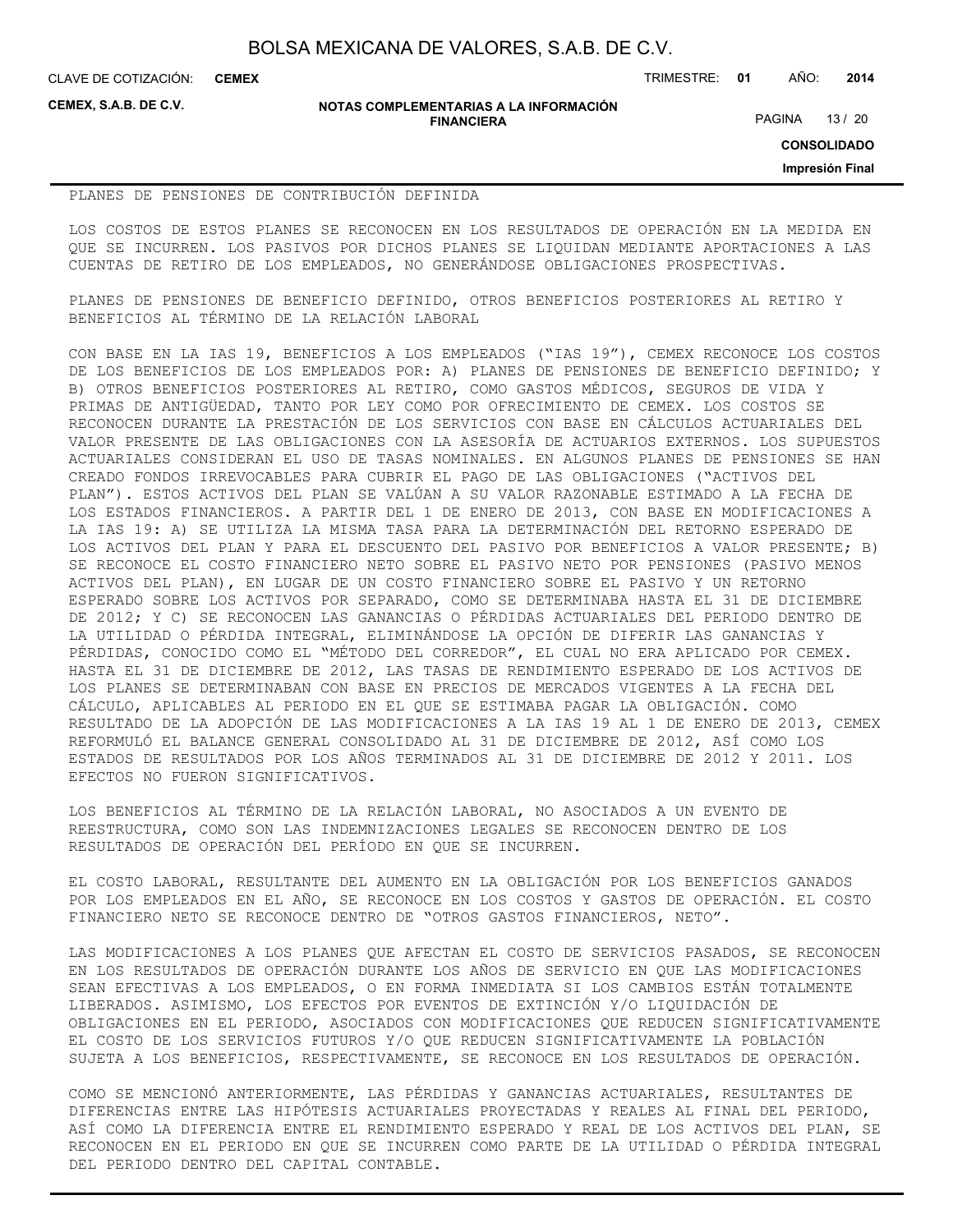CLAVE DE COTIZACIÓN: TRIMESTRE: **01** AÑO: **2014 CEMEX**

**CEMEX, S.A.B. DE C.V.**

**NOTAS COMPLEMENTARIAS A LA INFORMACIÓN FINANCIERA**

PAGINA 14 / 20

**CONSOLIDADO**

**Impresión Final**

#### IMPUESTOS A LA UTILIDAD

CON BASE EN LA IAS 12, IMPUESTOS A LA UTILIDAD ("IAS 12"), EL EFECTO EN RESULTADOS POR IMPUESTOS A LA UTILIDAD RECONOCE LOS IMPORTES CAUSADOS EN EL EJERCICIO, ASÍ COMO LOS IMPUESTOS A LA UTILIDAD DIFERIDOS, DETERMINADOS DE ACUERDO CON LA LEGISLACIÓN FISCAL APLICABLE A CADA SUBSIDIARIA. LOS IMPUESTOS A LA UTILIDAD DIFERIDOS CONSOLIDADOS REPRESENTAN LA SUMA DEL EFECTO DE CADA SUBSIDIARIA, APLICANDO LAS TASAS DE IMPUESTO VIGENTES AL TOTAL DE DIFERENCIAS TEMPORALES ENTRE LOS VALORES CONTABLES Y FISCALES DE LOS ACTIVOS Y PASIVOS, CONSIDERANDO LAS PÉRDIDAS FISCALES POR AMORTIZAR Y OTROS CRÉDITOS FISCALES E IMPUESTOS POR RECUPERAR, EN LA MEDIDA QUE ES PROBABLE QUE EXISTA RENTA GRAVABLE EN EL FUTURO CONTRA LA CUAL PUEDAN UTILIZARSE. AL CIERRE DEL PERIODO QUE SE REPORTA, EL CÁLCULO DE IMPUESTOS A LA UTILIDAD DIFERIDOS REFLEJA LOS EFECTOS QUE RESULTAN DE LA MANERA EN QUE CEMEX ESPERA RECUPERAR O LIQUIDAR EL SALDO EN LIBROS DE SUS ACTIVOS Y PASIVOS. LOS IMPUESTOS A LA UTILIDAD DIFERIDOS DEL PERIODO REPRESENTAN LA DIFERENCIA, ENTRE LOS SALDOS DE IMPUESTOS A LA UTILIDAD DIFERIDOS AL INICIO Y AL FINAL DEL PERIODO. LOS ACTIVOS Y PASIVOS POR IMPUESTOS A LA UTILIDAD DIFERIDOS RELATIVOS A DISTINTAS JURISDICCIONES TRIBUTARIAS NO SE COMPENSAN. LAS PARTIDAS QUE SE RECONOCEN DENTRO DEL CAPITAL O COMO PARTE DE LA UTILIDAD O PÉRDIDA INTEGRAL DEL PERIODO DE ACUERDO CON LAS IFRS, SE REGISTRAN NETAS DE IMPUESTOS A LA UTILIDAD CAUSADOS Y DIFERIDOS. EL EFECTO POR CAMBIOS EN LAS TASAS DE IMPUESTO VIGENTES SE RECONOCE EN EL PERIODO EN EL QUE ES OFICIAL EL CAMBIO DE TASA.

### IMPUESTOS A LA UTILIDAD – CONTINÚA

LOS ACTIVOS POR IMPUESTO DIFERIDOS SON ANALIZADOS A CADA FECHA DE REPORTE, Y SE REDUCEN, EN LA MEDIDA QUE SE CONSIDERA QUE NO SERÁ POSIBLE REALIZAR LOS BENEFICIOS RELACIONADOS. DENTRO DE DICHOS ANÁLISIS, CEMEX ANALIZA EL TOTAL DE PÉRDIDAS FISCALES INCLUIDAS EN LAS DECLARACIONES DE IMPUESTOS EN CADA PAÍS, QUE SE CONSIDERA NO SERÁN RECHAZADAS POR LAS AUTORIDADES CON BASE EN LA EVIDENCIA DISPONIBLE, ASÍ COMO LA PROBABILIDAD DE RECUPERARLAS ANTES DE SU VENCIMIENTO MEDIANTE LA GENERACIÓN DE RENTA GRAVABLE FUTURA. CUANDO SE CONSIDERA QUE ES ALTA LA PROBABILIDAD DE QUE LA AUTORIDAD FISCAL RECHACE EL MONTO DEL ACTIVO POR IMPUESTOS A LA UTILIDAD, CEMEX REDUCE EL MONTO DEL ACTIVO. CUANDO SE CONSIDERA QUE NO SERÁ POSIBLE UTILIZAR UN ACTIVO POR IMPUESTOS DIFERIDOS ANTES DE SU EXPIRACIÓN, CEMEX NO RECONOCE DICHO ACTIVO. AMBOS CASOS RESULTAN EN GASTO POR IMPUESTOS A LA UTILIDAD ADICIONAL EN EL PERIODO EN QUE SE EFECTÚE LA DETERMINACIÓN. PARA DETERMINAR LA PROBABILIDAD DE QUE LOS ACTIVOS POR IMPUESTOS A LA UTILIDAD SE REALIZARÁN, CEMEX CONSIDERA TODA LA EVIDENCIA NEGATIVA Y POSITIVA DISPONIBLE, INCLUYENDO ENTRE OTROS FACTORES, LAS CONDICIONES DEL MERCADO, LOS ANÁLISIS DE LA INDUSTRIA, LOS PLANES DE EXPANSIÓN, LAS PROYECCIONES DE RENTA GRAVABLE, EL VENCIMIENTO DE LAS PÉRDIDAS FISCALES, LA ESTRUCTURA DE IMPUESTOS Y LOS CAMBIOS ESPERADOS EN LA MISMA, LAS ESTRATEGIAS FISCALES Y LA REVERSIÓN FUTURA DE LAS DIFERENCIAS TEMPORALES. ASIMISMO, CADA PERIODO, CEMEX ANALIZA LAS VARIACIONES ENTRE SUS RESULTADOS REALES CONTRA LOS ESTIMADOS, PARA DETERMINAR SI DICHAS VARIACIONES AFECTAN LOS MONTOS DE DICHOS ACTIVOS, Y EN SU CASO, HACER LOS AJUSTES NECESARIOS CON BASE EN LA INFORMACIÓN RELEVANTE DISPONIBLE, LOS CUALES SE RECONOCEN EN LOS RESULTADOS DEL PERIODO EN QUE EFECTÚE LA DETERMINACIÓN. LOS EFECTOS DE IMPUESTOS A LA UTILIDAD DE POSICIONES FISCALES INCIERTAS SE RECONOCEN

CUANDO ES MÁS-PROBABLE-QUE-NO QUE LA POSICIÓN SERÁ SUSTENTADA EN SUS MERITOS TÉCNICOS Y ASUMIENDO QUE LAS AUTORIDADES VAN A REVISAR CADA POSICIÓN Y TIENEN TOTAL CONOCIMIENTO DE LA INFORMACIÓN RELEVANTE. ESTAS POSICIONES SE VALÚAN CON BASE EN UN MODELO ACUMULADO DE PROBABILIDAD. CADA POSICIÓN SE CONSIDERA INDIVIDUALMENTE, SIN MEDIR SU RELACIÓN CON OTRO PROCEDIMIENTO FISCAL. EL INDICADOR DE MÁS-PROBABLE-QUE-NO REPRESENTA UNA AFIRMACIÓN DE PARTE DE LA ADMINISTRACIÓN QUE CEMEX TIENE DERECHO A LOS BENEFICIOS ECONÓMICOS DE LA POSICIÓN FISCAL. SI UNA POSICIÓN FISCAL NO SE CONSIDERA MÁS-PROBABLE-QUE-NO DE SER SUSTENTADA, NO SE RECONOCEN LOS BENEFICIOS DE LA POSICIÓN. CEMEX RECONOCE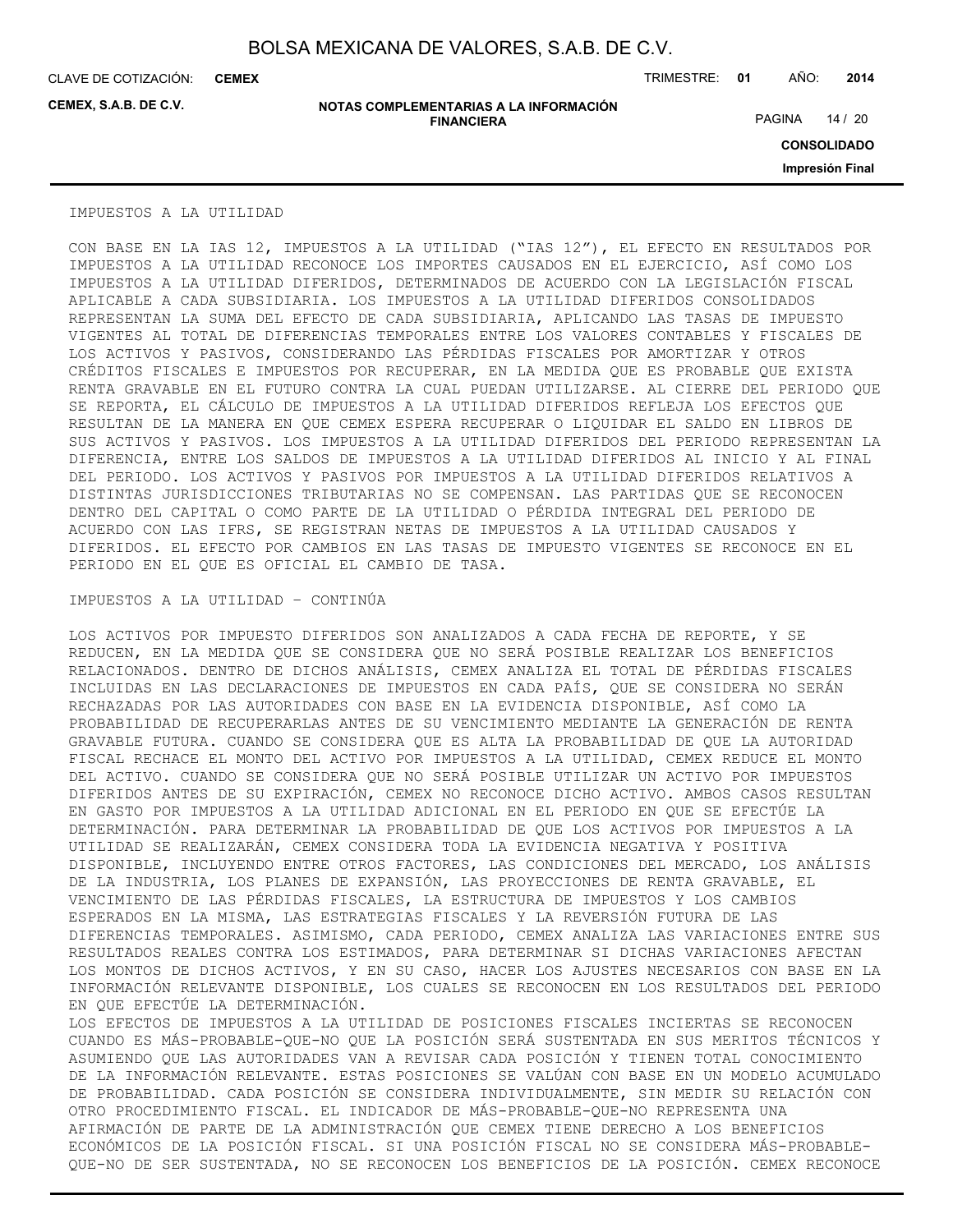CLAVE DE COTIZACIÓN: TRIMESTRE: **01** AÑO: **2014 CEMEX**

**CEMEX, S.A.B. DE C.V.**

#### **NOTAS COMPLEMENTARIAS A LA INFORMACIÓN FINANCIERA**

PAGINA 15 / 20

**CONSOLIDADO**

#### **Impresión Final**

LOS INTERESES Y MULTAS ASOCIADOS A BENEFICIOS FISCALES NO RECONOCIDOS COMO PARTE DEL GASTO POR IMPUESTOS A LA UTILIDAD EN LOS ESTADOS DE RESULTADOS CONSOLIDADOS.

CAPITAL CONTABLE

CAPITAL SOCIAL Y PRIMA EN COLOCACIÓN DE ACCIONES

ESTOS RUBROS REPRESENTAN EL VALOR DE LAS APORTACIONES EFECTUADAS POR LOS ACCIONISTAS, E INCLUYEN LOS INCREMENTOS RELACIONADOS CON LA CAPITALIZACIÓN DE UTILIDADES RETENIDAS Y LOS PROGRAMAS DE COMPENSACIÓN A EJECUTIVOS EN CPOS, Y LA DISMINUCIÓN GENERADA POR LA RESTITUCIÓN DE UTILIDADES RETENIDAS.

OTRAS RESERVAS DE CAPITAL

AGRUPA LOS EFECTOS ACUMULADOS DE LAS PARTIDAS Y TRANSACCIONES QUE SE RECONOCEN TEMPORAL O PERMANENTEMENTE EN EL CAPITAL CONTABLE, E INCLUYE LOS ELEMENTOS PRESENTADOS EN EL ESTADO DE UTILIDAD (PÉRDIDA) INTEGRAL, EL CUAL REFLEJA LOS EFECTOS EN EL CAPITAL CONTABLE EN EL PERIODO QUE NO CONSTITUYERON APORTACIONES DE, O DISTRIBUCIONES A LOS ACCIONISTAS. LAS PARTIDAS MÁS IMPORTANTES DENTRO DE "OTRAS RESERVAS DE CAPITAL" DURANTE LOS PERIODOS QUE SE REPORTAN SON LAS SIGUIENTES:

PARTIDAS DE "OTRAS RESERVAS DE CAPITAL" DENTRO DE LA PÉRDIDA INTEGRAL:

• EL RESULTADO POR CONVERSIÓN DE LOS ESTADOS FINANCIEROS DE SUBSIDIARIAS EXTRANJERAS, NETO DE: A) LAS FLUCTUACIONES CAMBIARIAS DE DEUDA EN MONEDA EXTRANJERA IDENTIFICADA CON LA ADQUISICIÓN DE SUBSIDIARIAS EN EL EXTRANJERO; Y B) LAS FLUCTUACIONES CAMBIARIAS DE SALDOS ENTRE PARTES RELACIONADAS EN MONEDA EXTRANJERA QUE TIENEN NATURALEZA DE INVERSIÓN DE LARGO PLAZO;

• LA PORCIÓN EFECTIVA DE LOS EFECTOS POR VALUACIÓN Y REALIZACIÓN DE INSTRUMENTOS FINANCIEROS DERIVADOS DE COBERTURA SOBRE FLUJOS DE EFECTIVO, QUE SE RECONOCEN TEMPORALMENTE EN EL CAPITAL;

• LOS CAMBIOS EN VALUACIÓN DURANTE LA TENENCIA DE INVERSIONES DISPONIBLES PARA LA VENTA Y HASTA SU DISPOSICIÓN; Y

• LOS EFECTOS DE IMPUESTOS A LA UTILIDAD CAUSADOS Y DIFERIDOS DEL PERIODO, PROVENIENTES DE PARTIDAS CUYOS EFECTOS SE RECONOCEN DIRECTAMENTE EN EL CAPITAL.

PARTIDAS DE "OTRAS RESERVAS DE CAPITAL" FUERA DE LA PÉRDIDA INTEGRAL:

• EFECTOS RELATIVOS A LA PARTICIPACIÓN CONTROLADORA POR CAMBIOS O TRANSACCIONES QUE AFECTAN A LA TENENCIA DE LA PARTICIPACIÓN NO CONTROLADORA EN LAS SUBSIDIARIAS CONSOLIDADAS DE CEMEX;

• EFECTOS ATRIBUIBLES A LA PARTICIPACIÓN CONTROLADORA POR INSTRUMENTOS FINANCIEROS EMITIDOS POR ENTIDADES CONSOLIDADAS QUE CALIFICAN COMO INSTRUMENTOS DE CAPITAL, COMO ES EL CASO DEL CUPÓN QUE PAGAN LAS NOTAS PERPETUAS;

• EL COMPONENTE DE CAPITAL DETERMINADO AL MOMENTO DE LA EMISIÓN O CLASIFICACIÓN DE NOTAS CONVERTIBLES OBLIGATORIAMENTE U OPCIONALMENTE EN ACCIONES DE LA CONTROLADORA Y QUE CALIFICAN BAJO IFRS COMO INSTRUMENTOS FINANCIEROS CON CARACTERÍSTICAS DE PASIVO Y CAPITAL. AL MOMENTO DE LA CONVERSIÓN, ESTE MONTO SERÁ RECLASIFICADO A LOS RUBROS DE CAPITAL SOCIAL Y PRIMA EN COLOCACIÓN DE ACCIONES; Y

• LA CANCELACIÓN DE LOS CPOS QUE SE ENCUENTRAN EN LA TESORERÍA DE LA CONTROLADORA Y DE LAS SUBSIDIARIAS.

UTILIDADES RETENIDAS

REPRESENTA LOS RESULTADOS NETOS ACUMULADOS DE LOS PERIODOS CONTABLES ANTERIORES, NETO DE: A) LOS DIVIDENDOS DECRETADOS A LOS ACCIONISTAS; B) LA CAPITALIZACIÓN DE UTILIDADES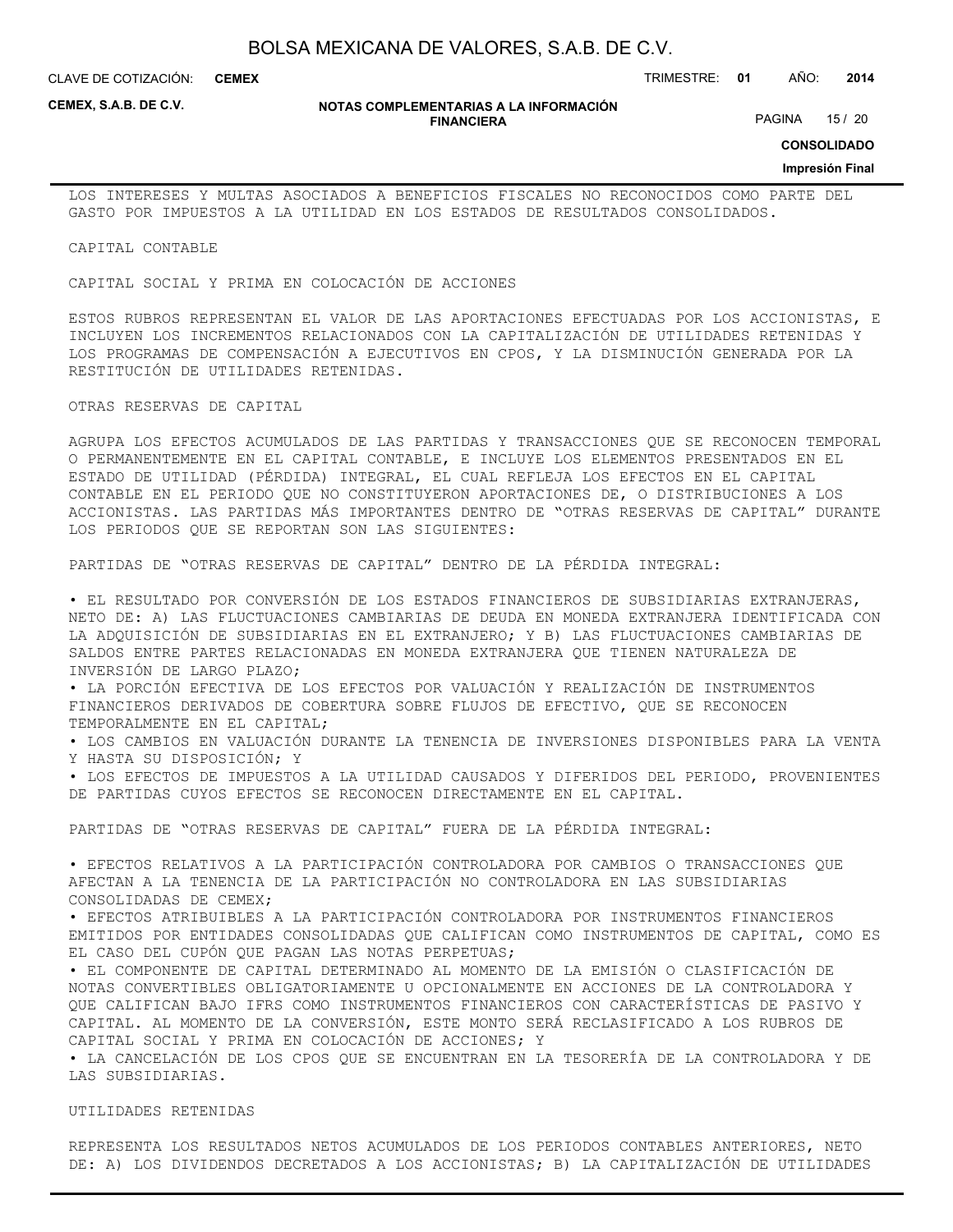CLAVE DE COTIZACIÓN: TRIMESTRE: **01** AÑO: **2014 CEMEX**

**CEMEX, S.A.B. DE C.V.**

#### **NOTAS COMPLEMENTARIAS A LA INFORMACIÓN FINANCIERA**

PAGINA 16 / 20

**CONSOLIDADO**

#### **Impresión Final**

RETENIDAS; C) LOS EFECTOS GENERADOS POR LA ADOPCIÓN INICIAL DE LAS IFRS EN CEMEX AL 1 DE ENERO DE 2010; Y D) EN SU CASO, LA RESTITUCIÓN DE UTILIDADES RETENIDAS PROVENIENTE DE OTRO RENGLÓN DENTRO DE CAPITAL CONTABLE.

#### PARTICIPACIÓN NO CONTROLADORA Y NOTAS PERPETUAS

INCLUYE LA PARTICIPACIÓN NO CONTROLADORA EN LOS RESULTADOS Y EL CAPITAL DE SUBSIDIARIAS CONSOLIDADAS, ASÍ COMO EL VALOR NOMINAL A LA FECHA DE LOS ESTADOS FINANCIEROS DE LAS NOTAS PERPETUAS EMITIDAS POR ENTIDADES CONSOLIDADAS QUE CALIFICAN COMO INSTRUMENTOS DE CAPITAL POR: A) NO EXISTIR LA OBLIGACIÓN CONTRACTUAL DE ENTREGAR EFECTIVO U OTRO ACTIVO FINANCIERO; B) NO TENER FECHA ESTABLECIDA DE PAGO; Y C) TENER LA OPCIÓN UNILATERAL DE DIFERIR INDETERMINADAMENTE LOS PAGOS DE INTERÉS O DIVIDENDO PREFERENTE.

#### RECONOCIMIENTO DE INGRESOS

LAS VENTAS NETAS CONSOLIDADAS REPRESENTAN EL VALOR, ANTES DE IMPUESTOS SOBRE VENTAS, DE LOS INGRESOS POR PRODUCTOS Y SERVICIOS VENDIDOS POR CEMEX COMO PARTE DE SUS ACTIVIDADES ORDINARIAS, DESPUÉS DE LA ELIMINACIÓN DE TRANSACCIONES ENTRE PARTES RELACIONADAS, Y SE CUANTIFICAN AL VALOR RAZONABLE DE LA CONTRAPRESTACIÓN EN EFECTIVO RECIBIDA, O POR COBRAR, DISMINUYENDO CUALQUIER DESCUENTO O REEMBOLSO POR VOLUMEN OTORGADO SOBRE LA VENTA.

LOS INGRESOS POR VENTAS DE BIENES Y SERVICIOS SE RECONOCEN UNA VEZ REALIZADA LA ENTREGA DEL BIEN O LA PRESTACIÓN DEL SERVICIO RELACIONADO Y NO EXISTE NINGUNA CONDICIÓN O INCERTIDUMBRE QUE PUDIERA IMPLICAR SU REVERSIÓN, Y LOS CLIENTES HAN ASUMIDO EL RIESGO DE PÉRDIDAS. LOS INGRESOS POR ACTIVIDADES DE COMERCIALIZACIÓN, EN LAS CUALES CEMEX ADQUIERE PRODUCTOS TERMINADOS DE UN TERCERO Y LOS VENDE SUBSECUENTEMENTE A OTRO TERCERO, SE RECONOCEN EN UNA BASE BRUTA, CONSIDERANDO QUE CEMEX ASUME EL RIESGO DE PROPIEDAD SOBRE LOS PRODUCTOS COMPRADOS Y NO ACTÚA COMO AGENTE O COMISIONISTA.

LOS INGRESOS Y COSTOS ASOCIADOS CON CONTRATOS DE CONSTRUCCIÓN DE ACTIVOS SE RECONOCEN EN LOS RESULTADOS DEL PERIODO EN QUE SE DESARROLLAN LOS TRABAJOS CON BASE EN EL PORCENTAJE O GRADO DE AVANCE DE OBRA AL CIERRE DEL PERIODO, CONSIDERANDO QUE: A) SE HAN ACORDADO LOS DERECHOS DE CADA CONTRAPARTE RESPECTO DEL ACTIVO QUE SE CONSTRUYE; B) SE HA FIJADO EL PRECIO QUE SERÁ INTERCAMBIADO; C) SE HAN ESTABLECIDO LA FORMA Y TÉRMINOS PARA SU LIQUIDACIÓN; D) SE TIENE UN CONTROL EFECTIVO DE LOS COSTOS INCURRIDOS Y POR INCURRIR PARA COMPLETAR EL ACTIVO; Y E) ES PROBABLE QUE SE RECIBIRÁN LOS BENEFICIOS ASOCIADOS AL CONTRATO.

EL PORCENTAJE DE AVANCE DE LOS CONTRALTOS DE CONSTRUCCIÓN REPRESENTA LA PROPORCIÓN DE LOS COSTOS DEL CONTRATO INCURRIDOS POR EL TRABAJO EJECUTADO HASTA LA FECHA SOBRE DE LOS COSTOS TOTALES ESTIMADOS DEL CONTRATO, O EL AVANCE FÍSICO DE LA OBRA MEDIANTE MUESTREOS SOBRE EL TRABAJO DEL CONTRATO, EL QUE MEJOR REFLEJE EL PORCENTAJE DE AVANCE BAJO LAS CIRCUNSTANCIAS PARTICULARES. LOS PAGOS POR AVANCE Y LOS ANTICIPOS RECIBIDOS DE CLIENTES NO REPRESENTAN EL TRABAJO DESARROLLADO Y SE RECONOCEN COMO ANTICIPOS DE CLIENTES DE CORTO O LARGO PLAZO, SEGÚN CORRESPONDA.

### COSTO DE VENTAS, GASTOS DE ADMINISTRACIÓN Y VENTA Y GASTOS DE DISTRIBUCIÓN

EL COSTO DE VENTAS REPRESENTA EL COSTO DE PRODUCCIÓN DE LOS INVENTARIOS AL MOMENTO DE SU VENTA, INCLUYENDO LA DEPRECIACIÓN, AMORTIZACIÓN Y AGOTAMIENTO DE LOS ACTIVOS PRODUCTIVOS Y LOS GASTOS DE ALMACENAJE EN LAS PLANTAS PRODUCTORAS. EL COSTO DE VENTAS EXCLUYE LOS GASTOS DEL PERSONAL, EQUIPO Y SERVICIOS ASOCIADOS A LAS ACTIVIDADES DE VENTA, ASÍ COMO LOS GASTOS DE ALMACENAJE EN LOS PUNTOS DE VENTA, LOS CUALES SE INCLUYEN EN LOS GASTOS DE ADMINISTRACIÓN Y VENTA. EL COSTO DE VENTAS INCLUYE LOS GASTOS DE FLETE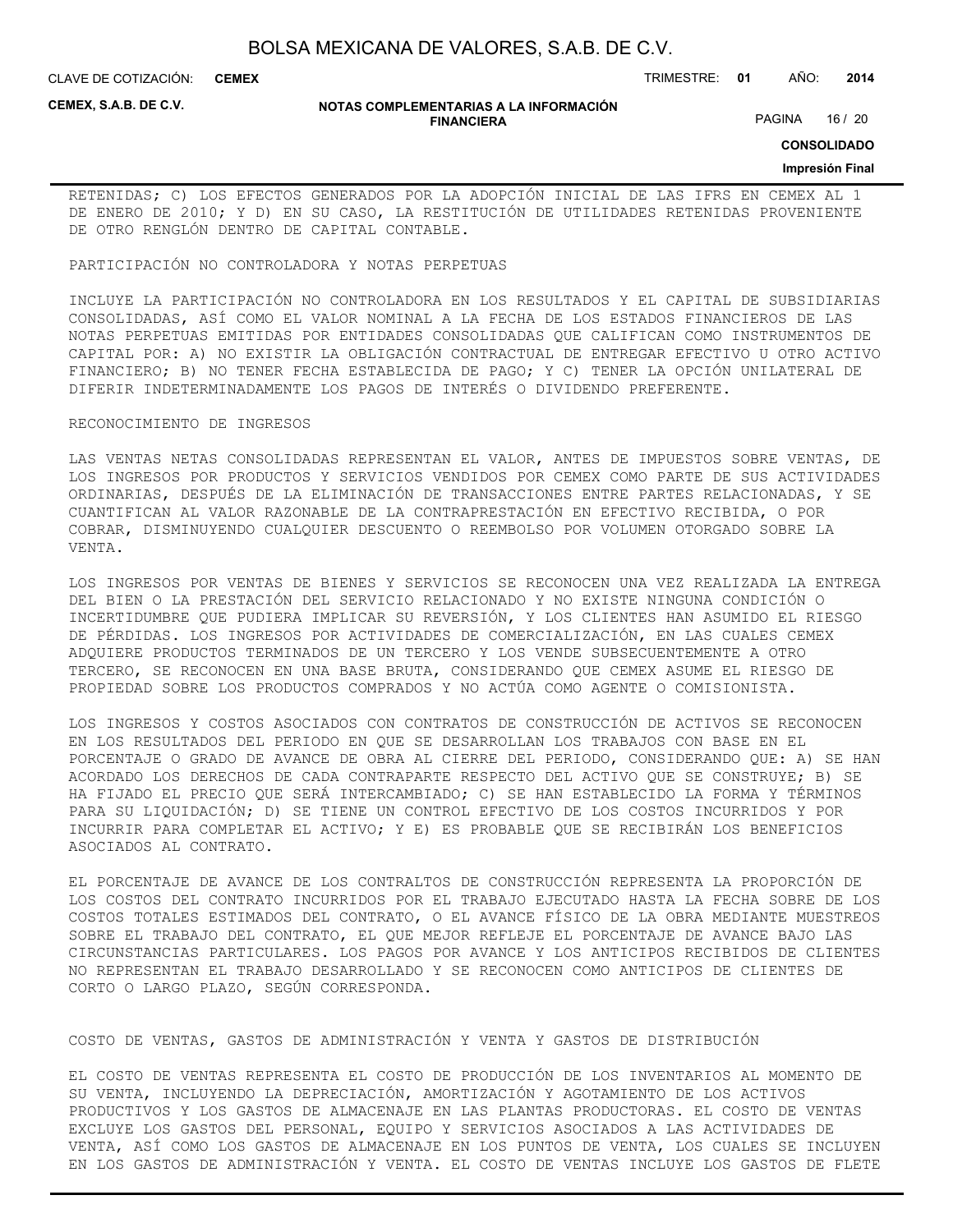CLAVE DE COTIZACIÓN: TRIMESTRE: **01** AÑO: **2014 CEMEX**

**CEMEX, S.A.B. DE C.V.**

#### **NOTAS COMPLEMENTARIAS A LA INFORMACIÓN FINANCIERA**

PAGINA 17 / 20

**CONSOLIDADO**

#### **Impresión Final**

DE MATERIAS PRIMAS EN LAS PLANTAS Y LOS GASTOS DE ENTREGA DE CEMEX EN EL NEGOCIO DE CONCRETO, NO OBSTANTE, EL COSTO DE VENTAS EXCLUYE LOS GASTOS DE FLETE DE PRODUCTOS TERMINADOS ENTRE PLANTAS Y PUNTOS DE VENTA Y ENTRE LOS PUNTOS DE VENTA Y LAS UBICACIONES DE LOS CLIENTES, LOS CUALES SE RECONOCEN EN EL RENGLÓN DE GASTOS DE DISTRIBUCIÓN.

### PAGOS A EJECUTIVOS BASADOS EN ACCIONES

CON BASE EN LA IFRS 2, PAGOS BASADOS EN ACCIONES ("IFRS 2"), LOS INSTRUMENTOS BASADOS EN ACCIONES DE CEMEX OTORGADOS A EJECUTIVOS SE CALIFICAN COMO INSTRUMENTOS DE CAPITAL, CUANDO LOS SERVICIOS RECIBIDOS SE LIQUIDAN ENTREGANDO ACCIONES; O COMO INSTRUMENTOS DE PASIVO, CUANDO CEMEX SE COMPROMETE A LIQUIDAR EL VALOR INTRÍNSECO DEL INSTRUMENTO AL SER EJERCIDO, EL CUAL REPRESENTA LA APRECIACIÓN ENTRE EL PRECIO DE MERCADO DE LA ACCIÓN Y EL PRECIO DE EJERCICIO DEL INSTRUMENTO. EL COSTO DE LOS INSTRUMENTOS DE CAPITAL REFLEJA SU VALOR RAZONABLE AL MOMENTO QUE SE OTORGAN, Y SE RECONOCE EN LOS RESULTADOS DURANTE EL PERIODO EN QUE LOS EJECUTIVOS DEVENGAN LOS DERECHOS DE EJERCICIO. LOS INSTRUMENTOS DE PASIVO SE RECONOCEN A SU VALOR RAZONABLE EN CADA FECHA DE REPORTE, RECONOCIENDO EN LOS RESULTADOS DE OPERACIÓN LOS CAMBIOS EN VALUACIÓN. CEMEX DETERMINA EL VALOR RAZONABLE DE OPCIONES POR MEDIO DEL MODELO FINANCIERO BINOMIAL DE VALUACIÓN DE OPCIONES.

### DERECHOS DE EMISIÓN

EN ALGUNOS PAÍSES DONDE CEMEX OPERA, COMO ES EL CASO DE LOS PAÍSES DE LA COMUNIDAD EUROPEA ("CE"), SE HAN ESTABLECIDO MECANISMOS PARA LA REDUCCIÓN DE EMISIONES DE BIÓXIDO DE CARBONO ("CO2"), MEDIANTE LAS CUALES LOS PRODUCTORES DEBEN ENTREGAR A LAS AUTORIDADES AMBIENTALES AL TÉRMINO DE CADA PERIODO DE CUMPLIMIENTO, DERECHOS DE EMISIÓN POR UN VOLUMEN EQUIVALENTE A LAS TONELADAS DE CO2 EMITIDO. DESDE EL INICIO DE ESTE MECANISMO EN LA CE, LAS AUTORIDADES HAN OTORGADO UN DETERMINADO NÚMERO DE DERECHOS DE EMISIÓN SIN COSTO A LAS COMPAÑÍAS, LAS CUALES DEBEN ADQUIRIR DERECHOS DE EMISIÓN ADICIONALES PARA CUBRIR ALGÚN DÉFICIT ENTRE SUS EMISIONES REALES DE CO2 DURANTE EL PERIODO DE CUMPLIMIENTO Y LOS DERECHOS DE EMISIÓN RECIBIDOS, O BIEN, PUEDEN DISPONER DE ALGÚN EXCEDENTE DE DERECHOS EN EL MERCADO. EN ADICIÓN, LA CONVENCIÓN PARA EL CAMBIO CLIMÁTICO DE LAS NACIONES UNIDAS ("UNFCCC") OTORGA CERTIFICADOS DE REDUCCIÓN DE EMISIONES ("CERS") A PROYECTOS CALIFICADOS DE REDUCCIÓN DE EMISIONES DE CO2. LOS CERS PUEDEN UTILIZARSE EN CIERTA PROPORCIÓN PARA LIQUIDAR DERECHOS DE EMISIÓN EN LA CE. CEMEX PARTICIPA ACTIVAMENTE EN EL DESARROLLO DE PROYECTOS DE REDUCCIÓN DE EMISIONES DE CO2. ALGUNOS DE ESTOS PROYECTOS GENERAN CERS.

#### DERECHOS DE EMISIÓN – CONTINÚA

EN AUSENCIA DE UNA IFRS QUE DEFINA EL TRATAMIENTO CONTABLE DE ESTOS ESQUEMAS, CEMEX CONTABILIZA LOS EFECTOS ASOCIADOS CON LOS MECANISMOS DE REDUCCIÓN DE EMISIONES DE CO2 DE LA SIGUIENTE MANERA:

• LOS DERECHOS DE EMISIÓN OTORGADOS POR LOS GOBIERNOS NO SE RECONOCEN EN EL BALANCE GENERAL DEBIDO A QUE SU COSTO ES CERO.

• LOS INGRESOS POR VENTAS DE DERECHOS DE EMISIÓN EXCEDENTES SE RECONOCEN DISMINUYENDO EL COSTO DE VENTAS. TRATÁNDOSE DE VENTAS FORWARD, EL INGRESO SE RECONOCE HASTA EL MOMENTO EN QUE SE EFECTÚA LA ENTREGA FÍSICA DE LOS CERTIFICADOS.

• LOS DERECHOS DE EMISIÓN Y CERS ADQUIRIDOS PARA CUBRIR EMISIONES DE CO2 SE RECONOCEN AL COSTO COMO ACTIVOS INTANGIBLES Y SE AMORTIZAN AL COSTO DE VENTAS DURANTE EL PERIODO DE EMISIÓN. TRATÁNDOSE DE COMPRAS FORWARD, EL ACTIVO SE RECONOCE HASTA EL MOMENTO EN QUE SE RECIBEN FÍSICAMENTE LOS CERTIFICADOS.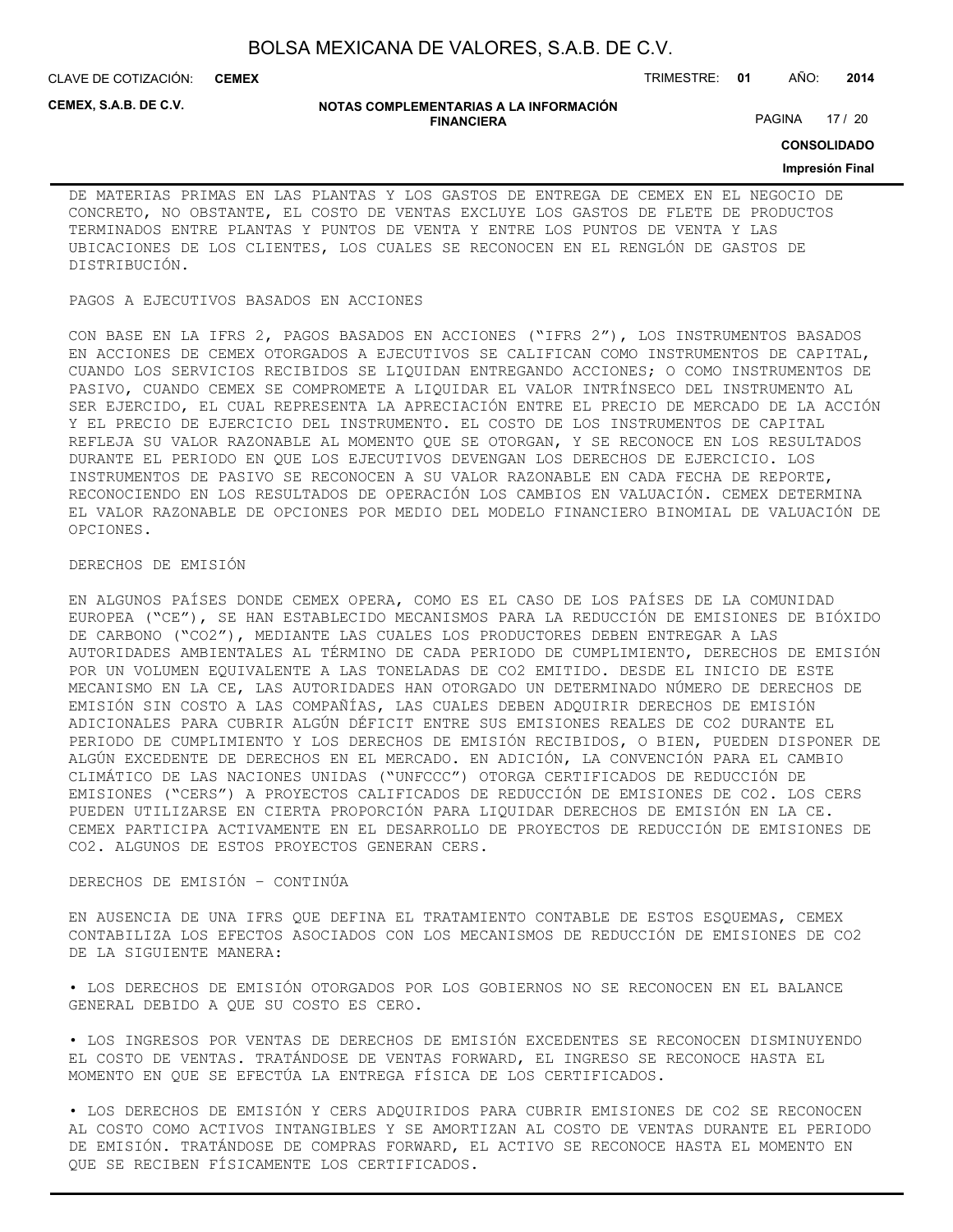CLAVE DE COTIZACIÓN: TRIMESTRE: **01** AÑO: **2014 CEMEX**

**CEMEX, S.A.B. DE C.V.**

#### **NOTAS COMPLEMENTARIAS A LA INFORMACIÓN FINANCIERA**

PAGINA 18 / 20

**CONSOLIDADO**

**Impresión Final**

• SE RECONOCE UNA PROVISIÓN CONTRA EL COSTO DE VENTAS CUANDO EL ESTIMADO DE EMISIONES DE CO2 SE ESPERA QUE EXCEDA EL NÚMERO DE DERECHOS DE EMISIÓN RECIBIDOS, NETA DE ALGÚN BENEFICIO QUE SE OBTENGA EN OPERACIONES DE INTERCAMBIO DE DERECHOS DE EMISIÓN POR CERS.

• LOS CERS RECIBIDOS DE PARTE DE LA UNFCCC SE RECONOCEN COMO ACTIVOS INTANGIBLES A SU COSTO DE DESARROLLO, QUE REFIERE PRINCIPALMENTE A LOS GASTOS DE GESTIÓN INCURRIDOS PARA LA OBTENCIÓN DE DICHOS CERS.

• CEMEX NO MANTIENE DERECHOS DE EMISIÓN, CERS Y/O TRANSACCIONES FORWARD CON FINES DE NEGOCIACIÓN.

#### CONCENTRACIÓN DE CRÉDITO

CEMEX VENDE SUS PRODUCTOS PRINCIPALMENTE A DISTRIBUIDORES DE LA INDUSTRIA DE LA CONSTRUCCIÓN, SIN UNA CONCENTRACIÓN GEOGRÁFICA ESPECÍFICA DENTRO DE LOS PAÍSES EN LOS QUE CEMEX OPERA. AL Y POR LOS AÑOS TERMINADOS EL 31 DE DICIEMBRE DE 2013, 2012 Y 2011, NINGÚN CLIENTE EN LO INDIVIDUAL TENÍA UNA PARTICIPACIÓN SIGNIFICATIVA EN LOS IMPORTES REPORTADOS DE VENTAS O EN LOS SALDOS DE CLIENTES. ASIMISMO, NO EXISTE CONCENTRACIÓN SIGNIFICATIVA EN ALGÚN PROVEEDOR ESPECÍFICO POR LA COMPRA DE MATERIAS PRIMAS.

#### NUEVAS IFRS AUN NO ADOPTADAS

EXISTEN DIVERSAS IFRS EMITIDAS A LA FECHA DE ESTOS ESTADOS FINANCIEROS, QUE AÚN NO HAN SIDO ADOPTADAS, LAS CUALES SE DESCRIBEN A CONTINUACIÓN. EXCEPTO CUANDO SE MENCIONA LO CONTRARIO, CEMEX CONSIDERA ADOPTAR ESTAS IFRS EN LAS FECHAS EN QUE SON EFECTIVAS.

• DURANTE 2012 Y 2013, EL IASB EMITIÓ LA IFRS 9, INSTRUMENTOS FINANCIEROS: CLASIFICACIÓN Y VALUACIÓN ("IFRS 9"), LA CUAL REFLEJA LA PRIMERA PARTE DE LA FASE 1 DEL PROYECTO DEL IASB PARA REEMPLAZAR LA IAS 39. EN FASES SUBSECUENTES, EL IASB ABORDARÁ LA METODOLOGÍA DE DETERIORO, CONTABILIDAD DE COBERTURAS Y BAJA DE ACTIVOS FINANCIEROS. LA IFRS 9 REQUIERE A UNA ENTIDAD A RECONOCER UN ACTIVO FINANCIERO O UN PASIVO FINANCIERO, SOLO HASTA EL MOMENTO EN QUE LA ENTIDAD ES PARTE DEL CONTRATO DE DICHO INSTRUMENTO. EN EL RECONOCIMIENTO INICIAL, LA ENTIDAD DEBE VALUAR EL ACTIVO FINANCIERO O PASIVO FINANCIERO A SU VALOR RAZONABLE, MÁS O MENOS, EN EL CASO DE UN ACTIVO FINANCIERO O PASIVO FINANCIERO NO RECONOCIDO A VALOR RAZONABLE A TRAVÉS DE LOS RESULTADOS, LOS COSTOS DIRECTOS DE TRANSACCIÓN ASOCIADOS CON LA ADQUISICIÓN DEL ACTIVO O LA EMISIÓN DEL PASIVO. LA IFRS 9 ES EFECTIVA A PARTIR DEL 1 DE ENERO DE 2015, PERMITIÉNDOSE SU APLICACIÓN ANTICIPADA. CEMEX NO CONSIDERA QUE LA IFRS 9 ACTUAL TENDRÁ EFECTOS SIGNIFICATIVOS EN LA CLASIFICACIÓN Y VALUACIÓN DE LOS ACTIVOS Y PASIVOS FINANCIEROS DE CEMEX. NO OBSTANTE, CEMEX EVALUARÁ LOS IMPACTOS Y CUANTIFICARÁ LOS EFECTOS EN LA MEDIDA EN SEAN EMITIDAS Y SE CONOZCAN LAS SIGUIENTES FASES, PARA PRESENTAR UN DIAGNÓSTICO COMPLETO.

A CONTINUACIÓN SE ANEXA LA INFORMACIÓN DE SEGMENTOS GEOGRÁFICOS DE MARZO 2014 Y 2013

 VENTAS VENTAS UTILIDAD ANTES DE OTROS INGRESOS Y GASTOS UTILIDAD ANTES DE OTROS INGRESOS Y GASTOS 2014 2013 2014 2013 MÉXICO 9,461,036 9,495,880 2,470,371 2,483,148 ESTADOS UNIDOS 10,460,456 9,219,674 (1,147,115) (1,416,407) EUROPA DEL NORTE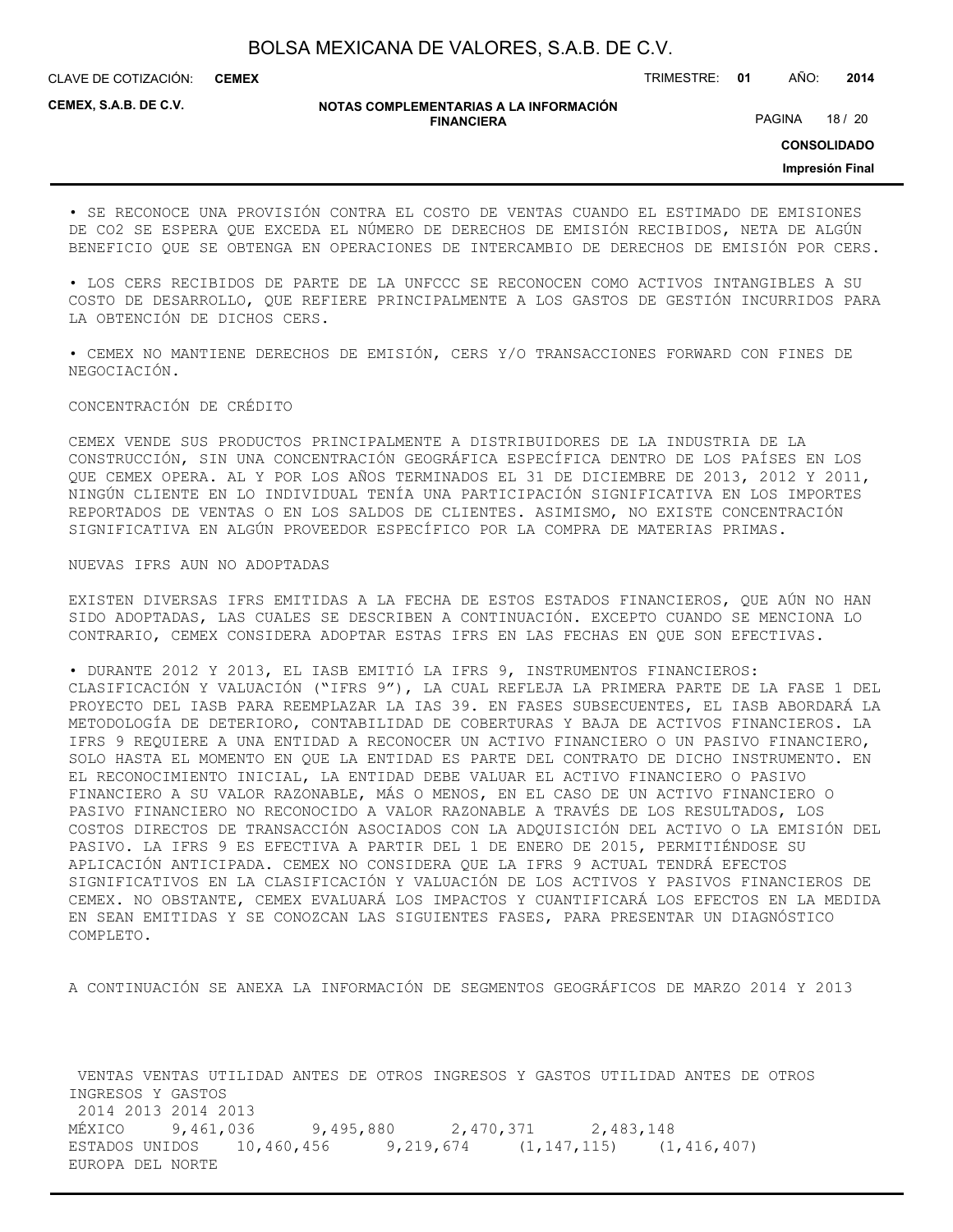CLAVE DE COTIZACIÓN: TRIMESTRE: **01** AÑO: **2014 CEMEX**

| CEMEX, S.A.B. DE C.V.                                                                                                                                                                                                     |                                                   | <b>FINANCIERA</b> | NOTAS COMPLEMENTARIAS A LA INFORMACIÓN |         | PAGINA 19 / 20<br><b>CONSOLIDADO</b> |
|---------------------------------------------------------------------------------------------------------------------------------------------------------------------------------------------------------------------------|---------------------------------------------------|-------------------|----------------------------------------|---------|--------------------------------------|
|                                                                                                                                                                                                                           |                                                   |                   |                                        |         | Impresión Final                      |
| REINO UNIDO 3,944,375 3,054,905 (121,979) (165,611)<br>ALEMANIA 2,578,417 1,877,055 (445,055) (580,546)<br>FRANCIA 3,354,264 2,875,315 63,548 75,600<br>RESTO DE EUROPA DEL NORTE 2,072,243 1,563,876 (419,292) (367,993) |                                                   |                   |                                        |         |                                      |
| MEDITERRANEO<br>ESPAÑA 971,092 900,620 (98,082) (144,262)<br>EGIPTO 1,663,302 1,422,126 495,317 466,446                                                                                                                   |                                                   |                   |                                        |         |                                      |
| RESTO DE MEDITERRANEO 2,645,672 2,029,015 242,116 152,529<br>SUR AMÉRICA Y CARIBE                                                                                                                                         |                                                   |                   |                                        |         |                                      |
| COLOMBIA $3,202,080$ $2,634,895$ $1,117,762$ $1,002,621$<br>RESTO DE SUR AMÉRICA Y CARIBE 3,483,597 3,264,255 937,260<br>914,641<br>ASIA                                                                                  |                                                   |                   |                                        |         |                                      |
| FILIPINAS 1,339,277 1,203,282 116,954 99,975<br>RESTO DE ASIA 589,930 588,997 17,586 10,753                                                                                                                               |                                                   |                   |                                        |         |                                      |
| OTROS - OTRAS COMPAÑÍAS 1,702,675 1,717,870 309,730 484,736                                                                                                                                                               |                                                   |                   |                                        |         |                                      |
|                                                                                                                                                                                                                           | 47, 468, 416 41, 847, 765 3, 539, 120 3, 015, 630 |                   |                                        |         |                                      |
| DEPRECIAIÓN Y AMORTIZACIÓN DEPRECIAIÓN Y AMORTIZACIÓN<br>2014 2013                                                                                                                                                        |                                                   |                   |                                        |         |                                      |
| MÉXICO 618,864 625,319<br>ESTADOS UNIDOS 1,408,366 1,509,526<br>EUROPA DEL NORTE                                                                                                                                          |                                                   |                   |                                        |         |                                      |
| REINO UNIDO<br>REINO UNIDO<br>237,001<br>207,732<br>ALEMANIA<br>138,443<br>137,278<br>FRANCIA<br>130,700<br>113,030<br>RESTO DE EUROPA DEL NORTE<br>206,898                                                               |                                                   |                   |                                        |         |                                      |
| MEDITERRANEO                                                                                                                                                                                                              |                                                   |                   | 180,768                                |         |                                      |
| ESPAÑA 149,733 162,561<br>EGIPTO 118,744 118,112<br>RESTO DE MEDITERRANEO 64,018                                                                                                                                          |                                                   |                   | 73,254                                 |         |                                      |
| SUR AMÉRICA Y CARIBE<br>COLOMBIA                                                                                                                                                                                          | 107,495                                           | 98,891            |                                        |         |                                      |
| RESTO DE SUR AMÉRICA Y CARIBE<br>ASIA                                                                                                                                                                                     |                                                   | 165,887           |                                        | 169,026 |                                      |
| FILIPINAS<br>RESTO DE ASIA                                                                                                                                                                                                | 78,929<br>19,103                                  |                   | 82,665<br>20,317                       |         |                                      |
| OTROS - OTRAS COMPAÑÍAS                                                                                                                                                                                                   |                                                   | 69,089            |                                        | 57,414  |                                      |
|                                                                                                                                                                                                                           | 3,533,268 3,555,892                               |                   |                                        |         |                                      |
| ACTIVOS ACTIVOS                                                                                                                                                                                                           |                                                   |                   |                                        |         |                                      |
| 2014 2013<br>MÉXICO<br>ESTADOS UNIDOS 205,800,595 198,720,835<br>EUROPA DEL NORTE                                                                                                                                         | 76,617,800 78,096,650                             |                   |                                        |         |                                      |
| REINO UNIDO 28, 472, 383 25, 788, 213<br>ALEMANIA 13, 173, 677 12, 071, 909<br>FRANCIA                                                                                                                                    | 15,072,243 13,038,115                             |                   |                                        |         |                                      |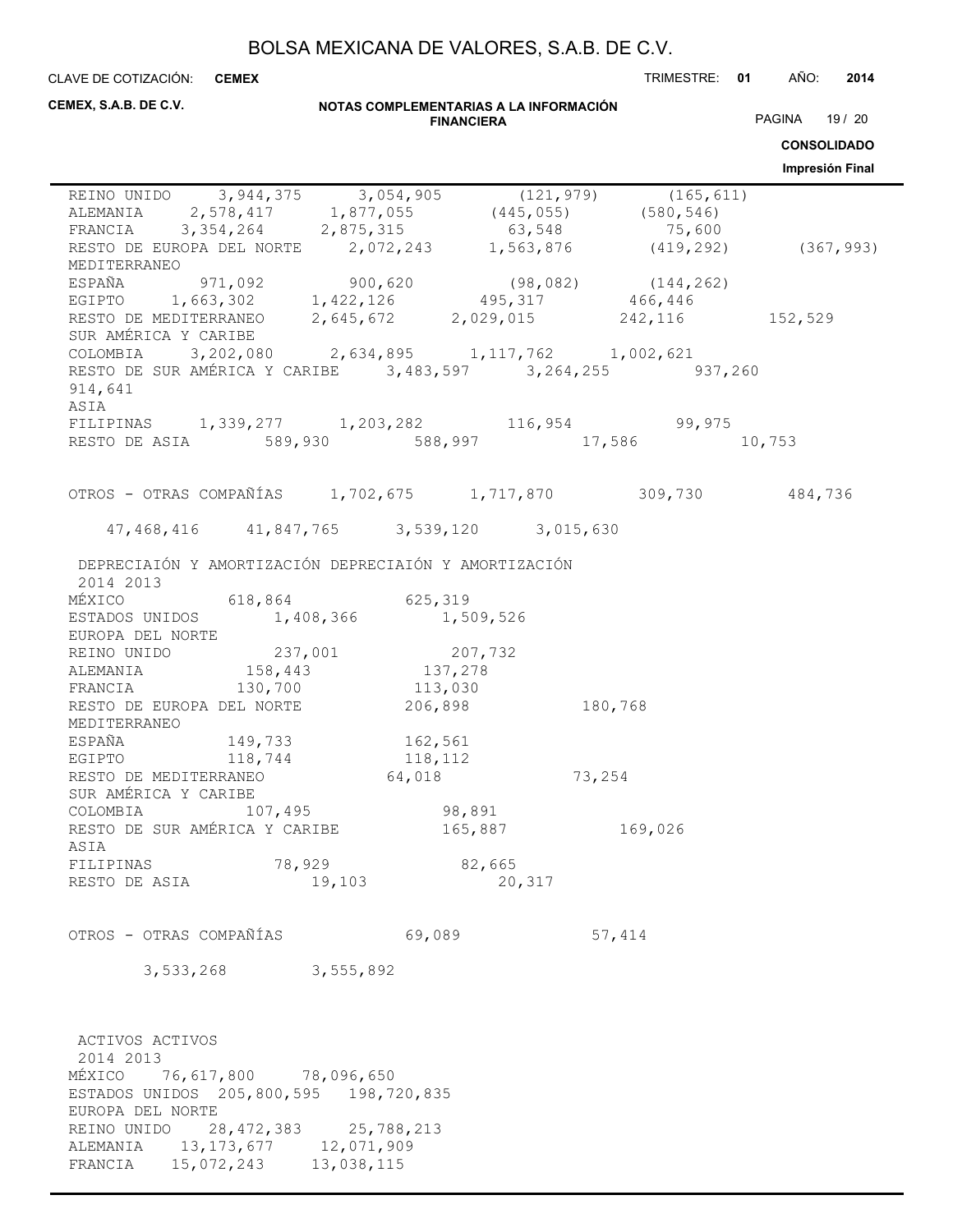**CEMEX**

CLAVE DE COTIZACIÓN: TRIMESTRE: **01** AÑO: **2014**

**CEMEX, S.A.B. DE C.V.**

#### **NOTAS COMPLEMENTARIAS A LA INFORMACIÓN FINANCIERA**

PAGINA 20 / 20

**CONSOLIDADO**

**Impresión Final**

| RESTO DE EUROPA DEL NORTE          |              | 17,685,248 | 15,748,866 |
|------------------------------------|--------------|------------|------------|
| MEDITERRANEO                       |              |            |            |
| ESPAÑA 21,460,458                  | 21,042,104   |            |            |
| EGIPTO 7,545,285                   |              | 6,211,066  |            |
| RESTO DE MEDITERRANEO              | 11, 132, 140 |            | 9,154,487  |
| SUR AMÉRICA Y CARIBE               |              |            |            |
| COLOMBIA 17, 221, 544 15, 559, 259 |              |            |            |
| RESTO DE SUR AMÉRICA Y CARIBE      |              | 16,840,428 | 16,016,469 |
| ASIA                               |              |            |            |
| FILIPINAS                          | 7,930,117    | 7,620,579  |            |
| RESTO DE ASIA                      | 1,855,095    | 2,237,184  |            |

OTROS - OTRAS COMPAÑÍAS 53,462,322 38,655,964

494,269,336 459,961,700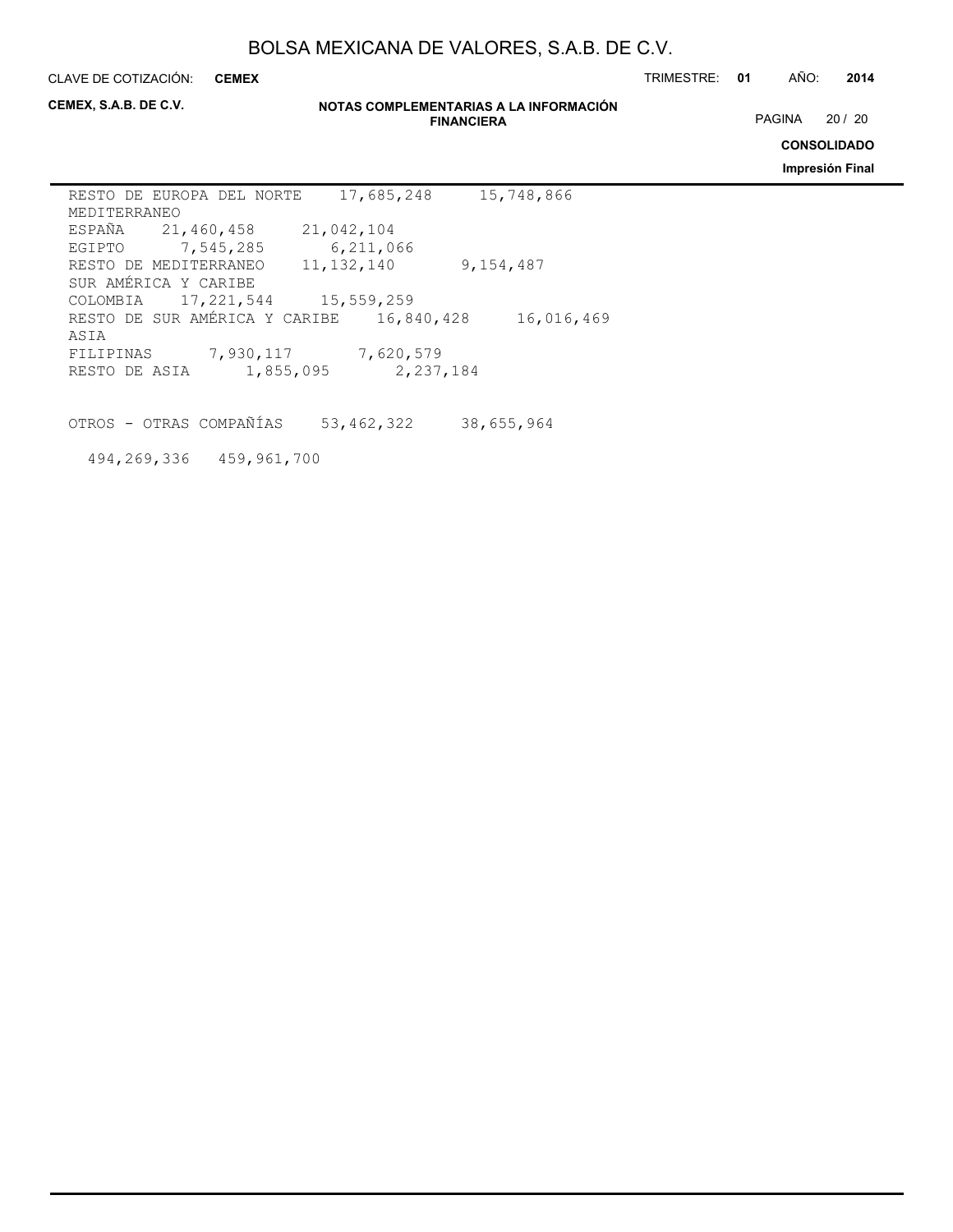CLAVE DE COTIZACIÓN TRIMESTRE **01** AÑO **2014**

**CEMEX**

**CEMEX, S.A.B. DE C.V.**

# **INVERSIONES EN ASOCIADAS Y NEGOCIOS CONJUNTOS (MILES DE PESOS)**

**CONSOLIDADO**

**Impresión Final**

|                                                     |                                 |                        | $%$ DE                     | <b>MONTO TOTAL</b>                    |                               |
|-----------------------------------------------------|---------------------------------|------------------------|----------------------------|---------------------------------------|-------------------------------|
| <b>NOMBRE DE LA EMPRESA</b>                         | <b>ACTIVIDAD PRINCIPAL</b>      | <b>NO. DE ACCIONES</b> | <b>TENEN</b><br><b>CIA</b> | <b>COSTO DE</b><br><b>ADQUISICIÓN</b> | <b>VALOR</b><br><b>ACTUAL</b> |
| CONTROL ADMINISTRATIVO                              | <b>CEMENTO</b>                  | 12.927.670             | 49.00                      | 43,423                                | 4,668,241                     |
| CANCEM                                              | <b>CEMENTO</b>                  | 20,058,528             | 10.26                      | 31,206                                | 476,145                       |
| SOCIEDAD DE CEMENTOS<br><b>ANTILLANOS</b>           | <b>CEMENTO</b>                  | 56,363                 | 26.03                      | 74,377                                | 74,480                        |
| SOMECA (SOCIETE MERIDIONALE<br><b>DE CARRIERES)</b> | <b>AGREGADOS</b>                | 8,050                  | 33.33                      | 108.649                               | 240,889                       |
| <b>LEHIGH WHITE</b>                                 | <b>CEMENTO</b>                  | 1                      | 24.50                      | 17,196                                | 188,416                       |
| TRINIDAD CEMENT                                     | <b>CEMENTO</b>                  | 49,953,027             | 20.00                      | 210,534                               | 319,164                       |
| SOCIETE D'EXPLOITATION DE<br><b>CARRIERES</b>       | <b>AGREGADOS</b>                | 210.000                | 50.00                      | 64.382                                | 162,843                       |
| AKMENES CEMENTAS CRS.                               | <b>CEMENTO</b>                  | 1                      | 37.89                      | 198,460                               | 530,462                       |
| <b>BLACKWATER AGGREGATES</b>                        | <b>AGREGADOS</b>                | 1                      | 50.00                      | 55,100                                | 64,471                        |
| Concrete Supply Co., LLC                            | <b>CONCRETO</b>                 | 1                      | 40.00                      | 693.582                               | 693,582                       |
| Union Beton Niedersachsen GmbH &<br>Co. KG          | <b>CONCRETO &amp; AGREGADOS</b> | 1                      | 50.00                      | 185,523                               | 0                             |
| Industrias Básicas                                  | <b>CEMENTO</b>                  | 25                     | 25.00                      | 128,016                               | 128,016                       |
| ABC Capital, S.A., Institución de Banca<br>Múltiple | <b>FINANCIERA</b>               | 295.527                | 49.00                      | 216,023                               | 410,776                       |
| OTRAS ASOCIADAS                                     |                                 | 1                      | 0.00                       | 0                                     | 1,374,935                     |
| <b>TOTAL DE INVERSIONES EN ASOCIADAS</b>            |                                 |                        |                            | 2,026,471                             | 9,332,420                     |

**OBSERVACIONES**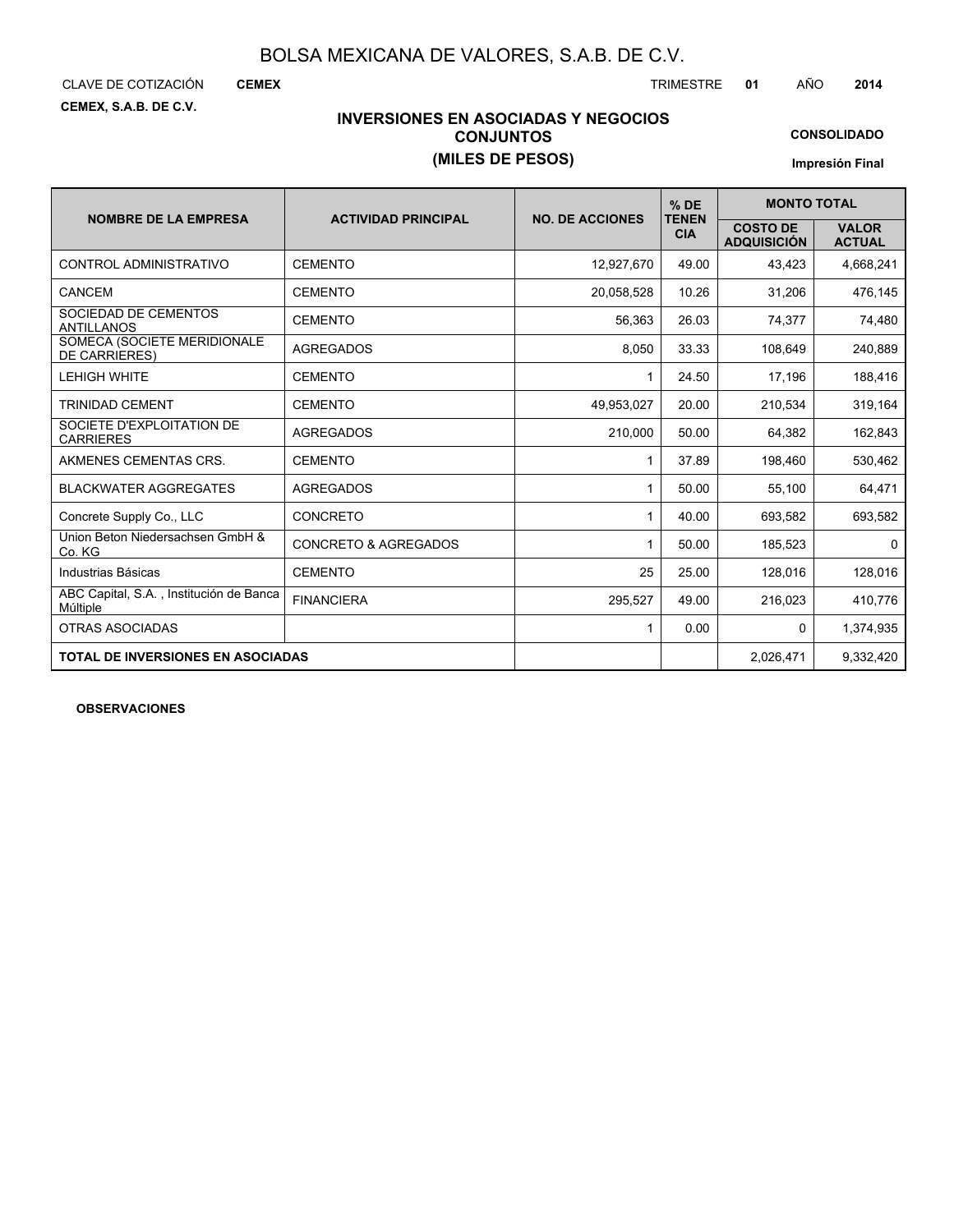#### **CEMEX, S.A.B. DE C.V.** CLAVE DE COTIZACIÓN**CEMEX**

Facility A7- New Sunward Hol

SI

17/09/2012

# **DESGLOSE DE CRÉDITOS**

# (MILES DE PESOS)

|                               |                                                    |                                     |                                       |                                                          |                   |                    | VENCTOS. O AMORT. DENOMINADOS EN MONEDA NACIONAL |                     |                     |                              | VENCTOS. O AMORT. DENOMINADOS EN MONEDA EXTRANJERA |                    |                            |                     |                     |                              |
|-------------------------------|----------------------------------------------------|-------------------------------------|---------------------------------------|----------------------------------------------------------|-------------------|--------------------|--------------------------------------------------|---------------------|---------------------|------------------------------|----------------------------------------------------|--------------------|----------------------------|---------------------|---------------------|------------------------------|
| TIPO DE CRÉDITO / INSTITUCIÓN | <b>INSTITUCION</b><br><b>EXTRANJERA</b><br>(SI/NO) | FECHA DE FIRMA /<br><b>CONTRATO</b> | <b>FECHA DE</b><br><b>VENCIMIENTO</b> | <b>TASA DE</b><br><b>INTERÉS Y/O</b><br><b>SOBRETASA</b> |                   |                    | <b>INTERVALO DE TIEMPO</b>                       |                     |                     |                              |                                                    |                    | <b>INTERVALO DE TIEMPO</b> |                     |                     |                              |
|                               |                                                    |                                     |                                       |                                                          | <b>AÑO ACTUAL</b> | <b>HASTA 1 AÑO</b> | <b>HASTA 2 AÑOS</b>                              | <b>HASTA 3 AÑOS</b> | <b>HASTA 4 AÑOS</b> | <b>HASTA 5 AÑOS O</b><br>MÁS | <b>AÑO ACTUAL</b>                                  | <b>HASTA 1 AÑO</b> | <b>HASTA 2 AÑOS</b>        | <b>HASTA 3 AÑOS</b> | <b>HASTA 4 AÑOS</b> | <b>HASTA 5 AÑOS O</b><br>MÁS |
| <b>BANCARIOS</b>              |                                                    |                                     |                                       |                                                          |                   |                    |                                                  |                     |                     |                              |                                                    |                    |                            |                     |                     |                              |
| <b>COMERCIO EXTERIOR</b>      |                                                    |                                     |                                       |                                                          |                   |                    |                                                  |                     |                     |                              |                                                    |                    |                            |                     |                     |                              |
| <b>CON GARANTÍA</b>           |                                                    |                                     |                                       |                                                          |                   |                    |                                                  |                     |                     |                              |                                                    |                    |                            |                     |                     |                              |
| <b>BANCA COMERCIAL</b>        |                                                    |                                     |                                       |                                                          |                   |                    |                                                  |                     |                     |                              |                                                    |                    |                            |                     |                     |                              |
| Facility C - CEMEX, S.A. de   | SI                                                 | 17/09/2012                          | 14/02/2017                            | 8.31                                                     | $\overline{0}$    | $\mathsf 0$        | $\overline{\mathbf{0}}$                          | 1,578,990           | $\overline{0}$      | $\mathbf{0}$                 |                                                    |                    |                            |                     |                     |                              |
| PN3 - CEMEX, S.A. de C.V.     | SI                                                 | 17/09/2012                          | 14/02/2017                            | 8.31                                                     | $\circ$           | $\mathbf{0}$       | $\overline{\mathbf{0}}$                          | 244,587             | $\overline{0}$      | $\mathbf{0}$                 |                                                    |                    |                            |                     |                     |                              |
| Credit Agricole CIB           | SI                                                 | 21/01/2014                          | 21/04/2014                            | 3.04                                                     | $\circ$           | 653,000            | $\overline{0}$                                   | $\mathbf 0$         | $\circ$             | $\mathbf 0$                  |                                                    |                    |                            |                     |                     |                              |
| <b>HSBC</b>                   | SI                                                 | 14/01/2014                          | 14/04/2014                            | 2.95                                                     | $\mathbf 0$       | 587,700            | $\Omega$                                         | $\Omega$            | $\Omega$            | $\Omega$                     |                                                    |                    |                            |                     |                     |                              |
| Citibank                      | SI                                                 | 03/03/2014                          | 02/06/2014                            | 2.99                                                     | $\mathbf 0$       | 391,800            | $\Omega$                                         | $\Omega$            | $\Omega$            | $\Omega$                     |                                                    |                    |                            |                     |                     |                              |
| Bayer Munich                  | SI                                                 | 30/11/2009                          | 30/11/2017                            | 4.09                                                     |                   |                    |                                                  |                     |                     |                              | $\overline{0}$                                     | 8,029              | 16,059                     | 8,029               | $\mathsf 0$         |                              |
| Bayer Munich                  | <b>SI</b>                                          | 30/11/2009                          | 15/02/2018                            | 4.07                                                     |                   |                    |                                                  |                     |                     |                              | $\overline{0}$                                     | 42,459             | 63,689                     | 42,459              | 21,230              |                              |
| <b>Bancomext SNC</b>          | <b>NO</b>                                          | 14/10/2008                          | 14/02/2014                            | 4.74                                                     |                   |                    |                                                  |                     |                     |                              | $\overline{0}$                                     | $\Omega$           | $\mathbf 0$                | 1,090,495           | $\mathbf 0$         |                              |
| Facility A1 - CEMEX, S.A. de  | <b>SI</b>                                          | 17/09/2012                          | 14/02/2017                            | 4.66                                                     |                   |                    |                                                  |                     |                     |                              | $\overline{0}$                                     | $\mathbf 0$        | $\overline{0}$             | 6,117,556           | $\mathbf 0$         |                              |
| Facility A2 - CEMEX, S.A. de  | <b>NO</b>                                          | 17/09/2012                          | 14/02/2017                            | 4.66                                                     |                   |                    |                                                  |                     |                     |                              | $\Omega$                                           | $\Omega$           | $\overline{0}$             | 1,890,095           | $\mathbf{0}$        |                              |
| Facility A3 - CEMEX, S.A. de  | SI                                                 | 17/09/2012                          | 14/02/2017                            | 4.66                                                     |                   |                    |                                                  |                     |                     |                              | $\overline{0}$                                     | $\Omega$           | $\circ$                    | 2,160,108           | $\mathbf 0$         |                              |
| PN1 - CEMEX, S.A. de C.V.     | SI                                                 | 17/09/2012                          | 14/02/2017                            | 4.66                                                     |                   |                    |                                                  |                     |                     |                              | $\overline{0}$                                     |                    | $\mathbf{0}$               | 282,693             | $\overline{0}$      |                              |
| PN2 - CEMEX, S.A. de C.V.     | <b>SI</b>                                          | 17/09/2012                          | 14/02/2017                            | 4.66                                                     |                   |                    |                                                  |                     |                     |                              | $\overline{0}$                                     | - C                | $\mathbf{0}$               | 1,235,516           | $\Omega$            |                              |
| BofA                          | SI                                                 | 11/03/2014                          | 10/06/2014                            | 2.83                                                     |                   |                    |                                                  |                     |                     |                              | $\overline{0}$                                     | 652,718            | $\mathbf 0$                | 0                   | $\Omega$            |                              |
| SANTANDER SA                  | <b>SI</b>                                          | 11/03/2014                          | 10/06/2014                            | 2.98                                                     |                   |                    |                                                  |                     |                     |                              | $\overline{0}$                                     | 391,800            | $\mathbf{0}$               | $\Omega$            | $\Omega$            |                              |
| <b>HENCORP</b>                | <b>SI</b>                                          | 02/10/2009                          | 15/06/2014                            | 2.75                                                     |                   |                    |                                                  |                     |                     |                              | $\overline{0}$                                     | 576                | $\mathbf{0}$               | $\Omega$            | $\Omega$            |                              |
| <b>HENCORP</b>                | <b>SI</b>                                          | 19/10/2009                          | 19/10/2014                            | 2.38                                                     |                   |                    |                                                  |                     |                     |                              | $\overline{0}$                                     | 1,364              | $\mathbf 0$                | $\overline{0}$      | $\mathbf 0$         |                              |
| Facility B1 - CEMEX España S  | <b>SI</b>                                          | 17/09/2012                          | 14/02/2017                            | 4.73                                                     |                   |                    |                                                  |                     |                     |                              | $\overline{0}$                                     | $^{\circ}$         | $\overline{0}$             | 9,812,542           | $\mathbf 0$         |                              |
| Facility B2 - CEMEX España S  | SI                                                 | 17/09/2012                          | 14/02/2017                            | 4.73                                                     |                   |                    |                                                  |                     |                     |                              | $\overline{0}$                                     | $\Omega$           | $\overline{0}$             | 3,496,524           | $\mathbf{0}$        |                              |
| Facility A4 - CEMEX España S  | SI                                                 | 17/09/2012                          | 14/02/2017                            | 4.66                                                     |                   |                    |                                                  |                     |                     |                              | $\overline{0}$                                     | $\Omega$           | $\circ$                    | 17,160,197          | $\mathbf 0$         |                              |
| Facility A5 - CEMEX España S  | <b>SI</b>                                          | 17/09/2012                          | 14/02/2017                            | 4.66                                                     |                   |                    |                                                  |                     |                     |                              | $\overline{0}$                                     | $\Omega$           | $\mathbf{0}$               | 2,667,734           | $\Omega$            |                              |
| Banco Industrial Guatemala    | <b>SI</b>                                          | 29/06/2009                          | 15/06/2014                            | 8.0                                                      |                   |                    |                                                  |                     |                     |                              | $\overline{0}$                                     | 13,060             | $\mathbf 0$                | $\overline{0}$      | $\mathbf 0$         |                              |
| Facility A8 - CEMEX Material  | SI                                                 | 17/09/2012                          | 14/02/2017                            | 4.66                                                     |                   |                    |                                                  |                     |                     |                              | $\overline{0}$                                     | - 0                | $\mathbf 0$                | 887,254             | $\mathbf 0$         |                              |
| Bred/BNP                      | SI                                                 | 01/12/2010                          | 30/04/2014                            | 3.53                                                     |                   |                    |                                                  |                     |                     |                              | $\overline{0}$                                     | 4,804              | $\mathbf 0$                | $\mathbf 0$         | $\Omega$            |                              |
| Croatia                       | <b>SI</b>                                          | 01/12/2010                          | 01/04/2014                            | 0.0                                                      |                   |                    |                                                  |                     |                     |                              | $\overline{0}$                                     | 6,480              | $\mathbf 0$                | $\Omega$            | $\Omega$            |                              |
| Egypt                         | <b>SI</b>                                          | 30/09/2011                          | 28/02/2014                            | 11.5                                                     |                   |                    |                                                  |                     |                     |                              | $\overline{0}$                                     |                    | $\overline{0}$             | $\mathbf 0$         | $\mathbf 0$         |                              |
| Bank Leumi                    | SI                                                 | 01/04/2012                          | 01/04/2015                            | 4.48                                                     |                   |                    |                                                  |                     |                     |                              | $\overline{0}$                                     | 24,969             | 2,081                      | $\mathbf 0$         | $\mathbf 0$         |                              |
| Bank Hapoalim                 | SI                                                 | 01/07/2012                          | 02/07/2015                            | 4.3                                                      |                   |                    |                                                  |                     |                     |                              | $\Omega$                                           | 25,678             | 8,807                      | $\Omega$            | $\Omega$            |                              |
| Other                         | SI                                                 | 31/12/1899                          | 31/12/1899                            | 0.0                                                      |                   |                    |                                                  |                     |                     |                              | $\overline{0}$                                     | $\Omega$           | 93,898                     | $\mathbf 0$         | $\Omega$            |                              |
| Facility A6 - New Sunward Ho  | <b>SI</b>                                          | 17/09/2012                          | 14/02/2017                            | 4.66                                                     |                   |                    |                                                  |                     |                     |                              | $\Omega$                                           | $\Omega$           | $\mathbf{0}$               | 1.202.394           | $\Omega$            |                              |

SI 17/09/2012 14/02/2017 4.66 <sup>0</sup> <sup>0</sup> <sup>0</sup> 1,202,394 <sup>0</sup> <sup>0</sup>

2 | 14/02/2017 | 4.66 | | | | | | | | | | | | | | | | | | | | | | | | | | | | | | 0 | 0

**CONSOLIDADO**

**<sup>2014</sup>**

**Impresión Final**

TRIMESTRE **<sup>01</sup>** AÑO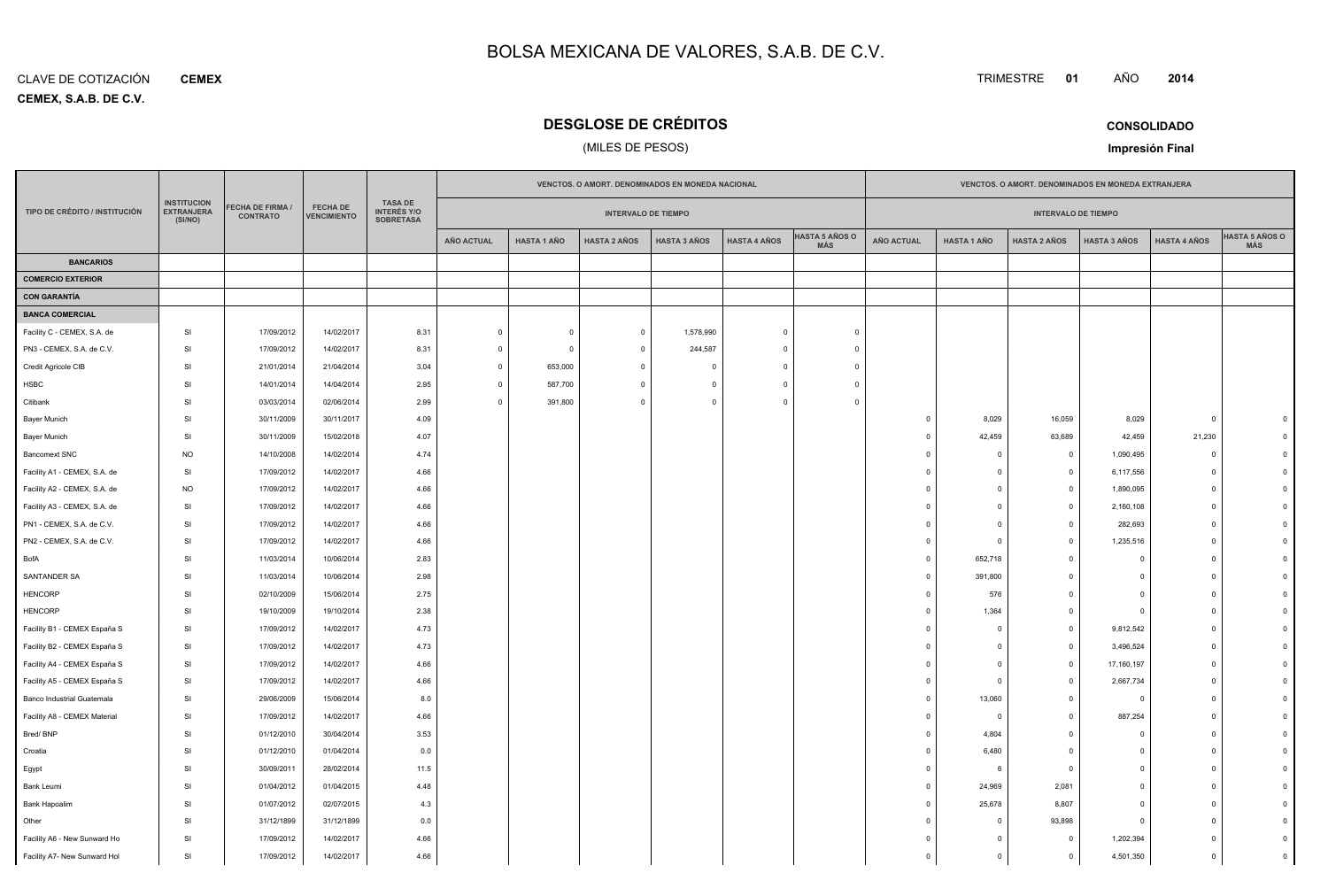#### TRIMESTRE **<sup>01</sup>** AÑO**<sup>2014</sup>**

**CEMEX, S.A.B. DE C.V.** CLAVE DE COTIZACIÓN**CEMEX**

# **DESGLOSE DE CRÉDITOS**

# (MILES DE PESOS)

**CONSOLIDADO**

**Impresión Final**

|                               |                                                    |                                            |                                       |                                                          |                                                          |                    | VENCTOS. O AMORT. DENOMINADOS EN MONEDA NACIONAL |                     |                     |                              |            |                    | <b>VENCTOS, O AMORT, DENOMINADOS EN MONEDA EXTRANJERA</b> |              |                     |                              |
|-------------------------------|----------------------------------------------------|--------------------------------------------|---------------------------------------|----------------------------------------------------------|----------------------------------------------------------|--------------------|--------------------------------------------------|---------------------|---------------------|------------------------------|------------|--------------------|-----------------------------------------------------------|--------------|---------------------|------------------------------|
| TIPO DE CRÉDITO / INSTITUCIÓN | <b>INSTITUCION</b><br><b>EXTRANJERA</b><br>(SI/NO) | <b>FECHA DE FIRMA /</b><br><b>CONTRATO</b> | <b>FECHA DE</b><br><b>VENCIMIENTO</b> | <b>TASA DE</b><br><b>INTERÉS Y/O</b><br><b>SOBRETASA</b> | <b>INTERVALO DE TIEMPO</b><br><b>INTERVALO DE TIEMPO</b> |                    |                                                  |                     |                     |                              |            |                    |                                                           |              |                     |                              |
|                               |                                                    |                                            |                                       |                                                          | AÑO ACTUAL                                               | <b>HASTA 1 AÑO</b> | <b>HASTA 2 AÑOS</b>                              | <b>HASTA 3 AÑOS</b> | <b>HASTA 4 AÑOS</b> | <b>HASTA 5 AÑOS O</b><br>MÁS | AÑO ACTUAL | <b>HASTA 1 AÑO</b> | <b>HASTA 2 AÑOS</b>                                       | HASTA 3 AÑOS | <b>HASTA 4 AÑOS</b> | <b>HASTA 5 AÑOS O</b><br>MÀS |
| <b>OTROS</b>                  |                                                    |                                            |                                       |                                                          |                                                          |                    |                                                  |                     |                     |                              |            |                    |                                                           |              |                     |                              |
| <b>TOTAL BANCARIOS</b>        |                                                    |                                            |                                       |                                                          |                                                          | 1,632,500          |                                                  | 1,823,577           |                     |                              |            | 1,171,943          | 184,534                                                   | 52,554,946   | 21,230              |                              |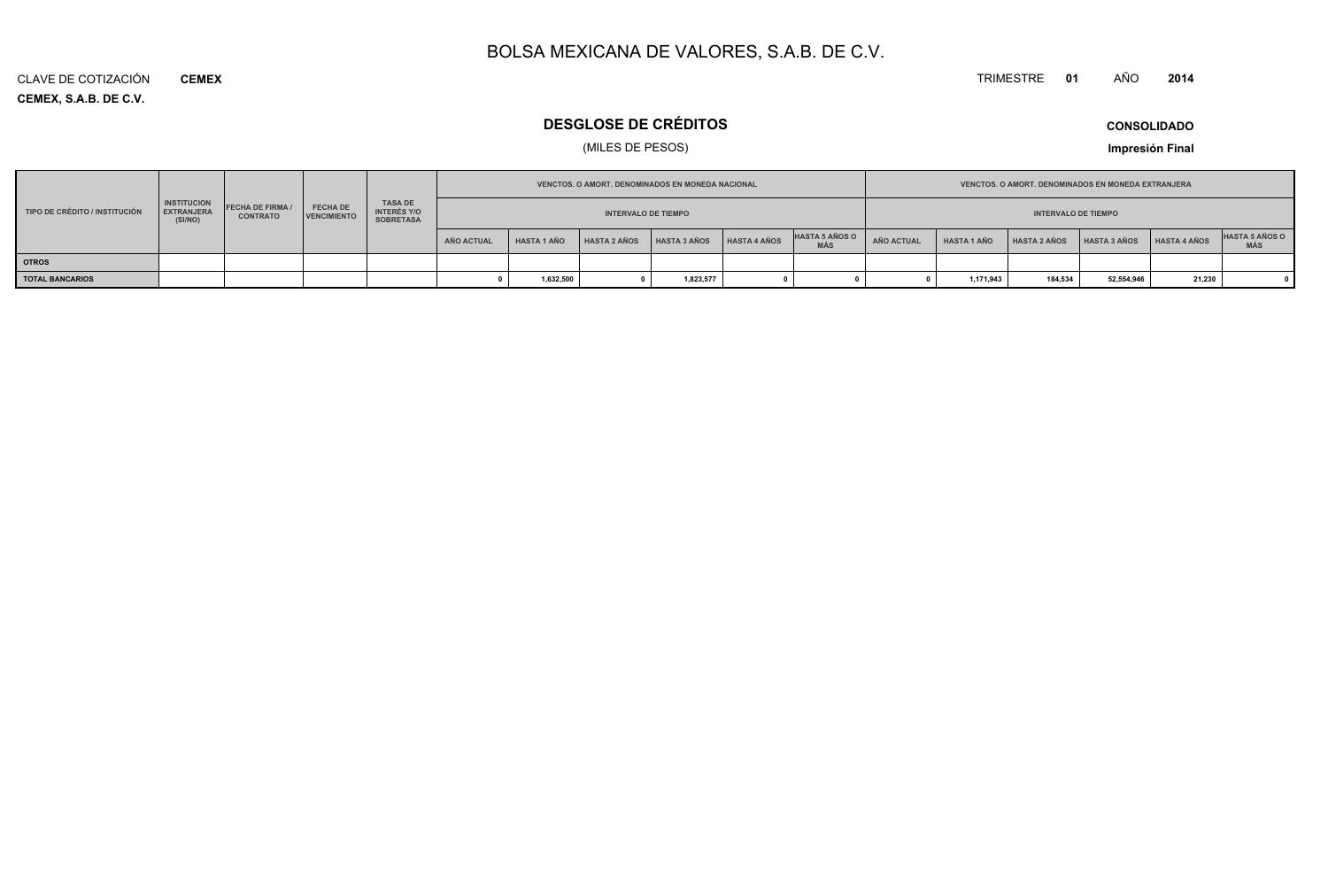# TRIMESTRE **<sup>01</sup>** AÑO **<sup>2014</sup>**

**CEMEX, S.A.B. DE C.V.**CLAVE DE COTIZACIÓN**CEMEX**

# **DESGLOSE DE CRÉDITOS**

### (MILES DE PESOS)

**CONSOLIDADOImpresión Final**

|                                              |                                                    |                                            |                                       |                                                          | VENCTOS. O AMORT. DENOMINADOS EN MONEDA NACIONAL |                    |                     |                            | VENCTOS. O AMORT. DENOMINADOS EN MONEDA EXTRANJERA |                              |                            |                    |                     |                     |                     |                       |
|----------------------------------------------|----------------------------------------------------|--------------------------------------------|---------------------------------------|----------------------------------------------------------|--------------------------------------------------|--------------------|---------------------|----------------------------|----------------------------------------------------|------------------------------|----------------------------|--------------------|---------------------|---------------------|---------------------|-----------------------|
| TIPO DE CRÉDITO / INSTITUCIÓN                | <b>INSTITUCION</b><br><b>EXTRANJERA</b><br>(SI/NO) | <b>FECHA DE FIRMA /</b><br><b>CONTRATO</b> | <b>FECHA DE</b><br><b>VENCIMIENTO</b> | <b>TASA DE</b><br><b>INTERÉS Y/O</b><br><b>SOBRETASA</b> |                                                  |                    |                     | <b>INTERVALO DE TIEMPO</b> |                                                    |                              | <b>INTERVALO DE TIEMPO</b> |                    |                     |                     |                     |                       |
|                                              |                                                    |                                            |                                       |                                                          | <b>AÑO ACTUAL</b>                                | <b>HASTA 1 AÑO</b> | <b>HASTA 2 AÑOS</b> | <b>HASTA 3 AÑOS</b>        | <b>HASTA 4 AÑOS</b>                                | <b>HASTA 5 AÑOS O</b><br>MÁS | <b>AÑO ACTUAL</b>          | <b>HASTA 1 AÑO</b> | <b>HASTA 2 AÑOS</b> | <b>HASTA 3 AÑOS</b> | <b>HASTA 4 AÑOS</b> | HASTA 5 AÑOS C<br>MÁS |
| <b>BURSÁTILES</b>                            |                                                    |                                            |                                       |                                                          |                                                  |                    |                     |                            |                                                    |                              |                            |                    |                     |                     |                     |                       |
| LISTADAS EN BOLSA (MÉXICO Y/O<br>EXTRANJERO) |                                                    |                                            |                                       |                                                          |                                                  |                    |                     |                            |                                                    |                              |                            |                    |                     |                     |                     |                       |
| QUIROGRAFARIOS                               |                                                    |                                            |                                       |                                                          |                                                  |                    |                     |                            |                                                    |                              |                            |                    |                     |                     |                     |                       |
| CON GARANTÍA                                 |                                                    |                                            |                                       |                                                          |                                                  |                    |                     |                            |                                                    |                              |                            |                    |                     |                     |                     |                       |
| <b>COLOCACIONES PRIVADAS</b>                 |                                                    |                                            |                                       |                                                          |                                                  |                    |                     |                            |                                                    |                              |                            |                    |                     |                     |                     |                       |
| <b>QUIROGRAFARIOS</b>                        |                                                    |                                            |                                       |                                                          |                                                  |                    |                     |                            |                                                    |                              |                            |                    |                     |                     |                     |                       |
| CON GARANTÍA                                 |                                                    |                                            |                                       |                                                          |                                                  |                    |                     |                            |                                                    |                              |                            |                    |                     |                     |                     |                       |
| <b>TOTAL BURSÁTILES</b>                      |                                                    |                                            |                                       |                                                          |                                                  |                    |                     |                            |                                                    |                              |                            |                    |                     |                     |                     |                       |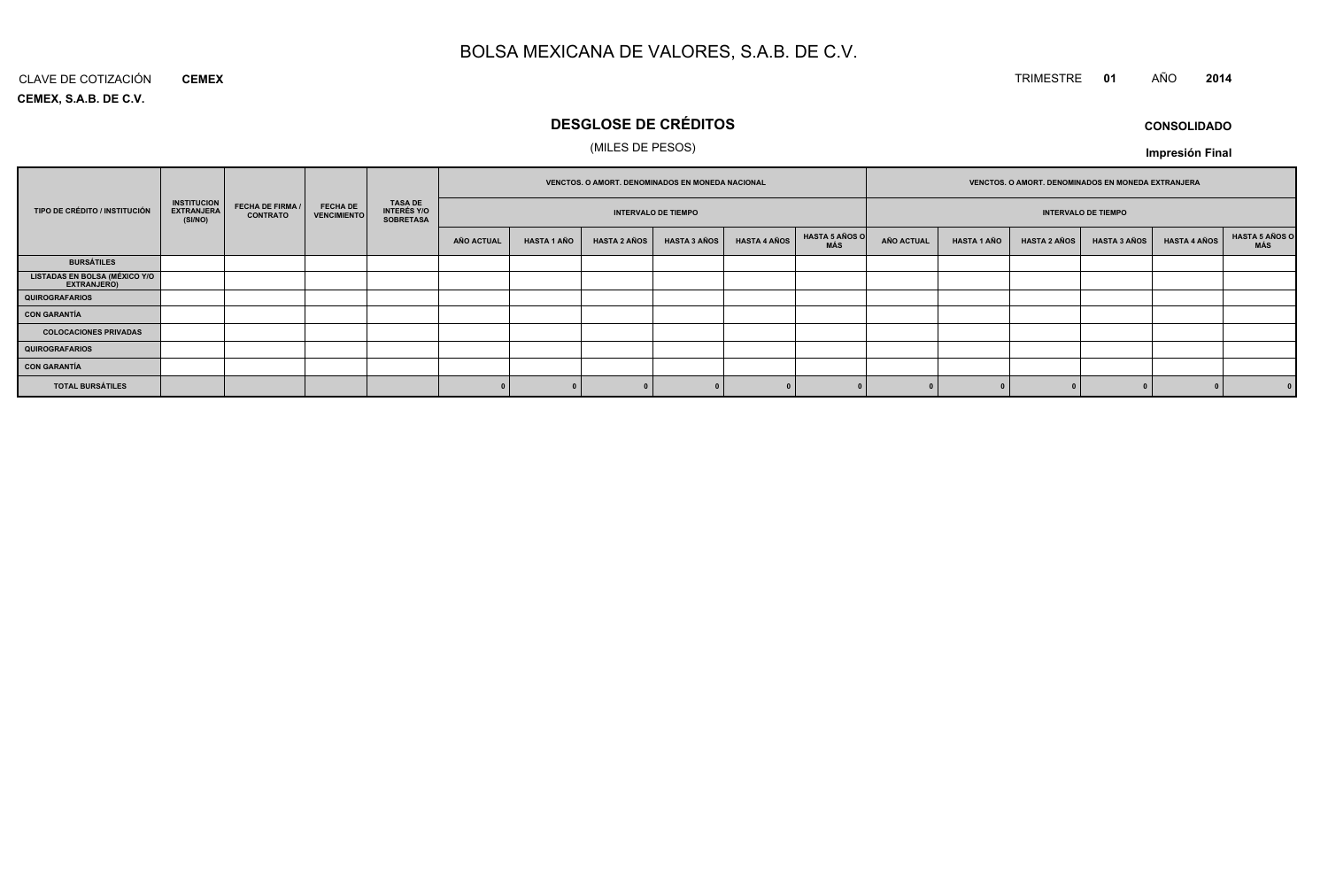#### CLAVE DE COTIZACIÓN**CEMEX**

**CEMEX, S.A.B. DE C.V.**

# **DESGLOSE DE CRÉDITOS**

### (MILES DE PESOS)

|                                                                                       |                                                    |                              |                                       | VENCTOS. O AMORT. DENOMINADOS EN MONEDA NACIONAL |                    |                            |                     |                     |                              | VENCTOS. O AMORT. DENOMINADOS EN MONEDA EXTRANJERA |                            |                     |                     |                     |                       |
|---------------------------------------------------------------------------------------|----------------------------------------------------|------------------------------|---------------------------------------|--------------------------------------------------|--------------------|----------------------------|---------------------|---------------------|------------------------------|----------------------------------------------------|----------------------------|---------------------|---------------------|---------------------|-----------------------|
| TIPO DE CRÉDITO / INSTITUCIÓN                                                         | <b>INSTITUCION</b><br><b>EXTRANJERA</b><br>(SI/NO) | <b>FECHA</b><br>CONCERTACIÓN | <b>FECHA DE</b><br><b>VENCIMIENTO</b> |                                                  |                    | <b>INTERVALO DE TIEMPO</b> |                     |                     |                              |                                                    | <b>INTERVALO DE TIEMPO</b> |                     |                     |                     |                       |
|                                                                                       |                                                    |                              |                                       | <b>AÑO ACTUAL</b>                                | <b>HASTA 1 AÑO</b> | <b>HASTA 2 AÑOS</b>        | <b>HASTA 3 AÑOS</b> | <b>HASTA 4 AÑOS</b> | <b>HASTA 5 AÑOS O</b><br>MÁS | <b>AÑO ACTUAL</b>                                  | <b>HASTA 1 AÑO</b>         | <b>HASTA 2 AÑOS</b> | <b>HASTA 3 AÑOS</b> | <b>HASTA 4 AÑOS</b> | HASTA 5 AÑOS O<br>MÁS |
| OTROS PASIVOS CIRCULANTES Y<br>NO CIRCULANTES CON COSTO                               |                                                    |                              |                                       |                                                  |                    |                            |                     |                     |                              |                                                    |                            |                     |                     |                     |                       |
|                                                                                       | <b>NO</b>                                          |                              |                                       | $\Omega$                                         | $\Omega$           | $\mathbf{0}$               | 599,561             | $\mathbf{0}$        | $\Omega$                     |                                                    |                            |                     |                     |                     |                       |
|                                                                                       | <b>NO</b>                                          |                              |                                       |                                                  |                    |                            |                     |                     |                              | $\Omega$                                           | 11,241,058                 | 22,016,338          | 1,115,130           | 42,044,416          | 83,603,892            |
| <b>TOTAL OTROS PASIVOS</b><br><b>CIRCULANTES Y NO CIRCULANTES</b><br><b>CON COSTO</b> |                                                    |                              |                                       | $\mathbf 0$                                      | $\Omega$           | $\Omega$                   | 599,561             | $\Omega$            | $\Omega$                     | $\Omega$                                           | 11,241,058                 | 22,016,338          | 1,115,130           | 42,044,416          | 83,603,892            |
|                                                                                       |                                                    |                              |                                       |                                                  |                    |                            |                     |                     |                              |                                                    |                            |                     |                     |                     |                       |
| <b>PROVEEDORES</b>                                                                    |                                                    |                              |                                       |                                                  |                    |                            |                     |                     |                              |                                                    |                            |                     |                     |                     |                       |
|                                                                                       | <b>NO</b>                                          |                              |                                       | $\Omega$                                         | 5,334,015          |                            |                     |                     |                              |                                                    |                            |                     |                     |                     |                       |
|                                                                                       | <b>NO</b>                                          |                              |                                       |                                                  |                    |                            |                     |                     |                              | $\Omega$                                           | 16,485,693                 |                     |                     |                     |                       |
| <b>TOTAL PROVEEDORES</b>                                                              |                                                    |                              |                                       | $\Omega$                                         | 5,334,015          |                            |                     |                     |                              | $\Omega$                                           | 16,485,693                 |                     |                     |                     |                       |
|                                                                                       |                                                    |                              |                                       |                                                  |                    |                            |                     |                     |                              |                                                    |                            |                     |                     |                     |                       |
| OTROS PASIVOS CIRCULANTES Y<br><b>NO CIRCULANTES</b>                                  |                                                    |                              |                                       |                                                  |                    |                            |                     |                     |                              |                                                    |                            |                     |                     |                     |                       |
| <b>VARIOS</b>                                                                         | <b>NO</b>                                          |                              |                                       | $\Omega$                                         | 1,177,866          | $\mathbf{0}$               | $^{\circ}$          | $\mathbf{0}$        | 17,174,225                   |                                                    |                            |                     |                     |                     |                       |
| VARIOS                                                                                | <b>NO</b>                                          |                              |                                       |                                                  |                    |                            |                     |                     |                              | $\Omega$                                           | 24,360,572                 | $\mathbf{0}$        | $\overline{0}$      | $\Omega$            | 35,616,450            |
| <b>TOTAL OTROS PASIVOS</b><br><b>CIRCULANTES Y NO CIRCULANTES</b>                     |                                                    |                              |                                       | $\Omega$                                         | 1,177,866          | $\mathbf 0$                | $\Omega$            | $\Omega$            | 17, 174, 225                 | $\Omega$                                           | 24,360,572                 | $\Omega$            | $\mathbf 0$         | $\Omega$            | 35,616,450            |
|                                                                                       |                                                    |                              |                                       |                                                  |                    |                            |                     |                     |                              |                                                    |                            |                     |                     |                     |                       |
| <b>TOTAL GENERAL</b>                                                                  |                                                    |                              |                                       | n                                                | 8,144,381          | $\mathbf{a}$               | 2,423,138           | $^{\circ}$          | 17,174,225                   | $\mathbf{0}$                                       | 53,259,266                 | 22,200,872          | 53,670,076          | 42,065,646          | 119,220,342           |

**OBSERVACIONES**

# TRIMESTRE **<sup>01</sup>** AÑO **<sup>2014</sup>**

**CONSOLIDADOImpresión Final**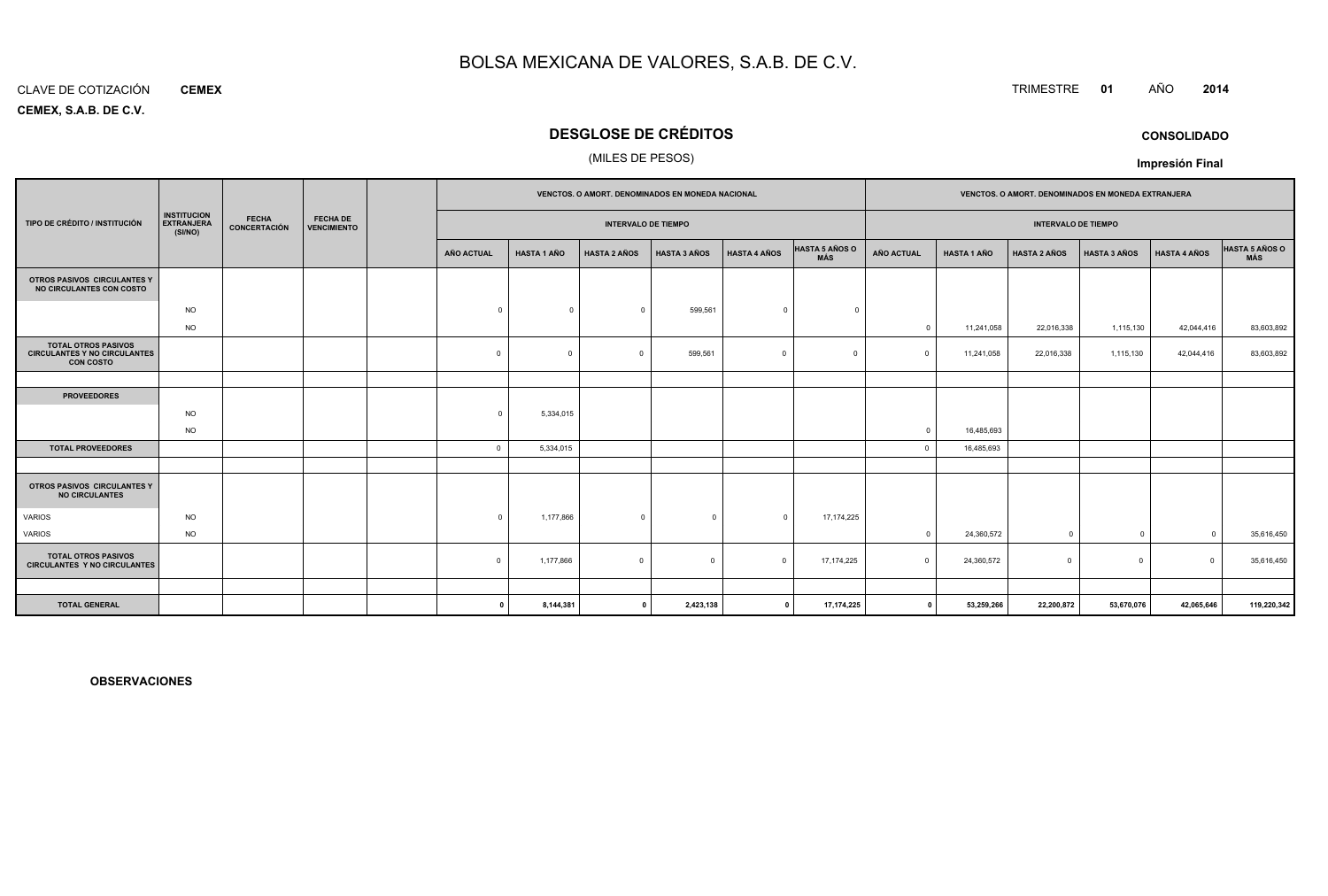CLAVE DE COTIZACIÓN: **CEMEX CEMEX, S.A.B. DE C.V.**

TRIMESTRE: **01** AÑO: **2014**

# **POSICIÓN MONETARIA EN MONEDA EXTRANJERA**

### **CONSOLIDADO**

#### **Impresión Final**

| POSICIÓN EN MONEDA EXTRANJERA | <b>DÓLARES</b>          |                       | <b>OTRAS MONEDAS</b>    | <b>TOTAL MILES DE</b> |                |
|-------------------------------|-------------------------|-----------------------|-------------------------|-----------------------|----------------|
| (MILES DE PESOS)              | <b>MILES DE DÓLARES</b> | <b>MILES DE PESOS</b> | <b>MILES DE DÓLARES</b> | <b>MILES DE PESOS</b> | <b>PESOS</b>   |
| <b>ACTIVO MONETARIO</b>       | 1,588,150               | 20,741,239            | 2,106,548               | 27,511,512            | 48,252,751     |
| <b>CIRCULANTE</b>             | 1,067,943               | 13,947,340            | 1,872,358               | 24,452,994            | 38,400,334     |
| NO CIRCULANTE                 | 520,207                 | 6,793,899             | 234,190                 | 3,058,518             | 9,852,417      |
| <b>PASIVO</b>                 | 15,583,951              | 203,526,401           | 6,653,124               | 86,889,801            | 290,416,202    |
| <b>CIRCULANTE</b>             | 1,499,934               | 19,589,136            | 2,578,111               | 33,670,130            | 53,259,266     |
| NO CIRCULANTE                 | 14,084,017              | 183,937,265           | 4,075,013               | 53,219,671            | 237, 156, 936  |
| <b>SALDO NETO</b>             | -13,995,801             | -182,785,162          | -4,546,576              | -59,378,289           | $-242,163,451$ |

### **OBSERVACIONES**

#### **(MILES DE PESOS)**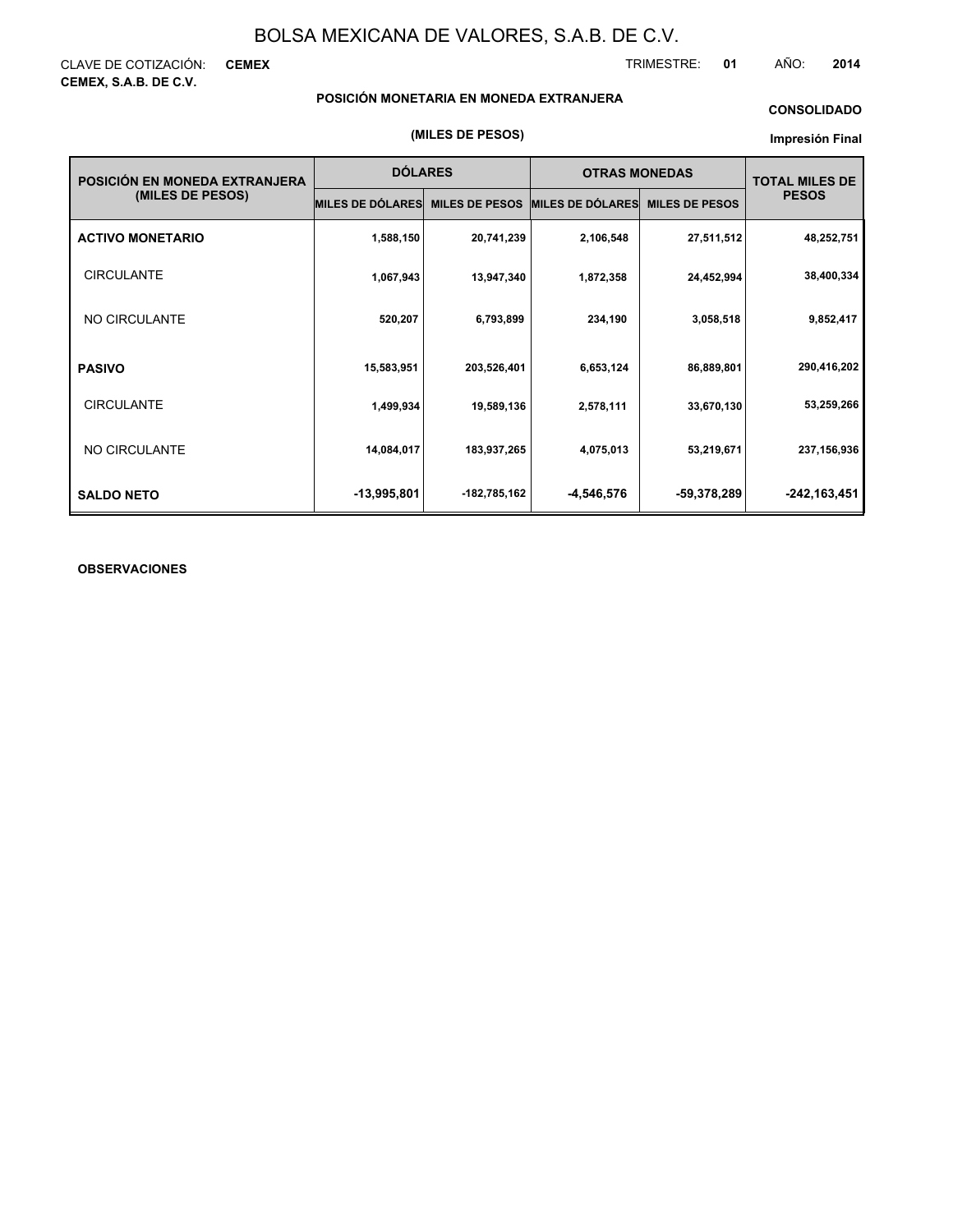**CEMEX**

CLAVE DE COTIZACIÓN: TRIMESTRE: **01** AÑO: **2014**

**CEMEX, S.A.B. DE C.V.**

**INSTRUMENTOS DE DEUDA**

PAGINA 1/2

**CONSOLIDADO**

**Impresión Final**

### **LIMITACIONES FINANCIERAS SEGÚN CONTRATO, ESCRITURAS DE LA EMISION Y/O TITULO**

RESTRICCIONES FINANCIERAS

LA HABILIDAD DE CEMEX PARA CUMPLIR CON ESTAS RAZONES FINANCIERAS PUEDE SER AFECTADA POR CONDICIONES ECONÓMICAS Y VOLATILIDAD EN LOS TIPOS DE CAMBIO, ASÍ COMO POR LAS CONDICIONES GENERALES PREVALECIENTES EN LOS MERCADOS DE DEUDA Y CAPITALES. PARA EL PERIODO DE CUMPLIMIENTO TERMINADO AL 31 DE MARZO DE 2014 CONSIDERANDO EL NUEVO ACUERDO DE CRÉDITO Y EL ACUERDO DE FINANCIAMIENTO ENMENDADO, SEGÚN APLICA Y, CON BASE EN LAS CIFRAS BAJO IFRS Y NIF, SEGÚN CORRESPONDA, CEMEX, S.A.B. DE C.V. Y SUS SUBSIDIARIAS ESTUVIERON EN CUMPLIMIENTO CON LAS RESTRICCIONES FINANCIERAS DE SUS CONTRATOS DE CRÉDITO.

LAS PRINCIPALES RAZONES FINANCIERAS CONSOLIDADAS SON LAS SIGUIENTES:

RAZONES FINANCIERAS CONSOLIDADAS 2014 RAZÓN DE APALANCAMIENTO 1,2, LÍMITE =< 7.0 CÁLCULO 5.54

RAZÓN DE COBERTURA 3 LÍMITE > 1.50 CÁLCULO 2.12

1 LA RAZÓN DE APALANCAMIENTO SE CALCULA EN PESOS DIVIDIENDO LA "DEUDA FONDEADA" ENTRE EL RESULTADO DE OPERACIÓN ANTES DE OTROS GASTOS, NETO, MÁS DEPRECIACIÓN Y AMORTIZACIÓN ("FLUJO DE OPERACIÓN") PRO FORMA DE LOS ÚLTIMOS DOCE MESES A LA FECHA DEL CÁLCULO. LA DEUDA FONDEADA CONSIDERA LA DEUDA SEGÚN EL ESTADO FINANCIERO SIN ARRENDAMIENTOS FINANCIEROS, MÁS LAS NOTAS PERPETUAS Y LAS GARANTÍAS, MÁS O MENOS EL VALOR RAZONABLE DE INSTRUMENTOS DERIVADOS, SEGÚN APLIQUE, ENTRE OTROS AJUSTES.

2 EL FLUJO DE OPERACIÓN PRO FORMA REPRESENTA, CALCULADO EN PESOS, EL FLUJO DE OPERACIÓN DE LOS ÚLTIMOS DOCE MESES A LA FECHA DEL CÁLCULO, MÁS EL FLUJO DE OPERACIÓN REFERIDO A DICHO PERIODO DE CUALQUIER ADQUISICIÓN SIGNIFICATIVA EFECTUADA EN EL PERIODO ANTES DE SU CONSOLIDACIÓN EN CEMEX, MENOS EL FLUJO DE OPERACIÓN REFERIDO A DICHO PERIODO DE CUALQUIER VENTA SIGNIFICATIVA EFECTUADA EN EL PERIODO QUE SE HUBIERA LIQUIDADO.

3 LA RAZÓN DE COBERTURA SE CALCULA CON LAS CIFRAS EN PESOS DE LOS ESTADOS FINANCIEROS, DIVIDIENDO EL FLUJO DE OPERACIÓN PRO FORMA ENTRE LOS GASTOS FINANCIEROS DE LOS ÚLTIMOS DOCE MESES A LA FECHA DEL CÁLCULO. LOS GASTOS FINANCIEROS INCLUYEN LOS INTERESES DEVENGADOS POR LAS NOTAS PERPETUAS.

PARA 2013 Y EN ADELANTE, CEMEX CONSIDERA QUE CONTINUARÁ CUMPLIENDO CON LAS RESTRICCIONES FINANCIERAS BAJO SU NUEVO ACUERDO DE CRÉDITO, CONSIDERANDO QUE SE ESPERAN BENEFICIOS POR PROGRAMAS DE REDUCCIÓN DE COSTOS IMPLEMENTADOS DURANTE 2012 Y 2011, CONDICIONES FAVORABLES EN ALGUNOS MERCADOS CLAVE, Y DISMINUCIONES EN LOS COSTOS DE ALGUNOS INSUMOS COMO ENERGÍA. ASIMISMO, COMO EN AÑOS ANTERIORES, CEMEX TIENE UN PLAN DE VENTA DE ACTIVOS, QUE SE ESPERA COMPLEMENTE LOS ESFUERZOS PARA REDUCIR SU DEUDA.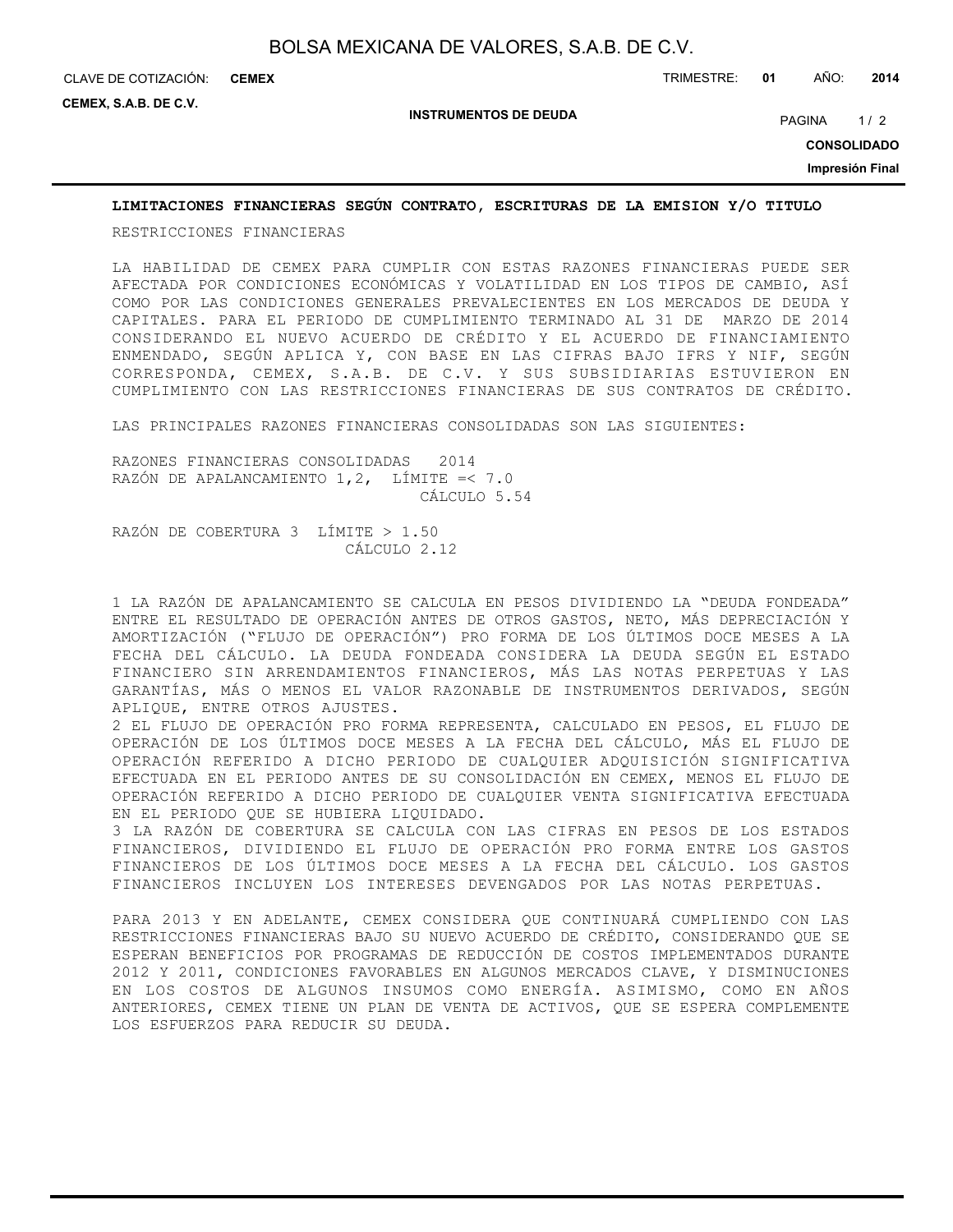| CLAVE DE COTIZACIÓN:  | <b>CEMEX</b>                                     |                              | TRIMESTRE: | 01                 | AÑO:          | 2014            |
|-----------------------|--------------------------------------------------|------------------------------|------------|--------------------|---------------|-----------------|
| CEMEX, S.A.B. DE C.V. |                                                  | <b>INSTRUMENTOS DE DEUDA</b> |            |                    | <b>PAGINA</b> | 2/2             |
|                       |                                                  |                              |            | <b>CONSOLIDADO</b> |               |                 |
|                       |                                                  |                              |            |                    |               | Impresión Final |
|                       | SITUACIÓN ACTUAL DE LAS LIMITACIONES FINANCIERAS |                              |            |                    |               |                 |

ON ACTUAL DE LAS LIMITACIONES FINANCIER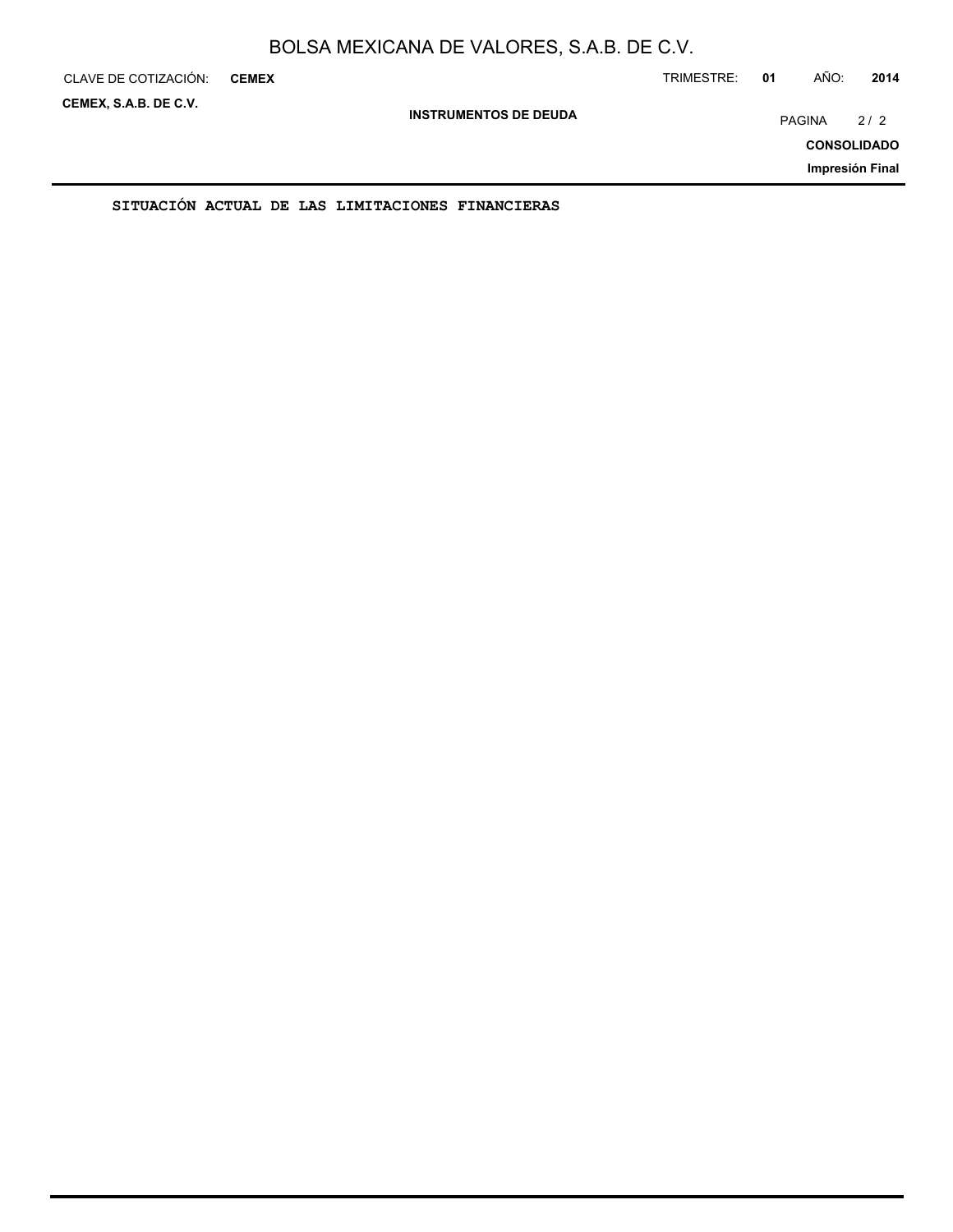**DISTRIBUCIÓN DE INGRESOS POR PRODUCTO**

**INGRESOS TOTALES**

**(MILES DE PESOS)**

**CEMEX, S.A.B. DE C.V.**

**CEMEX**

# CLAVE DE COTIZACIÓN TRIMESTRE **01** AÑO **2014**

**CONSOLIDADO**

**Impresión Final**

| <b>PRINCIPALES PRODUCTOS O LINEA</b>      | <b>VENTAS</b>  |                | $%$ DE<br><b>PARTICIPACION EN</b> | <b>PRINCIPALES</b> |                 |  |  |  |  |  |  |
|-------------------------------------------|----------------|----------------|-----------------------------------|--------------------|-----------------|--|--|--|--|--|--|
| <b>DE PRODUCTOS</b>                       | <b>VOLUMEN</b> | <b>IMPORTE</b> | <b>EL MERCADO</b>                 | <b>MARCAS</b>      | <b>CLIENTES</b> |  |  |  |  |  |  |
| <b>INGRESOS NACIONALES</b>                |                |                |                                   |                    |                 |  |  |  |  |  |  |
|                                           | 0              | 9,320,586      | 0.00                              |                    |                 |  |  |  |  |  |  |
| <b>INGRESOS POR EXPORTACIÓN</b>           |                |                |                                   |                    |                 |  |  |  |  |  |  |
|                                           | 0              | 425,029        | 0.00                              |                    |                 |  |  |  |  |  |  |
| INGRESOS DE SUBSIDIARIAS EN EL EXTRANJERO |                |                |                                   |                    |                 |  |  |  |  |  |  |
|                                           | 0              | 37,722,801     | 0.00                              |                    |                 |  |  |  |  |  |  |
| <b>TOTAL</b>                              | 0              | 47,468,416     |                                   |                    |                 |  |  |  |  |  |  |

**OBSERVACIONES**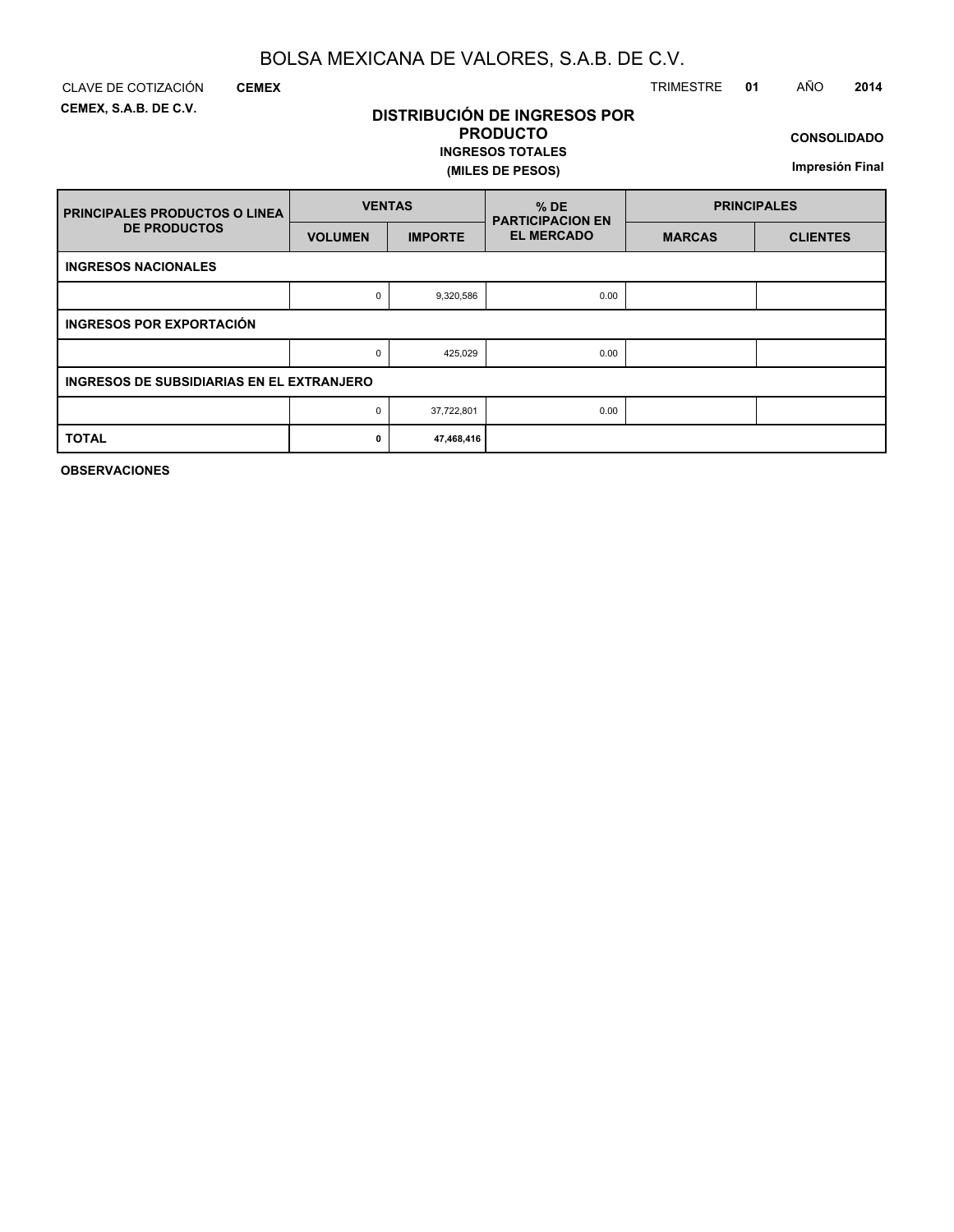TRIMESTRE **<sup>01</sup>** AÑO**<sup>2014</sup>**

**CONSOLIDADO**

# **INTEGRACIÓN DEL CAPITAL SOCIALPAGADO**

# **CARACTERISTICAS DE LAS ACCIONES**

**Impresión Final**

| <b>SERIES</b> | <b>VALOR NOMINAL(\$)</b> | <b>CUPÓN</b>   |                     | <b>NUMERO DE ACCIONES</b> |                  | <b>CAPITAL SOCIAL</b>    |             |                 |
|---------------|--------------------------|----------------|---------------------|---------------------------|------------------|--------------------------|-------------|-----------------|
|               |                          | <b>VIGENTE</b> | <b>PORCIÓN FIJA</b> | <b>PORCIÓN VARIABLE</b>   | <b>MEXICANOS</b> | <b>LIBRE SUSCRIPCIÓN</b> | <b>FIJO</b> | <b>VARIABLE</b> |
| I٨            | 0.00280                  | 145            | 8,712,000,000       | 14,689,653,774            | 23,401,653,774   |                          | 24.190      | 40,787          |
| lв            | 0.00280                  | 145            | 4,356,000,000       | 7,344,826,887             | 0                | 11,700,826,887           | 12.095      | 20,394          |
| <b>TOTAL</b>  |                          |                | 13,068,000,000      | 22,034,480,661            | 23,401,653,774   | 11,700,826,887           | 36,285      | 61,181          |

**TOTAL DE ACCIONES QUE REPRESENTAN EL CAPITAL SOCIAL PAGADO A LA FECHA DE ENVIO DE LA INFORMACIÓN:**

35,102,480,661

**OBSERVACIONES**

#### **CEMEX, S.A.B. DE C.V.** CLAVE DE COTIZACIÓN**CEMEX**